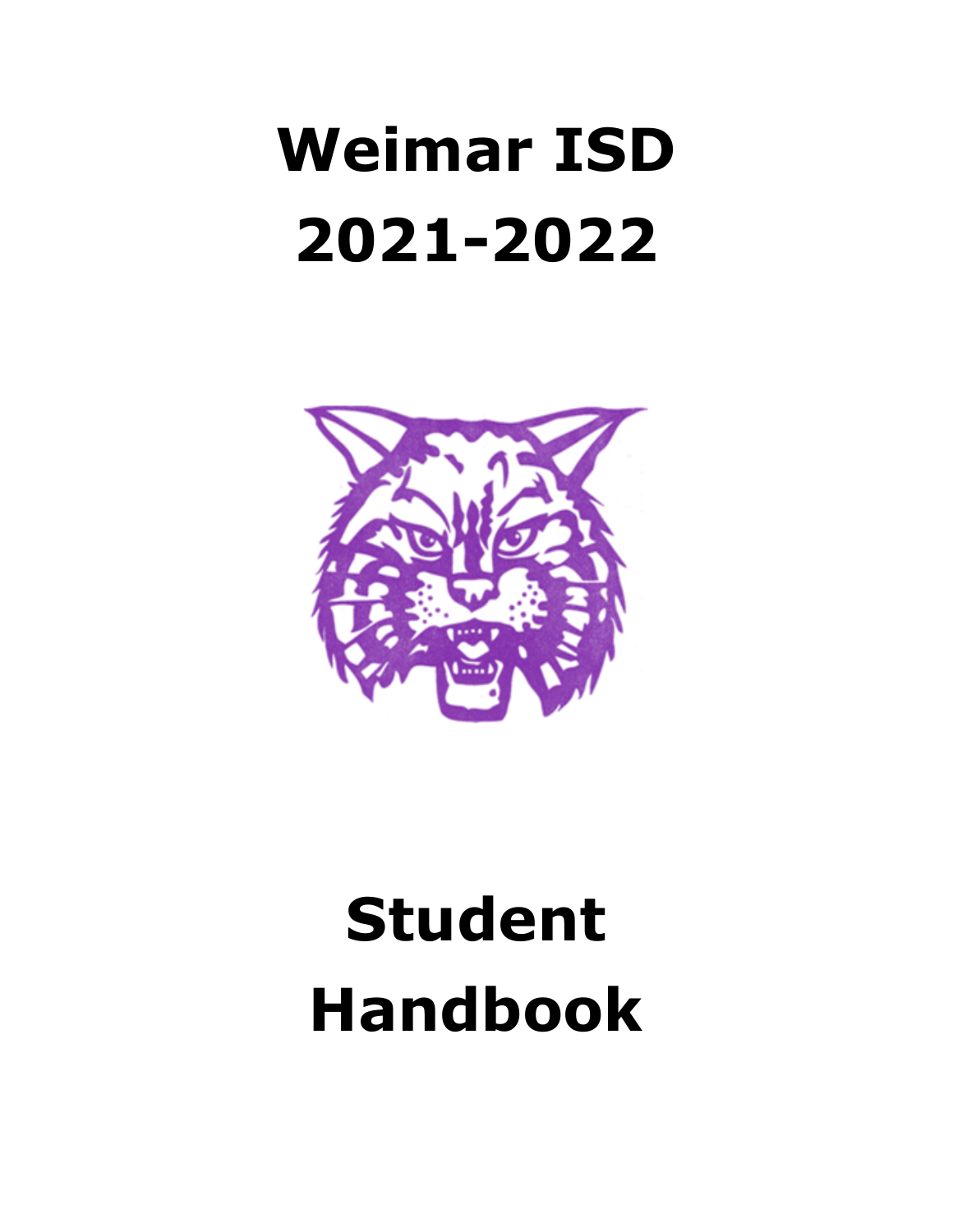#### **Acknowledgment of Electronic Distribution of Student Handbook**

My child and I have been offered the option to receive a paper copy of or to electronically access at www.weimarisd.org the Weimar ISD Student Handbook for 2021–2022.

I have chosen to:

- ◻ Receive a paper copy of the Student Handbook.
- ◻ Accept responsibility for accessing the Student Handbook by visiting the Web address listed above.

I understand that the handbook contains information that my child and I may need during the school year and that all students will be held accountable for their behavior and will be subject to the disciplinary consequences outlined in the Student Code of Conduct. If I have any questions regarding this handbook, I should direct those questions to my student's campus administrator.

| Date: |  |
|-------|--|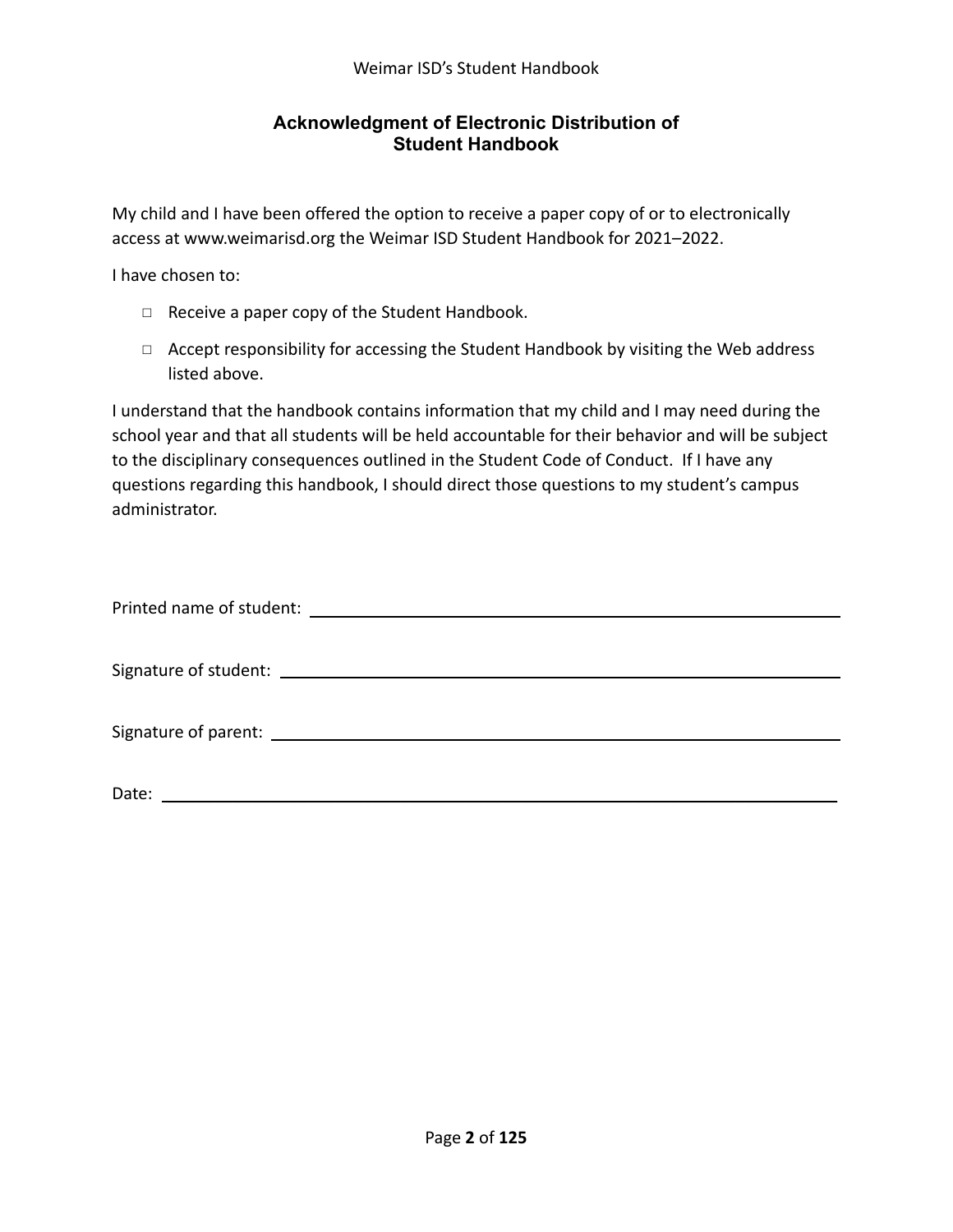#### **Notice Regarding Directory Information and Parent's Response Regarding Release of Student Information**

Certain information about district students is considered directory information and will be released to anyone who follows the procedures for requesting the information unless the parent or guardian objects to the release of the directory information about the student. If you do not want Weimar ISD to disclose directory information from your child's education records without your prior written consent, you must notify the district in writing by September 3, 2021.

Weimar ISD has designated the following information as directory information:

- Student's name
- Address
- Telephone listing
- E-mail address
- Photograph
- Date and place of birth
- Major field of study
- Degrees, honors, and awards received
- Dates of attendance
- Grade level
- Most recent school previously attended
- Participation in officially recognized activities and sports
- Weight and height, if a member of an athletic team
- Enrollment status
- Student identification numbers or identifiers that cannot be used alone to gain access to electronic education records

#### **Parent: Please circle one of the choices below:**

I, parent of \_\_\_\_\_\_\_\_\_\_\_\_\_\_\_\_\_\_\_\_\_\_\_\_\_\_\_\_\_\_ (student's name), (**do give**) (**do not give**) the district permission to use the information in the above list for the specified school-sponsored purposes. I understand that limiting release of the above information may also limit the school's ability to publish information in the local newspaper including using my child's name and/or photo for positive acclaim such as honor rolls/awards, participation in school programs, activities, or field trips, etc.

| Parent signature: | Jate |  |
|-------------------|------|--|
|                   |      |  |

#### **Please note that if this form is not returned within the specified timeframe above, the district will assume that permission has been granted for the release of this information.**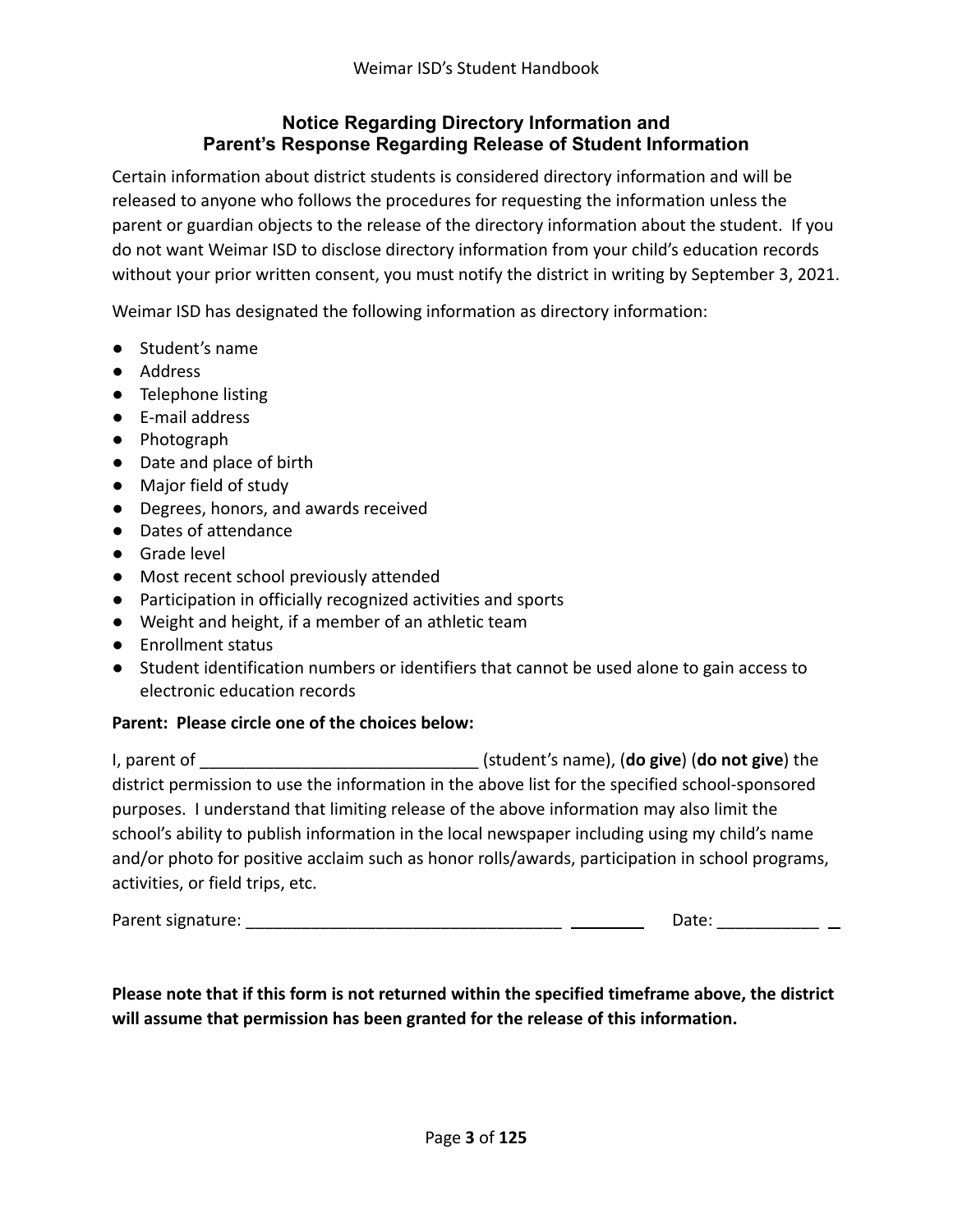#### **Parent's Objection to the Release of Student Information to Military Recruiters and Institutions of Higher Education**

#### **(Applicable to secondary schools only)**

Federal law requires that the district release to military recruiters and institutions of higher education, upon request, the name, address, and phone number of secondary school students enrolled in the district, unless the parent or eligible student directs the district not to release information to these types of requesters without prior written consent.

# **Parent:** Please complete the following only if you do not want your child's information released to a military recruiter or an institution of higher education without your prior consent.

| I, parent of                                                                              | (student's name), request that the district not |
|-------------------------------------------------------------------------------------------|-------------------------------------------------|
| release my child's name, address, and telephone number to a military recruiter upon their |                                                 |
| request without my prior written consent.                                                 |                                                 |

I, parent of **I** are not all the district **not** (student's name), request that the district **not** release my child's name, address, and telephone number to institutions of higher education (colleges, trade schools, etc.) upon their request without my prior written consent.

| Parent signature | Date |
|------------------|------|
|                  |      |

**Note: If this form is not returned, the district will assume that permission has been granted for the release of this information.**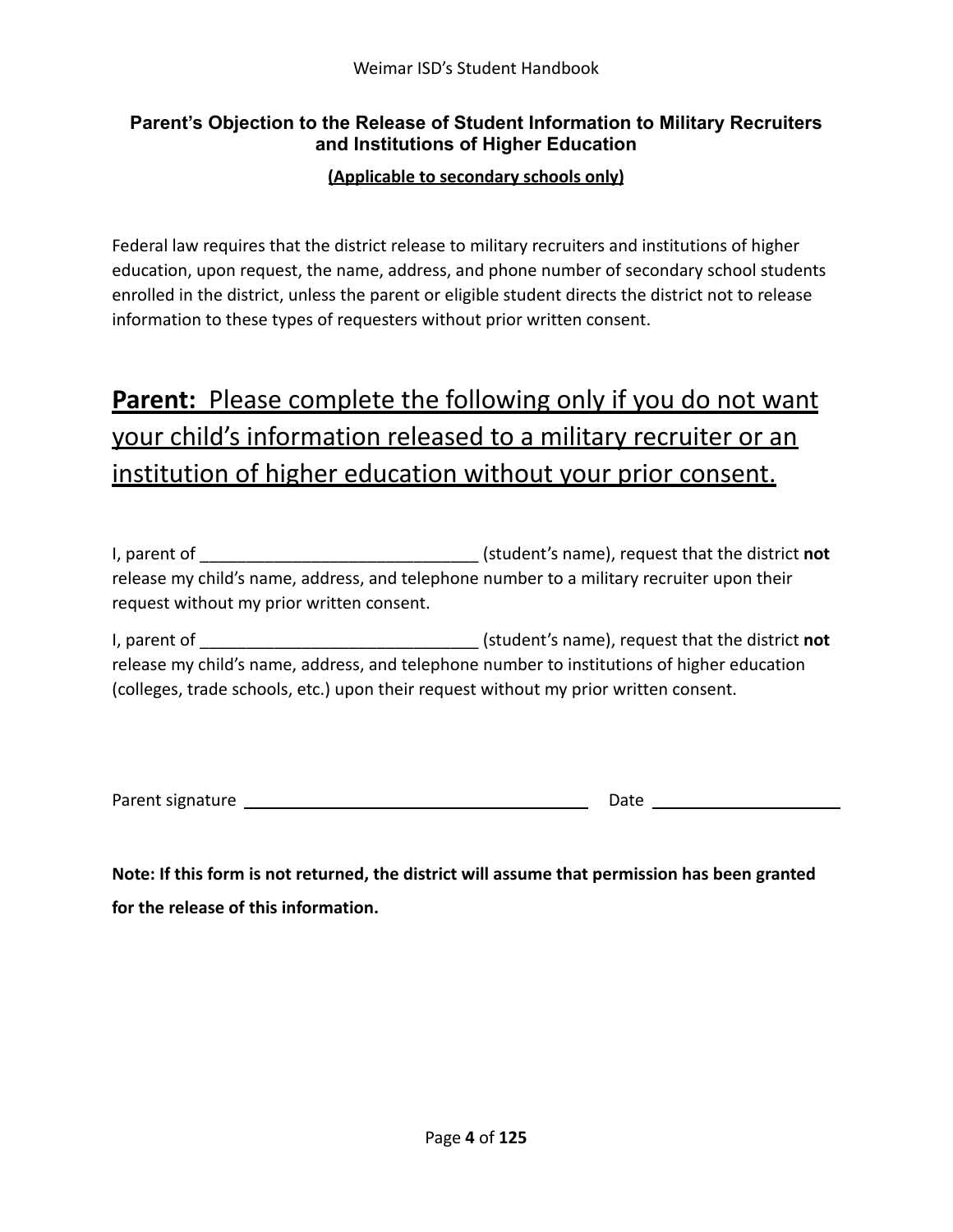#### **WEIMAR INDEPENDENT SCHOOL DISTRICT**

#### **CONSENT/OPT-OUT FORM**

The district is required by federal law to notify you and obtain your consent for or denial of (opt-out) your child's participation in certain school activities. The activities include any student survey, analysis, or evaluation, known as "protected information survey" that concerns one or more of the following eight areas:

- 1. Political affiliations or beliefs of the student or student's parents;
- 2. Mental or psychological problems of the student or student's family;
- 3. Sexual behavior or attitudes;
- 4. Illegal, antisocial, self-incriminating, or demeaning behavior;
- 5. Critical appraisals of others with whom the student has a close family relationship;
- 6. Legally recognized privileged relationships, such as with lawyers, doctors, or ministers;
- 7. Religious practices, affiliations, or beliefs of the student or parents; or
- 8. Income, other than as required by law to determine program eligibility or to receive financial assistance under such a program.

---------------------------------------------------------------------------------------------------------------------

## **Opt-Out for Non-Emergency Physical Exam or Screening**

During the fall and spring semesters of the 2021-2022 school year, students in grades K-8 will participate in the Healthy High, Healthy Choices program sponsored through the Stanzel Foundation. During this activity, students are screened for height, weight, blood pressure, and body mass index (BMI). This information is collected and monitored annually while your child is a student in Weimar ISD.

If you do not want your child to participate in this activity, you must request to opt out in writing within ten days of your child's first day of instruction for the 2020-2021 school year. Please send a written note to your child's campus administrator informing them of the decision or contact the campus administrator for more information.

> Weimar Elementary School Weimar Junior High 515 West Main Street 101 North West Street Weimar, Texas 78962 Weimar, Texas 78962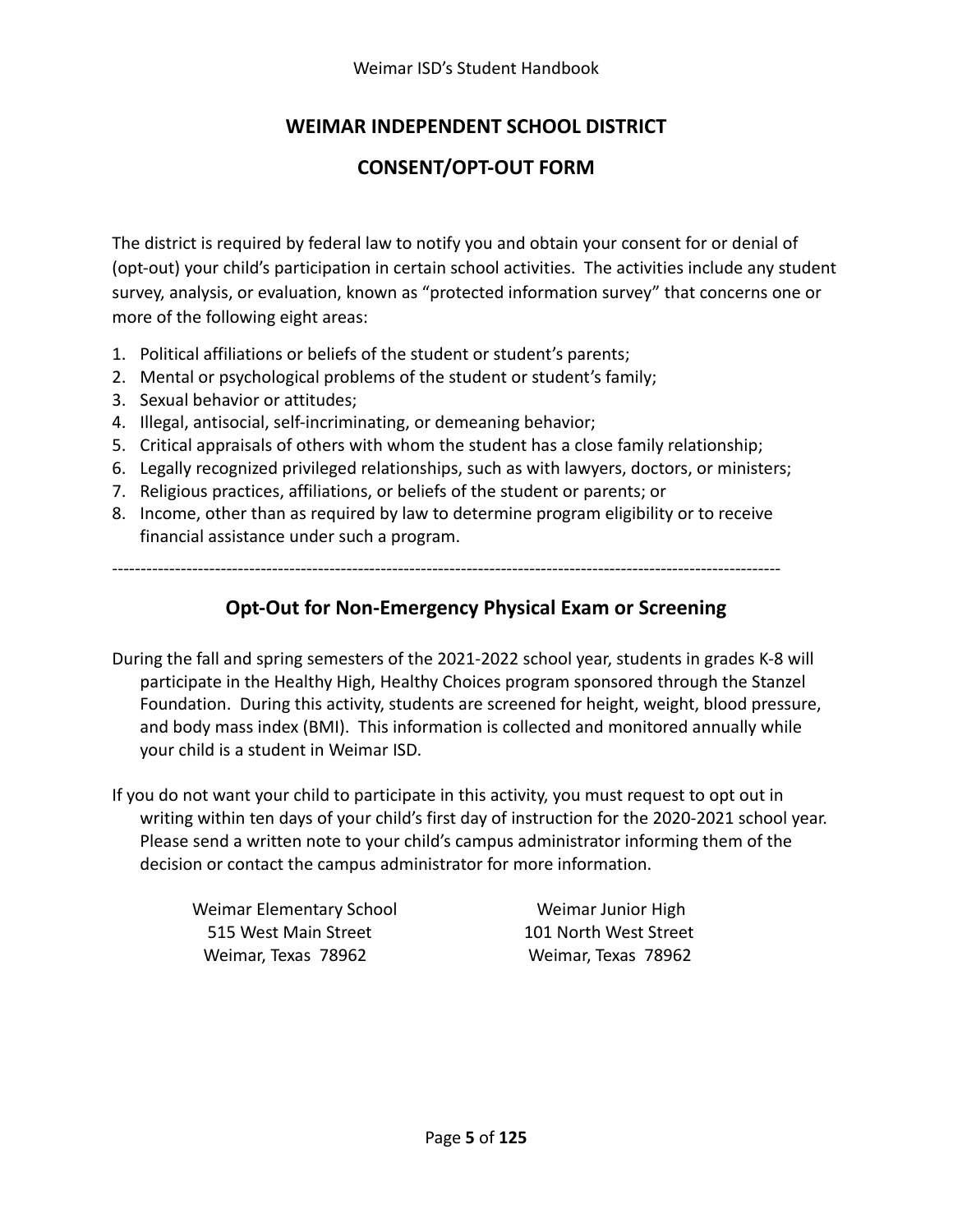# **Table of Contents**

| Acknowledgement of Electronic Distribution of Student Handbook                                                                               | $\overline{2}$ |
|----------------------------------------------------------------------------------------------------------------------------------------------|----------------|
| Notice of Release of Student Information                                                                                                     | 3              |
| Parent's Objection to the Release of Student Information                                                                                     | 4              |
| Weimar ISD Consent / Opt-Out Form                                                                                                            | 5              |
| Table of Contents                                                                                                                            | 6              |
| <b>Preface Parents and Students</b>                                                                                                          | 14             |
| Accessibility                                                                                                                                | 16             |
| <b>Section One: Parental Rights</b>                                                                                                          | 17             |
| Consent, Opt-Out, and Refusal Rights                                                                                                         | 17             |
| Consent to Conduct a Psychological Evaluation                                                                                                | 17             |
| <b>Consent to Human Sexuality Instruction</b>                                                                                                | 17             |
| <b>Consent to Provide a Mental Health Care Service</b>                                                                                       | <b>18</b>      |
| Consent to Display a Student's Original Works and Personal Information                                                                       | 19             |
| Consent to Receive Parenting and Paternity Awareness Instruction if a Student is Under<br>Age 14                                             | 19             |
| Consent to Video or Audio Record a Student When Not Already Permitted by Law                                                                 | 19             |
| Prohibiting the Use of Corporal Punishment                                                                                                   | 20             |
| Limiting Electronic Communications between Students and District Employees                                                                   | 20             |
| Objecting to the Release of Directory Information                                                                                            | 21             |
| Objecting to the Release of Student Information to Military Recruiters and Institutions of<br>Higher Education (Secondary Grade Levels Only) | 22             |
| Participation in Third-Party Surveys                                                                                                         | 23             |
| Removing a Student from Instruction or Excusing a Student from a Required Component of<br>Instruction                                        | 24             |
| Reciting a Portion of the Declaration of Independence in Grades 3-12                                                                         | 24             |
| Reciting the Pledges to the U.S. and Texas Flags                                                                                             | 24             |
| <b>Religious or Moral Beliefs</b>                                                                                                            | 24             |
| <b>Tutoring or Test Preparation</b>                                                                                                          | 24             |
| Right of Access to Student Records, Curriculum Materials, and District Records/Policies                                                      | 25             |
| <b>Instructional Materials</b>                                                                                                               | 25             |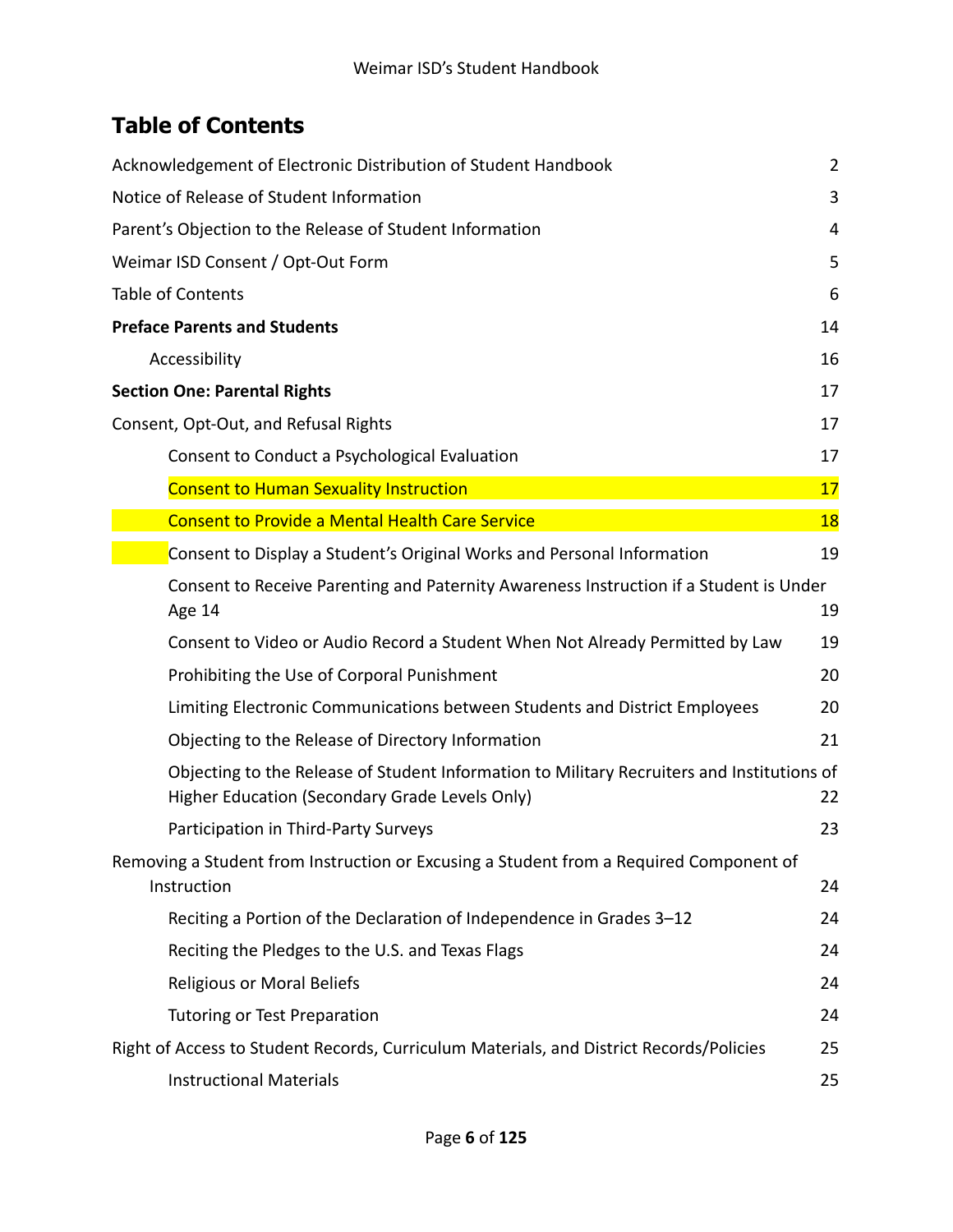| Notices of Certain Student Misconduct to Noncustodial Parent                                      | 25 |
|---------------------------------------------------------------------------------------------------|----|
| Participation in Federally Required, State-Mandated, and District Assessments                     | 26 |
| <b>Student Records</b>                                                                            | 26 |
| <b>Teacher and Staff Professional Qualifications</b>                                              | 30 |
| A Student with Exceptionalities or Special Circumstances                                          | 30 |
| <b>Children of Military Families</b>                                                              | 30 |
| Parental Role in Certain Classroom and School Assignments                                         | 31 |
| Student Use of a Service/Assistance Animal                                                        | 31 |
| A Student in the Conservatorship of the State (Foster Care)                                       | 32 |
| A Student Who Is Homeless                                                                         | 33 |
| A Student Who Has Learning Difficulties or Who Needs Special Education or Section 504<br>Services | 33 |
| A Student Who Receives Special Education Services with Other School-Aged Children in<br>the Home  | 36 |
| A Student Who Speaks a Primary Language Other than English                                        | 36 |
| A Student with Physical or Mental Impairments Protected Under Section 504                         | 37 |
|                                                                                                   |    |
| Section Two: Other Important Information for Students and Parents                                 | 38 |
| Absences/Attendance                                                                               | 38 |
| <b>Compulsory Attendance</b>                                                                      | 38 |
| <b>Compulsory Attendance - Exemptions</b>                                                         | 39 |
| Compulsory Attendance - Failure to Comply                                                         | 40 |
| Attendance for Credit or Final Grade (All Grade Levels)                                           | 41 |
| Official Attendance-Taking Time (All Grade Levels)                                                | 42 |
| Documentation after an Absence (All Grade Levels)                                                 | 42 |
| Doctor's Note after an Absence for Illness (All Grade Levels)                                     | 42 |
| Driver License Attendance Verification (Secondary Grade Levels Only)                              | 43 |
| Accountability under State and Federal Law (All Grade Levels)                                     | 43 |
| Armed Services Vocational Aptitude Battery Test (Grades 10-12)                                    | 44 |
| Awards and Honors (All Grade Levels)                                                              | 44 |
| <b>Bullying (All Grade Levels)</b>                                                                | 44 |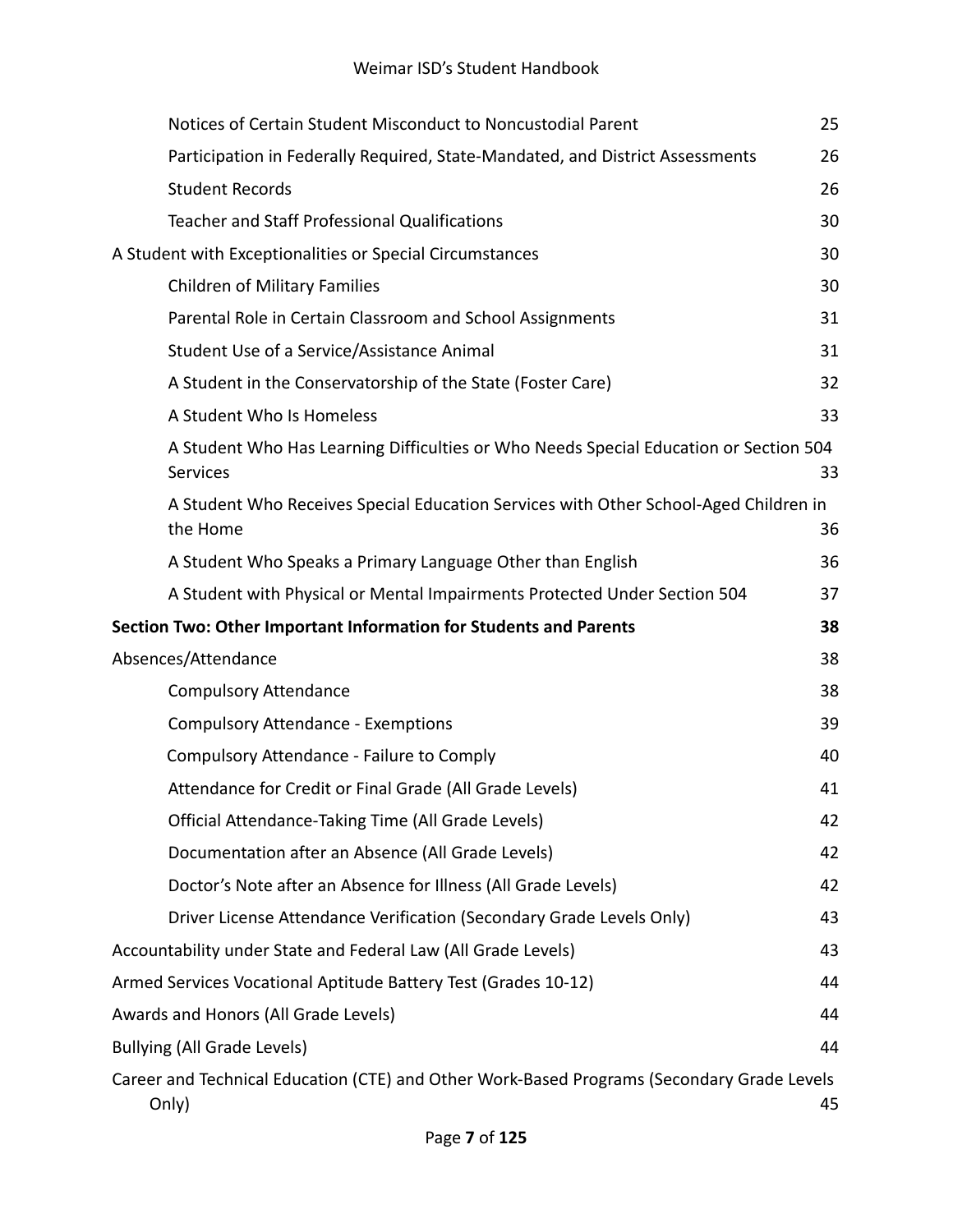| Celebrations (All Grade Levels)                                                                     | 46 |
|-----------------------------------------------------------------------------------------------------|----|
| Child Sexual Abuse, Trafficking, and Other Maltreatment of Children (All Grade Levels)              | 46 |
| Warning Signs of Sexual Abuse                                                                       | 46 |
| <b>Warning Signs of Trafficking</b>                                                                 | 47 |
| Reporting and Responding to Sexual Abuse, Trafficking, and Other Maltreatment of<br>Children        | 48 |
| Further Resources on Sexual Abuse, Trafficking, and Other Maltreatment of Children                  | 48 |
| Class Rank/Highest-Ranking Student (Secondary Grade Levels Only)                                    | 49 |
| Class Schedules (Secondary Grade Levels Only)                                                       | 53 |
| College and University Admissions and Financial Aid (All Grade Levels)                              | 53 |
| College Credit Courses (Secondary Grade Levels Only)                                                | 54 |
| <b>Communications (All Grade Levels)</b>                                                            | 55 |
| <b>Parent Contact Information</b>                                                                   | 55 |
| <b>Automated Emergency Communications</b>                                                           | 55 |
| <b>Automated Nonemergency Communications</b>                                                        | 55 |
| <b>Complaints and Concerns (All Grade Levels)</b>                                                   | 55 |
| Conduct (All Grade Levels)                                                                          | 56 |
| Applicability of School Rules                                                                       | 56 |
| <b>Campus Behavior Coordinator</b>                                                                  | 56 |
| <b>Deliveries</b>                                                                                   | 56 |
| Disruption of School Operations                                                                     | 57 |
| <b>Social Events</b>                                                                                | 57 |
| Counseling                                                                                          | 57 |
| <b>Academic Counseling</b>                                                                          | 58 |
| Personal Counseling (All Grade Levels)                                                              | 59 |
| Course Credit (Secondary Grade Levels Only)                                                         | 59 |
| Credit by Examination—If a Student Has Taken the Course/Subject (Grades 6-12)                       | 59 |
| Credit by Examination for Advancement/Acceleration-If a Student Has Not Taken the<br>Course/Subject | 60 |
| Kindergarten Acceleration                                                                           | 60 |
| Students in Grades 1-5                                                                              | 60 |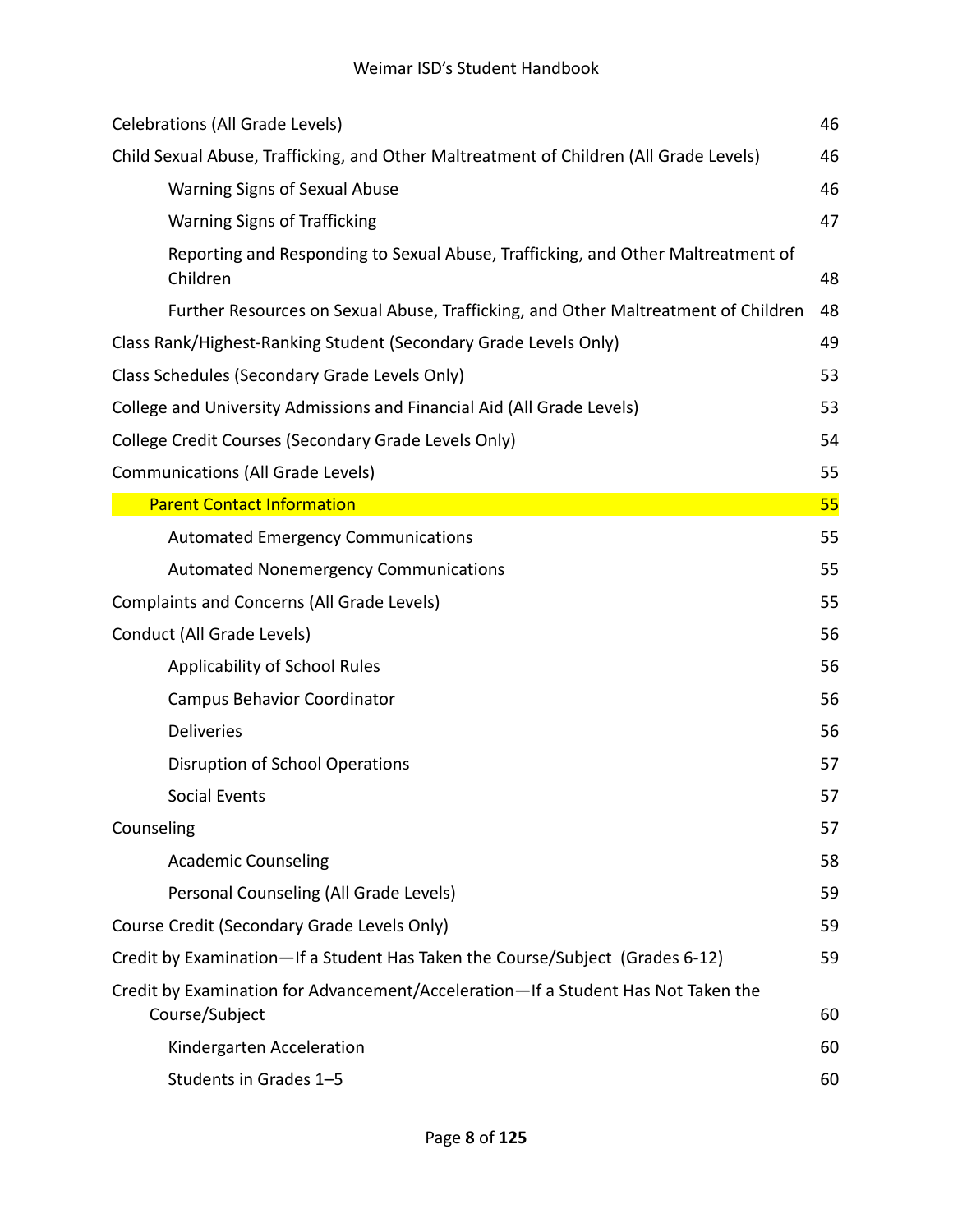| Students in Grades 6-12                                                                                                  | 60 |
|--------------------------------------------------------------------------------------------------------------------------|----|
| Dating Violence, Discrimination, Harassment, and Retaliation (All Grade Levels)                                          | 61 |
| <b>Dating Violence</b>                                                                                                   | 61 |
| Discrimination                                                                                                           | 62 |
| Harassment                                                                                                               | 62 |
| Sexual Harassment and Gender-Based Harassment                                                                            | 62 |
| Retaliation                                                                                                              | 63 |
| <b>Reporting Procedures</b>                                                                                              | 63 |
| <b>Investigation of Report</b>                                                                                           | 64 |
| Discrimination                                                                                                           | 64 |
| Distance Learning (All Grade Levels)                                                                                     | 64 |
| Texas Virtual School Network (TXVSN) (Secondary Grade Levels)                                                            | 65 |
| Distribution of Literature, Published Materials, or Other Documents (All Grade Levels)                                   | 65 |
| <b>School Materials</b>                                                                                                  | 65 |
| <b>Nonschool Materials</b>                                                                                               | 65 |
| Dress and Grooming (All Grade Levels)                                                                                    | 66 |
| Electronic Devices and Technology Resources (All Grade Levels)                                                           | 69 |
| Possession and Use of Personal Telecommunications Devices, Including Cell Phones, and<br><b>Other Electronic Devices</b> | 69 |
| Instructional Use of Personal Telecommunications and Other Electronic Devices                                            | 70 |
| Acceptable Use of District Technology Resources                                                                          | 70 |
| Unacceptable and Inappropriate Use of Technology Resources                                                               | 70 |
| End-of-Course (EOC) Assessments                                                                                          | 71 |
| English Learners (All Grade Levels)                                                                                      | 71 |
| Extracurricular Activities, Clubs, and Organizations (All Grade Levels)                                                  | 72 |
| <b>Standards of Behavior</b>                                                                                             | 73 |
| <b>Offices and Elections</b>                                                                                             | 77 |
| Fees (All Grade Levels)                                                                                                  | 77 |
| <b>Fundraising (All Grade Levels)</b>                                                                                    | 78 |
| Gang-Free Zones (All Grade Levels)                                                                                       | 78 |
| Gender-Based Harassment                                                                                                  | 78 |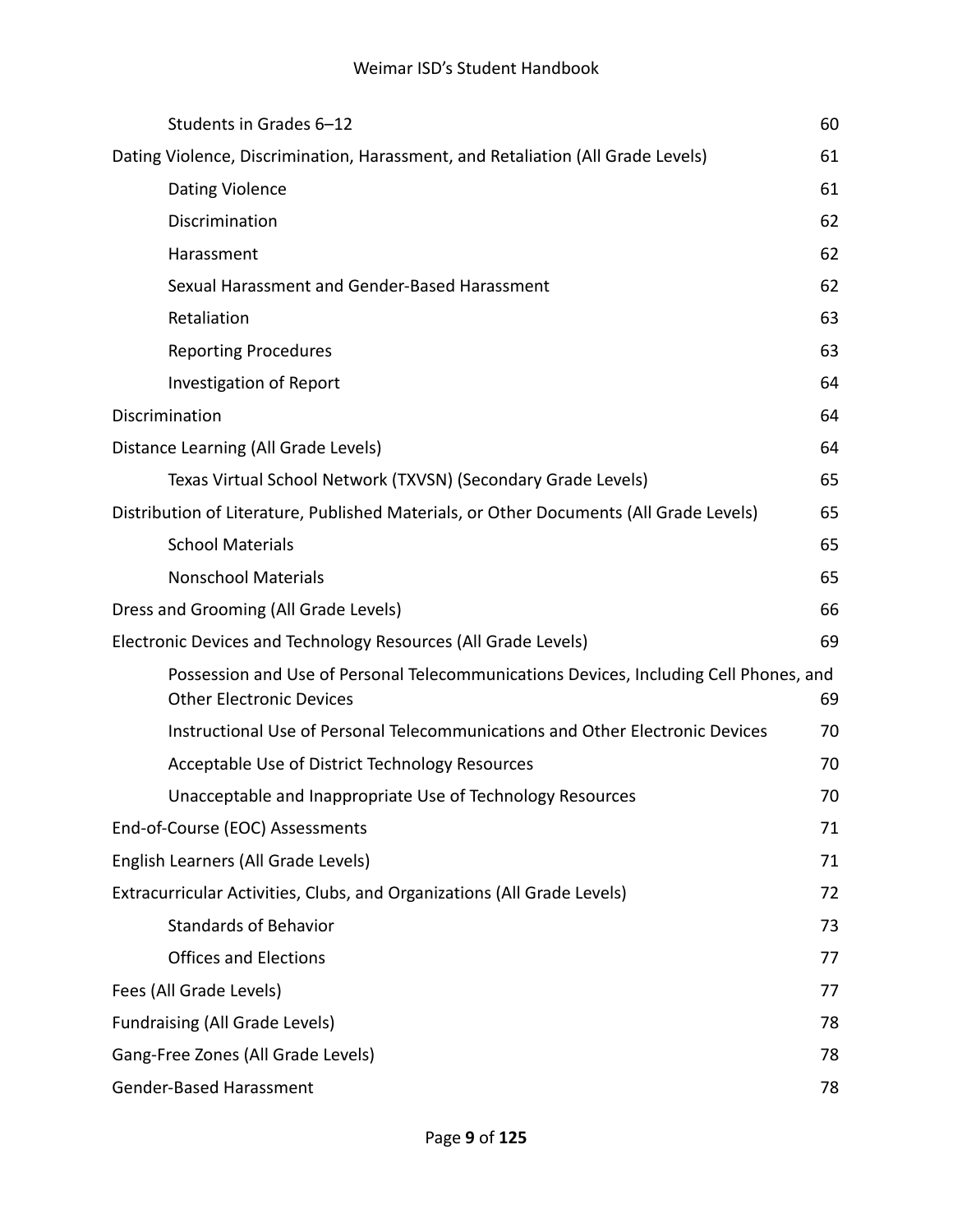| Grade-Level Classification (Grades 9-12 Only)                                            | 78 |
|------------------------------------------------------------------------------------------|----|
| <b>Grading Guidelines (All Grade Levels)</b>                                             | 78 |
| <b>Graduation (Secondary Grade Levels Only)</b>                                          | 79 |
| Requirements for a Diploma                                                               | 79 |
| <b>Testing Requirements for Graduation</b>                                               | 80 |
| Available Course Options for All Graduation Programs                                     | 84 |
| Certificates of Coursework Completion                                                    | 84 |
| <b>Students with Disabilities</b>                                                        | 84 |
| <b>Graduation Activities</b>                                                             | 85 |
| <b>Graduation Speakers</b>                                                               | 85 |
| <b>Graduation Expenses</b>                                                               | 85 |
| <b>Scholarships and Grants</b>                                                           | 85 |
| Harassment                                                                               | 86 |
| Hazing (All Grade Levels)                                                                | 86 |
| <b>Health-Physical and Mental</b>                                                        | 86 |
| Illness (All Grade Levels)                                                               | 86 |
| Immunization (All Grade Levels)                                                          | 87 |
| Lice (All Grade Levels                                                                   | 88 |
| Medicine at School (All Grade Levels)                                                    | 88 |
| Asthma and Severe Allergic Reactions                                                     | 89 |
| Steroids (Secondary Grade Levels Only)                                                   | 89 |
| Mental Health Support (All Grade Levels)                                                 | 90 |
| <b>Physical Activity Requirements</b>                                                    | 91 |
| Physical Fitness Assessment (Grades 3-12)                                                | 91 |
| Physical Health Screenings / Examinations                                                | 91 |
| Special Health Concerns (All Grade Levels)                                               | 92 |
| Tobacco and E-Cigarettes Prohibited (All Grade Levels and All Others on School Property) |    |
|                                                                                          | 93 |
| Health-Related Resources, Policies, and Procedures                                       | 94 |
| Physical and Mental Health Resources (All Grade Levels)                                  | 94 |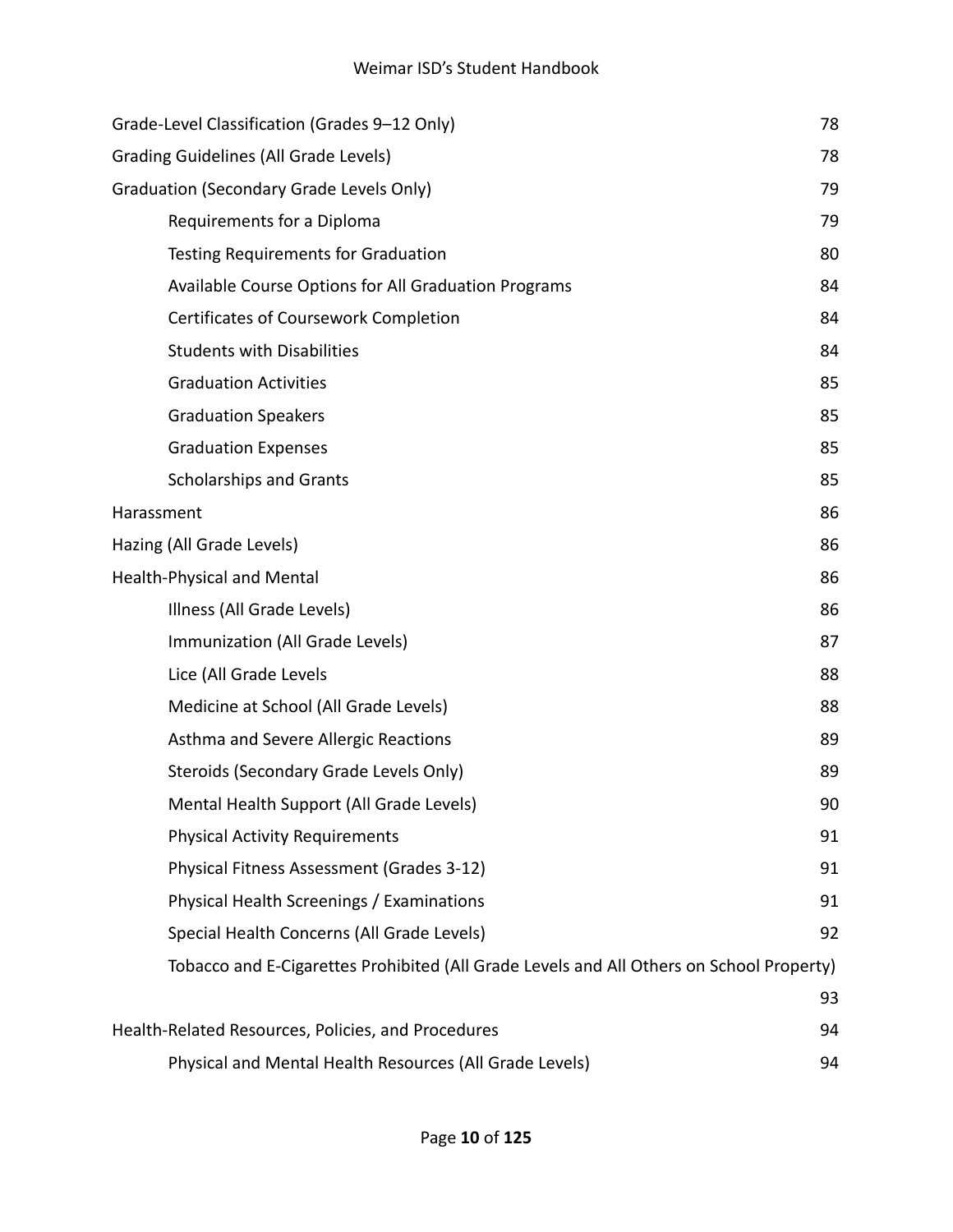| Policies and Procedures that Promote Student Physical and Mental Health (All Grade<br>Levels)   | 94         |
|-------------------------------------------------------------------------------------------------|------------|
| School Health Advisory Council (SHAC) (All Grade Levels)                                        | 95         |
| Student Wellness Policy/Wellness Plan (All Grade Levels)                                        | 95         |
| Homework (All Grade Levels)                                                                     | 95         |
| Law Enforcement Agencies (All Grade Levels)                                                     | 95         |
| Questioning of Students                                                                         | 95         |
| Students Taken into Custody                                                                     | 96         |
| <b>Notification of Law Violations</b>                                                           | 97         |
| Leaving Campus (All Grade Levels)                                                               | 97         |
| During Lunch                                                                                    | 98         |
| At Any Other Time during the School Day                                                         | 98         |
| Lost and Found (All Grade Levels)                                                               | 98         |
| Makeup Work                                                                                     | 98         |
| Makeup Work Because of Absence (All Grade Levels)                                               | 98         |
| DAEP Makeup Work                                                                                | 99         |
| In-School Suspension (ISS) and Out-of-School Suspension (OSS) Makeup Work (All Grade<br>Levels) | 99         |
| Nondiscrimination Statement (All Grade Levels)                                                  | 99         |
| Nontraditional Academic Programs (All Grade Levels)                                             | 101        |
| Parent and Family Engagement (All Grade Levels)                                                 | 101        |
| Working Together                                                                                | 101        |
| Parking and Parking Permits (Secondary Grade Levels Only)                                       | 102        |
| Pledges of Allegiance and a Minute of Silence (All Grade Levels)                                | 102        |
| Prayer (All Grade Levels)                                                                       | 103        |
| Promotion and Retention                                                                         | 103        |
| Prekindergarten - Grade 3                                                                       | <b>103</b> |
| Elementary and Middle/Junior High Grade Levels                                                  | 103        |
| <b>High School Grade Levels</b>                                                                 | 103        |
| Release of Students from School                                                                 | 104        |
| <b>Remote Instruction</b>                                                                       | 104        |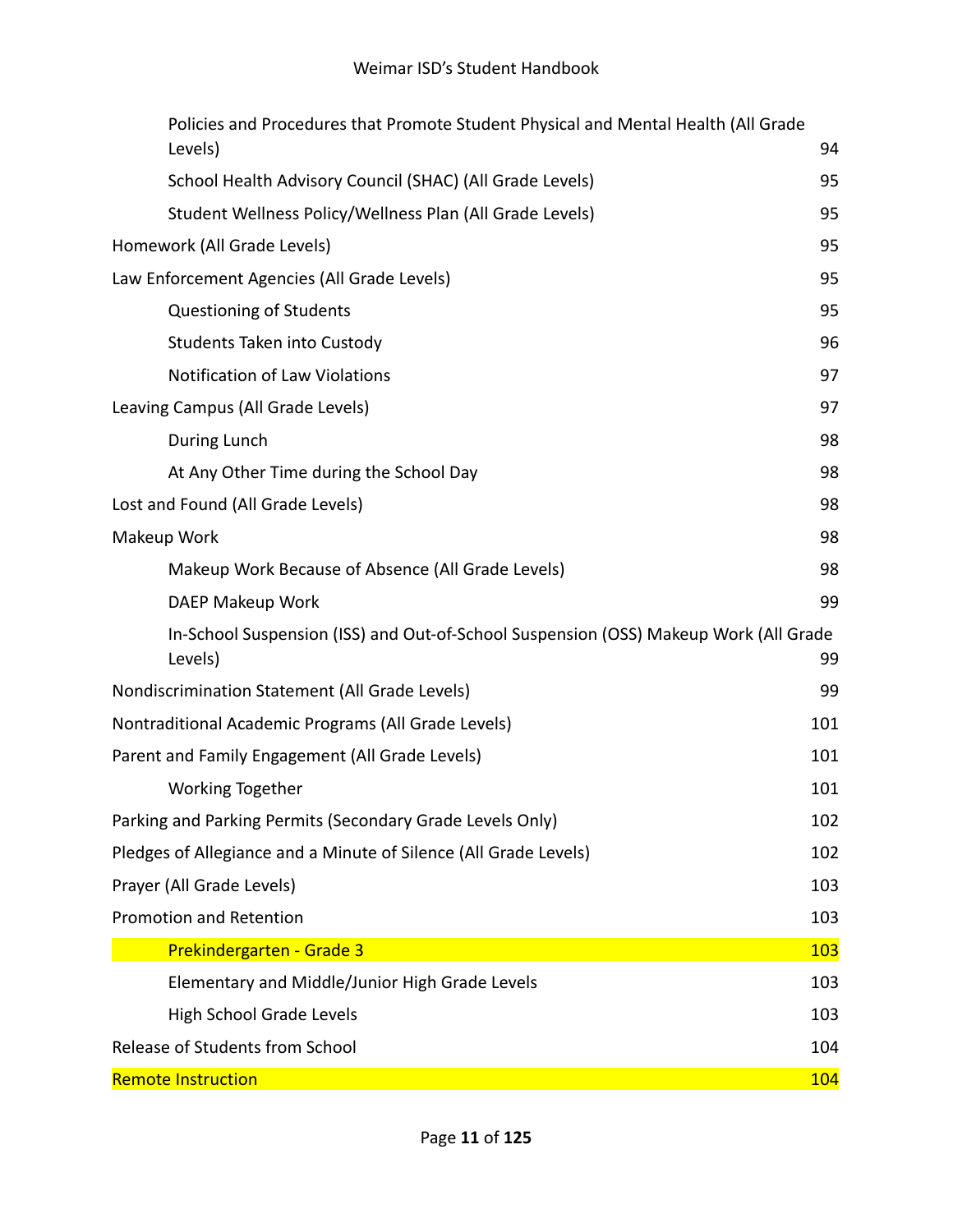| Report Cards / Progress Reports and Conferences (All Grade Levels)     | 104 |
|------------------------------------------------------------------------|-----|
|                                                                        |     |
| Retaliation                                                            | 104 |
| Safety (All Grade Levels)                                              | 105 |
| <b>Accident Insurance</b>                                              | 105 |
| Insurance for Career and Technical Education (CTE) Programs            | 105 |
| Preparedness Drills: Evacuation, Severe Weather, and Other Emergencies | 105 |
| Preparedness Training: CPR and Stop the Bleed                          | 105 |
| <b>Emergency Medical Treatment and Information</b>                     | 106 |
| <b>Emergency School-Closing Information</b>                            | 106 |
| SAT, ACT, and Other Standardized Tests                                 | 106 |
| Schedule Changes (Middle/Junior High and High School Grade Levels)     | 107 |
| <b>School Facilities</b>                                               | 107 |
| Asbestos Management Plan (All Grade Levels)                            | 107 |
| Food and Nutrition Services (All Grade Levels)                         | 107 |
| Pest Management Plan (All Grade Levels)                                | 108 |
| Conduct Before and After School (All Grade Levels)                     | 108 |
| Library (All Grade Levels)                                             | 108 |
| Use of Hallways during Class Time (All Grade Levels)                   | 109 |
| Use by Students Before and After School (All Grade Levels)             | 109 |
| Meetings of Noncurriculum-Related Groups (Secondary Grade Levels Only) | 109 |
| School-Sponsored Field Trips (All Grade Levels)                        | 109 |
| Searches                                                               | 110 |
| Searches in General (All Grade Levels)                                 | 110 |
| District Property (All Grade Levels)                                   | 110 |
| Metal Detectors (All Grade Levels)                                     | 110 |
| Telecommunications and Other Electronic Devices (All Grade Levels)     | 110 |
| Trained Dogs (All Grade Levels)                                        | 111 |
| Drug Testing (Secondary Grade Levels Only)                             | 111 |
| Vehicles on Campus (Secondary Grade Levels Only)                       | 111 |
| Sexual Harassment                                                      | 111 |
| Special Programs (All Grade Levels)                                    | 111 |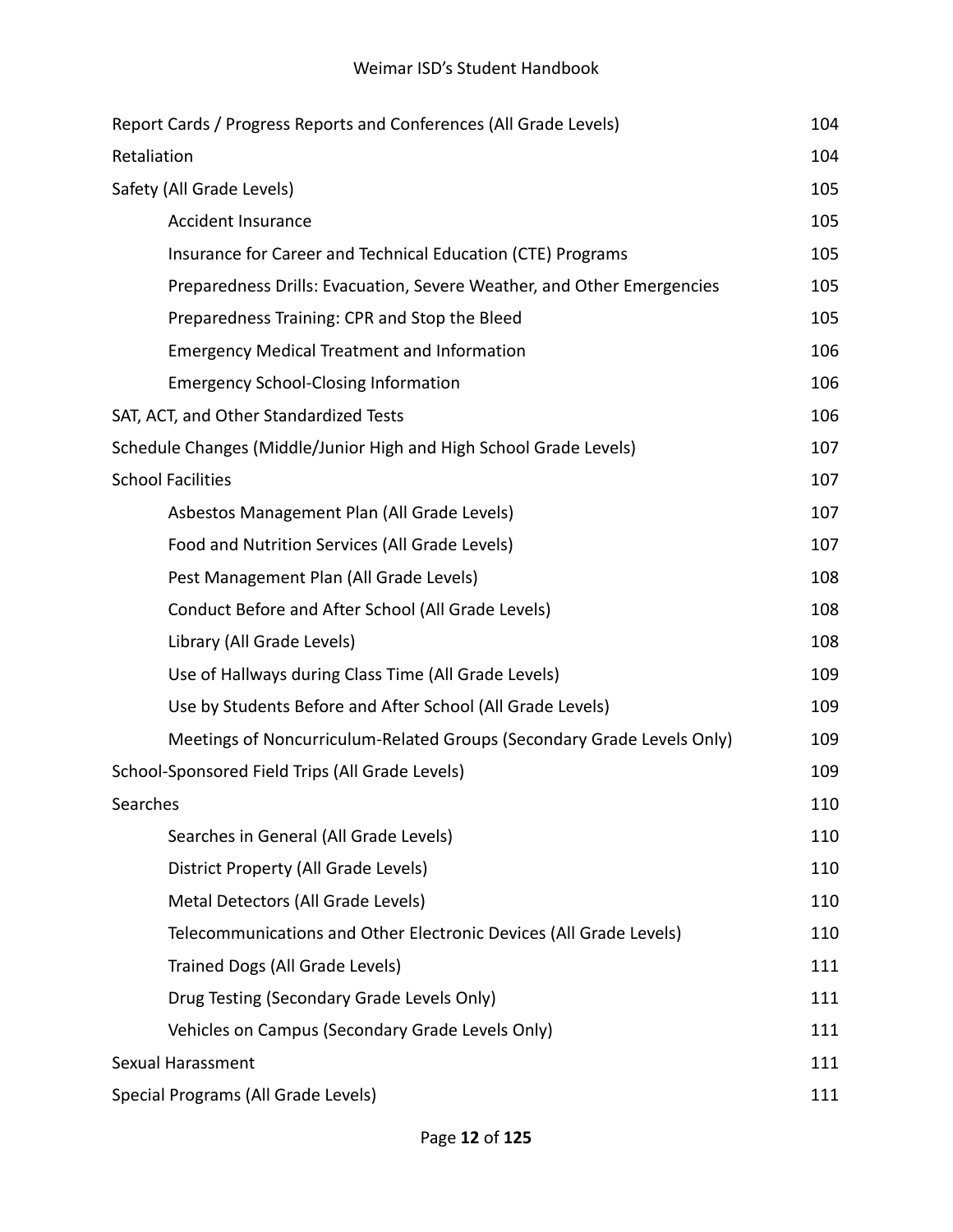#### Weimar ISD's Student Handbook

<span id="page-12-0"></span>

| <b>Standardized Testing</b>                                                                                       | 111 |
|-------------------------------------------------------------------------------------------------------------------|-----|
| Secondary Grade Levels                                                                                            | 111 |
| STAAR (State of Texas Assessments of Academic Readiness)                                                          | 112 |
| Students in Foster Care (All Grade Levels)                                                                        | 114 |
| Students Who are Homeless (All Grade Levels)                                                                      | 115 |
| Student Speakers (All Grade Levels)                                                                               | 115 |
| Summer School (All Grade Levels)                                                                                  | 115 |
| Tardies (All Grade Levels)                                                                                        | 115 |
| Textbooks, Electronic Textbooks, Technological Equipment, and Other Instructional Materials<br>(All Grade Levels) | 116 |
| Transfers (All Grade Levels)                                                                                      | 116 |
| Transportation (All Grade Levels)                                                                                 | 116 |
| <b>School-Sponsored Trips</b>                                                                                     | 116 |
| <b>Buses and Other School Vehicles</b>                                                                            | 116 |
| Vandalism (All Grade Levels)                                                                                      | 117 |
| Video Cameras (All Grade Levels)                                                                                  | 117 |
| Visitors to the School (All Grade Levels)                                                                         | 118 |
| <b>General Visitors</b>                                                                                           | 118 |
| <b>Unauthorized Persons</b>                                                                                       | 118 |
| Visitors Participating in Special Programs for Students                                                           | 119 |
| Volunteers (All Grade Levels)                                                                                     | 119 |
| Voter Registration (Secondary Grade Levels Only)                                                                  | 119 |
| Withdrawing from School (All Grade Levels)                                                                        | 119 |
| Glossary                                                                                                          | 120 |
| Appendix: Freedom from Bullying Policy                                                                            | 123 |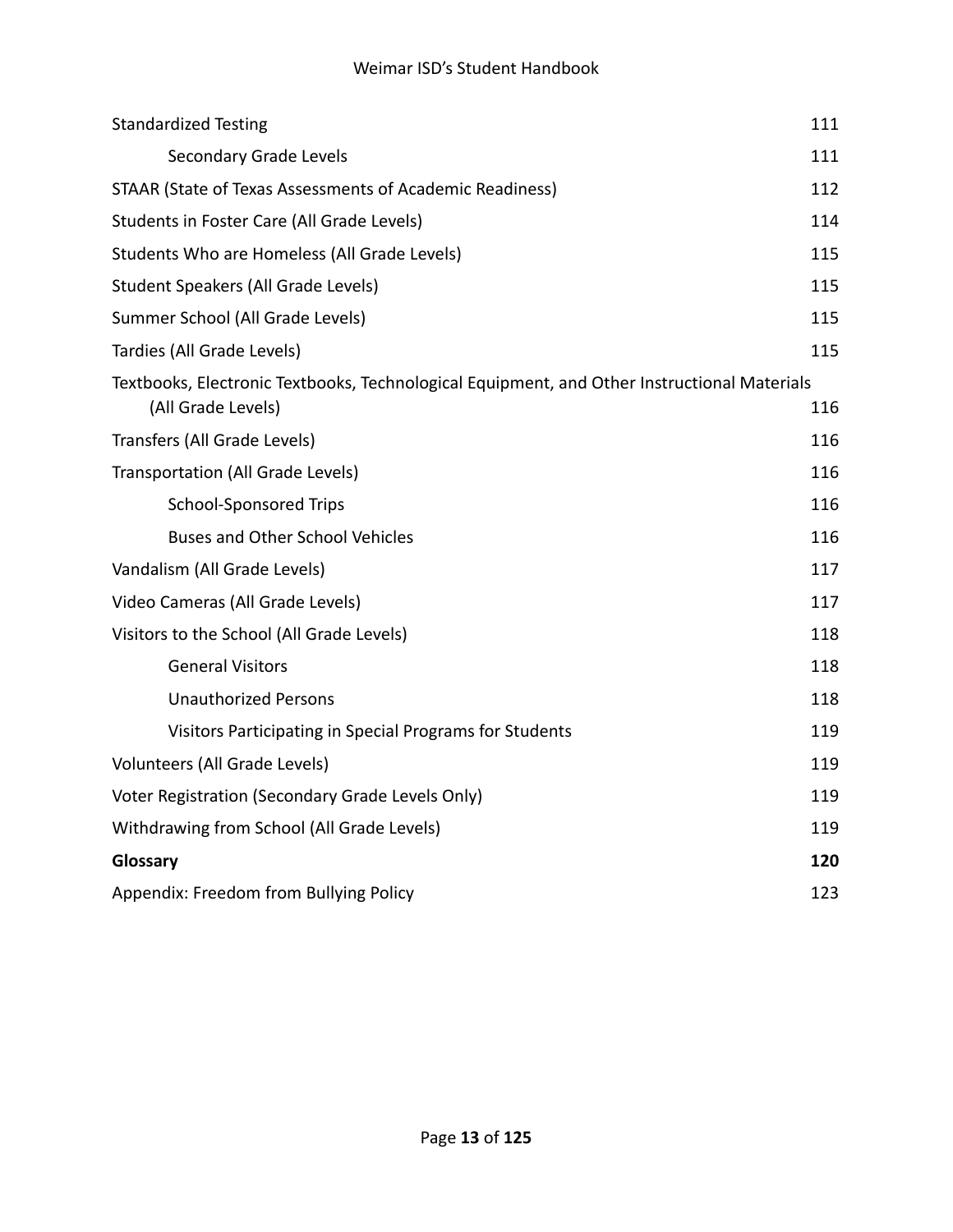#### **Preface Parents and Students**

Welcome to the new school year!

Education is a team effort. Students, parents, teachers, and other staff members working together will make this a successful year.

The Weimar Independent School District Student Handbook is a general reference guide that is divided into two sections:

**Section One**: **Parental Rights** describes certain parental rights as specified in state or federal law.

**Section Two: Other Important Information for Parents and Students** is organized alphabetically by topic. Where applicable, the topics are further organized by grade level.

Please be aware that the term "parent," unless otherwise noted, is used to refer to the parent, legal guardian, any person granted some other type of lawful control of a student, or any other person who has agreed to assume school-related responsibility for a student.

The Student Handbook is designed to align with law, board-adopted policy, and the Student Code of Conduct, a board-adopted document intended to promote school safety and an atmosphere for learning. The Student Handbook is not meant to be a complete statement of all policies, procedures, or rules in any given circumstance.

In case of conflicts between board policy (including the Student Code of Conduct) and any Student Handbook provision, the district will follow board policy and the Student Code of Conduct.

Therefore, parents and students should become familiar with the Weimar ISD Student Code of Conduct. To review the Code of Conduct, visit the district's website at [www.weimarisd.org](http://www.weimarisd.org) . State law requires that the Code of Conduct be prominently displayed or made available for review at each campus.

The Student Handbook is updated annually; however, policy adoption and revisions may occur throughout the year. The district encourages parents to stay informed of proposed policy changes by attending board meetings and reviewing newsletter and other communications explaining changes in policy or other rules that affect Student Handbook provisions. The district reserves the right to modify the Student Handbook at any time. Notice of revisions will be provided as is reasonably practical.

Although the Student Handbook may refer to rights established through law or district policy, it does not create additional rights for parents and students. It does not, nor is it intended to, represent a contract between any parent or student and the district.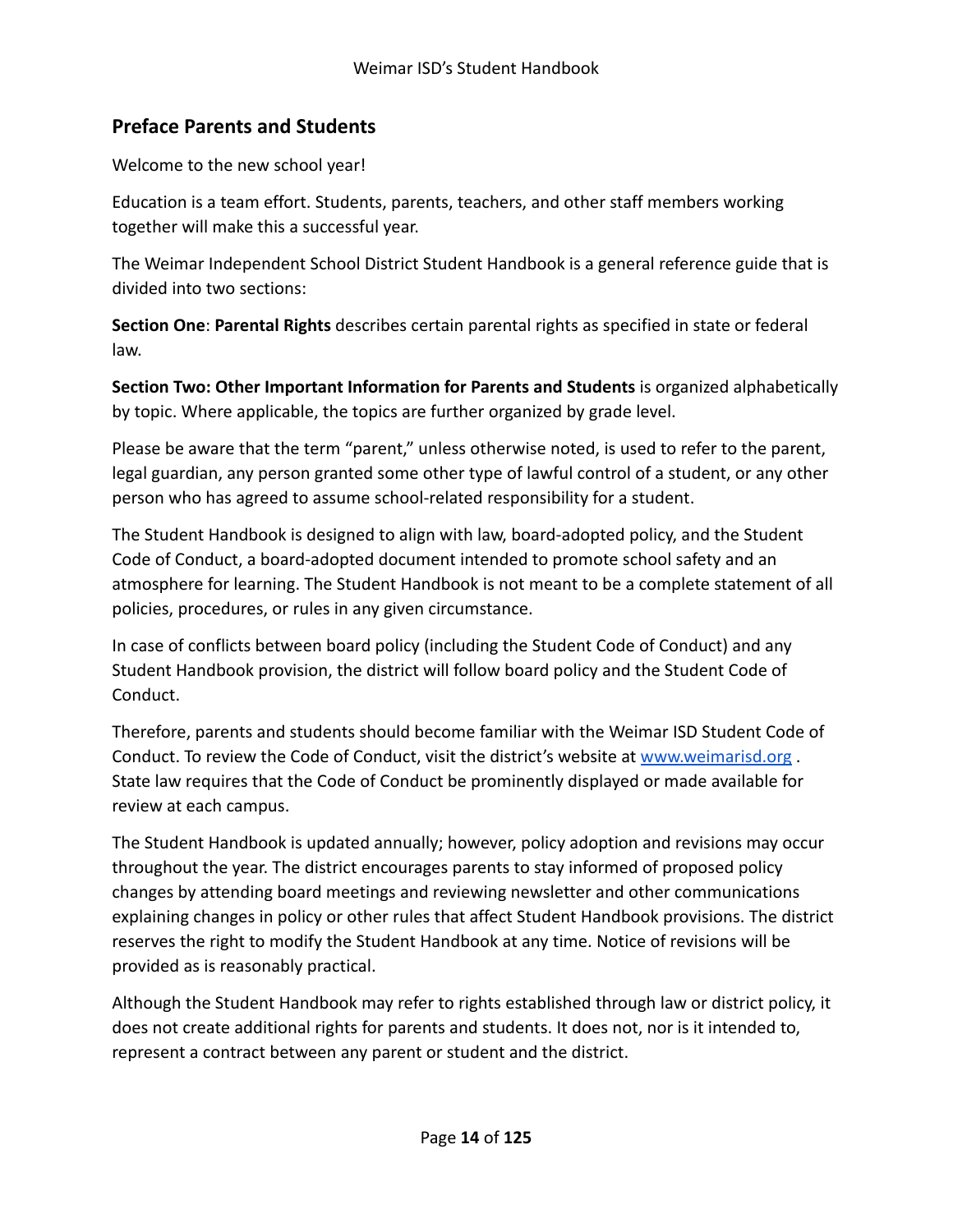A hard copy of either the Student Code of Conduct or Student Handbook can be requested at the district administration office.

**Note:** References to board policy codes are included for ease of reference. The hard copy or the district's official policy manual is available for review in the district administration office, and an unofficial electronic copy is available at <https://pol.tasb.org/Home/Index/324> .

The policy manual includes:

• Legally referenced (LEGAL) policies that contain provisions from federal and state laws and regulations, case law, and other legal authorities that provide the legal framework for school districts.

• Board-adopted (LOCAL) policies that articulate the board's choices and values regarding district practices.

For questions about the material in this handbook, please contact

Jon Wunderlich WISD Superintendent 506 W Main St Weimar, TX 78962 [jwunderlich@weimarisd.org](mailto:jwunderlich@weimarisd.org) (979) 725-6300

Complete and return to the student's campus the following forms (provided in the forms packet distributed at the beginning of the year or upon enrollment):

- 1. Acknowledgment Form or Acknowledgment of Electronic Distribution of Student Handbook,
- 2. Notice Regarding Directory Information and Parent's Response Regarding Release of Student Information;
- 3. Parent's Objection to the Release of Student Information to Military Recruiters and Institutions of Higher Education, if you choose to restrict the release of information to these entities), and
- 4. Consent/Opt-Out Form for participation in third-party surveys.

[See **Objecting to the Release of Directory Information** and **Consent Required Before Student Participation in a Federally Funded Survey** for more information.]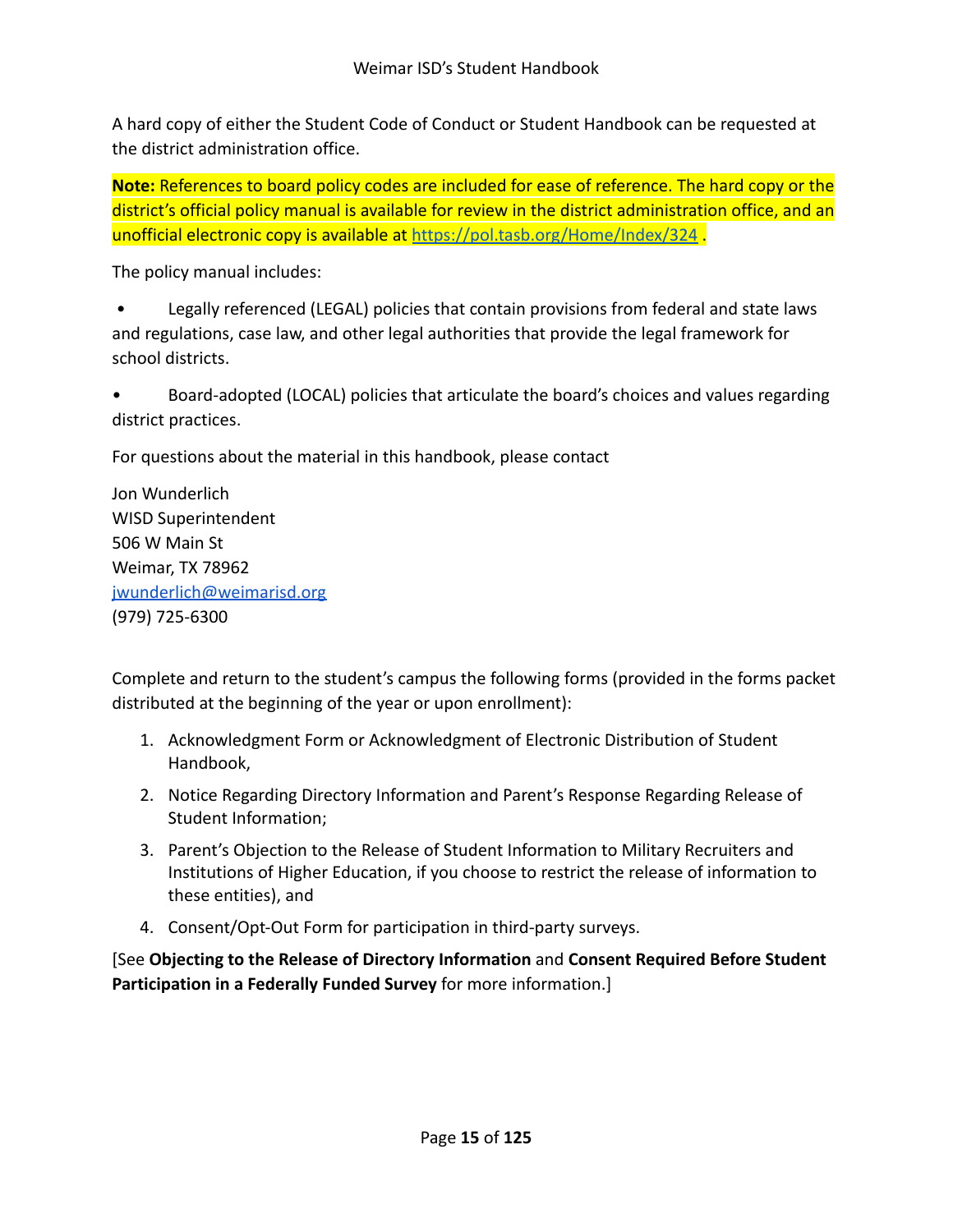# <span id="page-15-0"></span>**Accessibility**

If you have difficulty accessing this handbook because of a disability, please contact

*Jon Wunderlich WISD Superintendent 506 W Main St Weimar, TX 78962 [jwunderlich@weimarisd.org](mailto:jwunderlich@weimarisd.org) (979) 725-6300*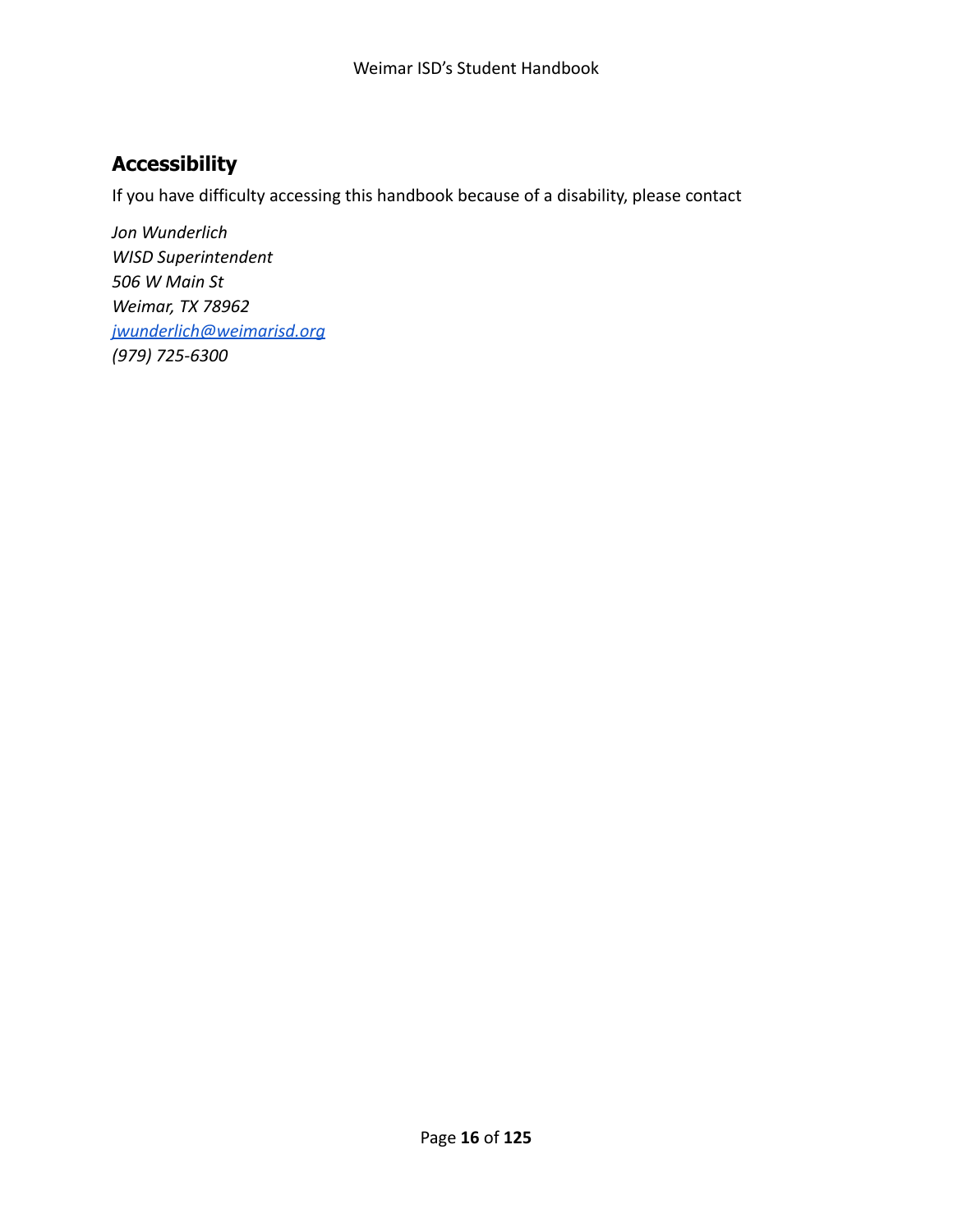# <span id="page-16-0"></span>**Section One: Parental Rights**

This section describes certain parental rights as specified in state or federal law.

#### <span id="page-16-1"></span>**Consent, Opt-Out, and Refusal Rights**

#### <span id="page-16-2"></span>**Consent to Conduct <sup>a</sup> Psychological Evaluation**

Unless required under state or federal law, a district employee will not conduct a psychological examination, test, or treatment without obtaining prior written parental consent.

**Note:** An evaluation may be legally required under special education rules or by the Texas Education Agency for child abuse investigations and reports.

#### **Consent to Human Sexuality Instruction**

#### **Annual Notification**

As a part of the district's curriculum, students receive instruction related to human sexuality. The School Health Advisory Council (SHAC) makes recommendations for curriculum materials, and the school board adopts the materials and determines the specific content of the instruction.

Per state law, here is a summary of the district's curriculum regarding human sexuality instruction: Weimar ISD partners with Aim for Success, an educational organization based in Dallas, Texas, which encourages students through live presentations, to choose Abstinence until marriage, by promoting youth to build self-control, self-respect and self-discipline. Students are encouraged to make right choices when faced with difficult and confusing decisions. The message empowers adolescents with information to help them establish stable, loving relationships as married adults. Presentations will be scheduled during the school year and students will be grouped into developmentally appropriate groupings.

In accordance with state law, a parent may:

Review, receive a copy of, or purchase a copy of curriculum materials depending on the copyright of the materials.

Remove his or her child from any part of the human sexuality instruction without academic, disciplinary, or other penalties.

• Become involved in the development of this curriculum by becoming a member of the district's SHAC or attending SHAC meetings. (See the campus principal for details.)

Use the district's grievance procedure concerning a complaint. See Complaints and Concerns (All Grade Levels) on page 55 and FNG(LOCAL).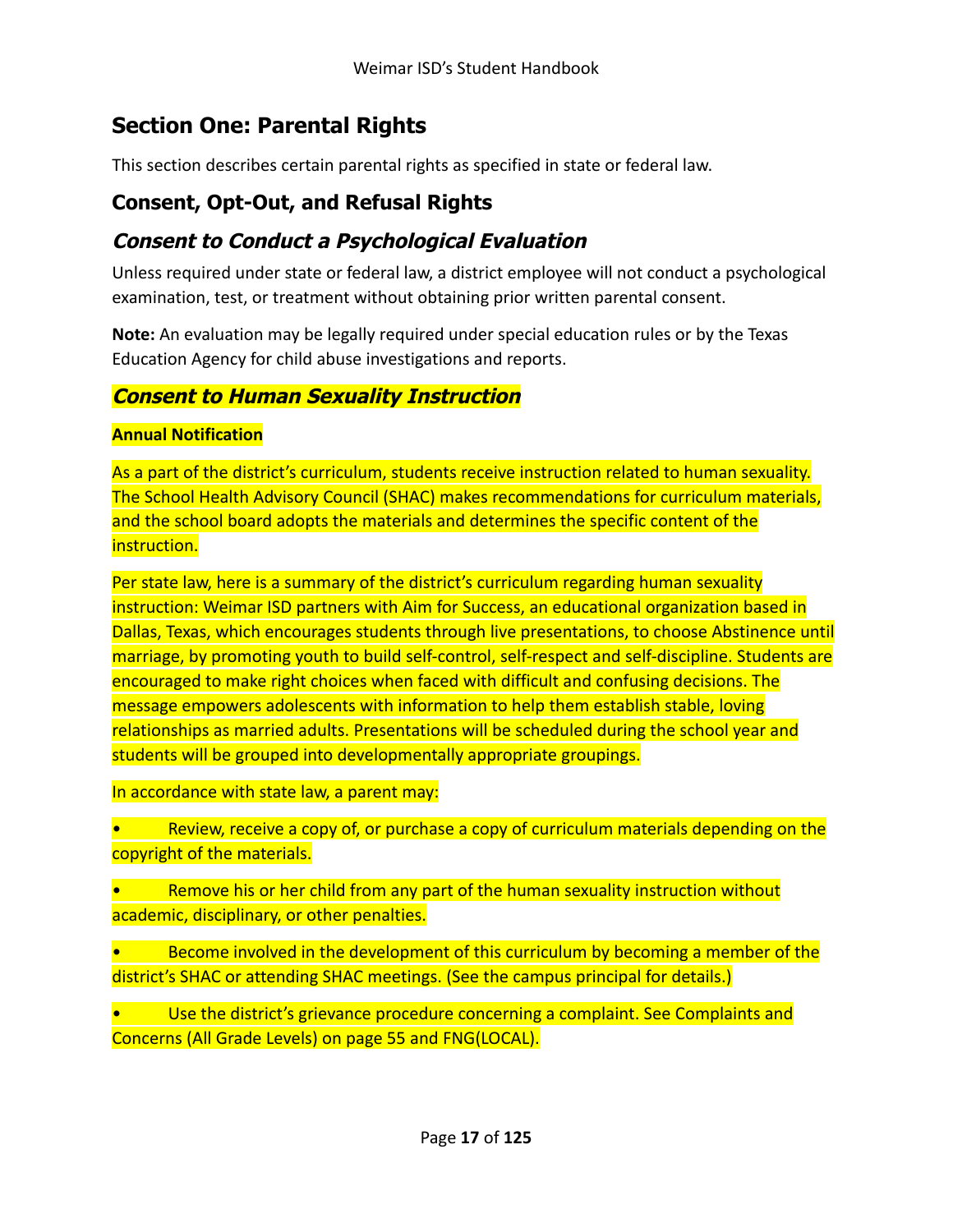State law also requires that instruction related to human sexuality, sexually transmitted diseases, or human immunodeficiency virus (HIV) or acquired immune deficiency syndrome (AIDS):

• Present abstinence from sexual activity as the preferred choice in relationship to all sexual activity for unmarried persons of school age;

• Devote more attention to abstinence from sexual activity than to any other behavior;

• Emphasize that abstinence, if used consistently and correctly, is the only method that is 100 percent effective in preventing pregnancy, sexually transmitted infections, and the emotional trauma associated with adolescent sexual activity;

• Direct adolescents to abstain from sexual activity before marriage as the most effective way to prevent pregnancy and sexually transmitted diseases; and

If included in the content of the curriculum, teach contraception and condom use in terms of human use reality rates instead of theoretical laboratory rates.

#### **Consent Before Instruction**

Before a student receives human sexuality instruction, the district must obtain written consent from the student's parent. Parents will be sent a request for written consent at least 14 days before the instruction.

#### **Consent to Provide a Mental Health Care Service**

The district will not provide a mental health care service to a student or conduct a medical screening of a student as part of the district's intervention procedures except as permitted by law.

The district has established procedures for recommending to a parent an intervention for a student with early warning signs of mental health concerns, substance abuse, or suicide risk. The district's mental health liaison will notify the student's parent within a reasonable amount of time after the liaison learns that a student has displayed early warning signs and provide information about available counseling options.

The campus administrator and counselor meet with the student and determine the best plan of action, which includes contacting the parent and local crisis center.

The district has also established procedures for staff to notify the mental health liaison regarding a student who may need intervention. The mental health liaison can be reached at:

Lindsay Fisbeck WHS Counselor 506 W Main St Weimar [lfisbeck@weimarisd.org](mailto:lfisbeck@weimarisd.org)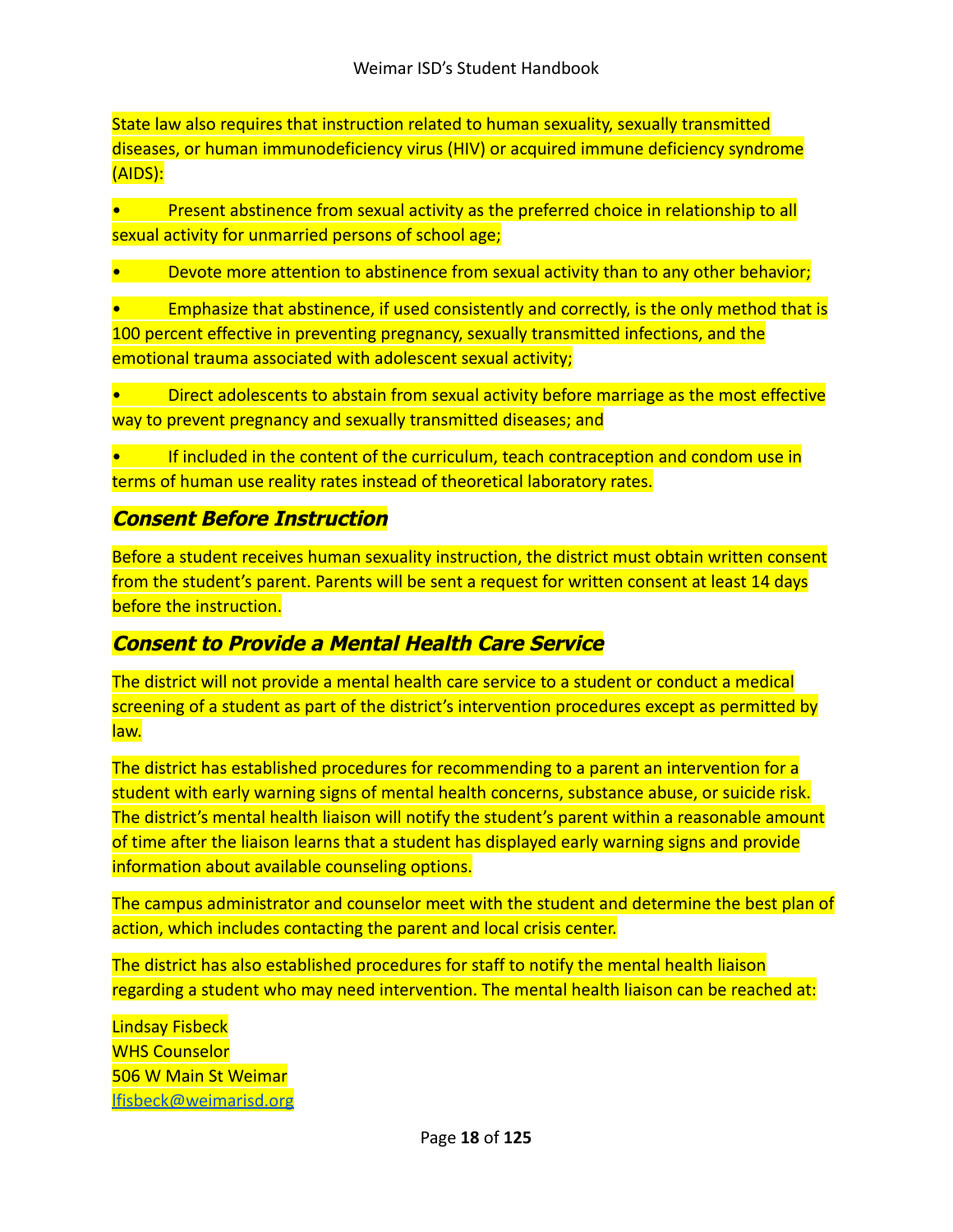#### 979-725-6309

The mental health liaison can provide further information regarding these procedures as well as educational materials on identifying risk factors, accessing resources for treatment or support on and off campus, and accessing available student accommodations provided on campus. [See Mental Health Support.]

#### <span id="page-18-0"></span>**Consent to Display <sup>a</sup> Student's Original Works and Personal Information**

Teachers may display a student's work in classrooms or elsewhere on campus as recognition of student achievement without seeking prior parental consent. These displays may include personally identifiable student information. Student work includes:

- Artwork,
- Special projects,
- · Photographs,
- · Original videos or voice recordings, and
- Other original works.

However, the district will seek parental consent before displaying a student's work on the district's website, a website affiliated or sponsored by the district (such as a campus or classroom website), or in district publications, which may include printed materials, videos, or other methods of mass communication.

#### <span id="page-18-1"></span>**Consent to Receive Parenting and Paternity Awareness Instruction if <sup>a</sup> Student is Under Age 14**

#### <span id="page-18-2"></span>**Consent to Video or Audio Record <sup>a</sup> Student when Not Already Permitted by Law**

State law permits the school to make a video or voice recording without parental permission when it:

- Is to be used for school safety;
- Relates to classroom instruction or a co-curricular or extracurricular activity;
- Relates to media coverage of the school, or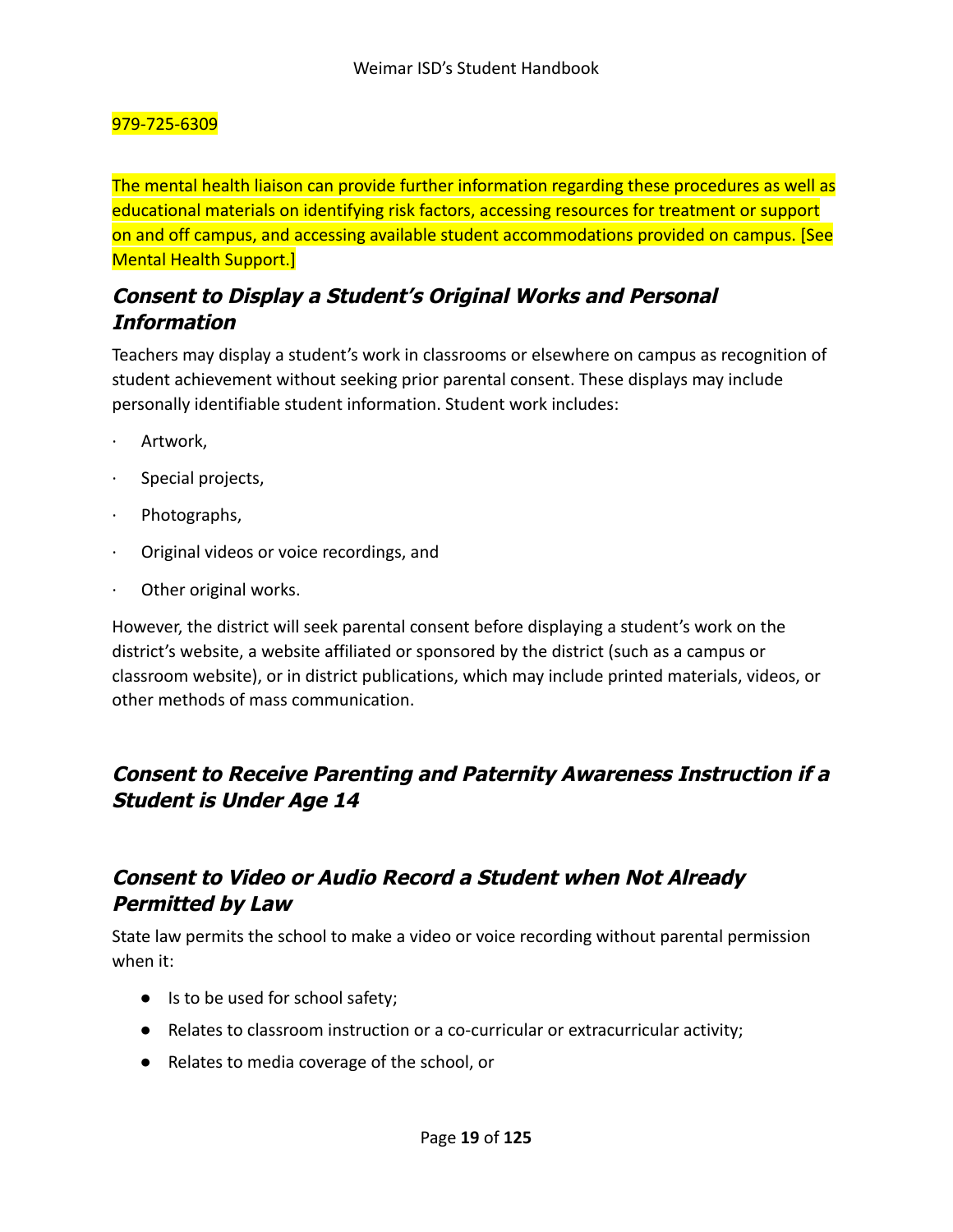● Relates to the promotion of student safety as provided by law for a student receiving special education services in certain settings.

In other circumstances, the district will seek written parental consent before making a video or voice recording of a student.

Please note that parents and visitors to a classroom, both virtual and in person, may not record video or audio or take photographs or other still images without permission from the teacher or other school official.

#### <span id="page-19-0"></span>**Prohibiting the Use of Corporal Punishment**

Corporal punishment—spanking or paddling a student—may be used as a discipline management technique in accordance with the Student Code of Conduct and district policy FO(LOCAL).

However, in accordance with law, the district may not administer corporal punishment if a student's parent submits a signed, written statement prohibiting its use.

A parent who does not want corporal punishment administered to his or her child must return the form included in the forms packet. This signed statement must be submitted each school year. A parent may revoke this prohibition at any time during the school year by providing a signed statement to the campus principal.

#### **Note:**

· District personnel may use discipline methods other than corporal punishment if a parent requests that corporal punishment not be used.

If the district knows that a student is in temporary or permanent custody of the state (through foster care, kinship care, or other arrangements), corporal punishment will not be administered, even when the student's caregiver or caseworker has not submitted a signed statement prohibiting its use.

## <span id="page-19-1"></span>**Limiting Electronic Communications with Students by District Employees**

The district permits teachers and other approved employees to use electronic communications with students within the scope of professional responsibilities, as described by district guidelines.

For example, a teacher may create a social networking page for his or her class to relay information regarding class work, homework, and tests. A parent is welcome to access such a page.

However, text messages sent to an individual student are only allowed if a district employee with responsibility for an extracurricular activity must communicate with a student participating in that activity.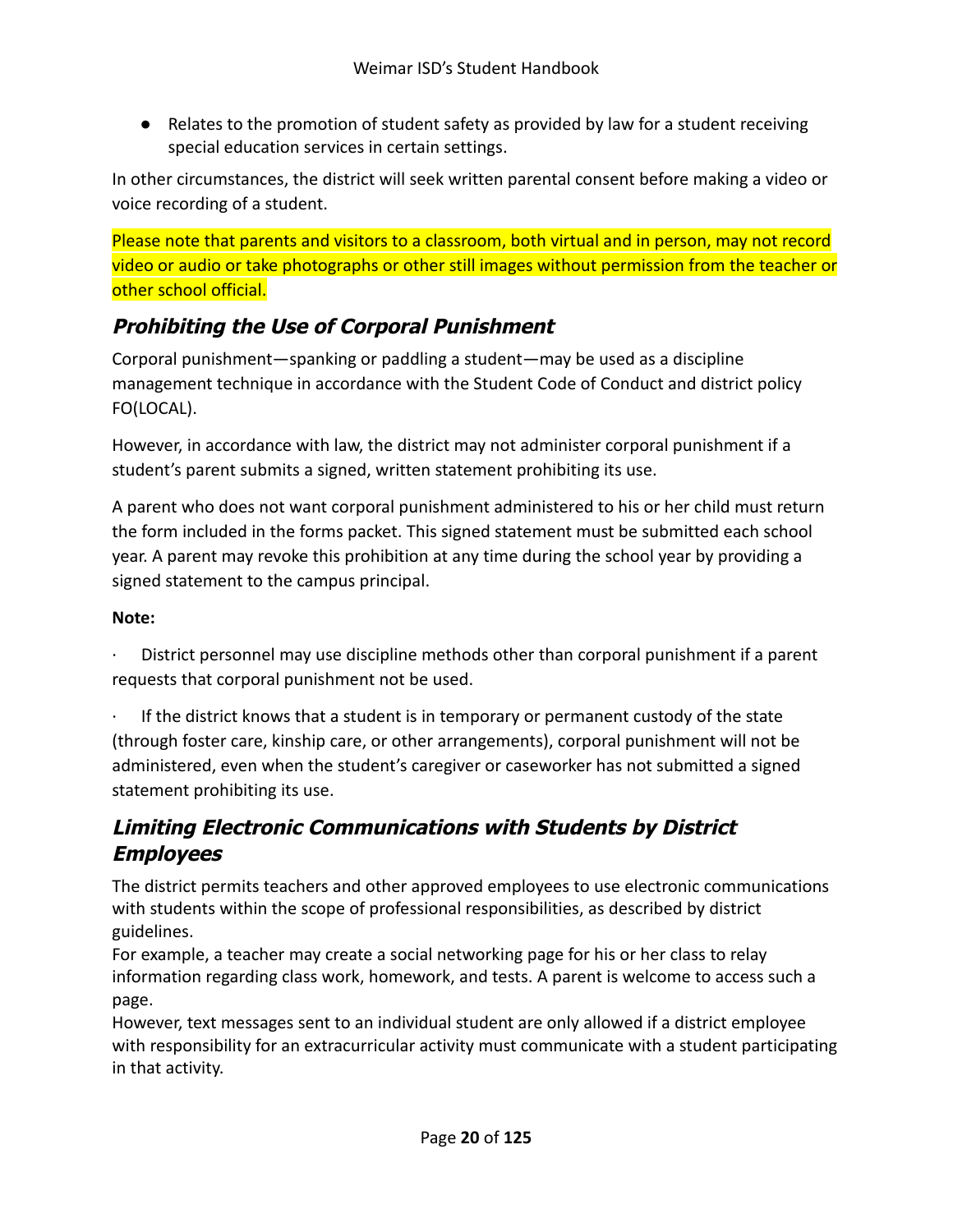The employee is required to send a copy of the text message to the employee's district email address.

A parent who does not want his or her child to receive one-to-one electronic communications from a district employee should contact the campus principal.

# <span id="page-20-0"></span>**Objecting to the Release of Directory Information**

The Family Educational Rights and Privacy Act, or FERPA, permits the district to disclose appropriately designated "directory information" from a child's education records without written consent.

"Directory information" is information that, if released, is generally not considered harmful or an invasion of privacy. Examples include:

- $\cdot$  A student's photograph (for publication in the school yearbook);
- · A student's name and grade level (for communicating class and teacher assignments);
- The name, weight, and height of an athlete (for publication in a school athletic program);
- · A list of student birthdays (for generating schoolwide or classroom recognition);
- · A student's name and photograph (posted on a district-approved and

-managed social media platform); and

· The names and grade levels of students submitted by the district to a local newspaper or other community publication (to recognize the A/B honor roll for a specific grading period).

Directory information will be released to anyone who follows procedures for requesting it.

However, a parent or eligible student may object to the release of this information. Any objection must be made in writing to the principal within ten school days of your child's first day of instruction for this school year. [See **Notice Regarding Directory Information and Parent's Response Regarding Release of Student Information**, included in the forms packet.]

The district requests that families living in a shelter for survivors of family violence or trafficking notify district personnel that the student currently resides in such a shelter. Families may want to opt out of the release of directory information so that the district does not release any information that might reveal the location of such a shelter.

The district has identified the following as directory information:

- 1. Admissions data, personal and family data, including certification of date of birth
- 2. Standardized test data, including intelligence, aptitude, interest, personality and social adjustment ratings.
- 3. All achievement records, as determined by tests, recorded grades, and teacher evaluation.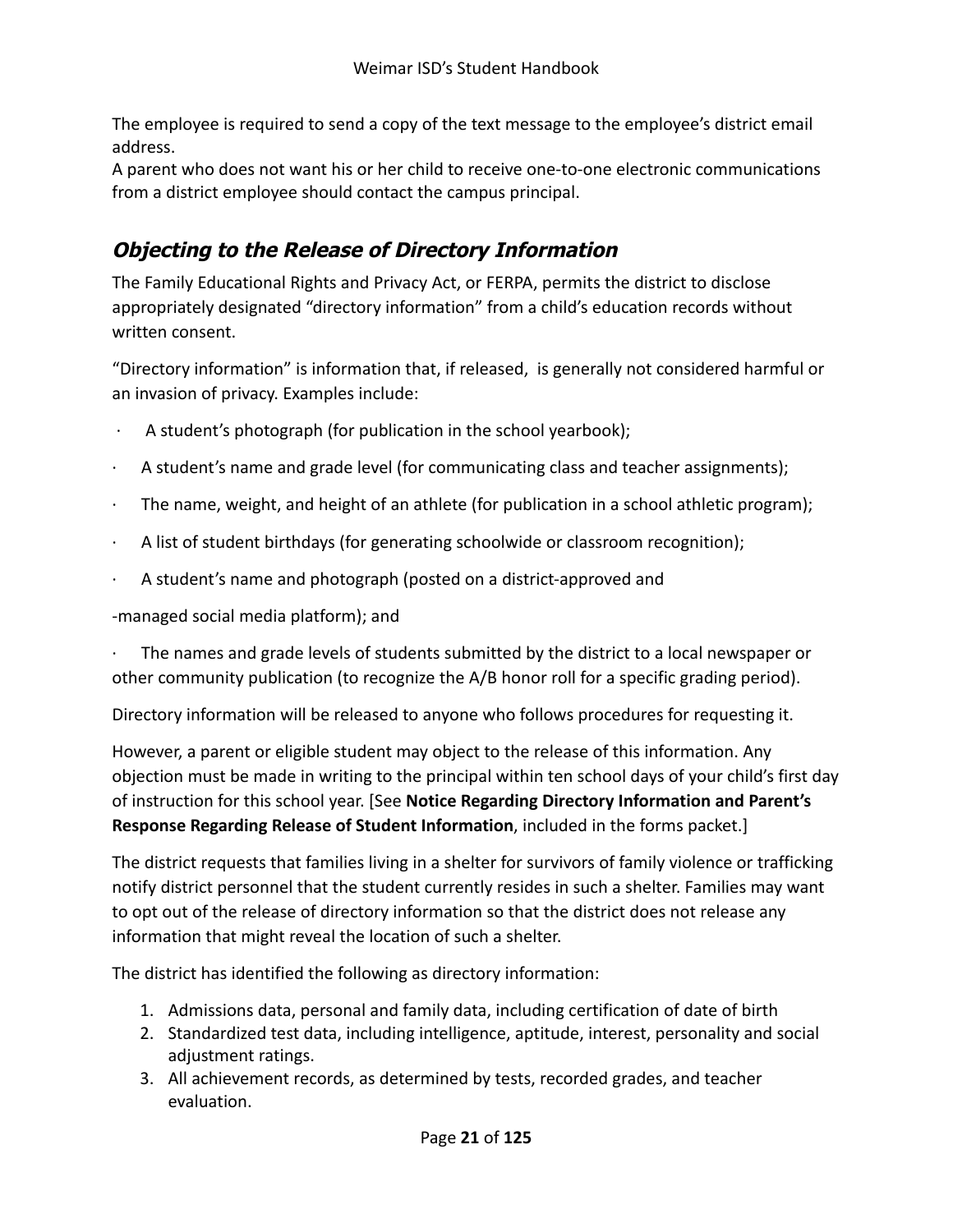- 4. All documentation regarding a student's testing history and any accelerated instruction he or she has received, including any documentation of discussion or action by a grade placement committee convened for the student.
- 5. Health services record, including
	- a. The results of any tuberculin tests required by the District.
	- b. The findings of screening or health appraisal programs the District conducts or provides
	- c. Immunization records.
- 6. Attendance records.
- 7. Student questionnaires.
- 8. Records of teacher, counselor, or administrative conferences with the student or pertaining to the student.
- 9. Verified reports of serious or recurrent behavior patterns.
- 10. Copies of correspondence with parents and others concerned with the student.
- 11. Records transferred from other districts in which the student was enrolled.
- 12. Records pertaining to participation in extracurricular activities.
- 13. Information relating to student participation in special programs.
- 14. Records of fees assessed and paid.
- 15. Records pertaining to student and parent complaints.
- 16. Other records that may contribute to an understanding of the student.

If a parent objects to the release of the student's information included on the directory information response form, this objection also applies to the use of that information for school-sponsored purposes, such as honor roll, school newspaper, yearbook, recognition activities, news releases, and athletic programs.

<span id="page-21-0"></span>**Note**: Review **Authorized Inspection and Use of Student Records**.

#### **Objecting to the Release of Student Information to Military Recruiters and Institutions of Higher Education (Secondary Grade Levels Only)**

Unless a parent has advised the district not to release his or her student's information, the Every Student Succeeds Act (ESSA) requires the district to comply with requests from military recruiters or institutions of higher education for the student's:

- Name,
- Address, and
- Telephone listing.

Military recruiters may also have access to a student's district-provided email address, unless a parent has advised the district not to release this information.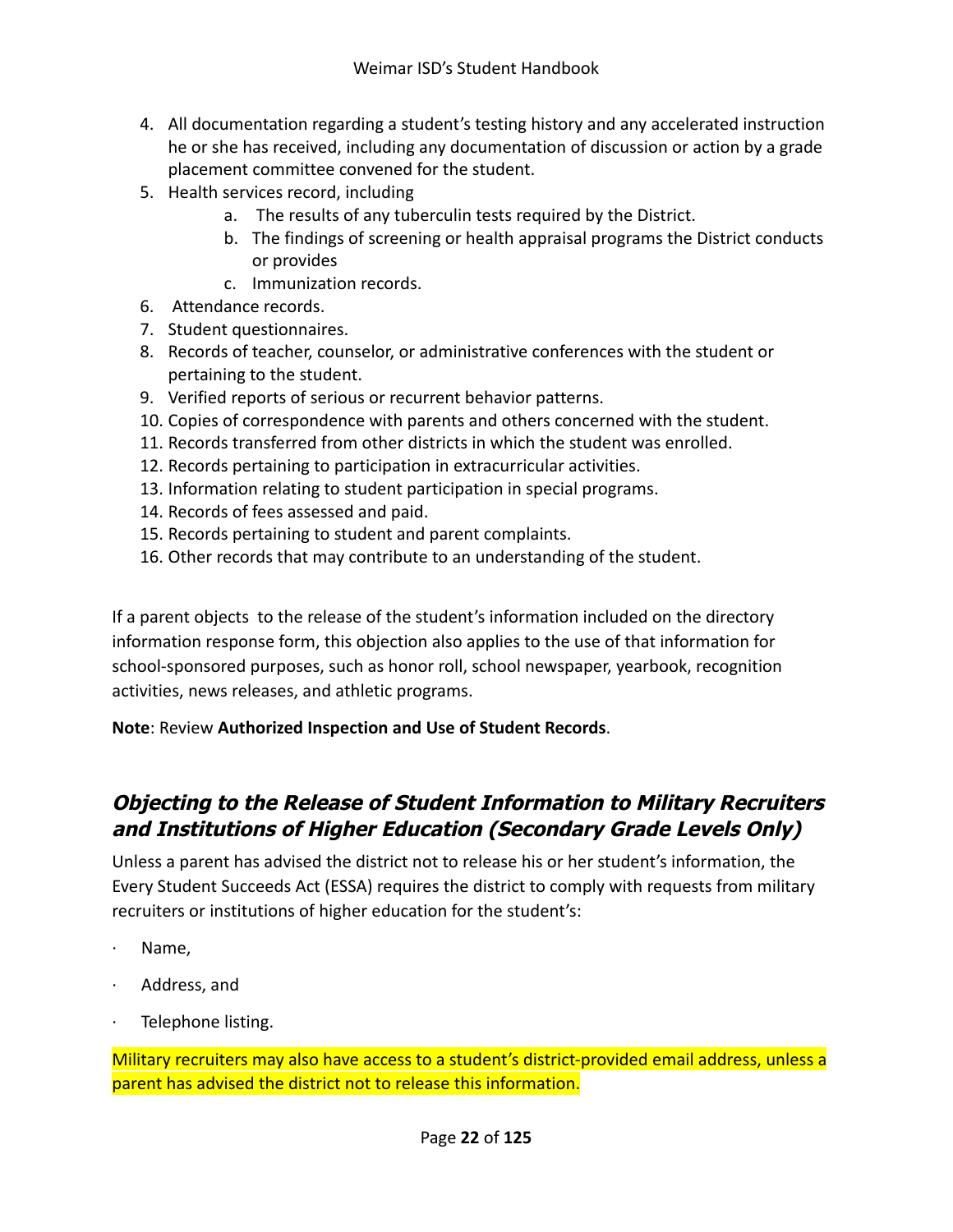[See **Parent's Objection to the Release of Student Information to Military Recruiters and Institutions of Higher Education**, included in the forms packet.]

#### <span id="page-22-0"></span>**Participation in Third-Party Surveys**

#### **Consent Required Before Student Participation in a Federally Funded Survey**

The Protection of Pupil Rights Amendment (PPRA) provides parents certain rights regarding participation in surveys, the collection and use of information for marketing purposes, and certain physical exams. A parent has the right to consent before a student is required to submit to a survey funded by the U.S. Department of Education that concerns any of the following protected areas:

- Political affiliations or beliefs of the student or the student's parent.
- Mental or psychological problems of the student or the student's family.
- Sexual behavior or attitudes.
- Illegal, antisocial, self-incriminating, or demeaning behavior.
- Critical appraisals of individuals with whom the student has a close family relationship.
- Legally recognized privileged relationships, such as with lawyers, doctors, and ministers;
- Religious practices, affiliations, or beliefs of the student or parent; or
- Income, except when the information is required by law and will be used to determine the student's eligibility for a program.

A parent can inspect the survey or other instrument and any corresponding instructional materials used in connection with such a survey. [See policy EF(LEGAL) for more information.]

#### **"Opting Out" of Participation in Other Types of Surveys or Screenings and the Disclosure of Personal Information**

The PPRA gives parents the right to receive notice and an opportunity to opt a student out of:

- Activities involving the collection, disclosure, or use of personal information gathered from the child for the purpose of marketing, selling, or otherwise disclosing that information to others.
- Any nonemergency, invasive physical examination or screening required as a condition of attendance, administered by the school or its agent, and not necessary to protect the immediate health and safety of the student.

Exceptions are hearing, vision, or spinal screenings, or any physical examination or screening permitted or required under state law. [See policies EF and FFAA for more information.]

A parent may inspect:

● Protected information surveys of students and surveys created by a third party;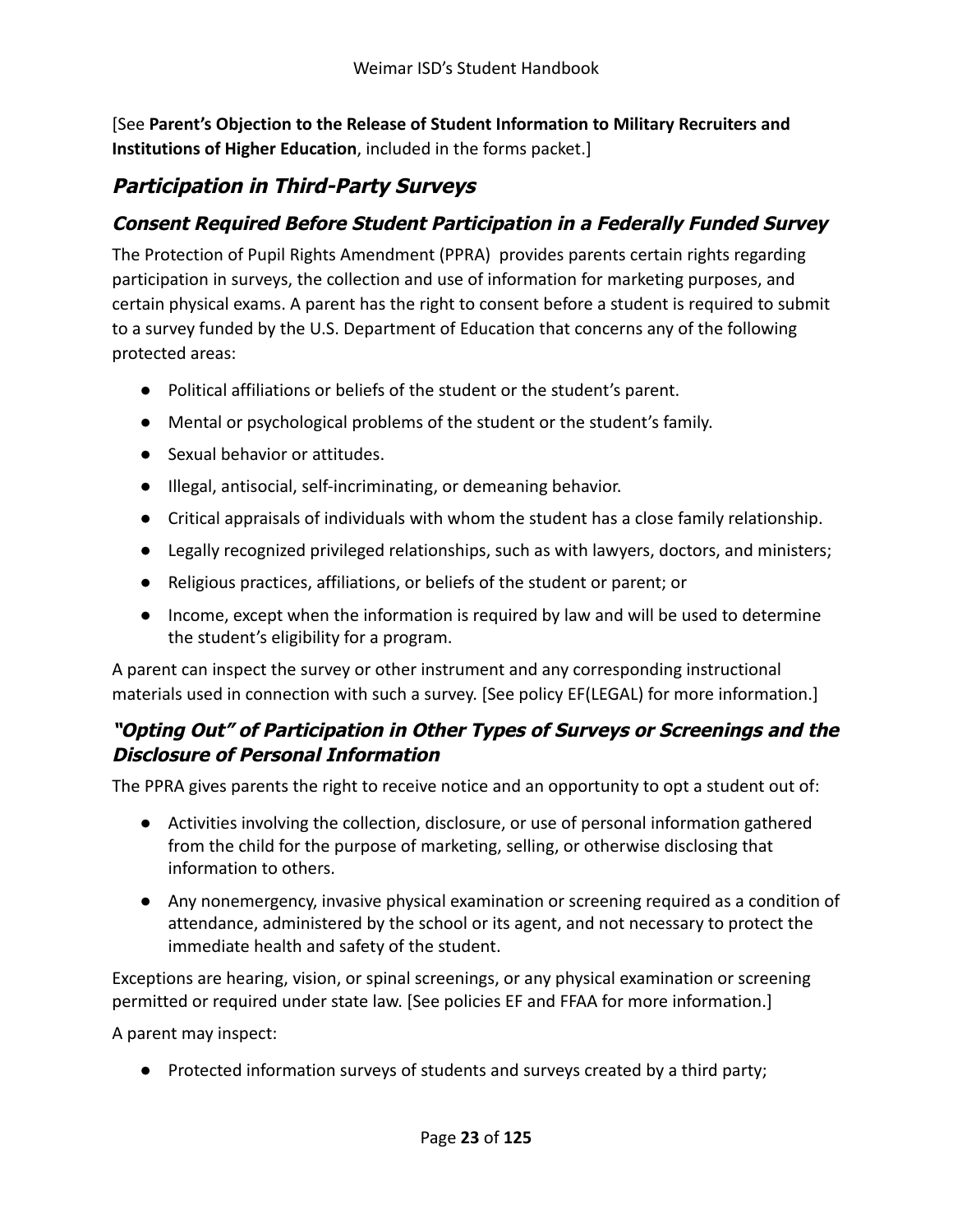- Instruments used to collect personal information from students for any of the above marketing, sales, or other distribution purposes; and
- Instructional material used as part of the educational curriculum.

The ED provides extensive information about the Protection of Pupil Rights Amendment, including a PPRA Complaint Form.

#### <span id="page-23-0"></span>**Removing a Student from Instruction or Excusing a Student from a Required Component of Instruction**

See **Consent to Human Sexuality Instruction** for information on a parent's right to remove a student from any part of the district's human sexuality instruction.

# <span id="page-23-1"></span>**Reciting <sup>a</sup> Portion of the Declaration of Independence in Grades 3–12**

State law designates the week of September 17 as Celebrate Freedom Week and requires all social studies classes provide:

Instruction concerning the intent, meaning, and importance of the Declaration of Independence and the U.S. Constitution, and

· A specific recitation from the Declaration of Independence for students in grades 3–12.

Per state law, a student may be excused from recitation of a portion of the Declaration of Independence if:

- · A parent provides a written statement requesting that his or her child be excused,
- The district determines that the student has a conscientious objection to the recitation, or

· A parent is a representative of a foreign government to whom the U.S. government extends diplomatic immunity.

[See policy EHBK(LEGAL) for more information.]

## **Reciting the Pledges to the U.S. and Texas Flags**

A parent may request that his or her child be excused from participation in the daily recitation of the Pledge of Allegiance to the U.S. flag and the Pledge of Allegiance to the Texas flag. The request must be made in writing.

State law, however, requires that all students participate in one minute of silence following recitation of the pledges.

[See **Pledges of Allegiance and a Minute of Silence** and policy EC(LEGAL) for more information.]

## **Religious or Moral Beliefs**

A parent may remove his or her child temporarily from the classroom if a scheduled instructional activity conflicts with the parent's religious or moral beliefs.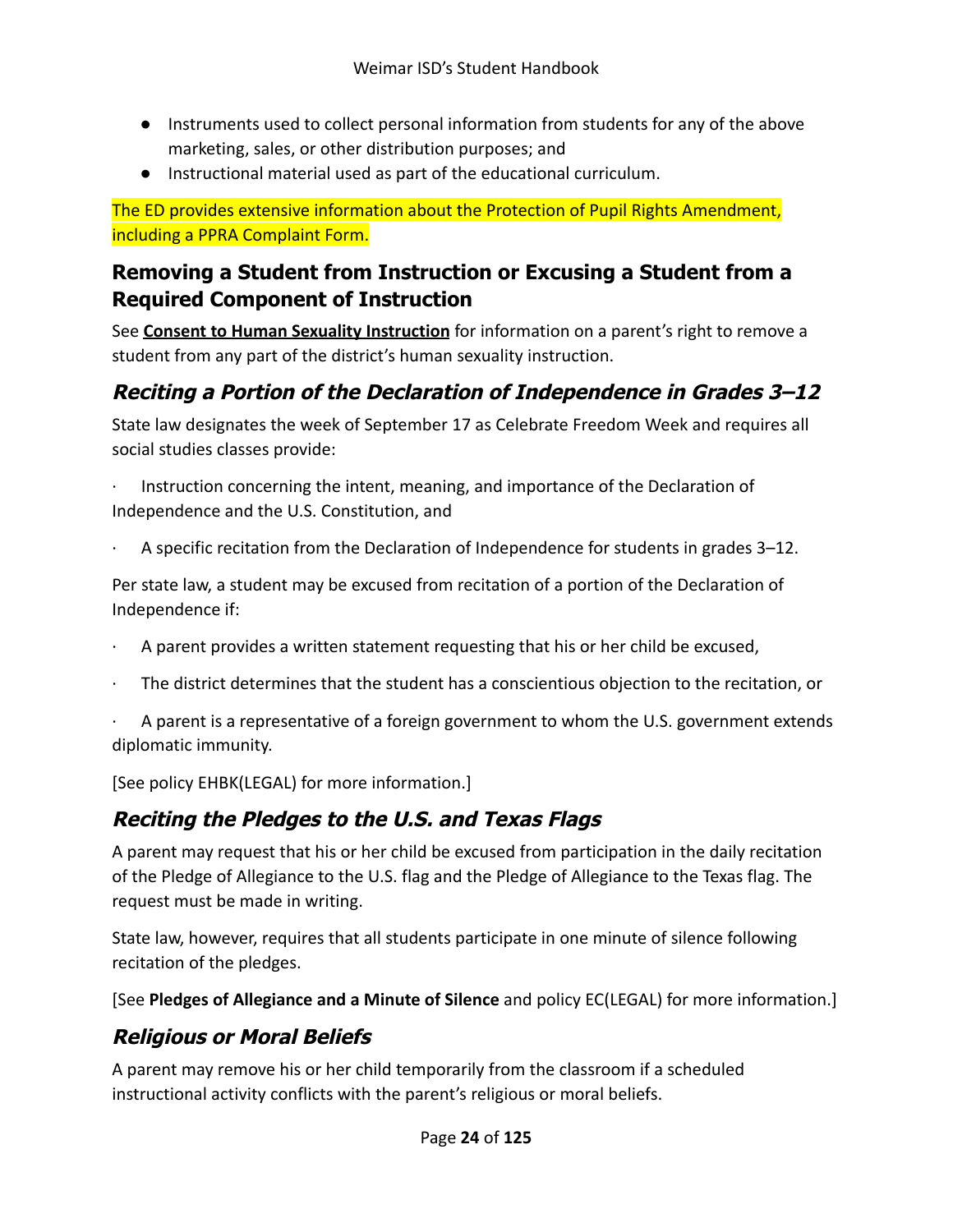The removal may not be used to avoid a test and may not extend for an entire semester. Further, the student must satisfy grade-level and graduation requirements as determined by the school and by state law.

## **Tutoring or Test Preparation**

A teacher may determine that a student needs additional targeted assistance for the student to achieve mastery in state-developed essential knowledge and skills based on:

- · Informal observations,
- Evaluative data such as grades earned on assignments or tests, or
- Results from diagnostic assessments.

The school will always attempt to provide tutoring and strategies for test-taking in ways that prevent removal from other instruction as much as possible.

In accordance with state law and policy EC, districts must obtain parental permission before removing a student from a regularly scheduled class for remedial tutoring or test preparation for more than ten percent of the days the class is offered.

Under state law, students with grades below 70 for a reporting period are required to attend tutorial services—if the district offers these services.

[For questions about school-provided tutoring programs contact the student's teacher, and see policies EC and EHBC. See **Standardized Testing** for information regarding required accelerated instruction after a student fails to perform satisfactorily on certain state-mandated tests.]

#### <span id="page-24-0"></span>**Right of Access to Student Records, Curriculum Materials, and District Records/Policies**

## <span id="page-24-1"></span>**Instructional Materials**

A parent has the right to review teaching materials, textbooks, and other teaching aids and instructional materials used in the curriculum, and to examine tests that have been administered, whether instruction is delivered in-person, virtually, or remotely.

A parent is also entitled to request that the school allow the student to take home instructional materials the student uses. The school may ask the student to return the materials at the beginning of the next school day.

A school must provide printed versions of electronic instructional materials to a student if the student does not have reliable access to technology at home.

# <span id="page-24-2"></span>**Notices of Certain Student Misconduct to Noncustodial Parent**

A noncustodial parent may request in writing that he or she be provided, for the remainder of the school year, a copy of any written notice usually provided to a parent related to his or her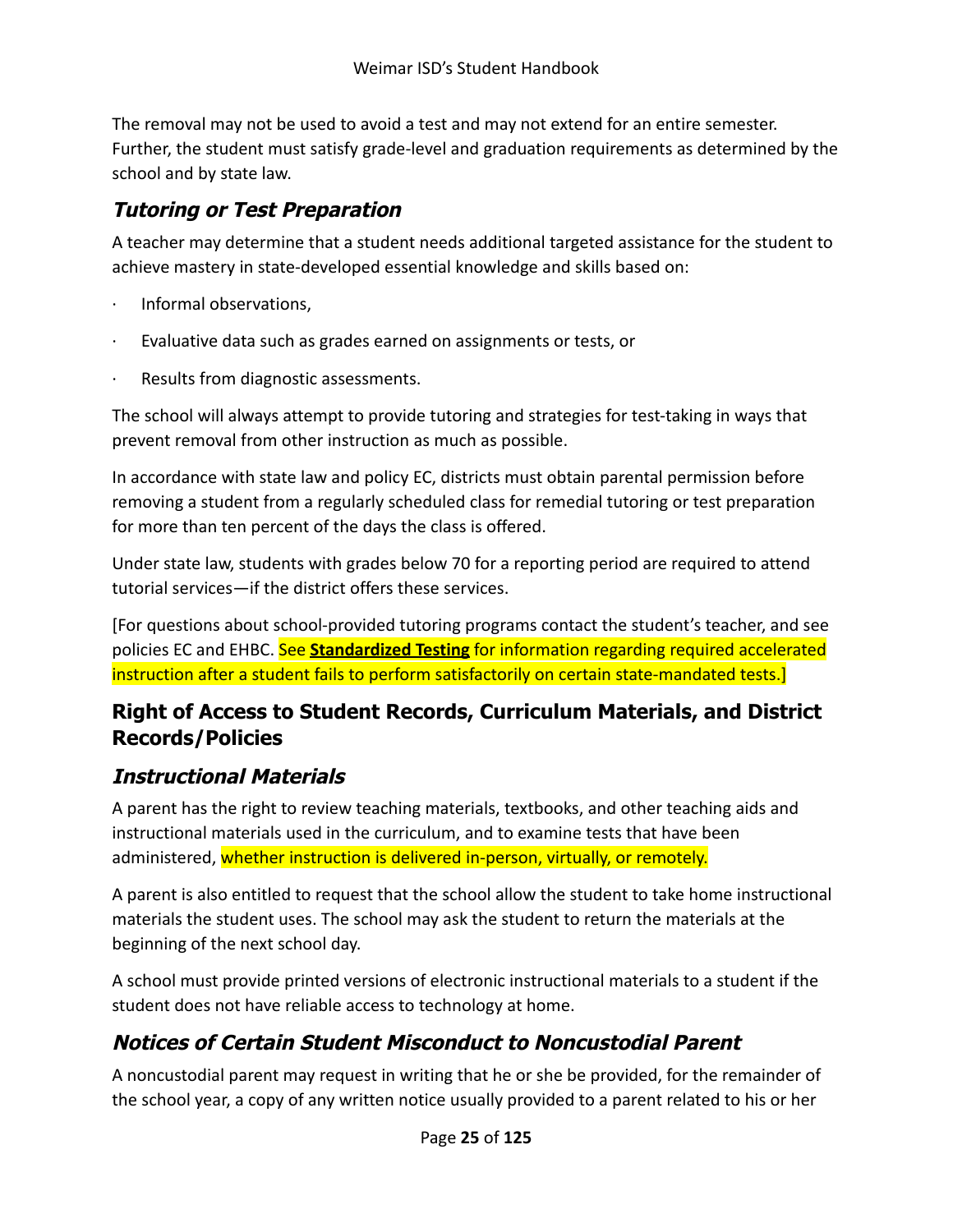child's misconduct that may involve placement in a disciplinary alternative education program (DAEP) or expulsion. [See the Student Code of Conduct and policy FO(LEGAL) for more information.]

## <span id="page-25-0"></span>**Participation in Federally Required, State-Mandated, and District Assessments**

In accordance with the Every Student Succeeds Act (ESSA), a parent may request information regarding any federal, state, or district policy related to his or her child's participation in required assessments.

#### <span id="page-25-1"></span>**Student Records**

#### **Accessing Student Records**

A parent may review his or her child's records. These records include:

- Attendance records,
- Test scores,
- Grades,
- Disciplinary records,
- Counseling records,
- Psychological records,
- Applications for admission,
- Health and immunization information,
- Other medical records,
- Teacher and school counselor evaluations,
- Reports of behavioral patterns,
- Records relating to assistance provided for learning difficulties, including information collected regarding any intervention strategies used with the child, as the term "intervention strategy" is defined by law,
- State assessment instruments that have been administered to the child, and
- Teaching materials and tests used in the child's classroom.

#### **Authorized Inspection and Use of Student Records**

The Family Educational Rights and Privacy Act (FERPA) affords parents and eligible students certain rights regarding student education records.

For purposes of student records, an "eligible" student is anyone age 18 or older or who attends a postsecondary educational institution. These rights, as discussed here and at **Objecting to the Release of Directory Information** are the right to: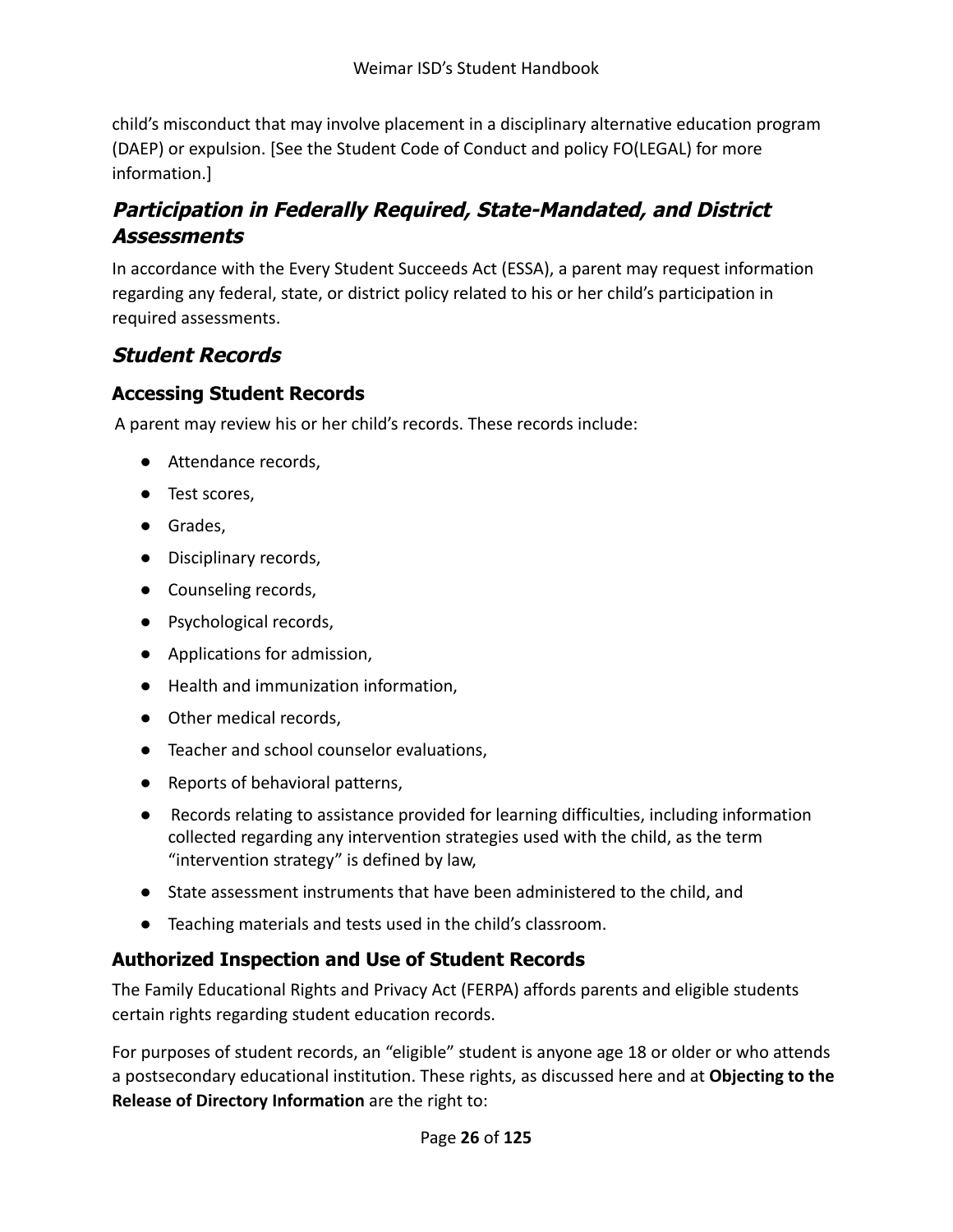- Inspect and review student records within 45 days after the day the school receives a request for access.
- Request an amendment to a student record the parent or eligible student believes is inaccurate, misleading, or otherwise in violation of FERPA.
- Provide written consent before the school discloses personally identifiable information from the student's records, except to the extent that FERPA authorizes disclosure without consent; and

File a complaint with the U.S. Department of Education concerning failures by the school to comply with FERPA requirements.

● For more information about how to file a complaint, see <https://studentprivacy.ed.gov/file-a-complaint> .

Both FERPA and state laws safeguard student records from unauthorized inspection or use and provide parents and eligible students certain rights of privacy.

Before disclosing personally identifiable information from a student's records, the district must verify the identity of the person, including a parent or the student, requesting the information.

Virtually all information pertaining to student performance—including grades, test results, and disciplinary records—is considered confidential educational records.

Inspection and release of student records is restricted to an eligible student or a student's parent unless the school receives a copy of a court order terminating parental rights or the right to access a student's education records. A parent's rights regarding access to student records are not affected by the parent's marital status.

Federal law requires that control of the records goes to the student as soon as the student:

- Reaches the age of 18,
- Is emancipated by a court, or
- Enrolls in a postsecondary educational institution.

However, the parent may continue to have access to the records if the student is a dependent for tax purposes and, under limited circumstances, when there is a threat to the health and safety of the student or other individuals.

FERPA permits the disclosure of personally identifiable information from a student's education records without written consent of the parent or eligible student:

- When district officials have what federal law refers to as a "legitimate educational interest" in a student's records.
	- Legitimate educational interest may include:
		- Working with the student;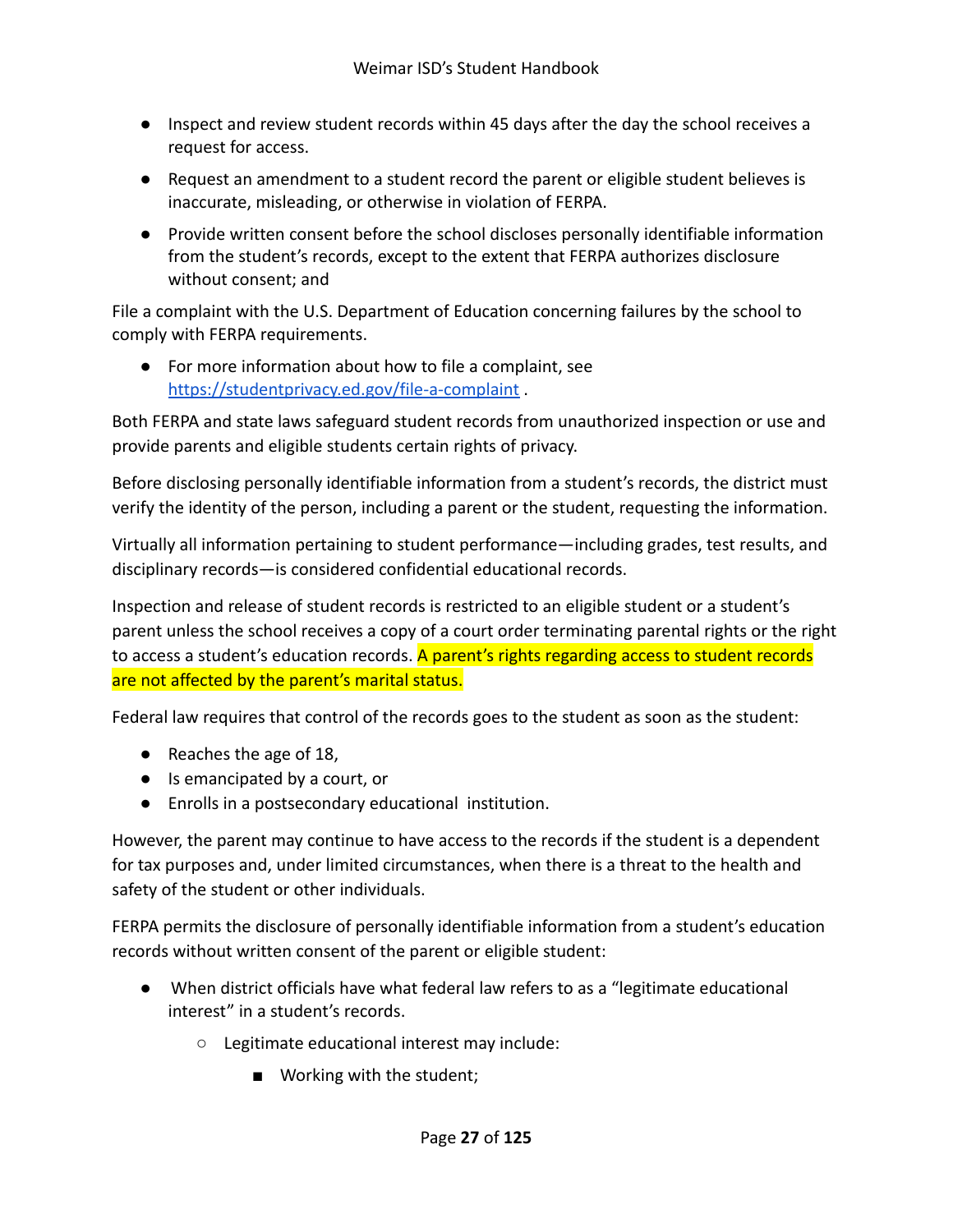- Considering disciplinary or academic actions, the student's case, or an individualized education program for a student with disabilities;
- Compiling statistical data;
- Reviewing an educational record to fulfill the official's professional responsibility; or
- Investigating or evaluating programs.
- School officials may include:
	- Board members and employees, such as the superintendent, administrators, and principals;
	- Teachers, school counselors, diagnosticians, and support staff (including district health or medical staff);
	- $\circ$  A person or company with whom the district has contracted or allowed to provide a specific institutional service or function (such as an attorney, consultant, third-party vendor that offers online programs or software, auditor, medical consultant, therapist, school resource officer, or volunteer);
	- A person appointed to serve on a team to support the district's safe and supportive school program;
	- A parent or student serving on a school committee; or
	- $\circ$  A parent or student assisting a school official in the performance of his or her duties.

FERPA also permits the disclosure of personally identifiable information without written consent:

- To authorized representatives of various governmental agencies, including juvenile service providers, the U.S. Comptroller General's office, the U.S. Attorney General's office, the U.S. Secretary of Education, the Texas Education Agency, the U.S. Secretary of Agriculture's office, and Child Protective Services (CPS) caseworkers or, in certain cases, other child welfare representatives.
- To individuals or entities granted access in response to a subpoena or court order.
- To another school, district/system, or postsecondary educational institution to which a student seeks or intends to enroll or in which the student already is enrolled.
- In connection with financial aid for which a student has applied or has received.
- To accrediting organizations to carry out accrediting functions.
- To organizations conducting studies for, or on behalf of, the school to develop, validate, or administer predictive tests; administer student aid programs; or improve instruction.
- To appropriate officials in connection with a health or safety emergency.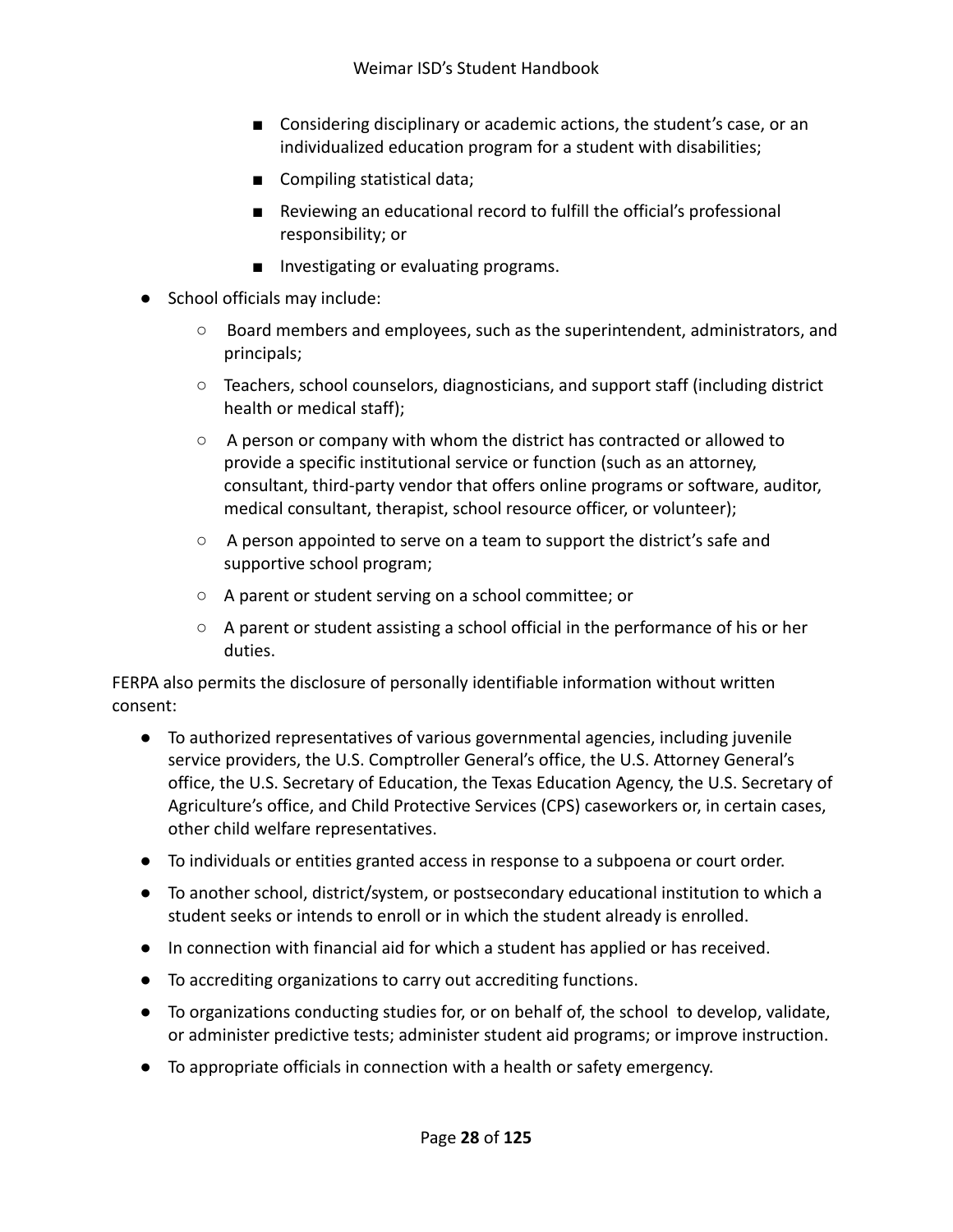● When the district discloses directory information-designated details. [To prohibit this disclosure, see **Objecting to the Release of Directory Information** on page 21.]

Release of personally identifiable information to any other person or agency—such as a prospective employer or for a scholarship application—will occur only with parental or student permission as appropriate.

The principal is custodian of all records for currently enrolled students at the assigned school. The superintendent is the custodian of all records for students who have withdrawn or graduated.

A parent or eligible student who wants to inspect the student's records should submit a written request to the records custodian identifying the records he or she wants to inspect.

Records may be reviewed in person during regular school hours. The records custodian or designee will be available to explain the record and to answer questions.

A parent or eligible student who submits a written request and pays copying costs of ten cents per page may obtain copies. If circumstances prevent inspection during regular school hours and the student qualifies for free or reduced-price meals, the district will either provide a copy of the records requested or make other arrangements for the parent or student to review the records.

You may contact the custodian of records for currently enrolled students at:

Kristy Janecka **Charles Henke** Stacy Heger 515 West Main Street 101 North West Street 506 West Main Street Weimar, Texas 78962 Weimar, Texas 78962 Weimar, Texas 78962 [kjanecka@weimarisd.org](mailto:kjanecka@weimarisd.org) [chenke@weimarisd.org](mailto:chenke@weimarisd.org) [sheger@weimarisd.org](mailto:sheger@weimarisd.org) (979)725-6009 (979)725-9515 (979)725-9504

Weimar Elementary Principal Weimar Jr. High Principal Weimar High School Principal

A parent or eligible student may inspect the student's records and request a correction or amendment if the records are considered inaccurate, misleading, or otherwise in violation of the student's privacy rights.

A request to correct a student's record should be submitted to the appropriate records custodian. The request must clearly identify the part of the record that should be corrected and include an explanation of how the information is inaccurate. If the district denies the request to amend the records, the parent or eligible student has the right to request a hearing. If after the hearing the records are not amended, the parent or eligible student has 30 school days to place a statement in the student's record.

Although improperly recorded grades may be challenged, contesting a student's grade in a course or on an examination is handled through the complaint process found in policy FNG(LOCAL). A grade issued by a teacher can be changed only if, as determined by the board of trustees, the grade is arbitrary, erroneous, or inconsistent with the district's grading guidelines.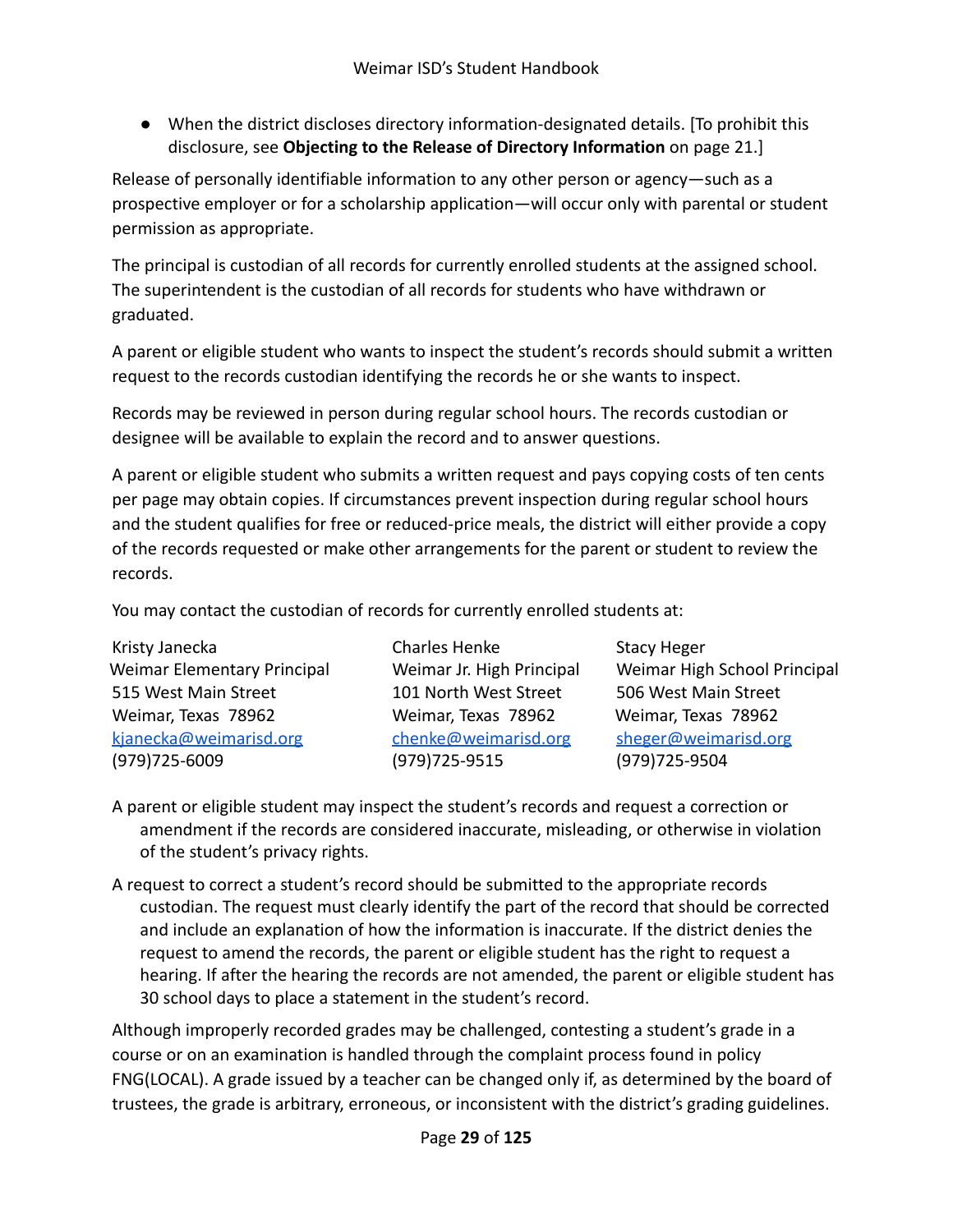[See **Report Cards/Progress Reports and Conferences**, **Complaints and Concerns**, and Finality of Grades at policy FNG(LEGAL).]

The district's student records policy is found at policy FL(LEGAL) and (LOCAL) and is available at the principal's or superintendent's office or on the district's website at [www.weimarisd.org.](http://www.weimarisd.org)

Note: The parent's or eligible student's right of access to and copies of student records does not extend to all records. Materials that are not considered educational records—such as a teacher's personal notes about a student that are shared only with a substitute teacher—do not have to be made available.

# <span id="page-29-0"></span>**Teacher and Staff Professional Qualifications**

A parent may request information regarding the professional qualifications of his or her child's teachers, including whether the teacher:

- Has met state qualification and licensing criteria for the grade levels and subject areas in which the teacher provides instruction,
- Has an emergency permit or other provisional status for which state requirements have been waived, and
- Is currently teaching in the field of discipline of his or her certification.

The parent also has the right to request information about the qualifications of any paraprofessional who may provide services to the child.

# <span id="page-29-1"></span>**A Student with Exceptionalities or Special Circumstances**

# <span id="page-29-2"></span>**Children of Military Families**

The Interstate Compact on Educational Opportunities for Military Children entitles children of military families to flexibility regarding certain district and state requirements, including:

- Immunization requirements;
- Grade level, course, or educational program placement;
- Eligibility requirements for participation in extracurricular activities;
- Enrollment in the Texas Virtual School Network (TXVSN); and
- Graduation requirements.

The district will excuse absences related to a student visiting a parent, including a stepparent or legal guardian, who is:

- Called to active duty,
- On leave, or
- Returning from a deployment of at least four months.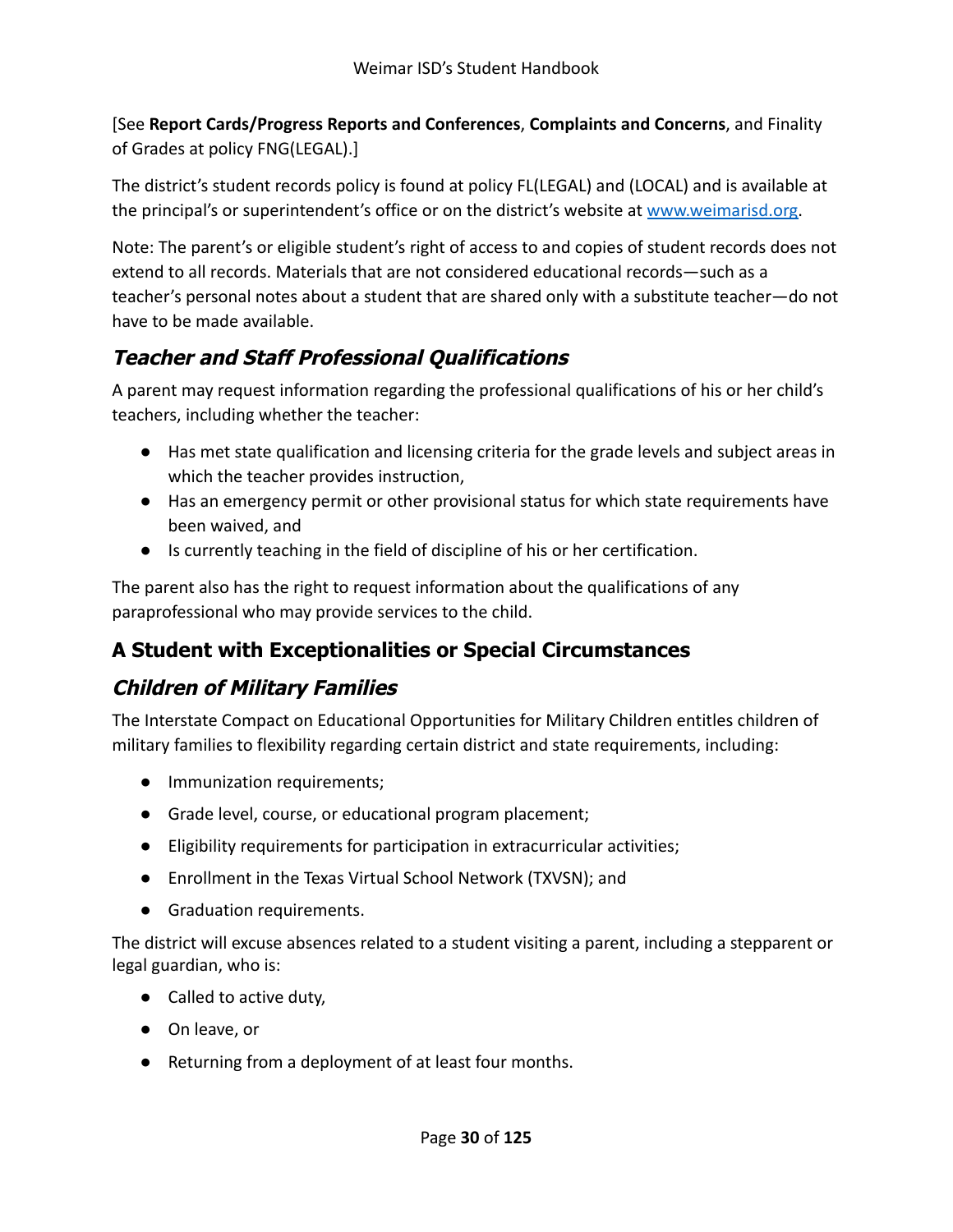The district will permit **no more than five** excused absences per year for this purpose. For the absence to be excused, the absence must occur no earlier than the 60th day before deployment or no later than the 30th day after the parent's return from deployment.

Additional information may be found at Military Family [Resources at the Texas Education](http://tea.texas.gov/index2.aspx?id=7995) [Agency](http://tea.texas.gov/index2.aspx?id=7995).

# <span id="page-30-0"></span>**Parental Role in Certain Classroom and School Assignments**

#### **Multiple Birth Siblings**

State law permits a parent of multiple-birth siblings (e.g., twins, triplets) assigned to the same grade and campus to request in writing that the children be placed in either the same classroom or separate classrooms.

Written requests must be submitted by the 14th day after the students' enrollment. [See policy FDB(LEGAL) for more information.]

#### **Safety Transfers/Assignments**

The board or its designee will honor a parent's request to transfer his or her child to another classroom or campus if the district has determined that the child has been a victim of bullying, including cyberbullying, as defined by Education Code 37.0832.

The board may transfer a student who has engaged in bullying to another classroom.

Transportation is not provided for a transfer to another campus. See the superintendent for more information.

[See **Bullying** and policies FDB and FFI for more information.]

The district will honor a parent's request for the transfer of his or her child to a safe public school in the district if the child attends a school identified by the Texas Education Agency as persistently dangerous or if the child has been a victim of a violent criminal offense while at school or on school grounds.

[See policy FDE for more information.]

The board will honor a parent's request for the transfer of his or her child to a neighboring district if the child has been the victim of sexual assault by another student assigned to the same campus, whether the assault occurred on or off campus, and that student has been convicted of or placed on deferred adjudication for the assault. In accordance with policy FDE, if the victim does not wish to transfer, the board will transfer the assailant.

## <span id="page-30-1"></span>**Student Use of <sup>a</sup> Service / Assistance Animal**

A parent of a student who uses a service/assistance animal because of the student's disability must submit a written request to the principal before bringing the service/assistance animal on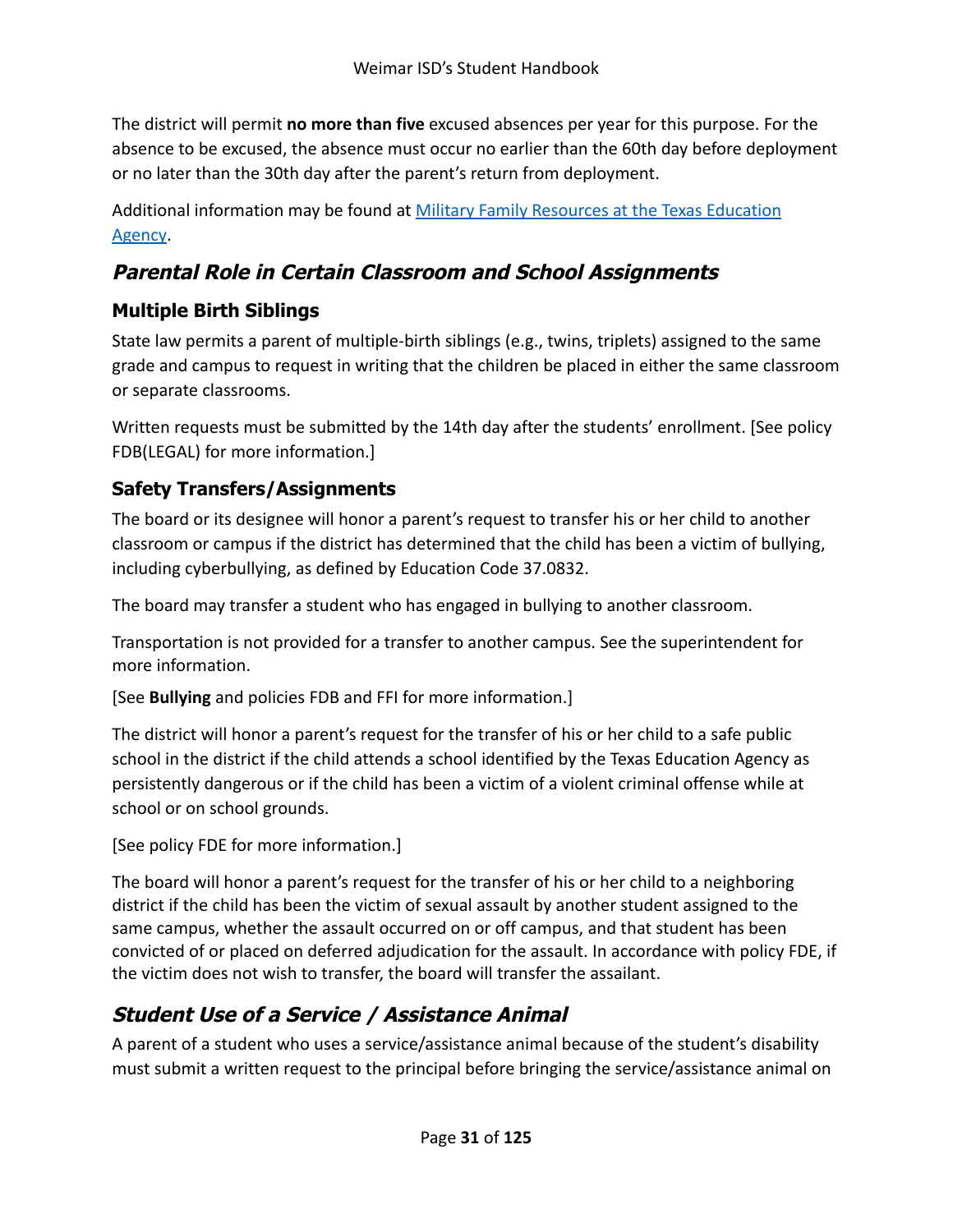campus. The district will try to accommodate a request as soon as possible but will do so within ten district business days.

# <span id="page-31-0"></span>**A Student in the Conservatorship of the State (Foster Care)**

A student in the conservatorship (custody) of the state who enrolls in the district after the beginning of the school year will be allowed credit-by-examination opportunities at any point during the year.

The district will assess the student's available records to determine transfer of credit for subjects and courses taken before the student's enrollment in the district.

The district will award partial course credit when the student only passes one half of a two-half course.

A student in the conservatorship of the state who is moved outside the district's or school's attendance boundaries—or who is initially placed in the conservatorship of the state and moved outside the district's or school's boundaries—is entitled to remain at the school the student was attending prior to the placement or move until the student reaches the highest grade level at that particular school.

If a student in grade 11 or 12 transfers to another district but does not meet the graduation requirements of the receiving district, the student can request a diploma from the previous district if the student meets its graduation criteria.

For a student in the conservatorship of the state who is eligible for a tuition and fee exemption under state law and likely to be in care on the day preceding the student's 18th birthday, the district will:

- Assist the student with the completion of applications for admission or financial aid;
- Arrange and accompany the student on campus visits;
- Assist in researching and applying for private or institution-sponsored scholarships;
- Identify whether the student is a candidate for appointment to a military academy;
- Assist the student in registering and preparing for college entrance examinations, including, (subject to the availability of funds) arranging for the payment of examination fees by the Texas Department of Family and Protective Services (DFPS); and
- Coordinate contact between the student and a liaison officer for students formerly in the conservatorship of the state.

[See **Credit by Examination for Advancement/Acceleration, Course Credit**, and **Students in Foster Care**.]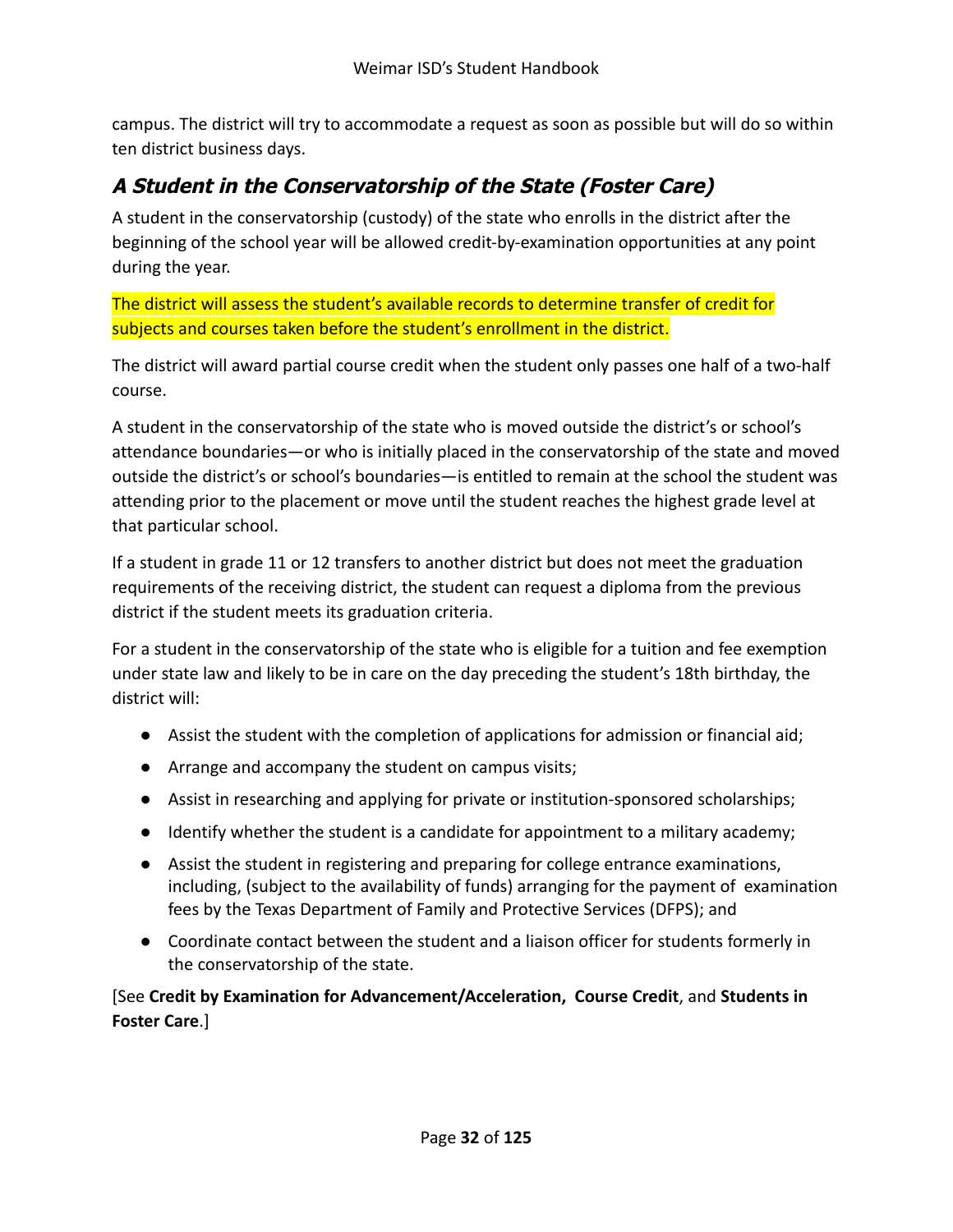# <span id="page-32-0"></span>**A Student Who Is Homeless**

A student who is homeless will be provided flexibility regarding certain district provisions, including:

- Proof of residency requirements;
- Immunization requirements;
- Educational program placement (if the student is unable to provide previous academic records or misses an application deadline during a period of homelessness);
- Credit-by-examination opportunities at any point during the year (if the student enrolled in the district after the beginning of the school year), per State Board of Education (SBOE) rules;
- Assessment of the student's available records to determine transfer of credit for subjects and courses taken before the student's enrollment in the district;
- Awarding partial credit when a student passes only one half of a two-half course;
- Eligibility requirements for participation in extracurricular activities; and
- Graduation requirements.

Federal law allows a student who is homeless to remain enrolled in the "school of origin" or to enroll in a new school in the attendance area where the student is currently residing.

If a student who is homeless in grade 11 or 12 transfers to another district but does not meet the graduation requirements of the receiving district, state law allows the student to request a diploma from the previous district if the student meets the criteria to graduate from the previous district.

A student or parent who is dissatisfied by the district's eligibility, school selection, or enrollment decision may appeal through policy FNG(LOCAL). The district will expedite local timelines, when possible, for prompt dispute resolution.

[See **Credit by Examination for Advancement/Acceleration**, **Course Credit**, and **Students who are Homeless** for more information.]

# <span id="page-32-1"></span>**A Student Who Has Learning Difficulties or Who Needs Special Education or Section 504 Services**

For those students who are having difficulty in the regular classroom, all school districts must consider tutorial, compensatory, and other academic or behavior support services that are available to all students, including a process based on Response to Intervention (RtI). The implementation of RtI has the potential to have a positive impact on the ability of districts to meet the needs of all struggling students.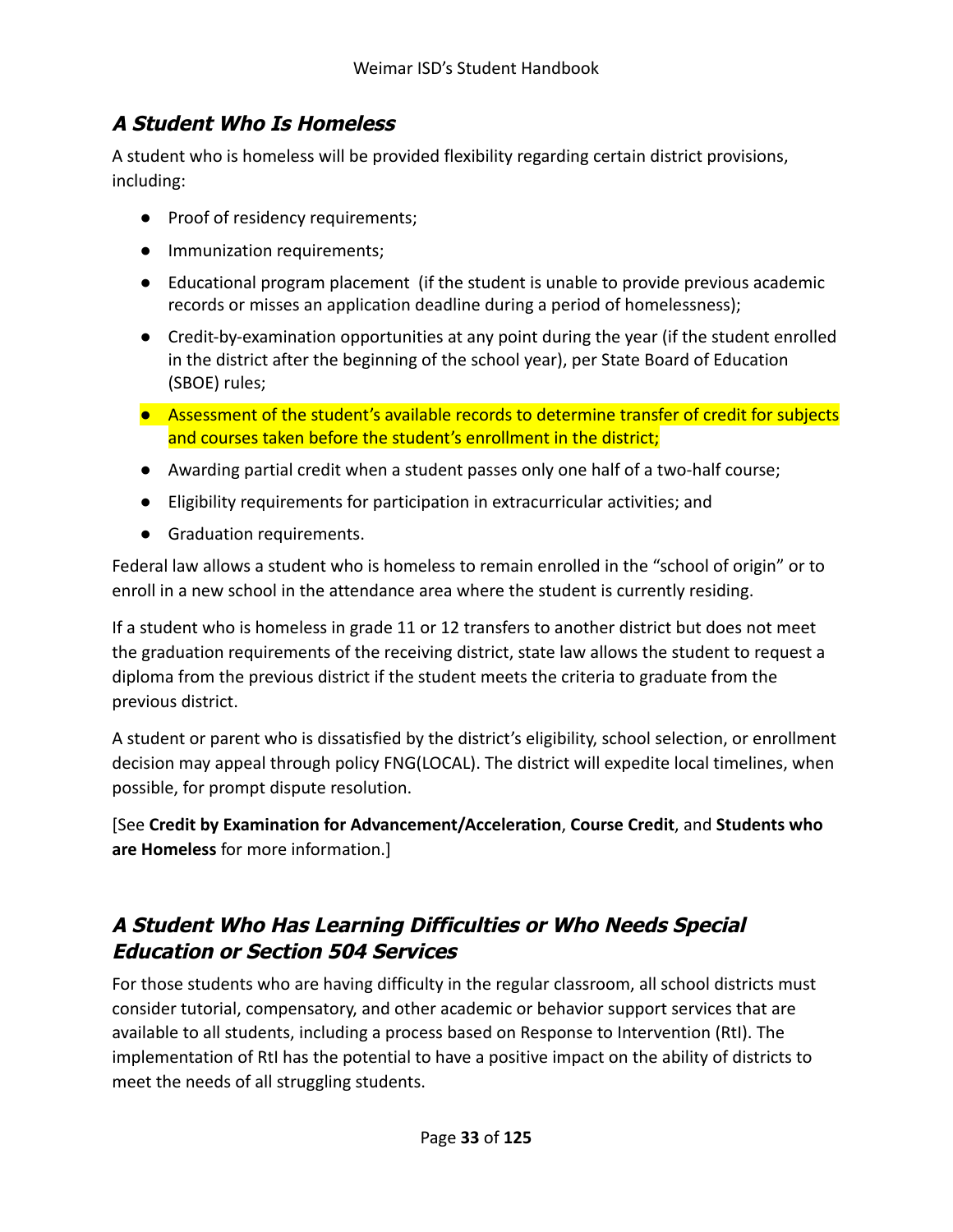If a student is experiencing learning difficulties, his or her parent may contact the individuals listed below to learn about the school's overall general education referral or screening system for support services.

This system links students to a variety of support options, including making a referral for a special education evaluation or for a Section 504 evaluation to determine whether the student needs specific aids, accommodations, or services. A parent may request an evaluation for special education or Section 504 services at any time.

#### **Special Education Referrals**

If a parent makes a written request for an initial evaluation for special education services to the director of special education services or to a district administrative employee of the school district, the district must respond no later than 15 school days after receiving the request. At that time, the district must give the parent prior written notice of whether it agrees or refuses to evaluate the student, along with a copy of the Notice of Procedural Safeguards. If the district agrees to evaluate the student, it must also give the parent the opportunity to give written consent for the evaluation.

**Note:** A request for a special education evaluation may be made verbally; it does not need to be made in writing. Districts must still comply with all federal prior-written notices and procedural safeguard requirements as well as the requirements for identifying, locating, and evaluating children who are suspected of having a disability and in need of special education. However, a verbal request does not require the district to respond within the 15 school-day timeline.

If the district decides to evaluate the student, it must complete the student's initial evaluation and evaluation report no later than 45 school days from the day it receives a parent's written consent. However, if the student is absent from school during the evaluation period for three or more school days, the evaluation period will be extended by the number of school days equal to the number of school days that the student is absent.

There is an **exception** to the 45-school-day timeline. If the district receives a parent's consent for the initial evaluation at least 35 but less than 45 school days before the last instructional day of the school year, it must complete the written report and provide a copy of the report to the parent by June 30 of that year. However, if the student is absent from school for three or more days during the evaluation period, the June 30 due date no longer applies. Instead, the general timeline of 45 school days plus extensions for absences of three or more days will apply.

Upon completing the evaluation, the district must give the parent a copy of the evaluation report at no cost.

Additional information regarding special education is available from the school district in a companion document titled *Parent's Guide to the Admission, Review, and Dismissal Process.*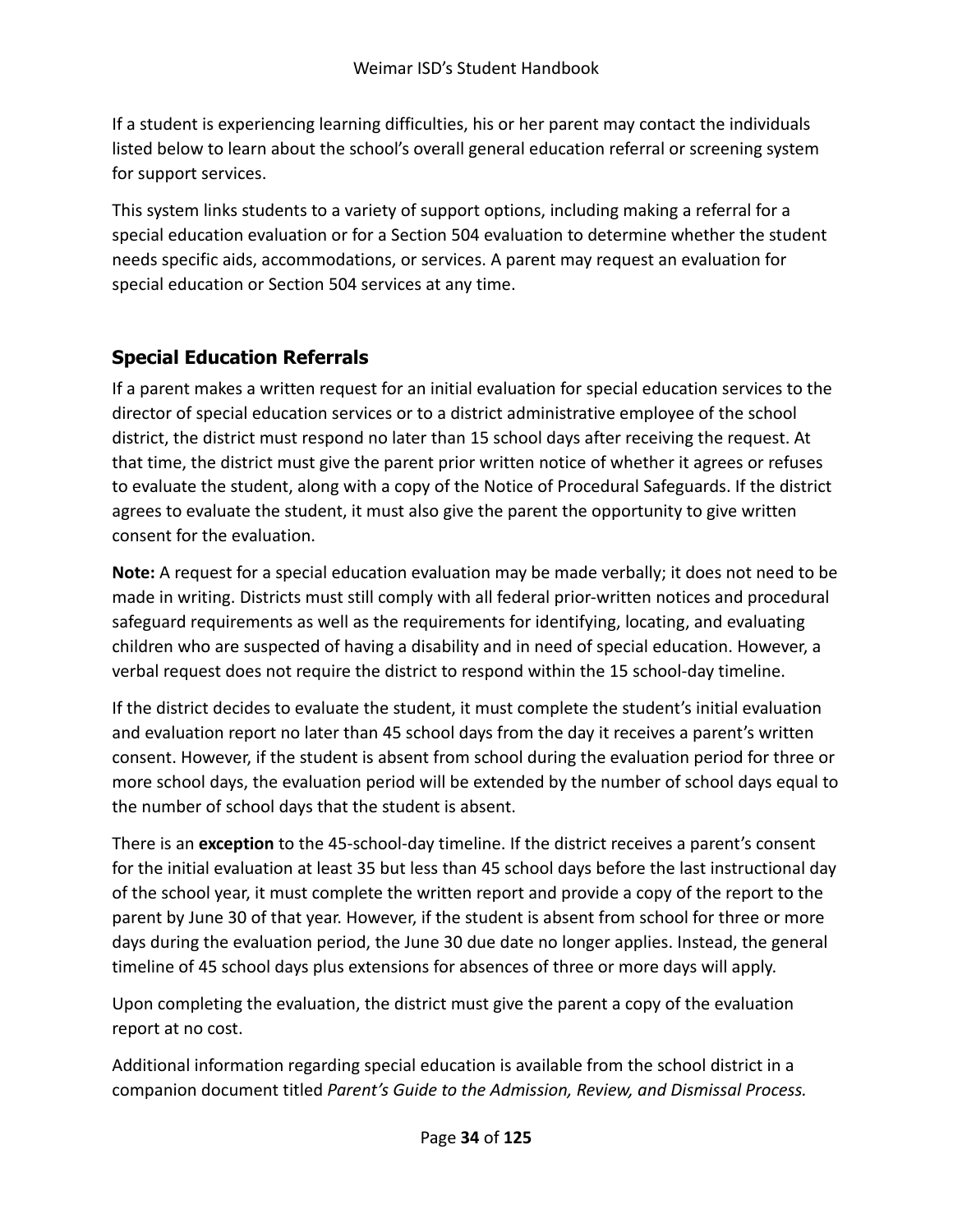#### **Contact Person for Special Education Referrals**

The designated contact person regarding options for a student experiencing learning difficulties or regarding a referral for evaluation for special education services is:

*Amanda Turlington Special Education Director 506 W Main St. Weimar [aturlington@weimarisd.org](mailto:aturlington@weimarisd.org) 979-725-9504*

For questions regarding post-secondary transitions, including the transition from education to employment, for students receiving special education services, contact the district's transition and employment designee:

*Amanda Turlington Special Education Director 506 W Main St. Weimar [aturlington@weimarisd.org](mailto:aturlington@weimarisd.org) 979-725-9504*

#### **Section 504 Referrals**

Each school district must have standards and procedures in place for the evaluation and placement of students in the district's Section 504 program. Districts must also implement a system of procedural safeguards that includes;

- Notice,
- An opportunity for a parent or guardian to examine relevant records,
- An impartial hearing with an opportunity for participation by the parent or guardian and representation by counsel, and
- A review procedure.

#### **Contact Person for Section 504 Referrals**

The designated person to contact regarding options for a student experiencing learning difficulties or regarding a referral for evaluation for Section 504 services is

*Jon Wunderlich WISD Superintendent 506 W Main St. Weimar [jwunderlich@weimarisd.org](mailto:jwunderlich@weimarisd.org) 979-725-6300.*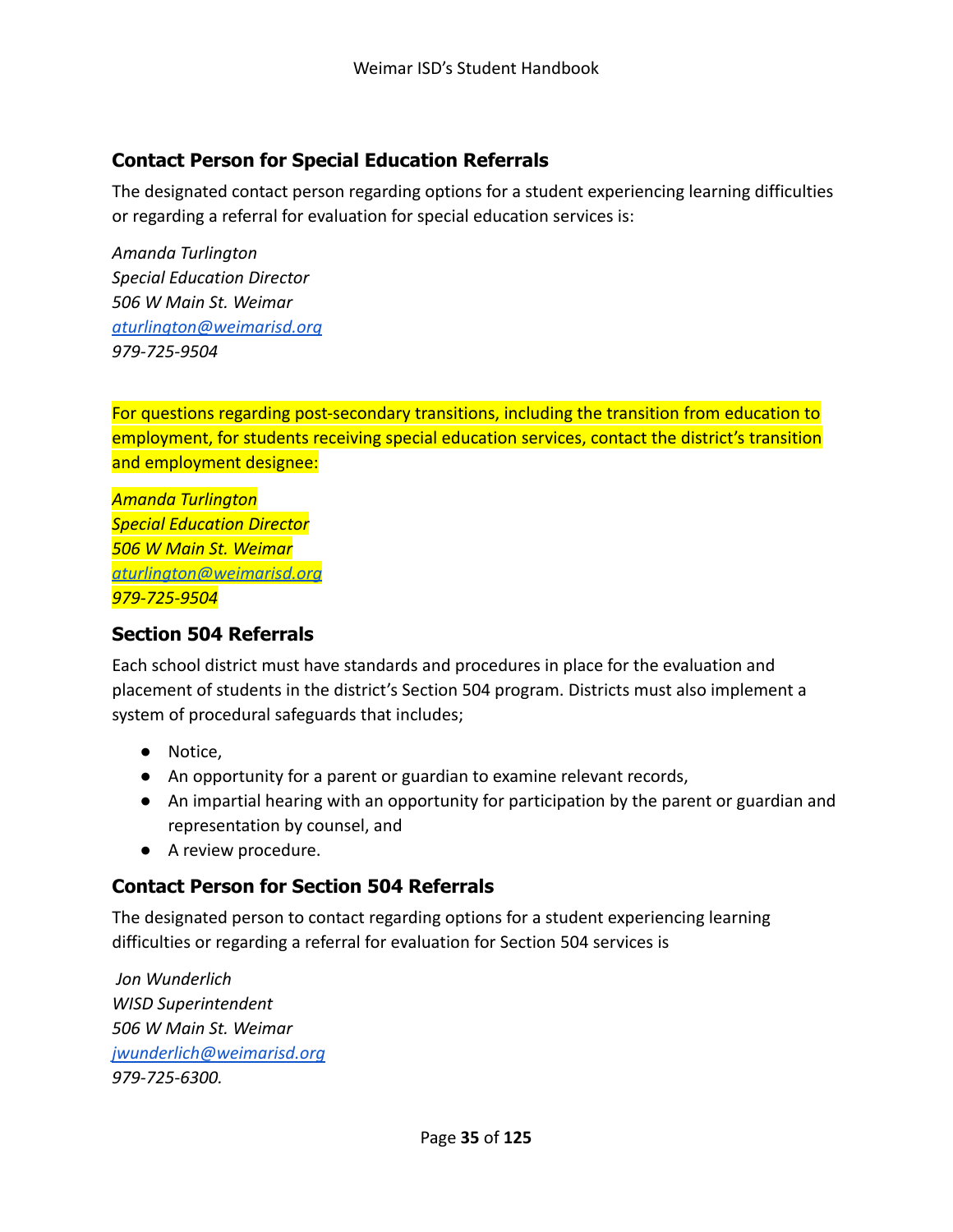#### [See **A Student with Physical or Mental Impairments Protected under Section 504**.]

Visit these websites for information regarding students with disabilities and the family:

- [Legal Framework for the Child-Centered Special Education Process](http://framework.esc18.net/display/Webforms/LandingPage.aspx)
- **[Partners Resource Network](http://www.partnerstx.org/)**
- **[Special Education Information Center](http://www.spedtex.org/)**
- [Texas Project First](http://www.texasprojectfirst.org/)

#### **Notification to Parents of Intervention Strategies for Learning Difficulties Provided to Students in General Education**

In accordance with state law, the district will annually notify parents if their child receives assistance for learning difficulties. Details of such assistance can include intervention strategies. This notice is not intended for those students already enrolled in a special education program.

# <span id="page-35-0"></span>**A Student Who Receives Special Education Services with Other School-Aged Children in the Home**

If a student is receiving special education services at a campus outside his or her attendance zone, state law permits the parent or guardian to request that other students residing in the household be transferred to the same campus—if the grade level for the transferring student is offered on that campus.

The student receiving special education services would be entitled to transportation; however, the district is not required to provide transportation to other children in the household.

The parent or guardian should contact the school principal regarding transportation needs prior to requesting a transfer for other children in the home. [See policy FDB(LOCAL) for more information.]

# <span id="page-35-1"></span>**A Student Who Speaks <sup>a</sup> Primary Language Other than English**

A student may be eligible to receive specialized support if his or her primary language is not English, and the student has difficulty performing ordinary class work in English.

If the student qualifies for these services, the Language Proficiency Assessment Committee (LPAC) will determine the types of services the student needs, including accommodations or modifications related to classroom instruction, local assessments, and state-mandated assessments.

[See **English Learners** and **Special Programs**.]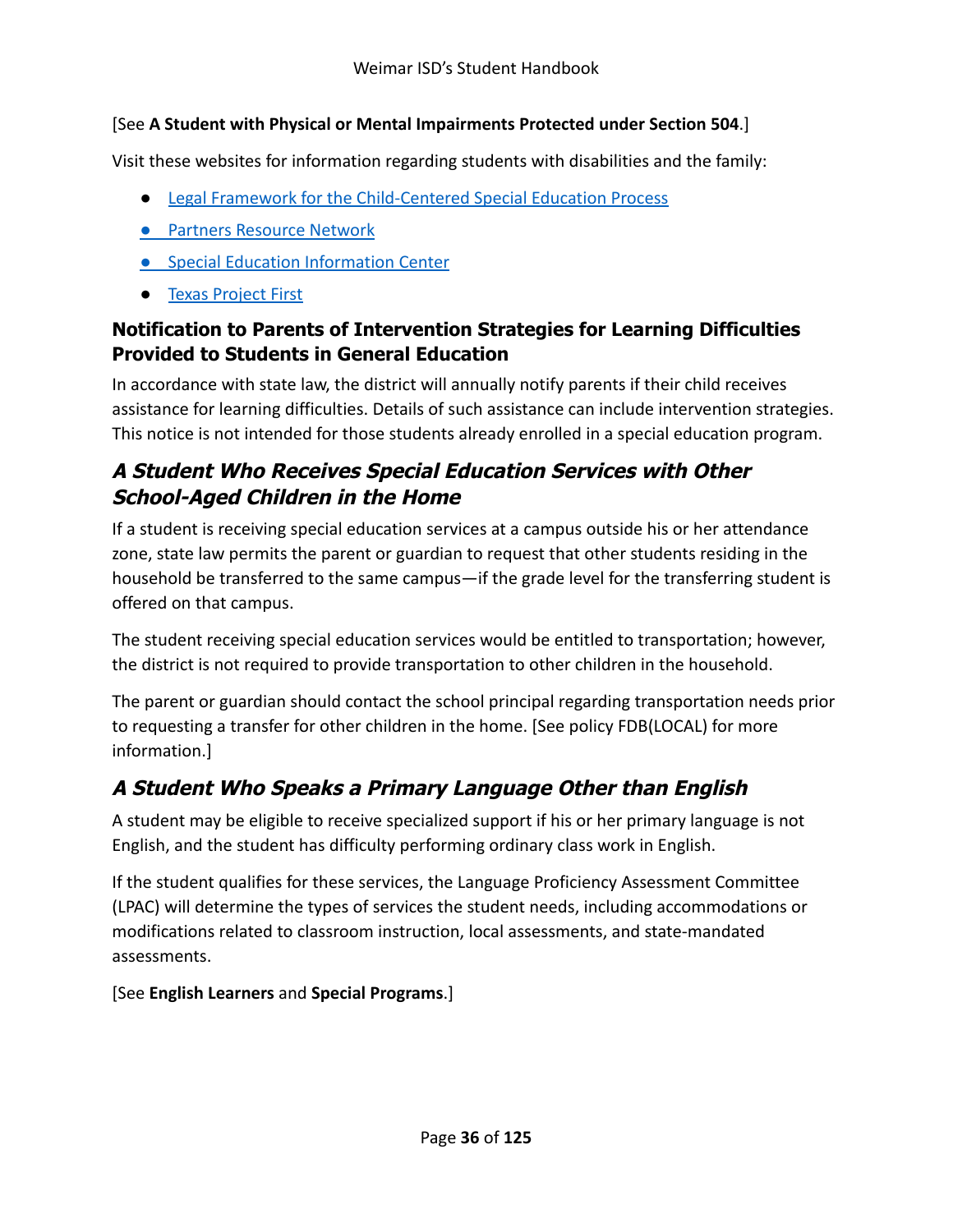## **A Student with Physical or Mental Impairments Protected Under Section 504**

A student with a physical or mental impairment that substantially limits a major life activity, as defined by law—and who does not otherwise qualify for special education services—may qualify for protections under Section 504 of the Rehabilitation Act.

Section 504 is a federal law designed to prohibit discrimination against individuals with disabilities.

When an evaluation is requested, a committee will be formed to determine whether the student needs services and supports under Section 504 in order to receive a free appropriate public education (FAPE), as defined in federal law.

[See **A Student Who Has Learning Difficulties or Who Needs Special Education or Section 504 Services** and policy FB for more information.]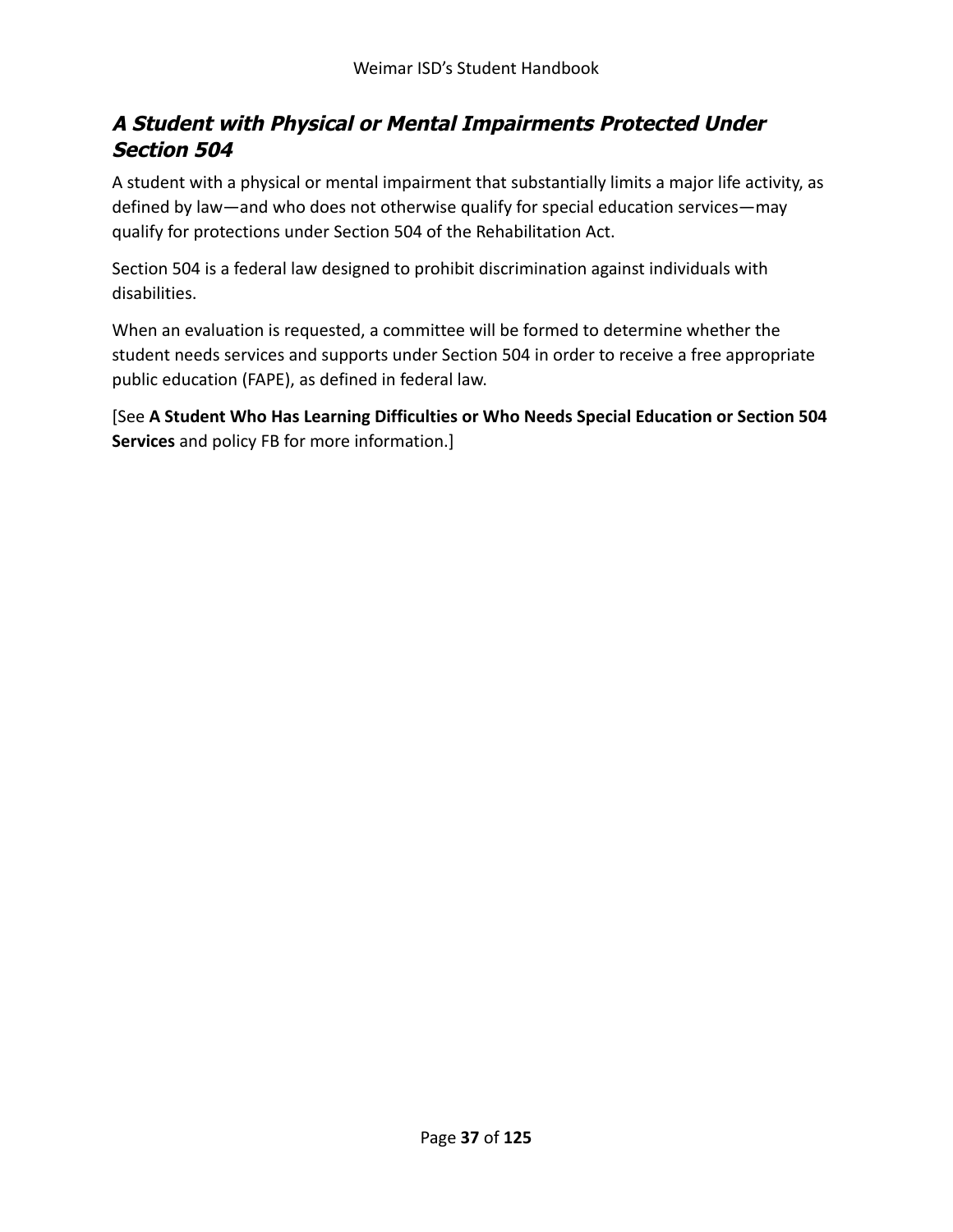# **Section Two: Other Important Information for Students and Parents**

This section contains important information on academics, school activities, and school operations and requirements.

It is organized alphabetically to serve as a quick-reference guide. Where applicable, the topics are further organized by grade level.

Parents and children should take a moment together to become familiar with the issues addressed in this section. For guidance on a particular topic, please contact your campus principal.

## **Absences/Attendance**

Regular school attendance is essential. Absences from class may result in serious disruption of a student's education. The student and parent should avoid unnecessary absences.

Two important state laws—one dealing with compulsory attendance and the other with how attendance affects the award of a student's final grade or course credit—are discussed below.

## **Compulsory Attendance**

## **Prekindergarten and Kindergarten**

Students enrolled in prekindergarten and kindergarten are required to attend school and are subject to the compulsory attendance requirements as long as they remain enrolled.

## **Ages 6-18**

State law requires that a student who is at least six years of age, or who is younger than six years of age and has previously been enrolled in first grade, and who has not yet reached their 19th birthday, shall attend school, as well as any applicable accelerated instruction program, extended-year program, or tutorial session, unless the student is otherwise excused from attendance or legally exempt.

State law requires a student in kindergarten–grade 2 to attend any assigned accelerated reading instruction program. Parents will be notified in writing if their child is assigned to an accelerated reading instruction program based on a diagnostic reading instrument.

A student will be required to attend any assigned accelerated instruction program before or after school or during the summer if the student does not meet the passing standards on an applicable subject area state assessment.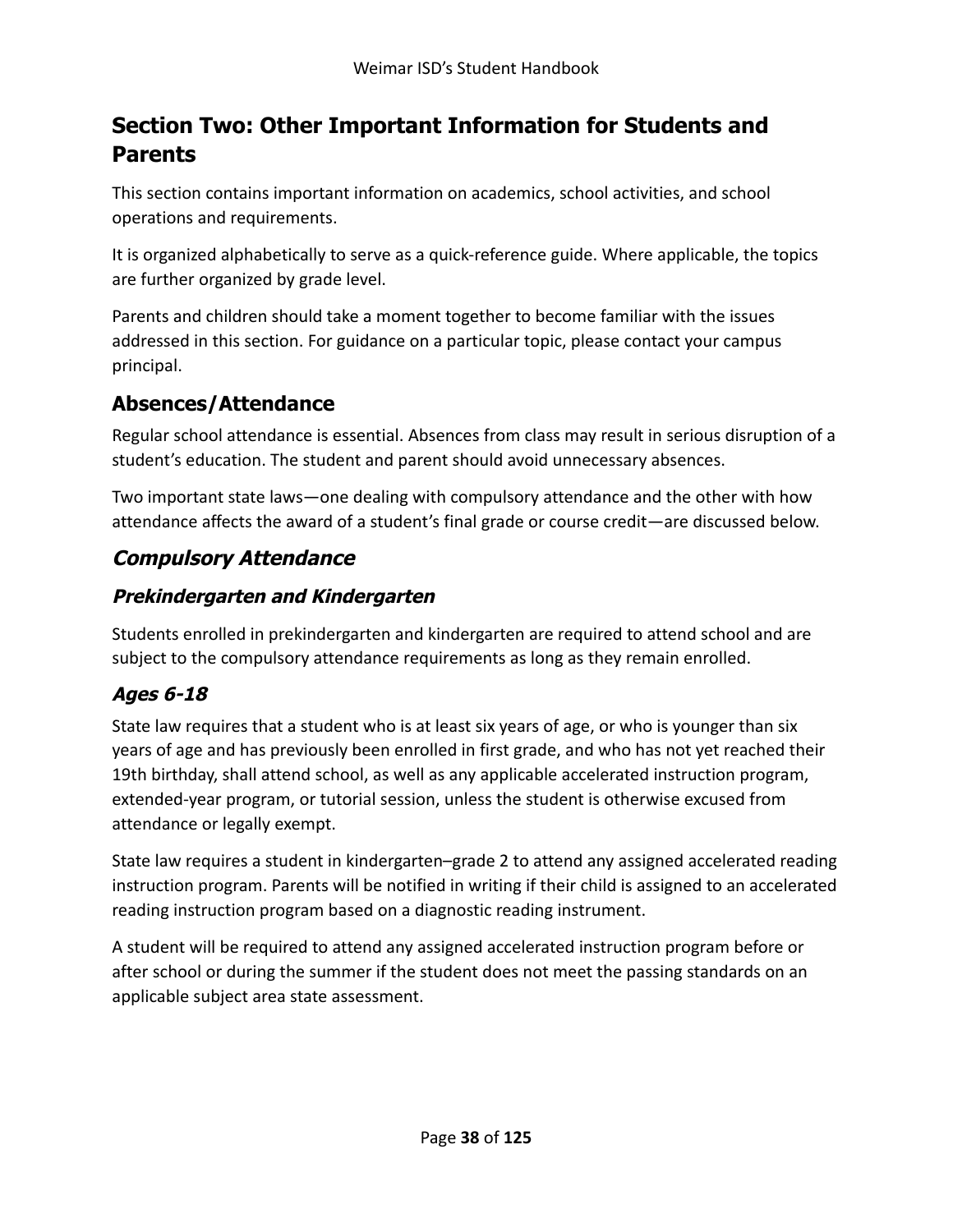## **Age 19 and Older**

A student who voluntarily attends or enrolls after his or her 19th birthday is required to attend each school day until the end of the school year. If the student incurs more than five unexcused absences in a semester, the district may revoke the student's enrollment. The student's presence on school property thereafter would be unauthorized and may be considered trespassing. [See policy FEA for more information.]

## **Compulsory Attendance - Exemptions**

## **All Grade Levels**

State law allows exemptions to the compulsory attendance requirements for the following activities and events, as long as the student makes up all work:

- Religious holy days;
- Required court appearances;
- Activities related to obtaining U.S. citizenship;
- Documented health-care appointments for the student or a child of the student, including absences related to autism services, if the student returns to school on the same day of the appointment and brings a note from the health-care provider;
- Absences resulting from a serious or life-threatening illness or related treatment that makes a student's attendance infeasible, with certification by a physician;
- For students in the conservatorship of the state,
	- o An activity required under a court-ordered service plan; or
	- $\circ$  Any other court-ordered activity, provided it is not practicable to schedule the student's participation in the activity outside of school hours.

For children of military families, absences of up to five days will be excused for a student to visit a parent, stepparent, or legal guardian going to, on leave from, or returning from certain deployments. [See **Children of Military Families.]**

### **Secondary Grade Levels**

The district will allow a student who is 15 years of age or older to be absent for one day to obtain a learner license and one day to obtain a driver's license, provided that the board has authorized such excused absences under policy FEA(LOCAL). The student will be required to provide documentation of his or her visit to the driver's license office for each absence and must make up any work missed.

### See **Driver License Attendance Verification**.

The district will allow junior and senior students to be absent for up to two days per year to visit a college or university, provided:

● The board has authorized such excused absences under policy FEA(LOCAL)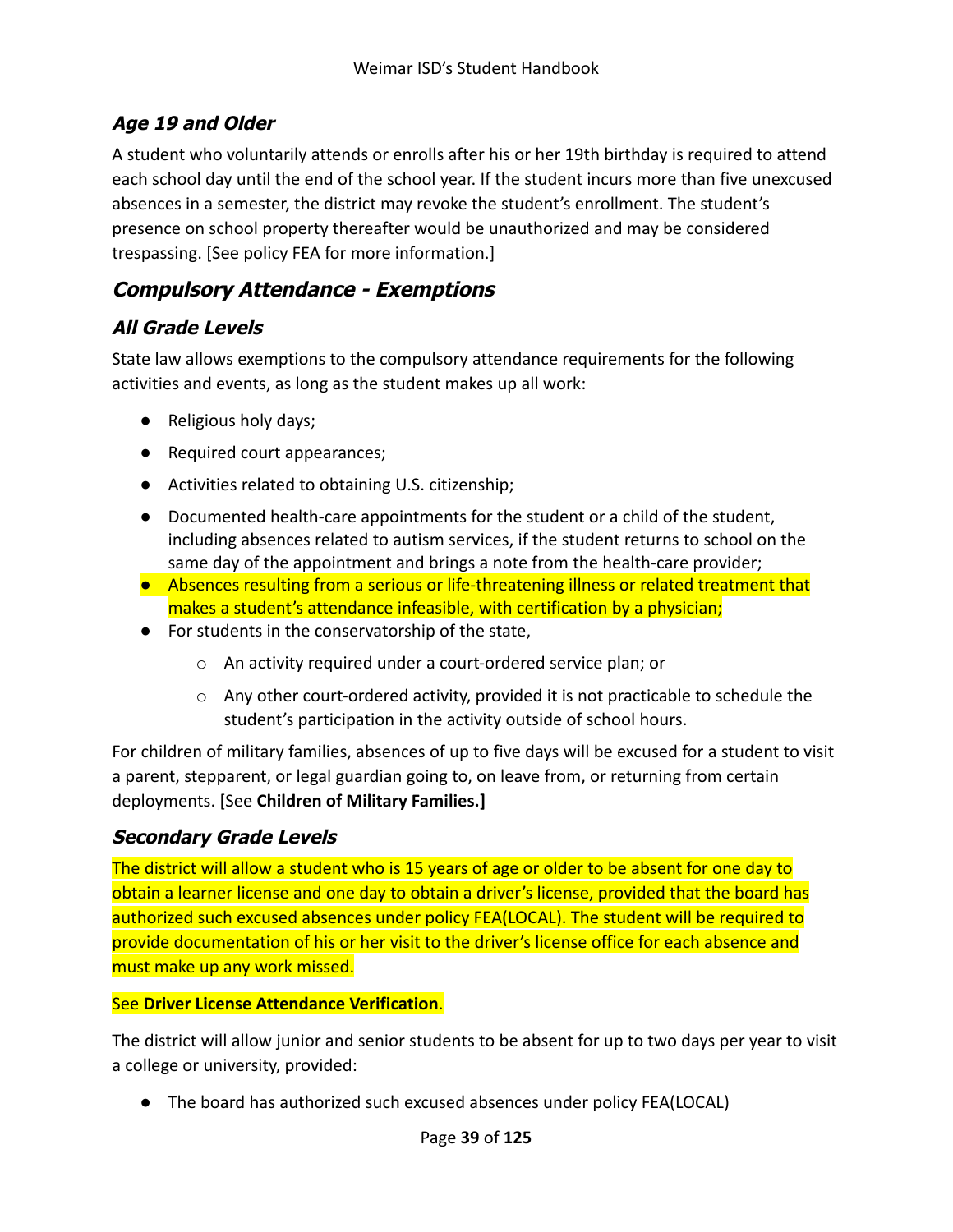- The principal has approved the student's absence; and
- The student follows campus procedures to verify the visit, and
- makes up any work missed.

The district will allow a student 17 years old or older to be absent for up to four days during the period the student is enrolled in high school to pursue enlistment in the U.S. armed services or Texas National Guard, provided the student verifies these activities to the district.

The district will allow a student to be absent for up to two days per school year to serve as:

- An early voting clerk, provided the district's board has authorized this in policy FEA(LOCAL), the student notifies his or her teachers, and the student receives approval from the principal prior to the absences; or
- An election clerk, if the student makes up any work missed.

The district will allow a student in grades 6–12 to be absent for the purpose of sounding "Taps" at a military honors funeral for a deceased veteran.

## **Compulsory Attendance - Failure to Comply**

## **All Grade Levels**

School employees must investigate and report violations of the compulsory attendance law.

A student absent without permission from school, any class, any required special program, or any required tutorial will be considered in violation of the compulsory attendance law and subject to disciplinary action.

### **Students with Disabilities**

If a student with a disability is experiencing attendance issues, the student's ARD or Section 504 committee will determine whether the attendance issues warrant an evaluation, a reevaluation, and/or modifications to the student's individualized education program or Section 504 plan, as appropriate.

## **Ages 6-18**

When a student ages 6–18 incurs three or more unexcused absences within a four-week period, the law requires the school to send notice to the parent. The notice will:

- Remind the parent of his or her duty to monitor the student's attendance and require the student to attend school;
- Request a conference between school administrators and the parent; and
- Inform the parent that the district will initiate truancy prevention measures, including a behavior improvement plan, school-based community service, referrals to counseling or other social services, or other appropriate measures.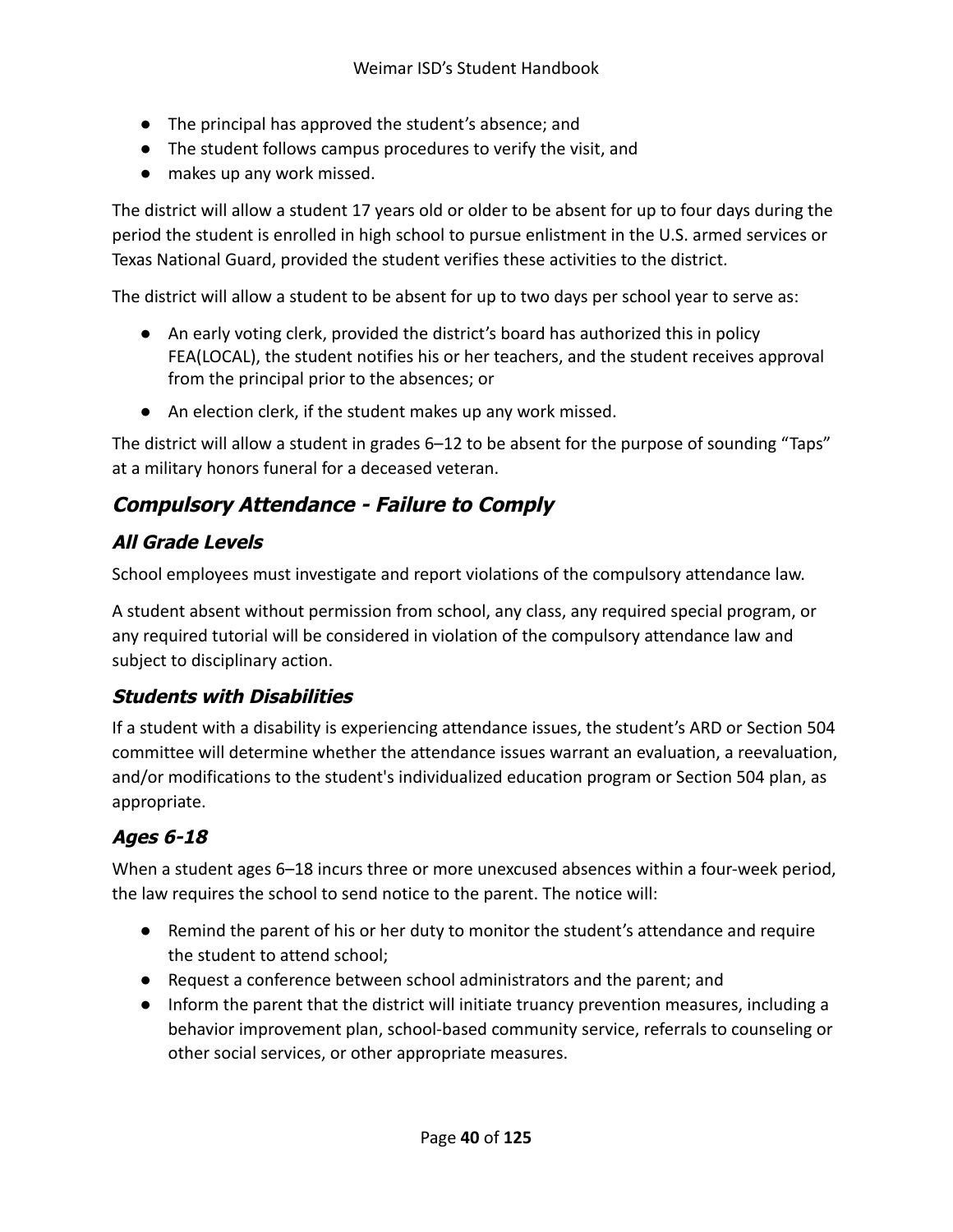The truancy prevention facilitator for the district is

*Jon Wunderlich WISD Superintendent 506 W Main St Weimar, TX 78962 [jwunderlich@weimarisd.org](mailto:jwunderlich@weimarisd.org) (979) 725-6300*

For any questions about student absences, parents should contact the facilitator or any other campus administrator.

A court of law may impose penalties against the parent if a school-aged student is deliberately not attending school. The district may file a complaint against the parent if the student incurs ten or more unexcused absences within a six-month period in the same school year.

If a student age 12–18 incurs ten or more unexcused absences within a six-month period in the same school year, the district, in most circumstances, will refer the student to truancy court. [See policies FEA(LEGAL) and FED(LEGAL) for more information.]

## **Age 19 and Older**

After a student age 19 or older incurs a third unexcused absence, the district is required by law to send the student a letter explaining that the district may revoke the student's enrollment for the remainder of the school year if the student has more than five unexcused absences in a semester. As an alternative to revoking a student's enrollment, the district may implement a behavior improvement plan.

## **Attendance for Credit or Final Grade (All Grade Levels)**

To receive credit or a final grade in a class, a student must attend at least 90 percent of the days the class is offered. A student who attends fewer than 90 percent of the days the class is offered will be referred to the attendance review committee to determine whether there are extenuating circumstances for the absences and how the student can regain credit or a final grade lost because of absences. [See policy FEC.]

With the exception of absences due to serious or life-threatening illness or related treatment, all absences, excused or unexcused, may be held against a student's attendance requirement. To determine whether there were extenuating circumstances for any absences, the attendance committee will use the following guidelines:

- If makeup work is completed, absences listed under **Exemptions to Compulsory Attendance** will be considered extenuating circumstances.
- A transfer or migrant student incurs absences only after he or she has enrolled in the district.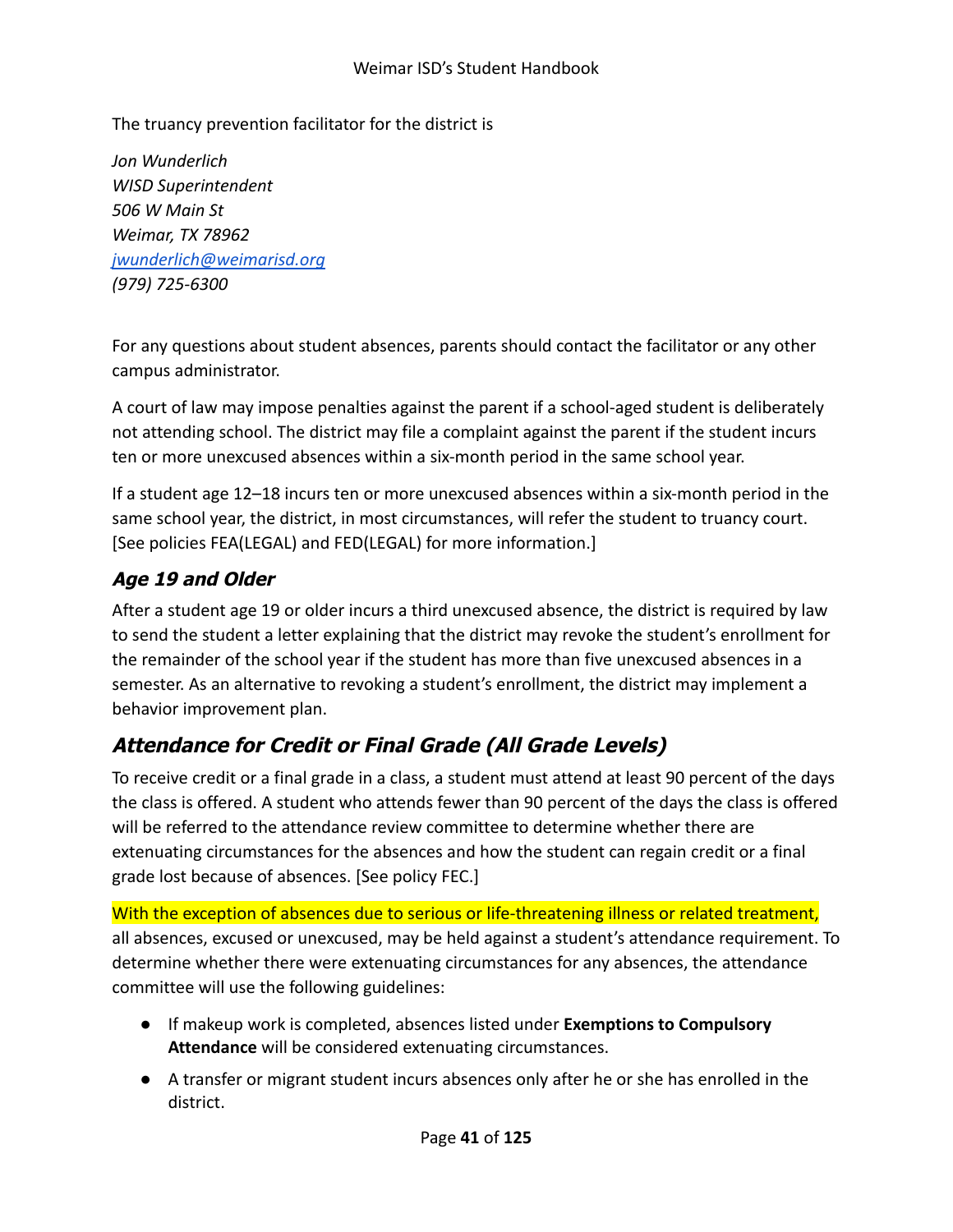- The committee will review absences incurred based on the student's participation in board-approved extracurricular activities. These absences will be considered by the attendance committee as extenuating circumstances in accordance with the absences allowed under FM(LOCAL) if the student made up the work missed in each class.
- The committee will consider the acceptability and authenticity of documented reasons for the student's absences.
- The committee will consider whether the student or student's parent had any control over the absences.
- The committee will consider the extent to which the student has completed all assignments, mastered the essential knowledge and skills, and maintained passing grades in the course or subject.
- The student or parent will be given an opportunity to present any information to the committee about the absences and discuss ways to earn or regain credit or a final grade.

The student or parent may appeal the committee's decision to the board by following policy FNG(LOCAL).

# **Official Attendance-Taking Time (All Grade Levels)**

The district will take official attendance every day at 9:45 a.m.

A student absent for any portion of the day, should follow the procedures below to provide documentation of the absence.

## **Documentation after an Absence (All Grade Levels)**

A parent must provide an explanation for any absence upon the student's arrival or return to school. The student must submit a note signed by the parent. The campus may accept a phone call from the parent but reserves the right to require a written note.

A note signed by the student will not be accepted unless the student is age 18 or older or is an emancipated minor under state law.

The campus will document in its attendance records whether the absence is excused or unexcused.

**Note:** The district is not required to excuse any absence, even if the parent provides a note explaining the absence, unless the absence is an exemption under compulsory attendance laws.

## **Doctor's Note after an Absence for Illness (All Grade Levels)**

Within 2 days of returning to school, a student absent for more than 3 consecutive days because of a personal illness must bring a statement from a doctor or health clinic verifying the illness or condition that caused the student's extended absence. Otherwise, the absence may be considered unexcused and in violation of compulsory attendance laws.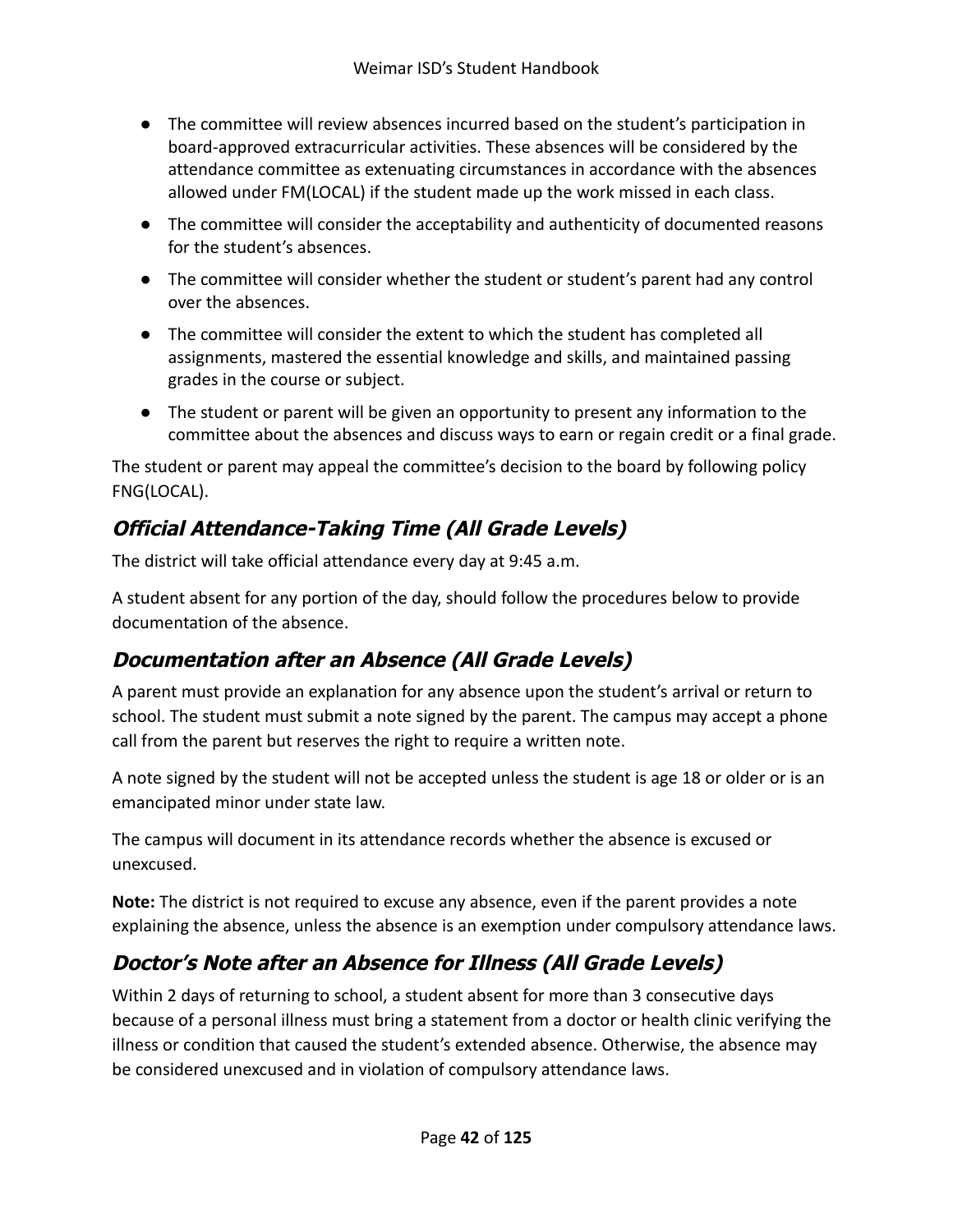Should the student develop a questionable pattern of absences, the principal or attendance committee may require a statement from a doctor or health clinic verifying the illness or condition that caused the absence to determine whether an absence will be excused or unexcused.

### **Certification of Absence Due to Severe Illness or Treatment**

If a student is absent because of a serious or life-threatening illness or related treatment that makes a student's attendance infeasible, a parent must provide certification from a physician licensed to practice in Texas specifying the student's illness and the anticipated period of absence related to the illness or treatment.

## **Driver License Attendance Verification (Secondary Grade Levels Only)**

A currently enrolled student seeking a driver's license shall submit the Texas Department of Public Safety Verification of Enrollment and Attendance Form (VOE), signed by the parent, to the campus central office at least 10 days before it is needed. The district will issue a VOE only if the student meets class credit or attendance requirements. The VOE form is available at: <https://www.tdlr.texas.gov/driver/forms/VOE.pdf>

Further information may be found on the Texas Department of Public Safety website: <https://www.dps.texas.gov/section/driver-license> .

See **Compulsory Attendance—Exemptions for Secondary Grade Levels** for information on excused absences for obtaining a learner license or driver's license.

## **Accountability under State and Federal Law (All Grade Levels)**

Weimar ISD and each of its campuses are held to certain standards of accountability under state and federal law. A key component of accountability is the dissemination and publication of certain reports and information, including:

- The Texas Academic Performance Report (TAPR) for the district, compiled by the Texas Education Agency (TEA), based on academic factors and ratings;
- A School Report Card (SRC) for each campus in the district, compiled by TEA;
- The district's financial management report, which includes the financial accountability rating assigned to the district by TEA; and
- Information compiled by TEA for the submission of a federal report card that is required by federal law.

Accountability information can be found on the district's website at [www.weimarisd.org](http://www.weimarisd.org). Hard copies of any reports are available upon request to the district's administration office.

TEA maintains additional accountability and accreditation information at [TEA Performance](http://www.tea.texas.gov/perfreport/) [Reporting Division.](http://www.tea.texas.gov/perfreport/)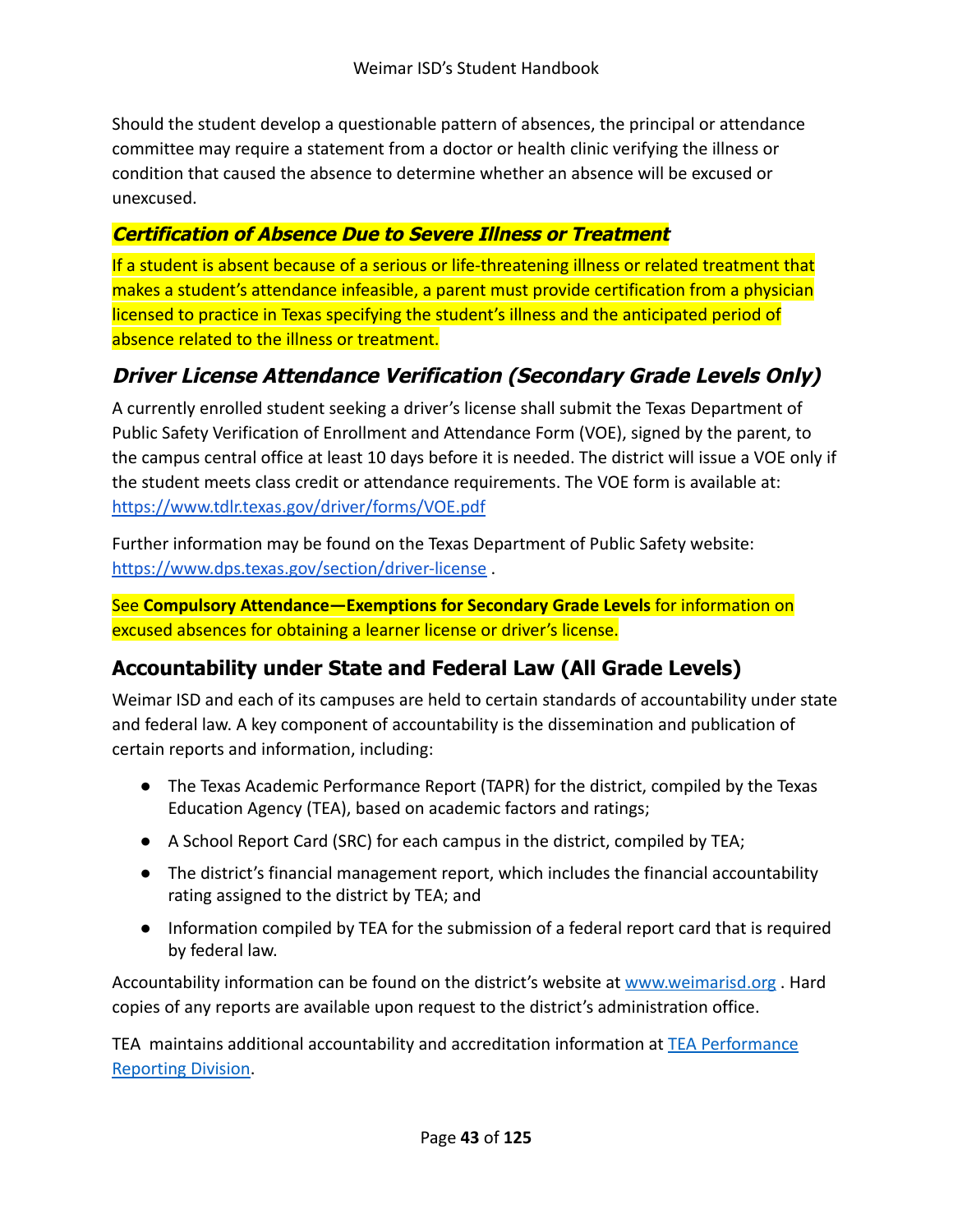## **Armed Services Vocational Aptitude Battery Test (Grades 10-12)**

A student in grades 10–12 will be offered an opportunity to take the Armed Services Vocational Aptitude Battery test and consult with a military recruiter.

The test shall be offered on November 1, 2021 and 9:00 am at Weimar High School.

Contact the principal for information about this opportunity.

# **Awards and Honors (All Grade Levels)**

## **Bullying (All Grade Levels)**

The district strives to prevent bullying, in accordance with the district's policies, by promoting a respectful school climate; encouraging reporting of bullying incidents, including anonymous reporting; and investigating and addressing reported bullying incidents.

Bullying is defined in state law as a single significant act or a pattern of acts by one or more students directed at another student that exploits an imbalance of power and involves engaging in written or verbal expression, expression through electronic means, or physical conduct that:

- Has the effect or will have the effect of physically harming a student, damaging a student's property, or placing a student in reasonable fear of harm to the student's person or of damage to the student's property;
- Is sufficiently severe, persistent, or pervasive enough that the action or threat creates an intimidating, threatening, or abusive educational environment for a student;
- Materially and substantially disrupts the educational process or the orderly operation of a classroom or school; or
- Infringes on the rights of the victim at school.

Bullying includes cyberbullying. Cyberbullying is defined by state law as bullying that is done through the use of any electronic communication device, including through the use of a cellular or other type of telephone, a computer, a camera, electronic mail, instant messaging, text messaging, a social media application, an Internet website, or any other Internet-based communication tool.

Bullying is prohibited by the district and could include hazing, threats, taunting, teasing, confinement, assault, demands for money, destruction of property, theft of valued possessions, name-calling, rumor-spreading, or ostracism.

If a student believes that he or she has experienced bullying or witnesses the bullying of another student, the student or parent should notify a teacher, school counselor, principal, or another district employee as soon as possible. Procedures for reporting allegations of bullying may be found on the district's website.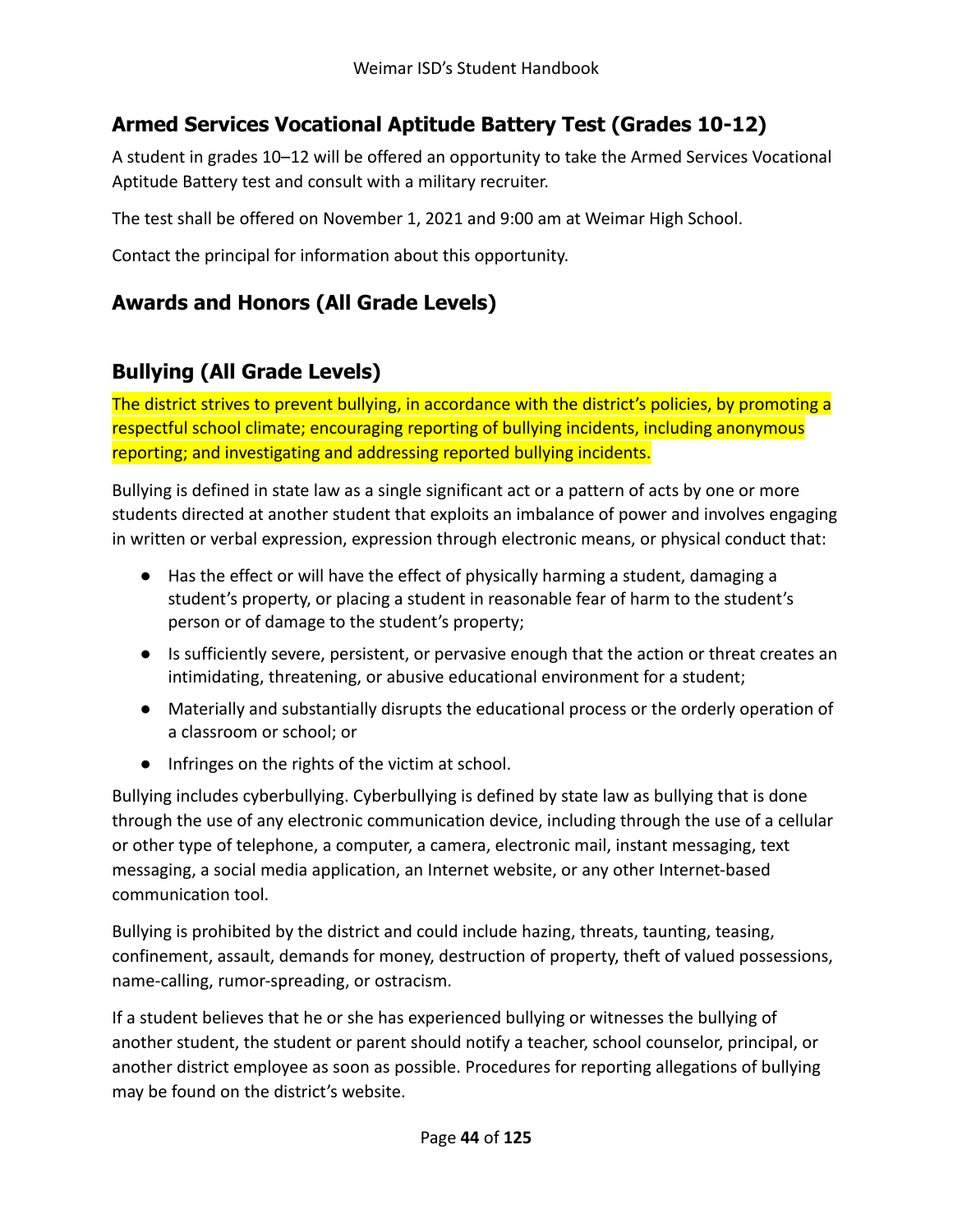A student may anonymously report an alleged incident of bullying by completing a Bullying Form found on the district's website.

The administration will investigate any allegations of bullying or other related misconduct. The district will also provide notice to the parent of the alleged victim and the parent of the student alleged to have engaged in bullying.

If an investigation determines that bullying occurred, the administration will take appropriate disciplinary action and may, in certain circumstances, notify law enforcement. Disciplinary or other action may be taken even if the conduct did not rise to the level of bullying.

Available counseling options will be provided to the affected individuals, including any student who witnessed the bullying.

Any retaliation against a student who reports an incident of bullying is prohibited.

Upon recommendation of the administration, the board may transfer a student found to have engaged in bullying to another classroom at the campus. In consultation with the student's parent, the board may transfer the student to another campus in the district.

The parent of a student who has been determined to be a victim of bullying may request that the student be transferred to another classroom. [See **Safety Transfers/Assignments**.]

A copy of the district's bullying policy is available in the principal's office, superintendent's office, and on the district's website, and is included at the end of this handbook as an appendix.

A student or parent who is dissatisfied with the outcome of an investigation may appeal through policy FNG(LOCAL).

[See **Safety Transfers/Assignments**, **Dating Violence, Discrimination, Harassment, and Retaliation**, **Hazing**, policy FFI, the district's Student Code of Conduct, and the district improvement plan, a copy of which can be viewed in the campus office.]

## **Career and Technical Education (CTE) and Other Work-Based Programs (Secondary Grade Levels Only)**

The district offers career and technical education programs in the following areas: agriculture, business, cosmetology, information technology, manufacturing systems, and public services. Admission to these programs is based on the student's request and passing grades in the core curriculum and state mandated exams.

The district offers other work-based programs in the following areas:

- Internships
- On Campus and/or Off Campus Practicums
- Apprenticeships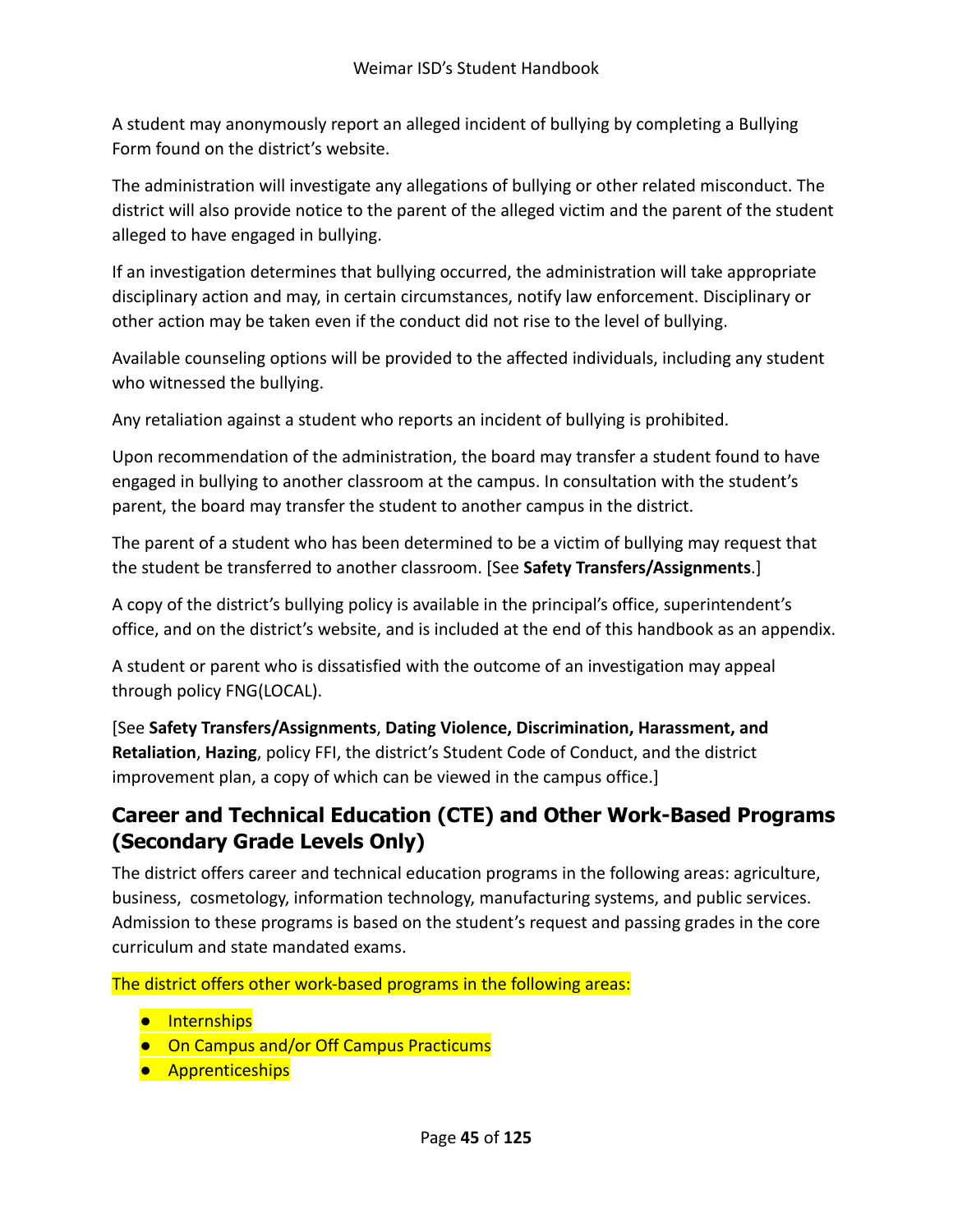Admission and enrollment to these programs is based on completing prerequisites as outlined in Weimar HS Course Selection Guide as well as the availability of qualified employers and programs.

District policy prohibits discrimination on the basis of race, color, national origin, sex, or handicap in its vocational programs, services, or activities, as required by Title VI of the Civil Rights Act of 1964, as amended; Title IX of the Education Amendments of 1972; and Section 504 of the Rehabilitation Act of 1973 as amended.

District policy also prohibits discrimination on the basis of race, color, national origin, sex, handicap, or age in its employment practices as required by Title VI of the Civil Rights Act of 1964, as amended; Title IX of the Education Amendments of 1972; the Age Discrimination Act of 1975, as amended; and Section 504 of the Rehabilitation Act of 1973, as amended.

The district will take steps to ensure that lack of English language skills will not be a barrier to admission or participation in all educational and vocational programs.

For information about your rights or grievance procedures, contact the Title IX coordinator and the ADA/Section 504 coordinator.

[See **Nondiscrimination Statement** for the name and contact information for the Title IX coordinator and ADA/Section 504 coordinator.]

# **Celebrations (All Grade Levels)**

Although a parent or grandparent may provide food to share for a school designated function or for a student's birthday, please be aware that children in the school may have severe allergies to certain food products. Therefore, it is imperative to discuss any classroom allergies with the teacher before bringing food to share.

Occasionally, the school or a class may host functions or celebrations tied to the curriculum that involve food. The school or teacher will notify students and parents of any known food allergies when soliciting potential volunteers to provide food.

[See **Food Allergies**]

## **Child Sexual Abuse and Other Maltreatment of Children (All Grade Levels)**

The district has established a plan for addressing child sexual abuse and other maltreatment of children, which may be accessed at the superintendent's office. Trafficking includes both sex and labor trafficking.

## **Warning Signs of Sexual Abuse**

Sexual abuse in the Texas Family Code is defined as any sexual conduct harmful to a child's mental, emotional, or physical welfare as well as a failure to make a reasonable effort to prevent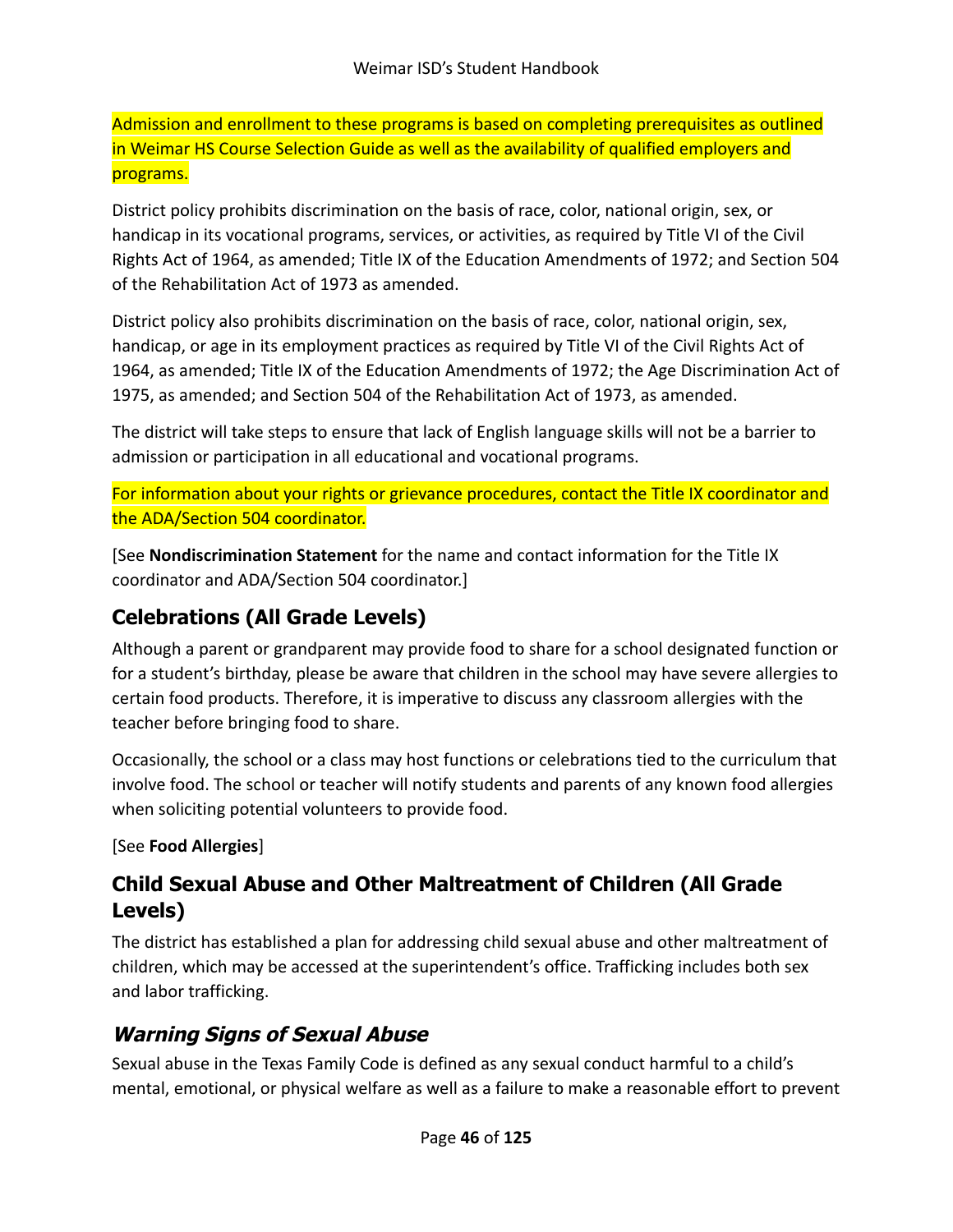sexual conduct with a child. A person who compels or encourages a child to engage in sexual conduct commits abuse. It is illegal to make or possess child pornography or to display such material to a child.

Anyone who suspects that a child has been or may be abused or neglected has a legal responsibility, under state law, to report the suspected abuse or neglect to law enforcement or to Child Protective Services (CPS).

A child who has been or is being sexually abused may exhibit physical, behavioral, or emotional warning signs, including:

- Difficulty sitting or walking, pain in the genital areas, and claims of stomachaches and headaches;
- Verbal references or pretend games of sexual activity between adults and children, fear of being alone with adults of a particular gender, or sexually suggestive behavior;
- Withdrawal, depression, sleeping and eating disorders, and problems in school.

Be aware that children and adolescents who have experienced dating violence may show similar physical, behavioral, and emotional warning signs. [See **Dating, Violence, Discrimination, Harassment, and Retaliation**]

## **Warning Signs of Trafficking**

Child trafficking of any sort is prohibited by the Penal Code. Sex trafficking involves forcing a person, including a child, into sexual abuse, assault, indecency, prostitution, or pornography. Labor trafficking involves forcing a person, including a child, to engage in forced labor or services.

Traffickers are often trusted members of a child's community, such as friends, romantic partners, family members, mentors, and coaches, although traffickers frequently make contact with victims online.

Possible warning signs of sexual trafficking in children include:

- Changes in school attendance, habits, friend groups, vocabulary, demeanor, and attitude;
- Sudden appearance of expensive items (for example, manicures, designer clothes, purses, technology);
- Tattoos or branding;
- Refillable gift cards;
- Frequent runaway episodes;
- Multiple phones or social media accounts;
- Provocative pictures posted online or stored on the phone;
- Unexplained injuries;
- Isolation from family, friends, and community; and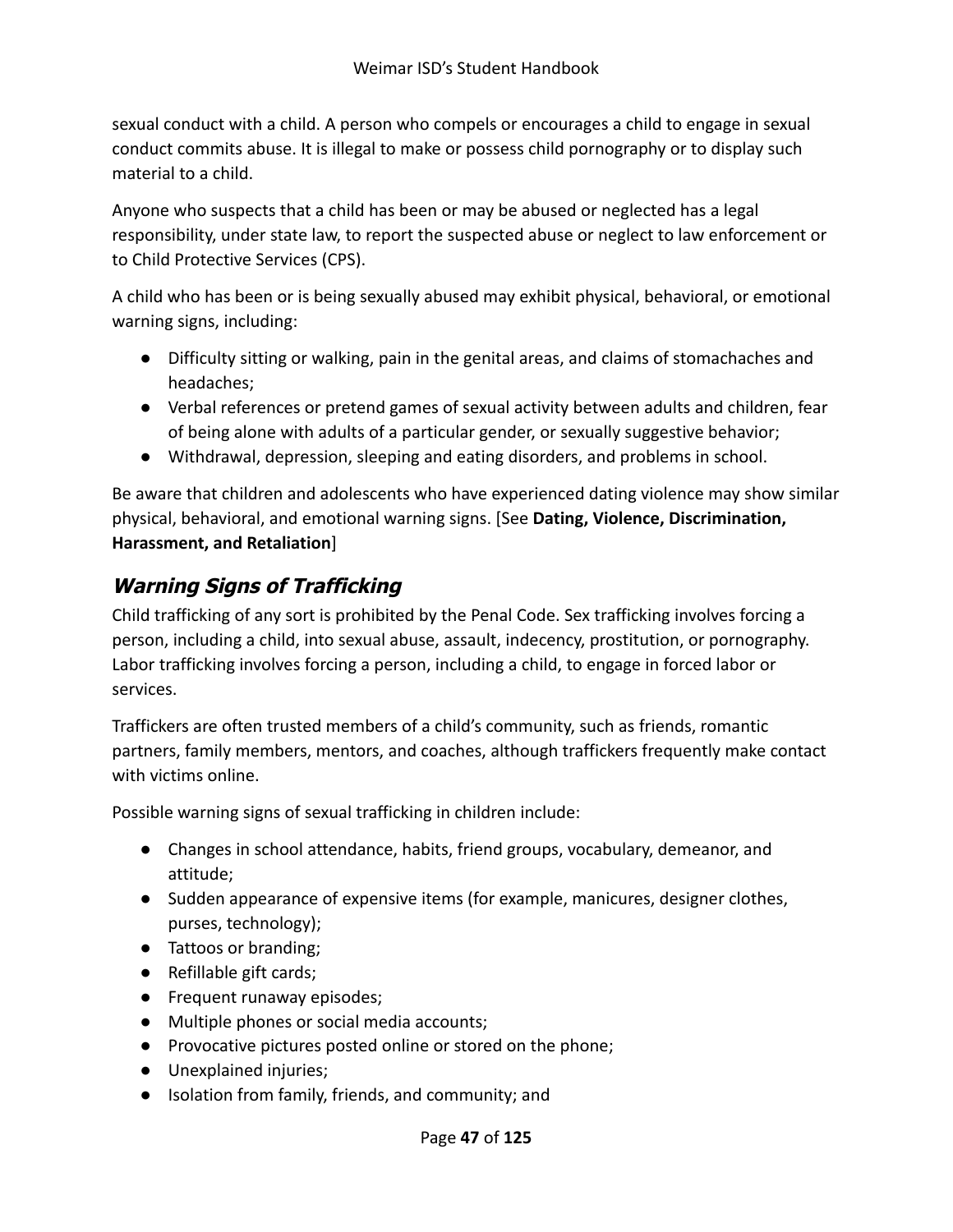● Older boyfriends or girlfriends.

Additional warning signs of labor trafficking in children include:

- Being unpaid, paid very little, or paid only through tips;
- Being employed but not having a school-authorized work permit;
- Being employed and having a work permit but clearly working outside the permitted hours for students;
- Owing a large debt and being unable to pay it off;
- Not being allowed breaks at work or being subjected to excessively long work hours;
- Being overly concerned with pleasing an employer and/or deferring personal or educational decisions to a boss;
- Not being in control of his or her own money;
- Living with an employer or having an employer listed as a student's caregiver; and
- A desire to quit a job but not being allowed to do so.

## **Reporting and Responding to Sexual Abuse, Trafficking, and Other Maltreatment of Children**

Anyone who suspects that a child has been or may be abused, trafficked, or neglected has a legal responsibility, under state law, to report the suspected abuse or neglect to law enforcement or to Child Protective Services (CPS).

A child who has experienced sexual abuse or any other type of abuse or neglect should be encouraged to seek out a trusted adult. Children may be more reluctant to disclose sexual abuse than physical abuse and neglect and may only disclose sexual abuse indirectly. As a parent or trusted adult, it is important to be calm and comforting if your child or another child confides in you. Reassure the child that he or she did the right thing by telling you.

If your child is a victim of sexual abuse, trafficking, or other maltreatment, the school counselor or principal will provide information on counseling options for you and your child available in your area. The Texas Department of Family and Protective Services (DFPS) also manages early intervention counseling programs.

[To find out what services may be available in your county, see [Texas Department of Family and](http://www.dfps.state.tx.us/Prevention_and_Early_Intervention/Programs_Available_In_Your_County/default.asp) [Protective Services, Programs Available in Your County](http://www.dfps.state.tx.us/Prevention_and_Early_Intervention/Programs_Available_In_Your_County/default.asp).]

Reports of abuse or neglect may be made to the CPS division of the DFPS (1-800-252-5400 or on the web at [Texas Abuse Hotline Website\)](http://www.txabusehotline.org/).

## **Further Resources on Sexual Abuse, Sex Trafficking, and Other Maltreatment of Children**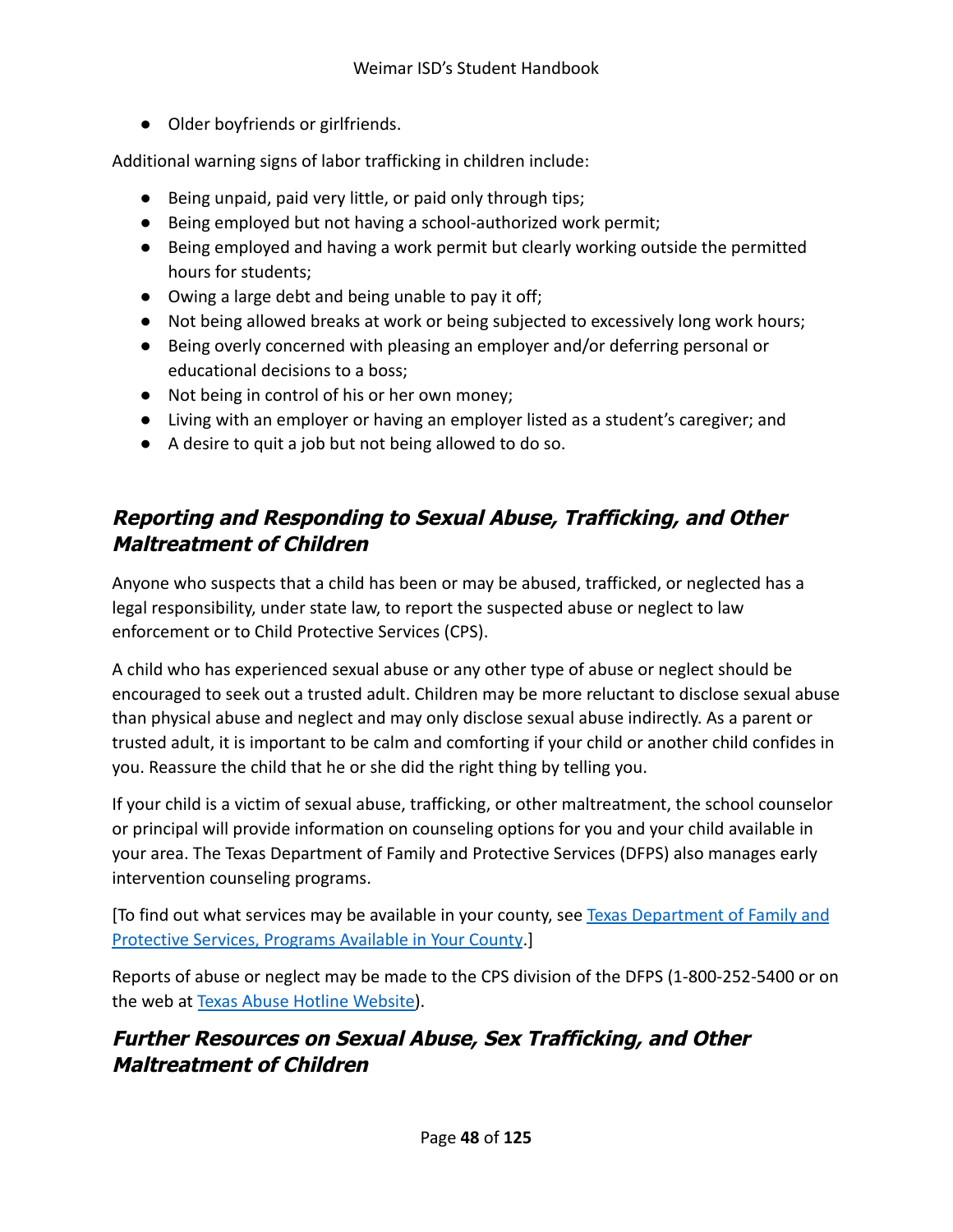The following websites might help you become more aware of child abuse and neglect, sexual abuse, trafficking, and other maltreatment of children:

- [Child Welfare Information Gateway Factsheet](https://www.childwelfare.gov/pubs/factsheets/whatiscan.pdf)
- [KidsHealth, For Parents, Child Abuse](http://kidshealth.org/en/parents/child-abuse.html)
- [Office of the Texas Governor's Child Sex Trafficking Team](https://gov.texas.gov/organization/cjd/childsextrafficking)
- [Human Trafficking of School-aged Children](https://tea.texas.gov/about-tea/other-services/human-trafficking-of-school-aged-children)
- [Child Sexual Abuse: A Parental Guide from the Texas Association Against Sexual Assault](https://taasa.org/product/child-sexual-abuse-parental-guide/)
- [National Center of Safe Supportive Learning Environments: Child Labor Trafficking](https://safesupportivelearning.ed.gov/human-trafficking-americas-schools/child-labor-trafficking)

## **Class Rank/Highest-Ranking Student (Secondary Grade Levels Only)**

#### **Consistent Application for Graduating Class**

The District shall apply the same class rank calculation method and rules for local graduation honors for all students in a graduating class, regardless of the school year in which a student first earned high school credit.

*Note:* The following provisions shall apply to students in the graduating classes of 2020, 2021, and 2022.

#### **Calculation**

The District shall include in the calculation of class rank semester grades earned in high school credit courses taken at any grade level, unless excluded below.

The calculation shall include failing grades.

**Exclusions.** The calculation of class rank shall exclude grades earned in summer school; a distance learning course, unless the course is either assigned to the student by the District or offered as a course option along with traditional District courses; any local credit course; or through credit by examination, with or without prior instruction.

*Note:* The following provisions shall apply to students beginning with the graduating class of 2023.

### **Calculation**

The District shall include in the calculation of class rank semester grades earned in high school credit courses taken at any grade level, unless excluded below, but only in the following subject areas: English, mathematics, science, and social studies.

The calculation shall include failing grades.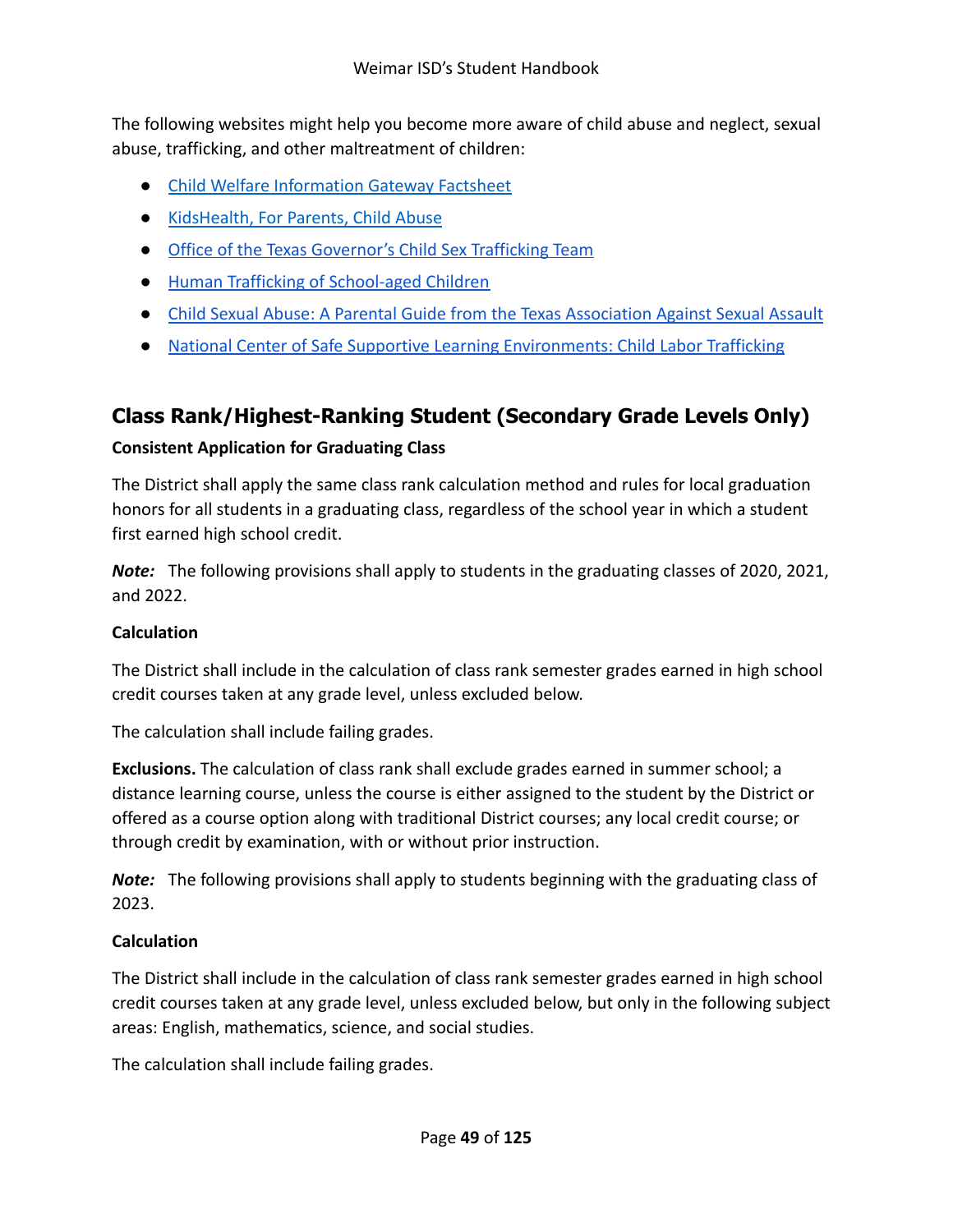**Exclusions.** The calculation of class rank shall exclude grades earned in summer school; a distance learning course, unless the course is either assigned to the student by the District or offered as a course option along with traditional District courses; or through credit by examination, with or without prior instruction.

*Note:* The following provisions shall apply to all students, regardless of their graduating class.

#### **Weighted Grade System**

**Categories.** The District shall categorize and weight eligible courses as Dual Credit/Advanced Placement (AP), Honors, Regular, and Basic in accordance with provisions of this policy and as designated in appropriate District publications.

**Dual Credit / AP.** Eligible AP and dual credit courses shall be categorized and weighted as Dual Credit/AP courses.

**Honors.** Eligible courses locally designated as honors shall be categorized and weighted as Honors courses.

**Regular.** All eligible courses other than those categorized as Dual Credit/AP, Honors, and Basic shall be categorized and weighted as Regular courses.

**Basic.** All courses that have been modified as to the required content of the Texas essential knowledge and skills (TEKS) shall be categorized and weighted as Basic courses.

**Weighted Grade Point Average.** The District shall convert semester grades earned in eligible courses to grade points in accordance with the following chart and shall calculate a weighted grade point average (GPA):

| Grade | Dual<br>Credit/AP | <b>Honors</b> | Regular | <b>Basic</b> |
|-------|-------------------|---------------|---------|--------------|
| 100   | 6.5               | 6.0           | 5.0     | 4.0          |
| 99    | 6.4               | 5.9           | 4.9     | 3.9          |
| 98    | 6.3               | 5.8           | 4.8     | 3.8          |
| 97    | 6.2               | 5.7           | 4.7     | 3.7          |
| 96    | 6.1               | 5.6           | 4.6     | 3.6          |
| 95    | 6.0               | 5.5           | 4.5     | 3.5          |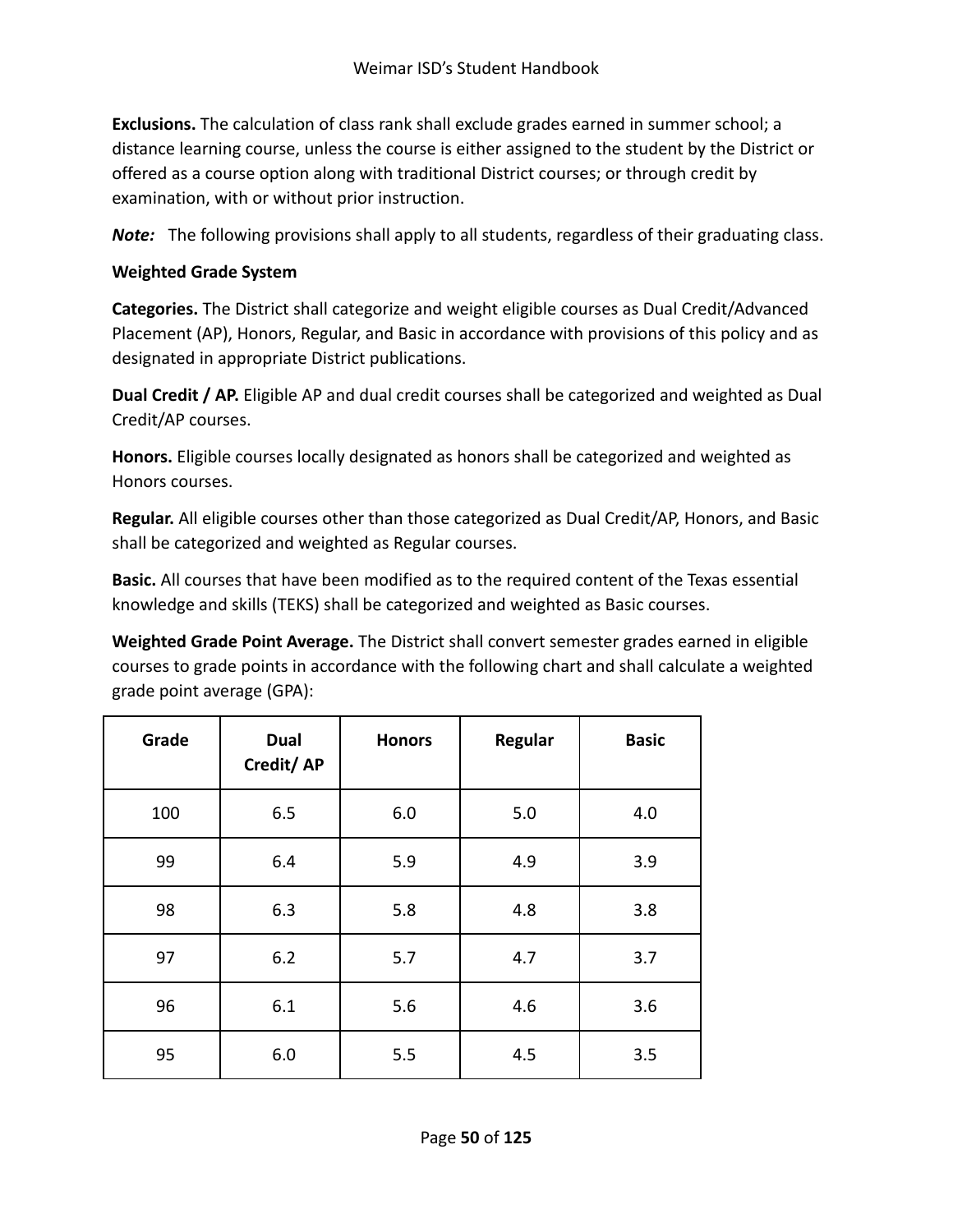| 94 | 5.9     | 5.4 | 4.4     | 3.4     |
|----|---------|-----|---------|---------|
| 93 | 5.8     | 5.3 | 4.3     | 3.3     |
| 92 | 5.7     | 5.2 | 4.2     | 3.2     |
| 91 | 5.6     | 5.1 | 4.1     | 3.1     |
| 90 | 5.5     | 5.0 | 4.0     | 3.0     |
| 89 | 5.4     | 4.9 | 3.9     | 2.9     |
| 88 | 5.3     | 4.8 | 3.8     | 2.8     |
| 87 | 5.2     | 4.7 | 3.7     | 2.7     |
| 86 | 5.1     | 4.6 | 3.6     | 2.6     |
| 85 | $5.0$   | 4.5 | 3.5     | 2.5     |
| 84 | 4.9     | 4.4 | 3.4     | 2.4     |
| 83 | 4.8     | 4.3 | 3.3     | 2.3     |
| 82 | 4.7     | 4.2 | 3.2     | 2.2     |
| 81 | 4.6     | 4.1 | 3.1     | 2.1     |
| 80 | 4.5     | 4.0 | $3.0\,$ | 2.0     |
| 79 | 4.4     | 3.9 | 2.9     | 1.9     |
| 78 | 4.3     | 3.8 | 2.8     | 1.8     |
| 77 | 4.2     | 3.7 | 2.7     | $1.7$   |
| 76 | 4.1     | 3.6 | $2.6$   | 1.6     |
| 75 | $4.0\,$ | 3.5 | 2.5     | $1.5\,$ |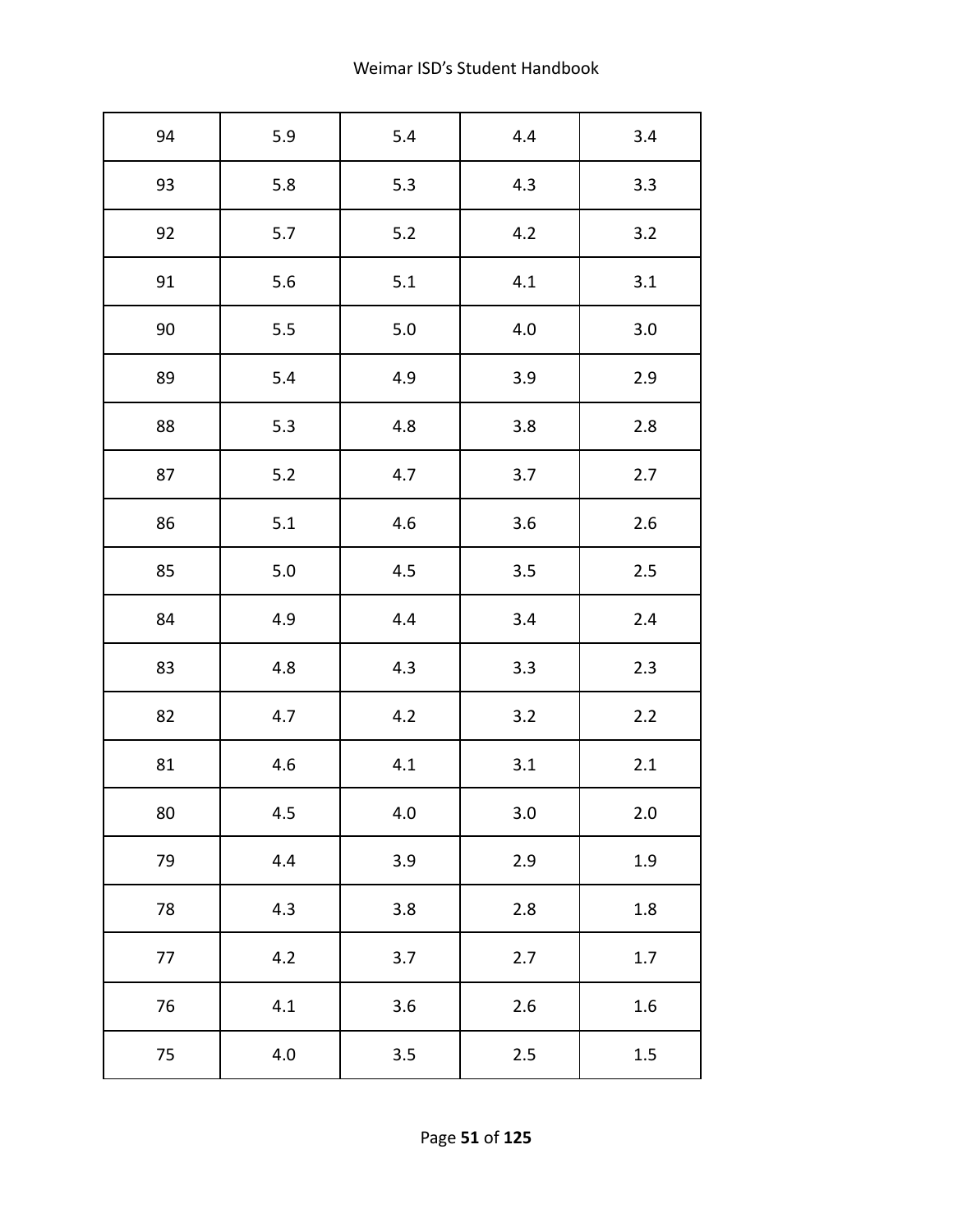| 74       | 3.9         | 3.4      | 2.4      | 1.4      |
|----------|-------------|----------|----------|----------|
| 73       | 3.8         | 3.3      | 2.3      | 1.3      |
| 72       | 3.7         | 3.2      | 2.2      | 1.2      |
| 71       | 3.6         | 3.1      | 2.1      | 1.1      |
| 70       | 3.5         | 3.0      | 2.0      | $1.0\,$  |
| Below 70 | $\mathbf 0$ | $\Omega$ | $\Omega$ | $\Omega$ |

**Transferred Grades.** When a student transfers semester grades for courses that would be eligible under the Regular or Basic category and the District has accepted the credit, the District shall include the grades in the calculation of class rank.

When a student transfers semester grades for courses that would be eligible to receive additional weight under the District's weighted grade system, the District shall assign additional weight to the grades based on the categories and grade weight system used by the District only if the same or a similar course is offered to the same class of students in the District.

### **Local Graduation Honors**

For the purpose of determining honors to be conferred during graduation activities, the District shall calculate class rank in accordance with this policy and administrative regulations by using grades available at the time of calculation at the end of the fifth six-week grading period of the senior year.

Grades received in May for dual credit courses shall also be included in the calculation.

For the purpose of applications to institutions of higher education, the District shall also calculate class rank as required by state law. The District's eligibility criteria for local graduation honors shall apply only for local recognitions and shall not restrict class rank for the purpose of automatic admission under state law. [See EIC(LEGAL)]

**Valedictorian and Salutatorian.** The valedictorian and salutatorian shall be the eligible students with the highest and second-highest rank, respectively. To be eligible for this local graduation honor, a student must:

1. Have been continuously enrolled in the District high school for the three school years immediately preceding graduation; and

2. Be graduating after exactly eight semesters of enrollment in high school.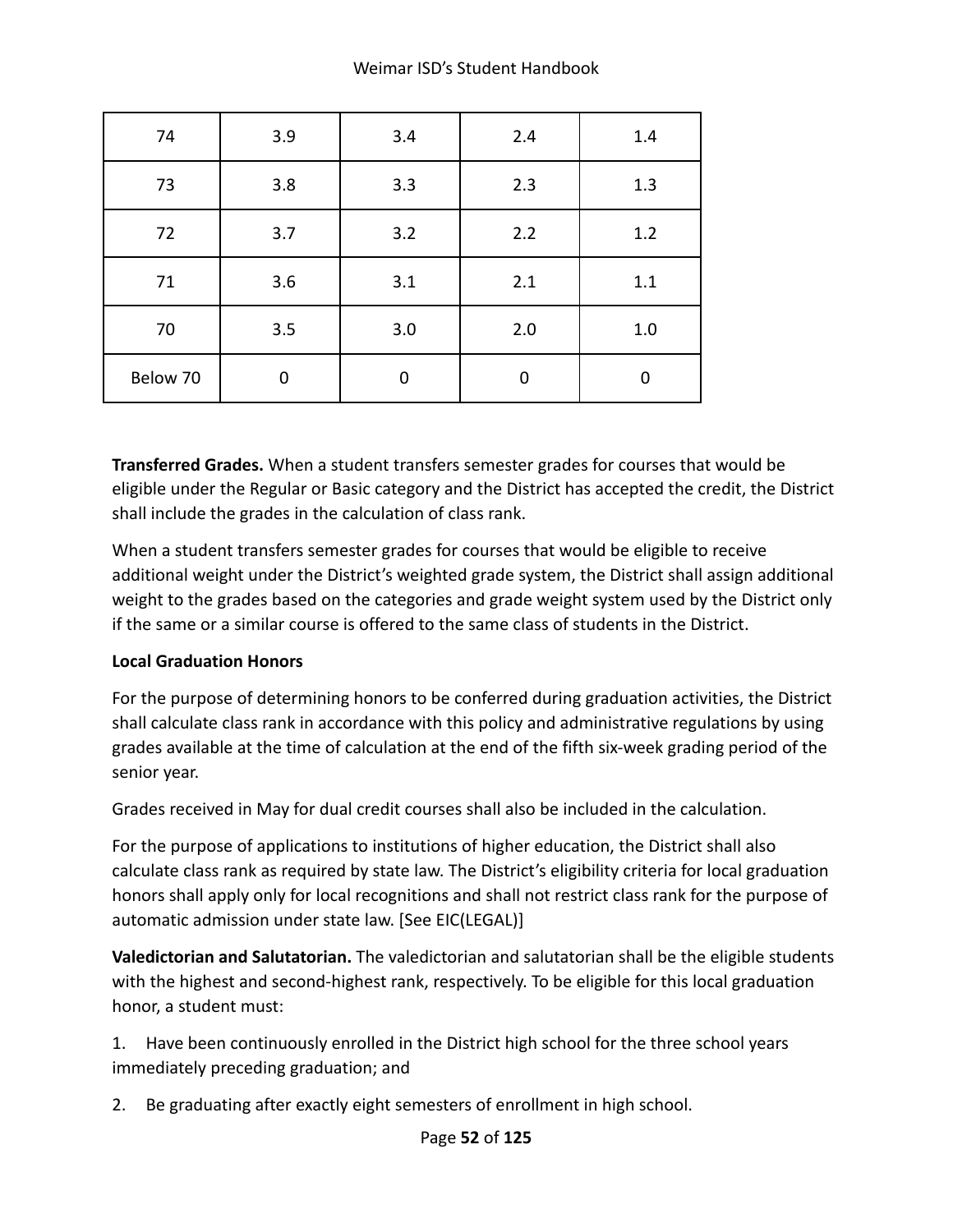**Ties.** In case of a tie in weighted GPAs after calculation to the fourth decimal place, the District shall recognize all students involved in the tie as sharing the honor and title.

#### **Highest Ranking Graduate**

The local eligibility criteria for recognition as the valedictorian shall not affect recognition of the highest-ranking graduate for purposes of receiving the honor graduate certificate from the state of Texas.

The District shall calculate class rank for this purpose at the end of the school year.

[See policy EIC for more information.]

## **Class Schedules (Secondary Grade Levels Only)**

All students are expected to attend school for the entire school day and maintain a full class schedule. Exceptions may be made occasionally by the campus principal for students in grades 9–12 who meet specific criteria and receive parental consent to enroll in less than a full-day schedule.

[See **Schedule Changes** for information related to student requests to revise their course schedule.]

## **College and University Admissions and Financial Aid (All Grade Levels)**

For two school years following graduation, a district student who graduates as valedictorian or in the top ten percent and, in some cases, the top 25 percent, of his or her class is eligible for automatic admission into four-year public universities and colleges in Texas if the student:

- Completes the distinguished level of achievement under the foundation graduation program (a student must graduate with at least one endorsement and must have taken Algebra II as one of the four required math courses); or
- Satisfies the ACT College Readiness Benchmarks or earns at least a 1500 out of 2400 on the SAT.

The student is ultimately responsible for meeting the admission requirements of the university or college, including timely submission of a completed application.

Should a college or university adopt an admissions policy that automatically accepts the top 25 percent of a graduating class, the provisions above will also apply to a student ranked in the top 25 percent of his or her class.

The University of Texas at Austin may limit the number of automatically admitted students to 75 percent of the University's enrollment capacity for incoming resident freshmen. During the summer and fall 2021 terms and spring 2022 term, the University will admit the top six percent of a high school's graduating class who meet the above requirements. Additional applicants will be considered by the University through a holistic review process.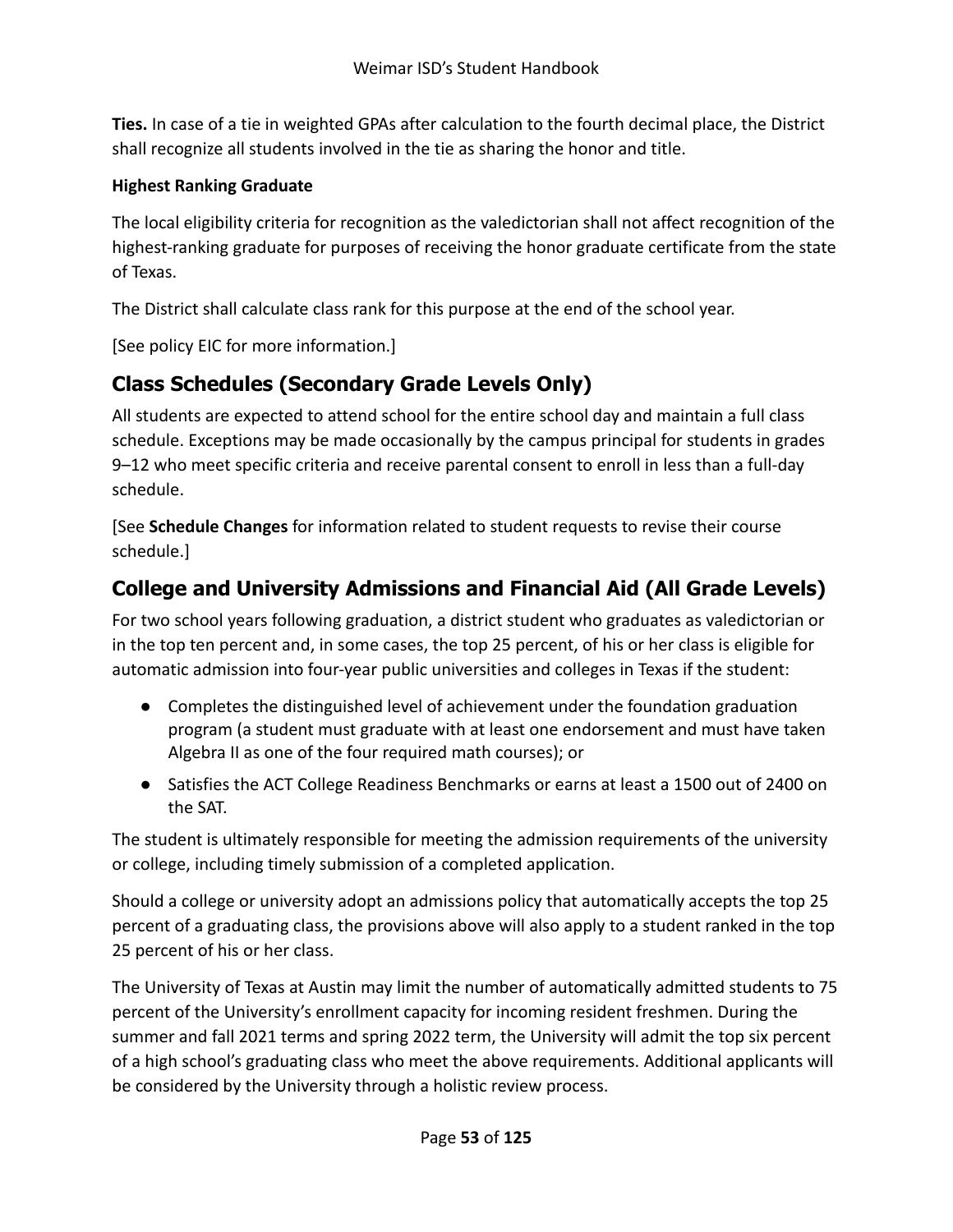As required by law, the district will provide written notice concerning

- Automatic college admission
- Curriculum requirements for financial aid
- Benefits of completing the requirements for automatic admission and financial aid
- The Texas First Early High School Completion Program and the Texas First Scholarship Program

Parents and students will be asked to sign an acknowledgment that they received this information.

Students and parents should contact the school counselor for further information about automatic admissions, the application process, and deadlines.

[See **Class Rank/Highest-Ranking Student** for information specifically related to how the district calculates a student's rank in class, and requirements for **Graduation** for information associated with the foundation graduation program.]

[See **Students in the Conservatorship of the State (Foster Care)** for information on assistance in transitioning to higher education for students in foster care.]

## **College Credit Courses (Secondary Grade Levels Only)**

Students in grades 9–12 may earn college credit through the following opportunities:

- Certain courses taught at the high school campus, which may include courses termed dual credit, Advanced Placement (AP), International Baccalaureate (IB), or college preparatory;
- Enrollment in an AP or dual credit course through the Texas Virtual School Network (TXVSN);
- Enrollment in courses taught in conjunction and in partnership with Blinn College, which may be offered on or off campus; and
- Enrollment in courses taught at other colleges or universities.

A student may be eligible for subsidies based on financial need for AP or IB exam fees. See Fees (All Grade Levels) for more information.

A student may also earn college credit for certain Career and Technical Education (CTE) courses. See **Career and Technical Education (CTE) and Other Work-Based Programs (Secondary Grade Levels Only)** for information on CTE and other work-based programs.

All of these methods have eligibility requirements and must be approved prior to enrollment in the course. Please see the school counselor for more information. Depending on the student's grade level and the course, a state-mandated end-of-course assessment may be required for graduation.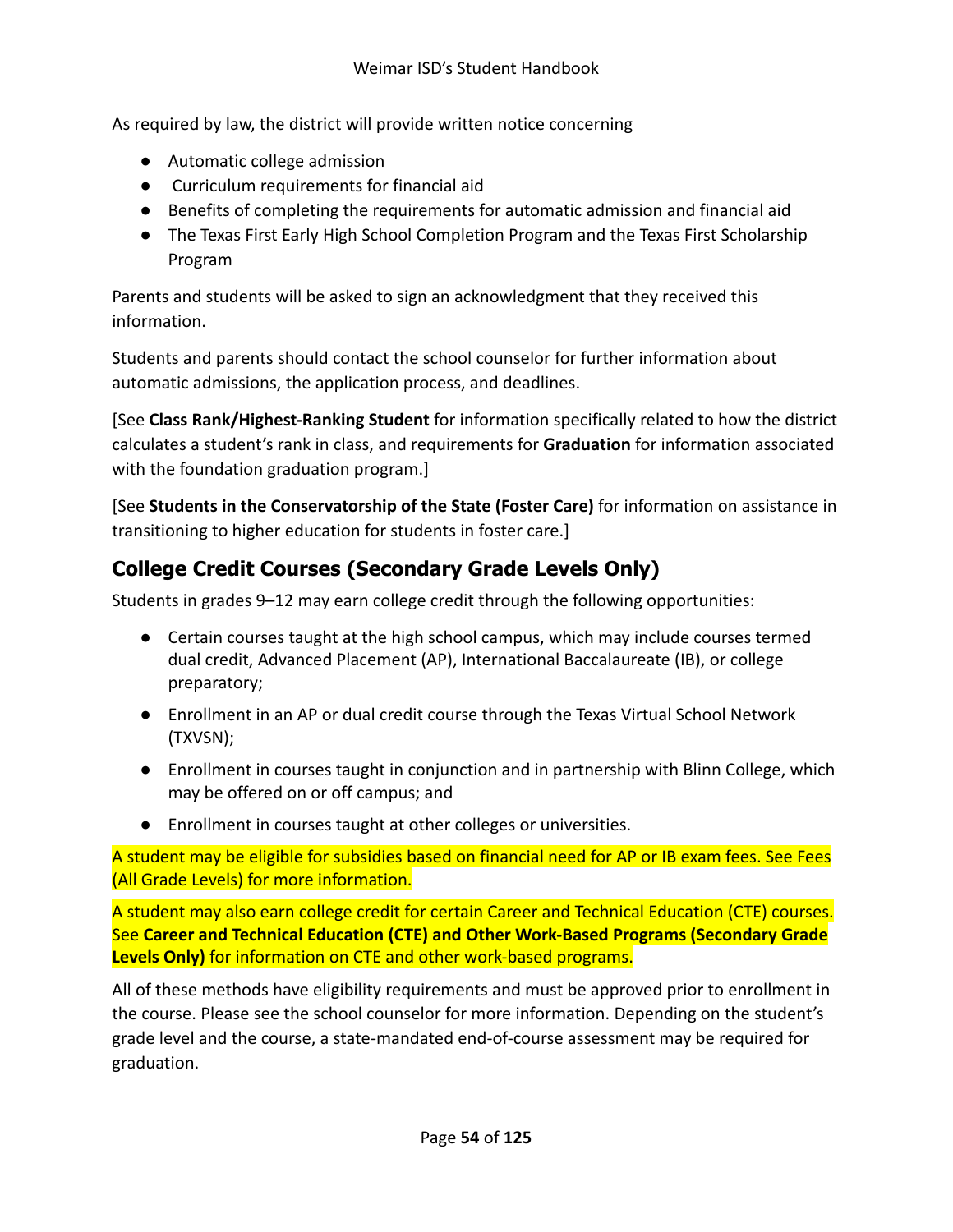Not all colleges and universities accept credit earned in all dual credit or AP courses taken in high school for college credit. Students and parents should check with the prospective college or university to determine if a particular course will count toward the student's desired degree plan.

## **Communications (All Grade Levels)**

### **Parent Contact Information**

A parent is legally required to provide in writing the parent's contact information, including address, phone number, and email address.

A parent must provide the contact information to the district upon enrollment and again within two weeks after the beginning of each following school year while the student is enrolled in the district.

If the parent's contact information changes during the school year, the parent must update the information in writing no more than two weeks after the date the information changes.

A parent may update contact information by contacting the campus secretary.

## **Automated Emergency Communications**

The district will rely on contact information on file with the district to communicate with parents in an emergency situation, which may include real-time or automated messages. An emergency situation may include early dismissal, delayed opening, or restricted access to the campus due to severe weather, another emergency, or a security threat. It is crucial to notify your child's school when a phone number changes.

[See **Safety** for information regarding contact with parents during an emergency situation.]

## **Automated Nonemergency Communications**

Your child's school periodically sends information by automated or pre-recorded messages, text messages, or real-time phone or email communications that are closely related to the school's mission and specific to your child, your child's school, or the district.

Standard messaging rates of your wireless phone carrier may apply.

If you do not wish to receive such communications, please contact your child's principal. [See **Safety** for information regarding contact with parents during an emergency.]

## **Complaints and Concerns (All Grade Levels)**

Usually student or parent complaints or concerns can be addressed informally by a phone call or a conference with the teacher or principal.

For those complaints and concerns that cannot be resolved informally, the board has adopted a Student and Parent Complaints/Grievances policy FNG(LOCAL). This policy can be viewed in the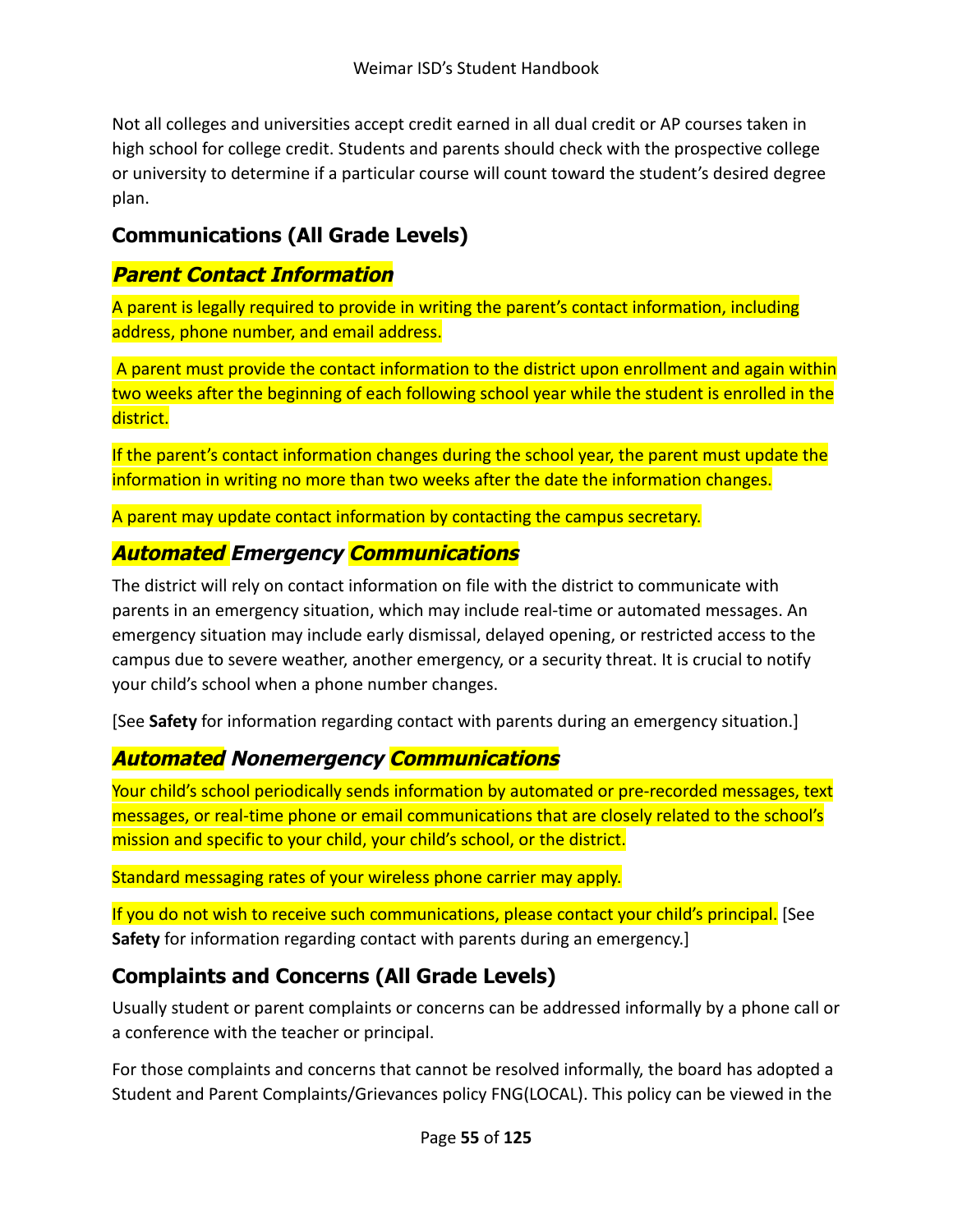district's policy manual, available online at [www.weimarisd.org](http://www.weimarisd.org). The complaint forms can be accessed at the superintendent's office.

To file a formal complaint a parent or student should complete and submit the complaint form. In general, the written complaint form should be completed and submitted to the campus principal in a timely manner.

If the concern is not resolved, a parent or student may request a conference with the superintendent.

If the concern is still unresolved, the district provides a process for parents and students to appeal to the board of trustees.

# **Conduct (All Grade Levels)**

# **Applicability of School Rules**

The board has adopted a Student Code of Conduct that defines standards of acceptable behavior—on and off campus, during remote and in-person instruction, and on district vehicles— and outlines consequences for violation of these standards. The district has disciplinary authority over a student in accordance with the Student Code of Conduct. Students and parents should be familiar with the standards set out in the Student Code of Conduct, as well as campus and classroom rules.

During summer instruction, the Student Handbook and Student Code of Conduct in place for the school year immediately preceding the summer period shall apply, unless the district amends either or both documents for the purposes of summer instruction.

## **Campus Behavior Coordinator**

Each campus has a campus behavior coordinator to apply discipline management techniques and administer consequences for certain student misconduct, as well as provide a point of contact for student misconduct. The contact information for each campus behavior coordinator is available on the district's website at [www.weimarisd.org](http://www.weimarisd.org) and is listed below:

- Weimar Elementary School:
	- Kristy Janecka, [kjanecka@weimarisd.org](mailto:kjanecka@weimarisd.org) 979-725-6009
- Weimar Junior High School
	- Charles Henke, [chenke@weimarisd.org](mailto:chenke@weimarisd.org) 979-725-9515
- Weimar High School
	- Stacy Heger, [sheger@weimarisd.org](mailto:sheger@weimarisd.org) 979-725-9504

## **Deliveries**

Except in emergencies, delivery of messages or packages to students will not be allowed during instructional time. A parent may leave a message or a package, such as a forgotten lunch, for the student to pick up from the front office during a passing period or lunch.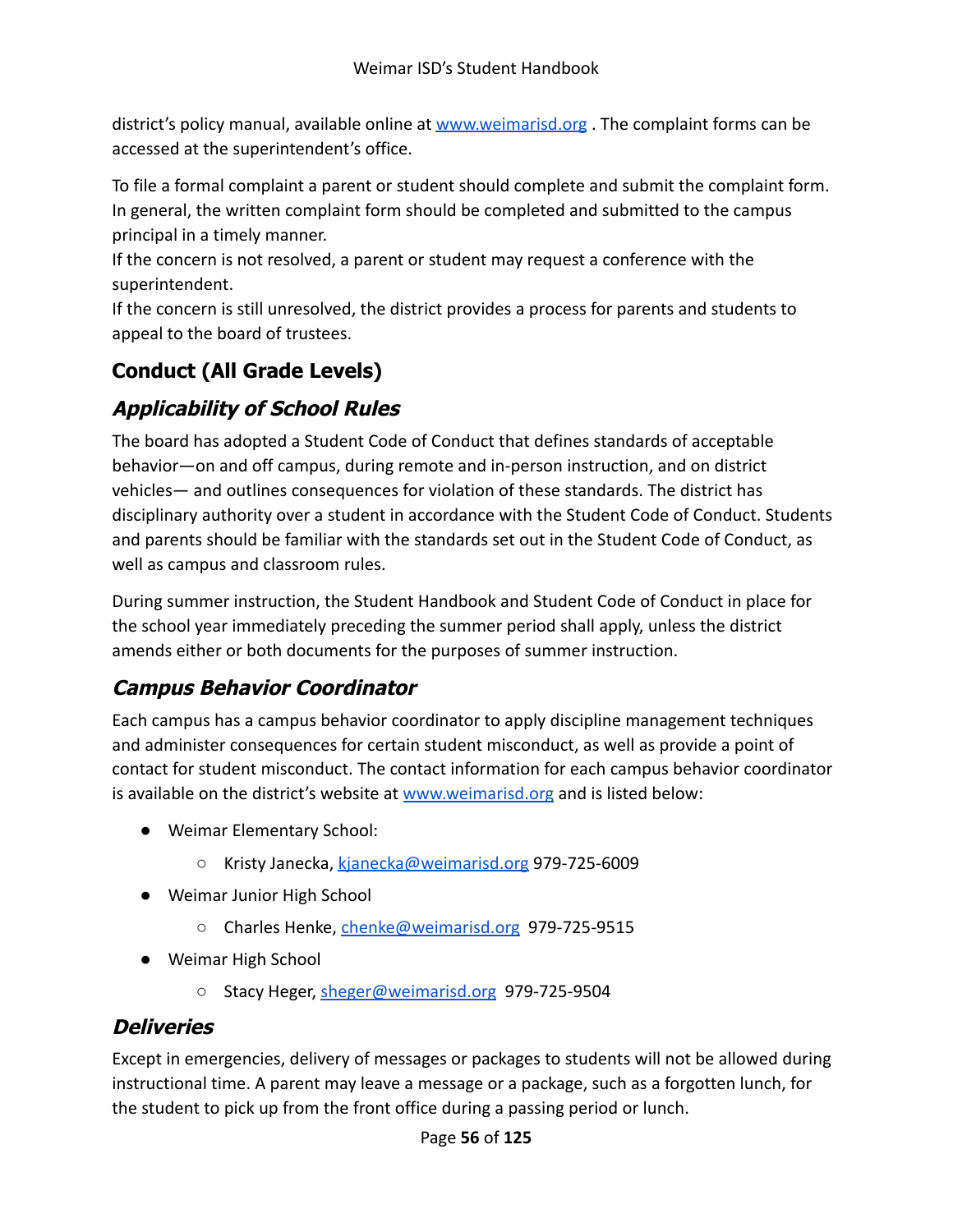## **Disruptions of School Operations**

Disruption of school operations is not tolerated and may constitute a misdemeanor offense. As identified by state law, disruptions include the following:

- Interference with the movement of people at an exit, entrance, or hallway of a district building without authorization from an administrator.
- Interference with an authorized activity by seizing control of all or part of a building.
- Use of force, violence, or threats in an attempt to prevent participation in an authorized assembly.
- Use of force, violence, or threats to cause disruption during an assembly.
- Interference with the movement of people at an exit or an entrance to district property.
- Use of force, violence, or threats in an attempt to prevent people from entering or leaving district property without authorization from an administrator.

Disruption of classes or other school activities while on or within 500 feet of district property includes:

- Making loud noises;
- Trying to entice a student away from, or to prevent a student from attending, a required class or activity; and
- Entering a classroom without authorization and disrupting the activity with loud or profane language or any misconduct.

Interference with the transportation of students in vehicles owned or operated by the district is also considered a disruption.

### **Social Events**

School rules apply to all school social events. Guests attending these events are expected to observe the same rules as students, and a student inviting a guest will share responsibility for the conduct of his or her guest.

A student attending a social event will be asked to sign out when leaving before the end of the event and will not be readmitted.

A parent interested in serving as a chaperone for any school social events should contact the campus principal.

## **Counseling**

The district has a comprehensive school counseling program that includes:

● A guidance curriculum to help students develop their full educational potential, including the student's interests and career objectives;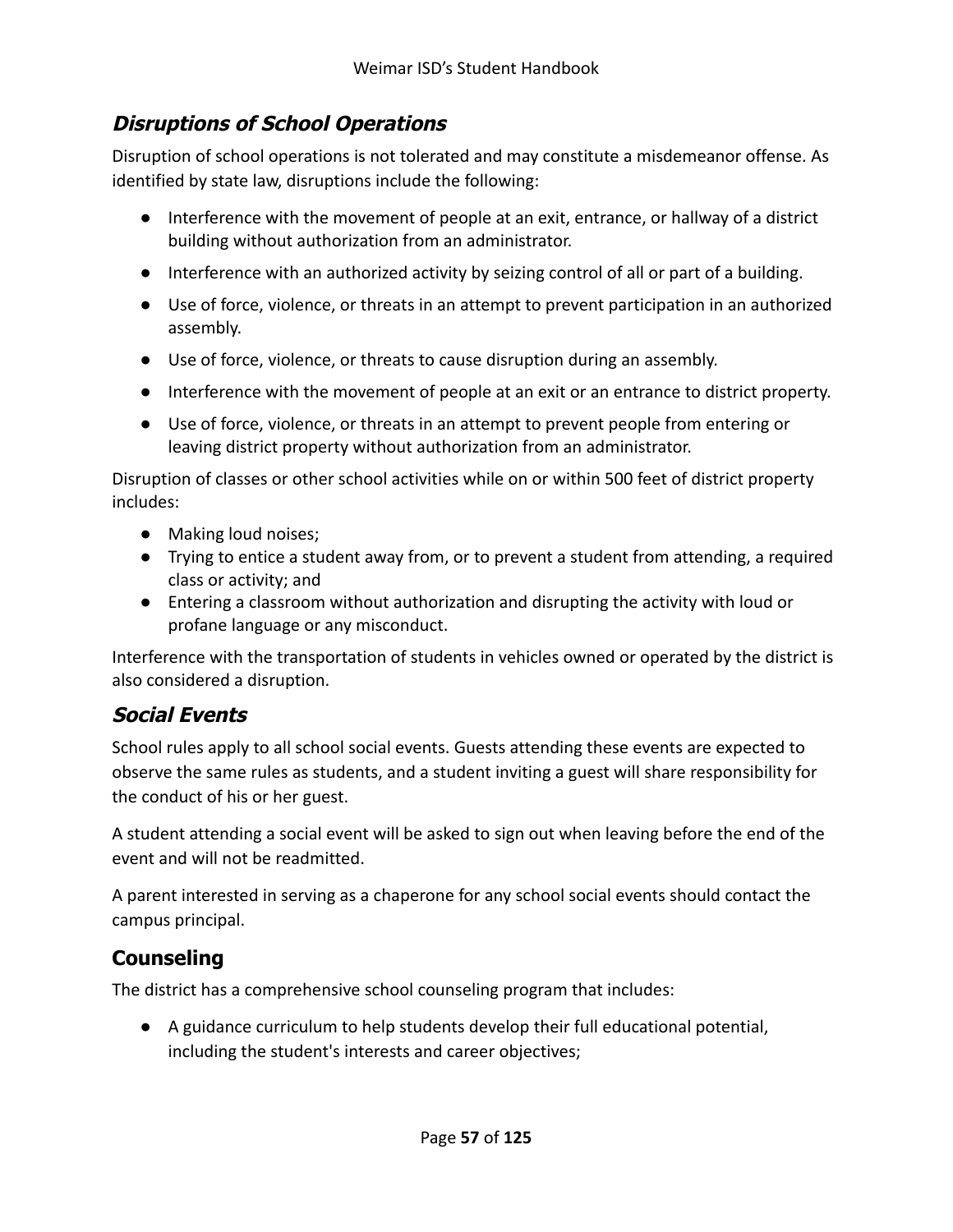- A responsive services component to intervene on behalf of any student whose immediate personal concerns or problems put the student's continued educational, career, personal, or social development at risk;
- An individual planning system to guide a student as the student plans, monitors, and manages the student's own educational, career, personal, and social development; and
- Systems to support the efforts of teachers, staff, parents, and other members of the community in promoting the educational, career, personal, and social development of students.

The district will make a preview of the program, including all materials and curriculum, available to parents to review during school hours.

# **Academic Counseling**

## **Elementary and Middle/Junior High School Grade Levels**

The school counselor will provide information to students and parents to talk about college and university admissions and the importance of postsecondary education, including appropriate coursework and financial aid availability and requirements.

In either grade 7 or 8, each student will receive instruction on how best to prepare for high school, college, and a career.

## **High School Grade Levels**

High school students and their parents are encouraged to talk with a school counselor, teacher, or principal to learn more about course offerings, graduation requirements, and early graduation procedures.

Each year, high school students will be provided information on anticipated course offerings for the next school year, how to make the most of academic and career and technical education (CTE) opportunities, and the importance of postsecondary education.

The school counselor will also provide information each year a student is enrolled in high school regarding:

- The importance of postsecondary education;
- The advantages of earning an endorsement and completing the foundation program with the distinguished level of achievement;
- The disadvantages of pursuing a high school equivalency exam (GED) as opposed to earning a high school diploma;
- Financial aid eligibility and how to apply for financial aid;
- Automatic admission to state-funded Texas colleges and universities;
- Eligibility requirements for the TEXAS Grant;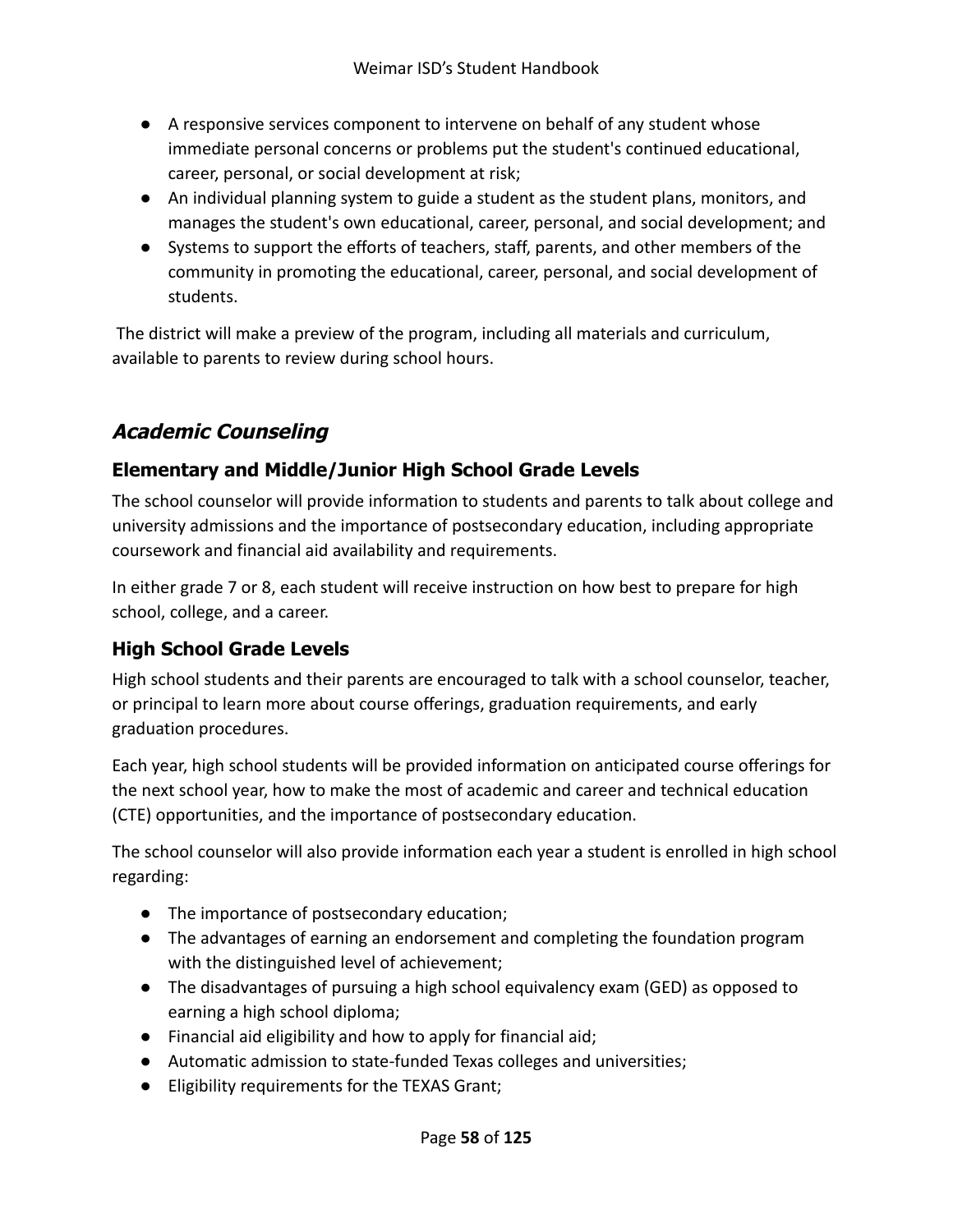- Availability of district programs that allow students to earn college credit;
- Availability of tuition and fee assistance for postsecondary education for students in foster care; and
- Availability of college credit awarded by institutions of higher education to veterans and military service members for military experience, education, and training.

Additionally, the school counselor can provide information about workforce opportunities after graduation or technical and trade school opportunities, including opportunities to earn industry-recognized certificates and licenses.

# **Personal Counseling (All Grade Levels)**

The school counselor is available to assist students with a wide range of personal, social, and family concerns, including emotional or mental health issues and substance abuse. A student who wishes to meet with the school counselor should stop by the campus office. As a parent, if you are concerned about your child's mental or emotional health, please speak with the school counselor for a list of resources that may be of assistance.

If your child has experienced trauma, contact the school counselor for more information.

[See **Mental Health Support**, and **Child Sexual Abuse, Trafficking, and Other Maltreatment of Children,** and **Dating Violence**.]

# **Course Credit (Secondary Grade Levels Only)**

A student at any grade level enrolled in a high school course will earn credit for the course only if the final grade is 70 or above. For a two-part (two-semester, 1-credit course), the student's grades from both halves (semesters) will be averaged and credit will be awarded if the combined average is 70 or above. Should the student's combined average be less than 70, the student will be awarded credit only for the half (semester) with the passing grade.

# **Credit by Examination—If <sup>a</sup> Student Has Taken the Course/Subject (Grades 6-12)**

A student who has previously taken a course or subject but did not receive credit or a final grade for it may, in circumstances determined by the principal or attendance committee, be permitted to earn credit or a final grade by passing an examination approved by the district's board of trustees on the essential knowledge and skills defined for that course or subject.

Examples of prior instruction include incomplete coursework due to a failed course or excessive absences, homeschooling, or coursework by a student transferring from a nonaccredited school. The opportunity to earn credit by examination after the student has had prior instruction is sometimes referred to as "credit recovery."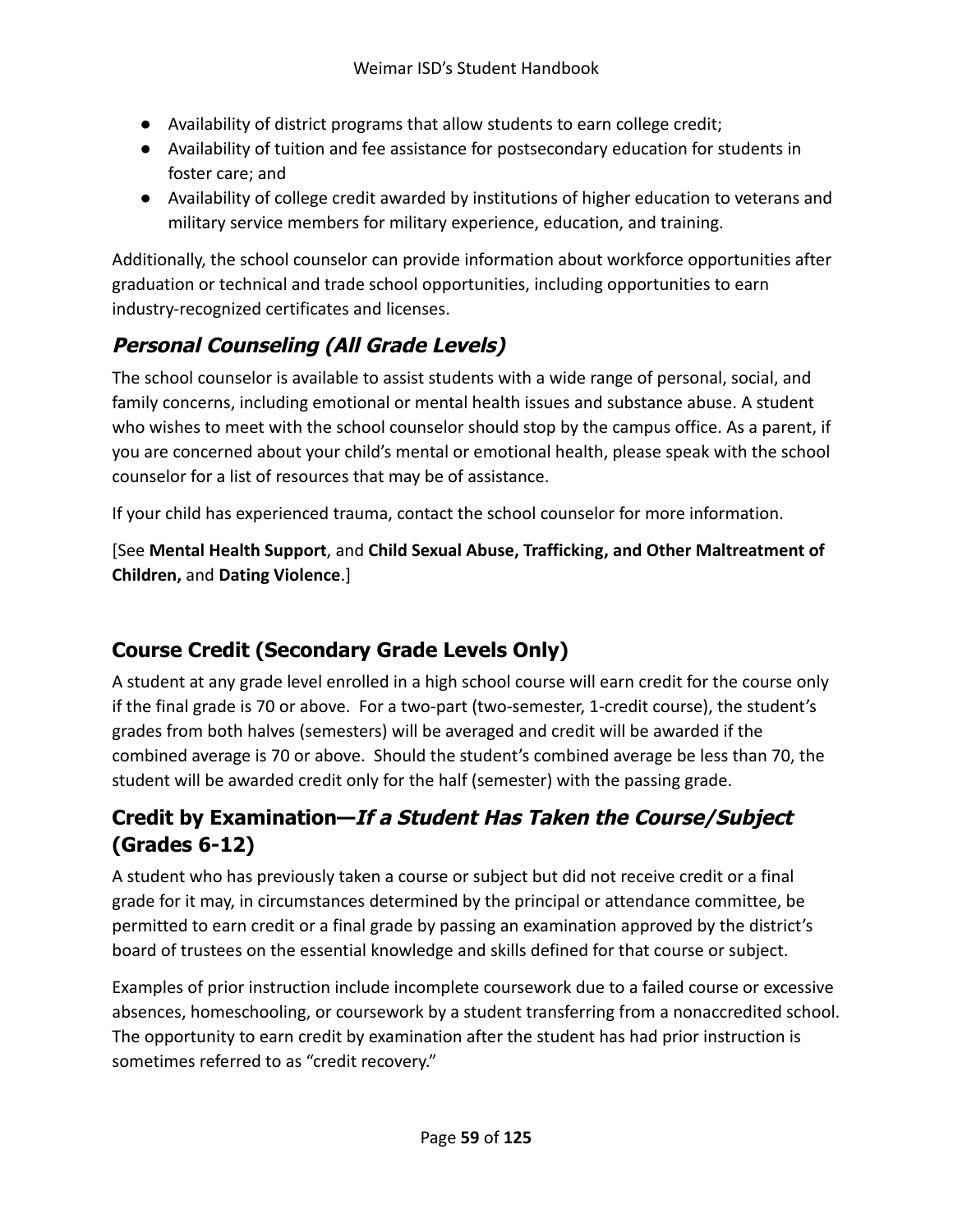The attendance review committee may also offer a student with excessive absences an opportunity to earn credit for a course by passing an examination.

If a student is granted approval to take an examination for credit, the student must score at least 70 on the examination to receive credit for the course or subject.

[See the school counselor and policy EHDB(LOCAL) for more information.]

## **Credit by Examination for Advancement/Acceleration—If <sup>a</sup> Student Has Not Taken the Course/Subject**

A student will be permitted to earn credit by examination for an academic course or subject area for which the student had no prior instruction for advancement or to accelerate to the next grade level.

The examinations offered by the district are approved by the district's board of trustees. Testing windows for these examinations will be published in district publications and on the district's website. A student may take a specific examination only once per testing window.

The only exceptions to the published testing windows will be for examinations administered by another entity or to accommodate a student experiencing homelessness or a student involved in the foster care system.

When another entity administers an examination, the student and the district must comply with the testing schedule of the other entity.

If a student plans to take an examination, the student or parent must register with the school counselor no later than 30 days prior to the scheduled testing date. [See policy EHDC for more information.]

## **Kindergarten Acceleration**

## **Students in Grades 1–5**

A student in elementary school is eligible to accelerate to the next grade level if:

- The student scores at least an 80 on each examination in the subject areas of language arts, mathematics, science, and social studies;
- A district administrator recommends that the student be accelerated; and
- The student's parent gives written approval of the grade advancement.

## **Students in Grades 6–12**

A student in grade 6 or above is eligible to earn course credit with;

- A passing score of at least 80 on an examination approved by the board; or
- A scaled score of 50 or higher on an examination administered through the College Level Examination Program (CLEP), or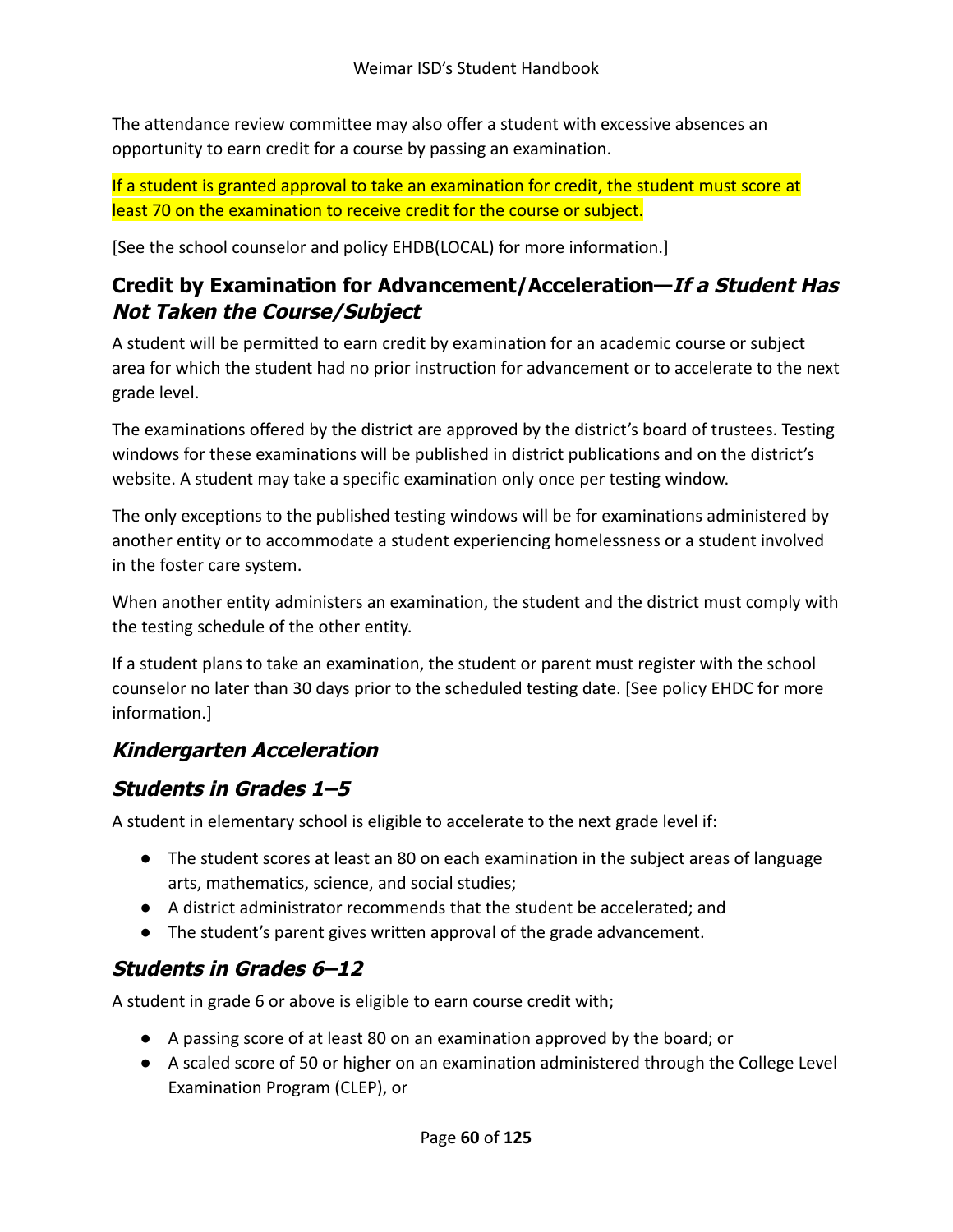● A score of 3 or higher on an AP examination, as applicable.

A student may take an examination to earn high school course credit no more than twice. If a student fails to achieve the designated score on the applicable exam before the beginning of the school year in which the student would need to enroll in the course according to the school's high school course sequence, the student must complete the course.

## **Dating Violence, Discrimination, Harassment, and Retaliation (All Grade Levels)**

Students learn best, and their welfare is best served, in a school environment that is free from dating violence, discrimination, harassment, and retaliation.

Students are expected to treat peers and district employees with courtesy and respect, avoid offensive behaviors, and stop those behaviors as directed. District employees are likewise expected to treat students with courtesy and respect.

The board has established policies and procedures to prohibit and promptly address inappropriate and offensive behaviors that are based on a person's race, color, religion, sex, gender, national origin, disability, age, or any other basis prohibited by law. A copy of the district's policy is available in the principal's office and in the superintendent's office. [See policy FFH for more information.]

## **Dating Violence**

Dating violence occurs when a person in a current or past dating relationship uses physical, sexual, verbal, or emotional abuse to harm, threaten, intimidate, or control the other person in the relationship or any of the person's past or subsequent partners. This type of conduct is considered harassment if it is so severe, persistent, or pervasive that it affects a student's ability to participate in or benefit from an educational program or activity; creates an intimidating, threatening, hostile, or offensive educational environment; or substantially interferes with the student's academic performance.

Examples of dating violence against a student may include, but are not limited to:

- Physical or sexual assaults;
- Name-calling;
- Put-downs;
- Threats to hurt the student, the student's family members, or members of the student's household;
- Destroying property belonging to the student;
- Threats to commit suicide or homicide if the student ends the relationship;
- Threats to harm a student's past or current dating partner;
- Attempts to isolate the student from friends and family;
- Stalking; or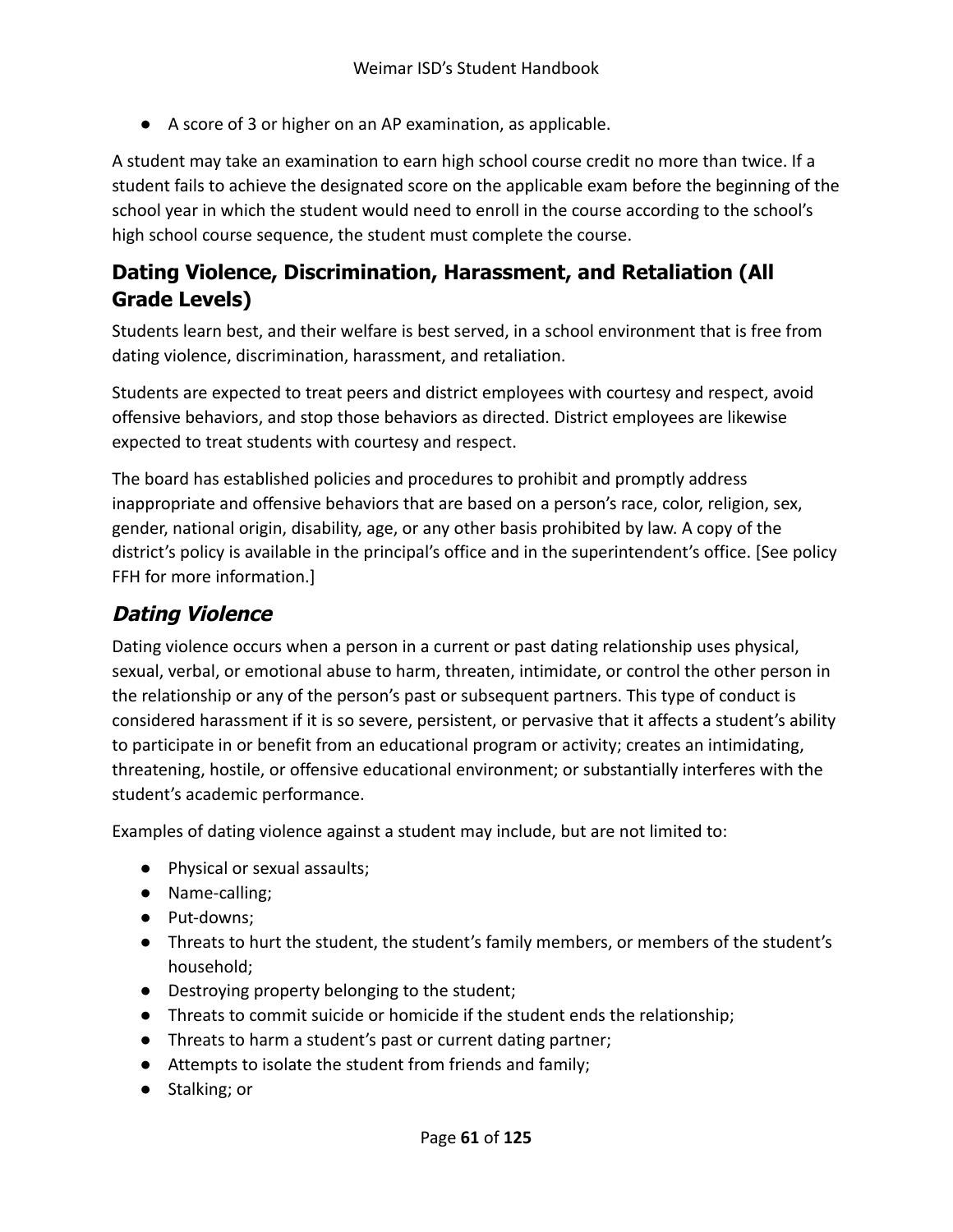● Encouraging others to engage in these behaviors.

A flier from the Texas Attorney General's office includes information on recognizing and responding to dating violence, including contact information for help. The counselor's office has additional information about the dangers of dating violence and resources for seeking help.

For more information on dating violence, see the CDC's Preventing Teen Dating Violence.

## **Discrimination**

Discrimination is defined as any conduct directed at a student on the basis of race, color, religion, sex, gender, national origin, disability, age, or any other basis prohibited by law that negatively affects the student.

## **Harassment**

Harassment, in general terms, is conduct so severe, persistent, or pervasive that it affects a student's ability to participate in or benefit from an educational program or activity; creates an intimidating, threatening, hostile, or offensive educational environment; or substantially interferes with the student's academic performance.

Examples of harassment may include, but are not limited to:

- Offensive or derogatory language directed at a person's religious beliefs or practices, accent, skin color, or need for accommodation;
- Threatening, intimidating, or humiliating conduct;
- Offensive jokes, name-calling, slurs, or rumors;
- Physical aggression or assault;
- Graffiti or printed material promoting racial, ethnic, or other negative stereotypes; or
- Other kinds of aggressive conduct such as theft or damage to property.

## **Sexual Harassment and Gender-Based Harassment**

Sexual harassment and gender-based harassment of a student by an employee, volunteer, or another student are prohibited.

Examples of sexual harassment may include, but are not limited to:

- Touching private body parts or coercing physical contact that is sexual in nature;
- Sexual advances;
- Jokes or conversations of a sexual nature; and
- Other sexually motivated conduct, communications, or contact.

Sexual harassment of a student by an employee or volunteer does not include necessary or permissible physical contact that a reasonable person would not construe as sexual in nature, such as comforting a child with a hug or taking the child's hand. However, romantic, sexual, and other inappropriate social relationships between students and district employees are prohibited, even if consensual.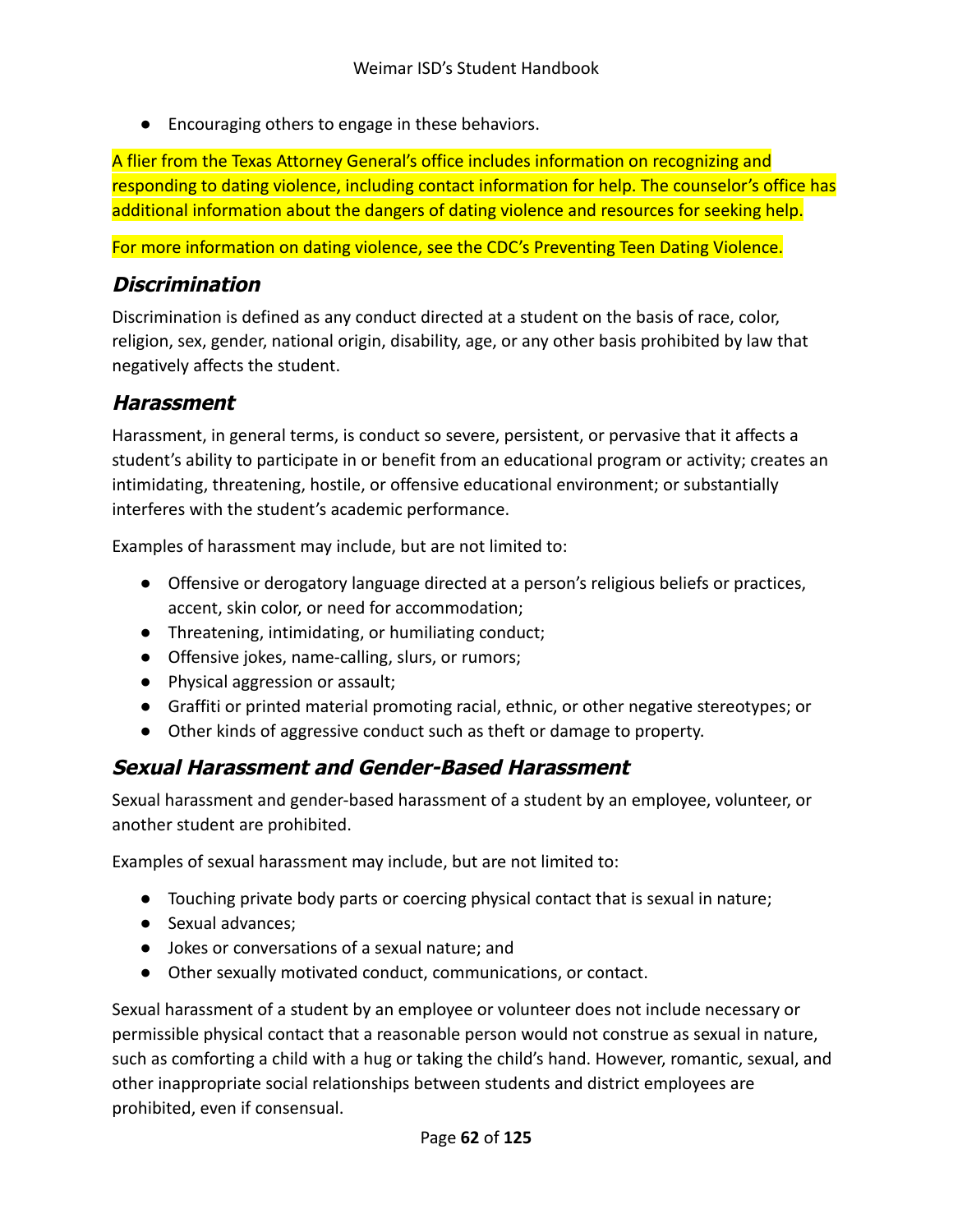Gender-based harassment includes physical, verbal, or nonverbal conduct based on a student's gender, the student's expression of characteristics perceived as stereotypical for the student's gender, or the student's failure to conform to stereotypical notions of masculinity or femininity.

Gender-based harassment can occur regardless of the student's or the harasser's actual or perceived sexual orientation or gender identity. Examples of gender-based harassment directed against a student may include, but are not limited to:

- Offensive jokes, name-calling, slurs, or rumors;
- Physical aggression or assault;
- Threatening or intimidating conduct; or
- Other kinds of aggressive conduct such as theft or damage to property.

## **Retaliation**

Retaliation against a person who makes a good-faith report or participates in an investigation of discrimination, harassment, or dating violence is prohibited. A person who makes a false claim, offers false statements, or refuses to cooperate with a district investigation, however, may be subject to appropriate discipline.

Examples of retaliation may include threats, rumor spreading, ostracism, assault, destruction of property, unjustified punishments, or unwarranted grade reductions. Unlawful retaliation does not include petty slights or annoyances.

## **Reporting Procedures**

Any student who believes that he or she has experienced dating violence, discrimination, harassment, or retaliation should immediately report the problem to a teacher, school counselor, principal, or other district employee. The report may be made by the student's parent. [See policy FFH(LOCAL) and (EXHIBIT) for other appropriate district officials to whom to make a report.]

Upon receiving a report, the district will determine whether the allegations, if proven, constitute prohibited conduct as defined by policy FFH. If not, the district will refer to policy FFI to determine whether the allegations, if proven, constitute bullying, as defined by law and policy FFI. If the alleged prohibited conduct also meets the statutory and policy definitions for bullying, an investigation of bullying will also be conducted. [See **Bullying**]

The district will promptly notify the parent of any student alleged to have experienced prohibited conduct involving an adult associated with the district. In the event alleged prohibited conduct involves another student, the district will notify the parent of the student alleged to have experienced the prohibited conduct when the allegations, if proven, would constitute a violation as defined by policy FFH.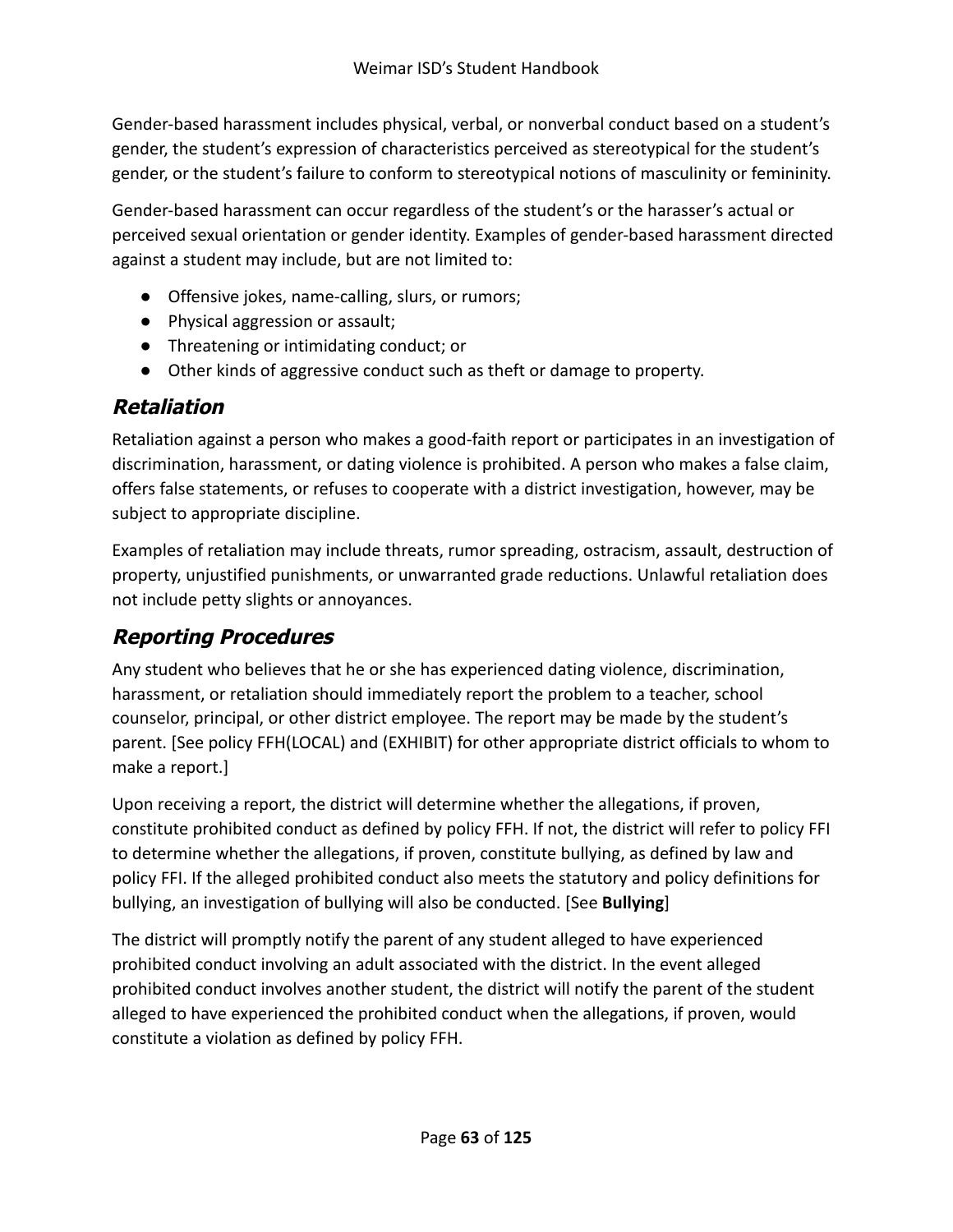## **Investigation of Report**

Allegations of prohibited conduct, which includes dating violence, discrimination, harassment, and retaliation, will be promptly investigated.

To the extent possible, the district will respect the privacy of the student. However, limited disclosures may be necessary to conduct a thorough investigation and comply with law.

If a law enforcement or other regulatory agency notifies the district that it is investigating the matter and requests that the district delay its investigation, the district will resume its investigation at the conclusion of the agency's investigation.

During the course of an investigation and when appropriate, the district will take interim action to address the alleged prohibited conduct.

If the district's investigation indicates that prohibited conduct occurred, appropriate disciplinary action and, in some cases, corrective action will be taken to address the conduct. The district may take disciplinary and corrective action even if the conduct was not unlawful.

All involved parties will be notified of the outcome of the district investigation within the parameters and limits allowed under the Family Educational Rights and Privacy Act (FERPA).

A student or parent who is dissatisfied with the outcome of the investigation may appeal in accordance with policy FNG(LOCAL).

## **Discrimination**

[See **Dating Violence, Discrimination, Harassment, and Retaliation**.]

## **Distance Learning (All Grade Levels)**

Distance learning and correspondence courses include courses that encompass the state-required essential knowledge and skills but are taught through multiple technologies and alternative methodologies such as mail, satellite, internet, video-conferencing, and instructional television.

The distance learning opportunities that the district makes available to district students are via the Texas Virtual Network.

If a student wishes to enroll in a correspondence course or a distance learning course that is not provided through the Texas Virtual School Network (TXVSN), as described below, in order to earn credit in a course or subject, the student must receive permission from the principal prior to enrolling in the course or subject. If the student does not receive prior approval, the district may not recognize and apply the course or subject toward graduation requirements or subject mastery.

### [See **Remote Instruction]**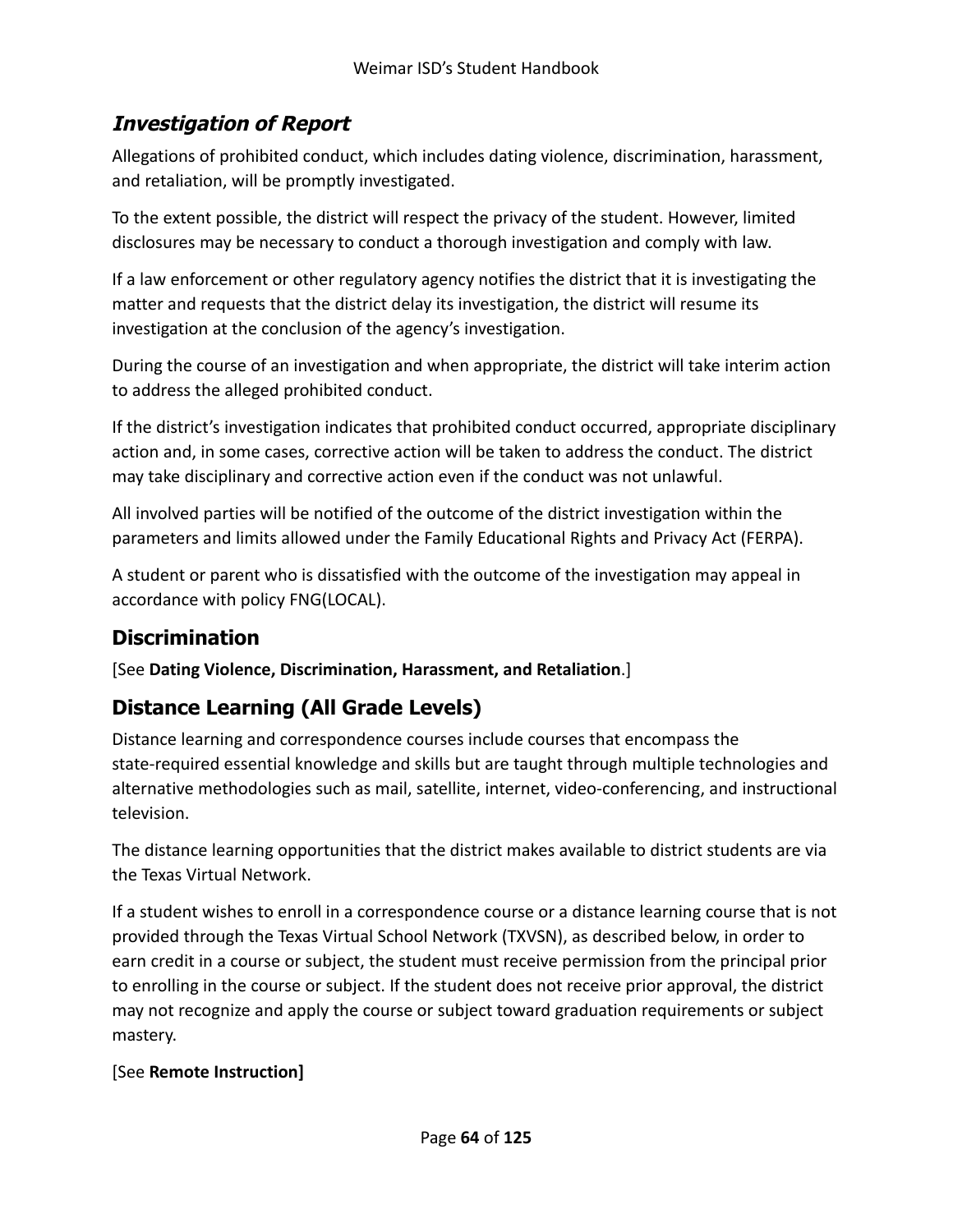## **Texas Virtual School Network (TXVSN) (Secondary Grade Levels)**

The Texas Virtual School Network (TXVSN) has been established by the state as one method of distance learning. A student has the option, with certain limitations, to enroll in a course offered through the TXVSN to earn course credit for graduation.

Depending on the TXVSN course in which a student enrolls, the course may be subject to the "no pass, no play" rules. [See **Extracurricular Activities, Clubs, and Organizations**.] In addition, for a student who enrolls in a TXVSN course for which an end-of-course (EOC) assessment is required, the student must still take the corresponding EOC assessment.

If you have questions or wish to make a request that your child be enrolled in a TXVSN course, please contact the school counselor. Unless an exception is made by the superintendent, a student will not be allowed to enroll in a TXVSN course if the school offers the same or a similar course.

A copy of policy EHDE will be distributed to parents of middle and high school students at least once each year. If you do not receive a copy or have questions about this policy, please contact the campus administrator.

## **Distribution of Literature, Published Materials, or Other Documents (All Grade Levels)**

## **School Materials**

Publications prepared by and for the school may be posted or distributed, with the prior approval of the principal, sponsor, or teacher. Such items may include school posters, brochures, flyers, etc.

The school newspaper and the yearbook are available to students.

All school publications are under the supervision of a teacher, sponsor, and the principal.

## **Nonschool Materials**

### **From Students**

Students must obtain prior approval from the campus principal before selling, posting, circulating, or distributing more than ten copies of written or printed materials, handbills, photographs, pictures, films, tapes, or other visual or auditory materials that were not developed under the oversight of the school. To be considered, any nonschool material must include the name of the sponsoring person or organization. Approval will be granted or denied within two school days.

The principal has designated the campus office as the location for approved nonschool materials to be placed for voluntary viewing or collection by students. [See policy FNAA for more information.]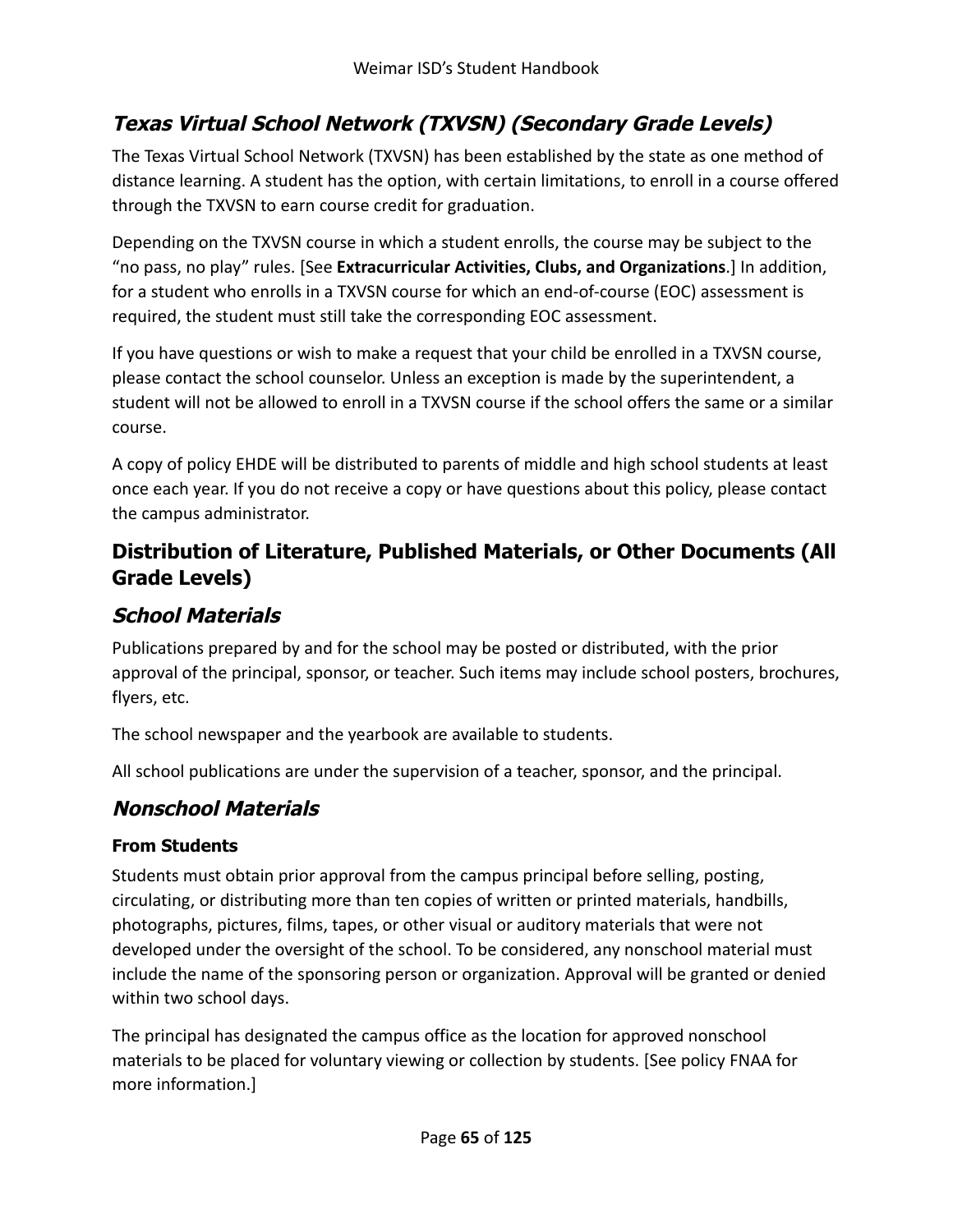A student may appeal a decision in accordance with policy FNG(LOCAL). Any student who sells, posts, circulates, or distributes nonschool material without prior approval will be subject to disciplinary action in accordance with the Student Code of Conduct. Materials displayed without approval will be removed.

[See FNG(LOCAL) for student complaint procedures.]

### **From Others**

No person or group will sell, circulate, distribute, or post on any district premises written or printed materials, handbills, photographs, pictures, films, tapes, or other visual or auditory materials that is not sponsored by the district or by a district-affiliated school-support organization, except as permitted by policy GKDA.

To be considered for distribution, any nonschool material must meet the limitations on content established in the policy, include the name of the sponsoring person or organization, and be submitted to the campus principal for prior review. The principal will approve or reject the materials within two school days of the time the materials are received. The requestor may appeal a rejection in accordance with the appropriate district complaint policy. [See policies DGBA or GF for more information.]

The campus administrator has designated the campus office as the location for approved nonschool materials to be placed for voluntary viewing or collection.

Prior review will not be required for:

- Distribution of materials by an attendee to other attendees of a school-sponsored meeting intended for adults and held after school hours.
- Distribution of materials by an attendee to other attendees of a community group meeting held after school hours in accordance with policy GKD(LOCAL) or a noncurriculum-related student group meeting held in accordance with policy FNAB(LOCAL).
- Distribution for electioneering purposes during the time a school facility is being used as a polling place, in accordance with state law.

All nonschool materials distributed under these circumstances must be removed from district property immediately following the event at which the materials are distributed.

## **Dress and Grooming (All Grade Levels)**

The district's dress code teaches grooming and hygiene, prevents disruption, minimizes safety hazards, and maintains a positive learning climate. Students and parents may determine a student's personal dress and grooming standards, provided that they comply with the following:

The WISD dress code is established to teach grooming and hygiene, instill discipline, prevent disruption, and minimize safety hazards. Each campus within the district has modified its dress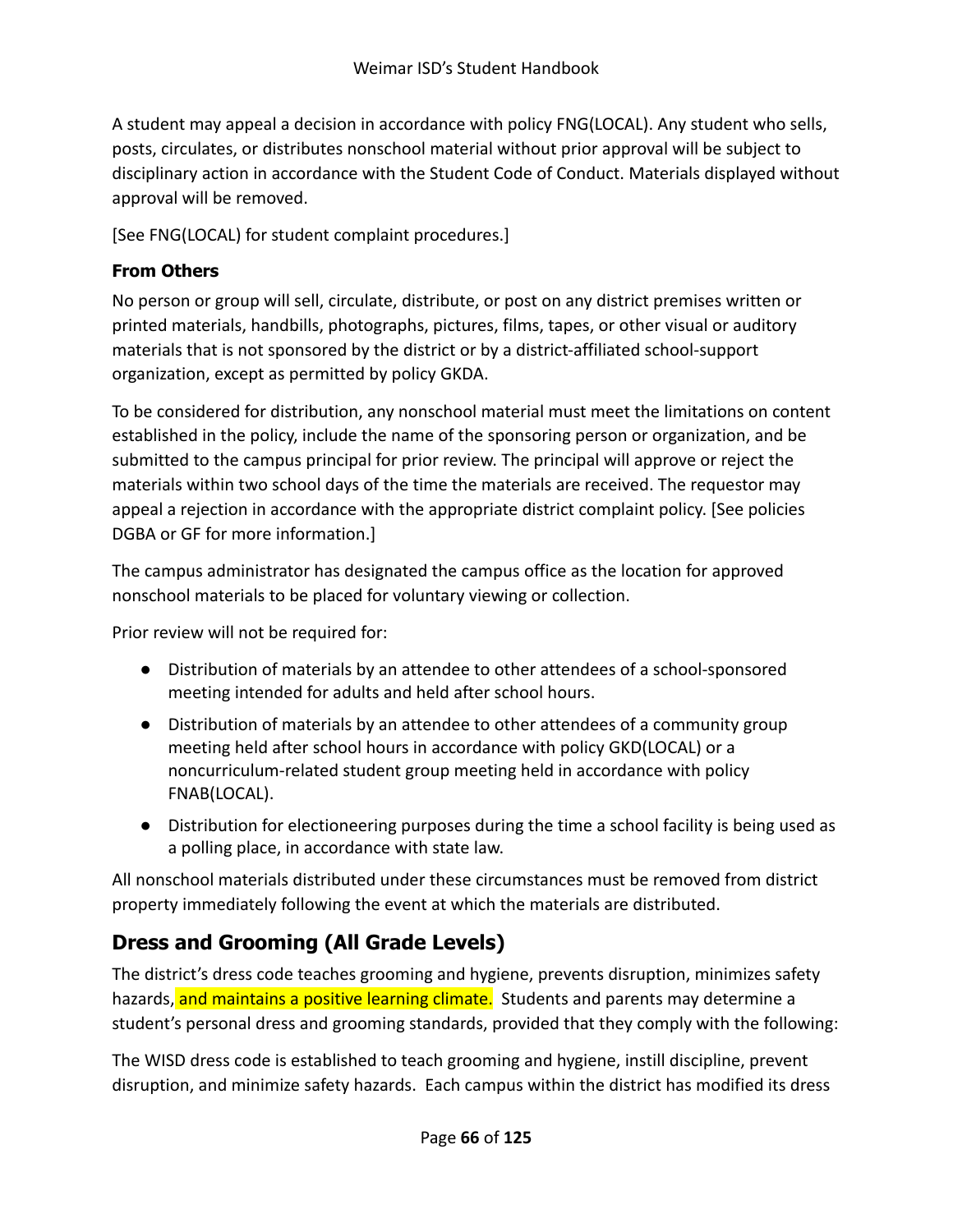code based on age, maturity level, and educational needs of the student involved. Variation in dress code standards from campus to campus should be expected.

#### Hair Styles

- Clean and neat
- No designs in hair or eyebrows
- Not touching the collar of a t-shirt / No ponytails (boys)
- No facial hair
- No side burns past the ears
- No rakes, picks, or combs in the hair
- Must not distract from the educational environment (Principal's Discretion)

#### Hats/Caps

- Not in the school
- May be worn inside the gym during athletic events

#### Earrings

- Girls Only, Ears Only
- No Facial or Body Piercings
- No grills

#### Pants/Shorts

- Not baggy or saggy, must rest on the hips
- Not oversized or excessively tight
- No leggings
- No rips, holes, or tears that expose skin
- Shorts and skirts must be no more than 4 inches from the knee
- Solid color / stripes on sides are permitted and may be a different color
- Logo must be smaller than 2 square inches
- No cutoffs or bike shorts
- Designs are allowed on pockets only and must not display negative imaging

#### Shirts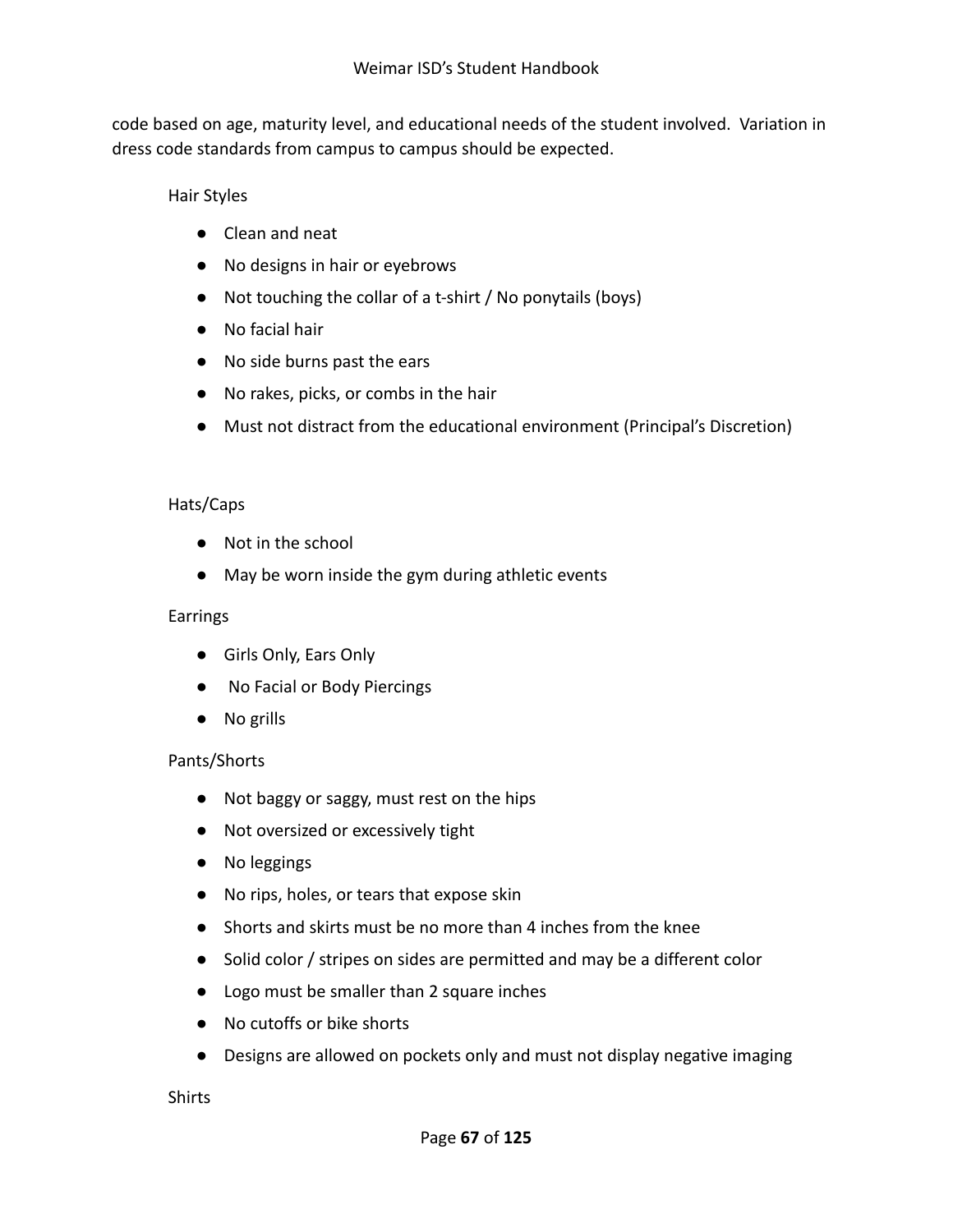- Solid colored or multi-colored polo-type collared shirt
- Weimar ISD spirit shirt or T-shirt earned through participation in a school sponsored event.
- No logo larger than two square inches
- Untucked shirts may not be longer than the wrist.
- Undershirts, underarmour, and turtlenecks may be worn under appropriate shirts

Students may wear jackets, hoodies and sweatshirts that display images of sport teams, military, collegiate, name brands, Weimar ISD school spirit and may be camouflage colored.

Shoes must be worn at school.

● No house shoes or slides

No bandanas or flags will be allowed at school or school events.

#### **Other Elementary Guidelines Include:**

- Cosmetics and artificial fingernails are inappropriate for elementary students and should not be worn.
- Girls must wear bloomers or shorts under their dresses or skirts.
- Flip-flops or shoes without backs are not to be worn.
- Large hoops, or long, dangling earrings may not be worn.

#### **D.A.E.P. Dress Guidelines**

Students assigned to a disciplinary alternative educational program (DAEP) must comply with the following guidelines when attending school:

#### Shirts:

- White or purple knit collared shirt (polo style) (no emblems, logos, accent colors, etc. with exception of WISD Wildcat logo) in proper size; shirt will be furnished by the district if deemed necessary.
- Shirts must be tucked in at all times; no exposed midriffs.
- Shirts must be completely free of holes, tears, slits, etc.

#### Pants:

- Blue jeans only.
- Jeans must be fitted at the waist.
- Belt (with original belt buckle) must be worn at all times.

#### Shoes:

- Tennis shoes only.
- Shoes will be tied properly with white shoe strings.
- Socks (white) must be worn at all times.

Accessories and Grooming: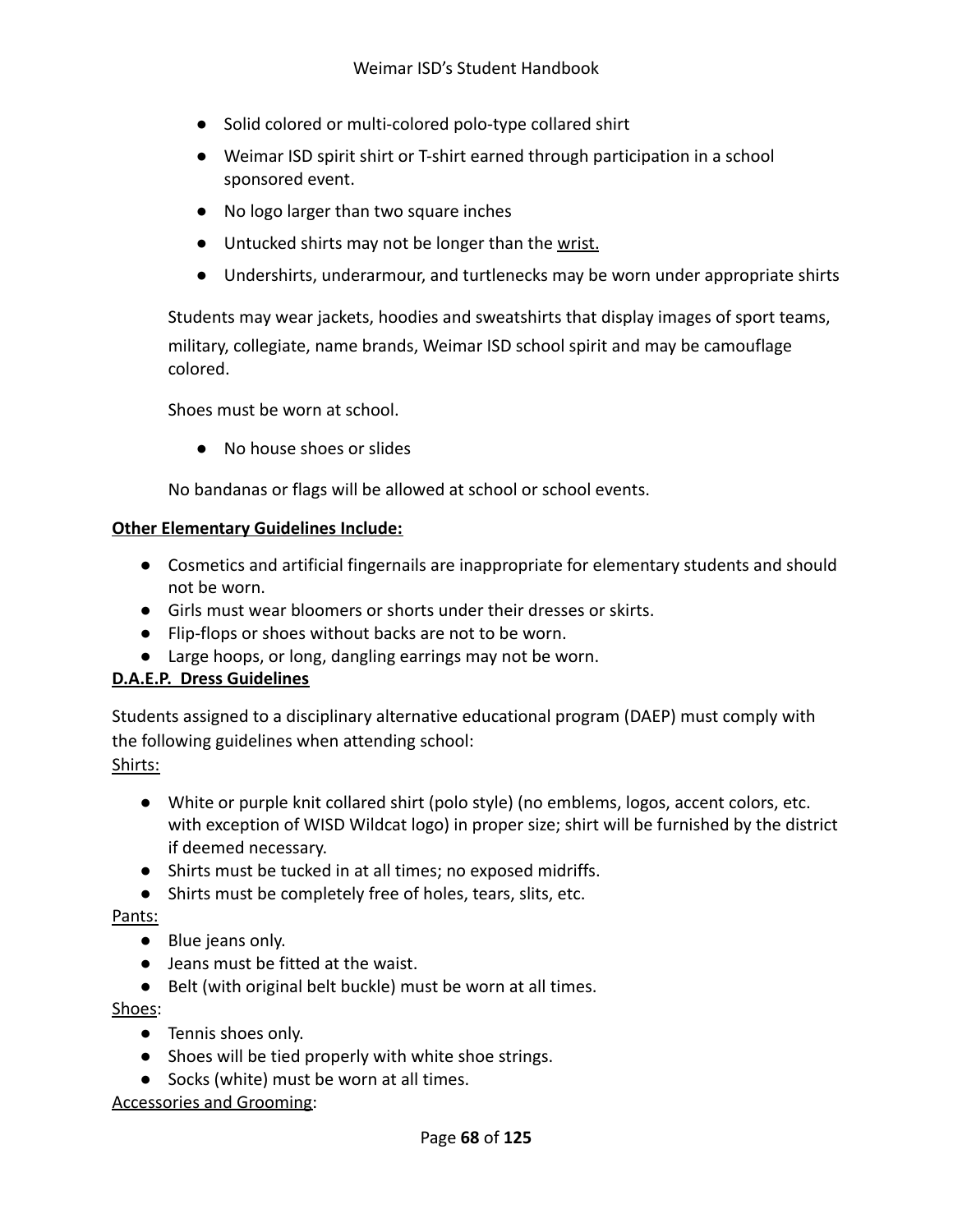- Students may not wear, or bring to school, sunglasses, hats, caps, do-rags or any type of headgear.
- No jewelry permitted on boys and girls (girls may wear stud earrings only).
- Hair must be a natural color, non-distracting, and worn away from face.

The district prohibits any clothing or grooming that, in the principal's judgment may reasonably be expected to cause a disruption of or interference with normal school operations. The school office will call parents of children who are not conforming to the dress code policy and give the parents the opportunity to bring a change of clothing or otherwise ensure that their child meets the criteria. Students will not be allowed to return to class until they meet dress code regulations. Students will be subject to disciplinary actions for violations of the dress code in an effort to maximize time in class and minimize time out of class.

The principal, in connection with a sponsor, coach or other person (s) in charge of any extracurricular activity, may regulate the dress and grooming of students who participate in or attend the activity.

If the principal determines that a student's grooming or clothing violates the school's dress code, the student will be given an opportunity to correct the problem at school and return to the classroom. If the problem cannot be corrected at school, the principal will work with the student and parent to obtain an acceptable change of clothing for the student in a way that minimizes loss of instructional time.

Repeated or severe offenses may result in more serious disciplinary action in accordance with the Student Code of Conduct.

## **Electronic Devices and Technology Resources (All Grade Levels)**

## **Possession and Use of Personal Telecommunications Devices, Including Cell Phones and Other Electronic Devices**

The district permits students to possess personal cell phones for safety purposes; however, these devices must remain turned off during the instructional day, including during all testing, unless they are being used for approved instructional purposes. [For graphing calculator applications on computing devices, see **Textbooks, Electronic Textbooks, Technological Equipment, and Other Instructional Materials** for graphing calculator applications on computing devices.]

A student must have approval to possess other personal telecommunications devices on campus such as laptops, tablets, or other portable computers.

Without such permission, teachers will collect the items and turn them in to the principal's office. The principal will determine whether to return items to students at the end of the day or to contact parents to pick up the items.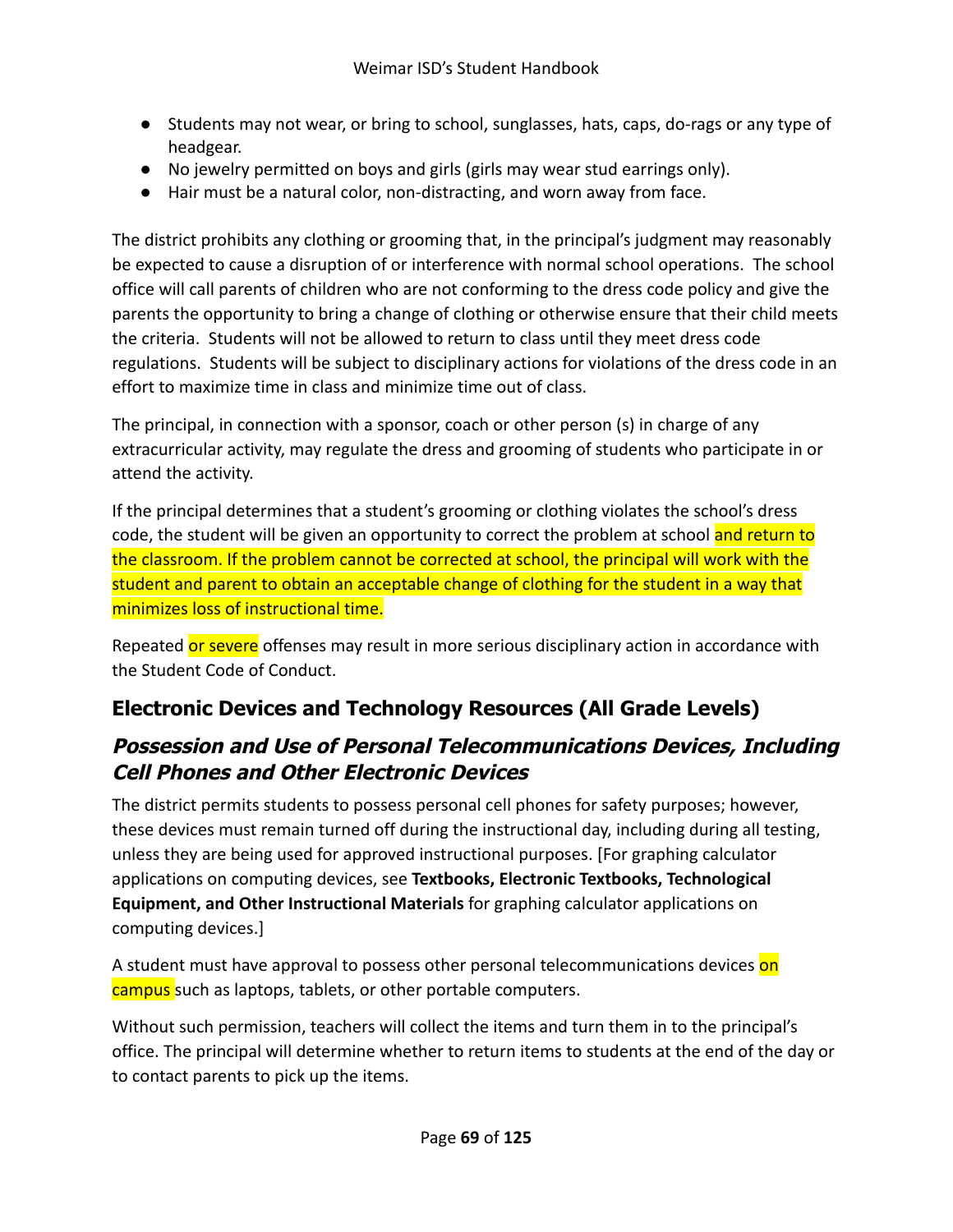The use of cell phones or any device capable of capturing images is strictly prohibited in locker rooms or restroom areas while at school or at a school-related or school-sponsored event.

If a student uses a telecommunications device without authorization during the school day, the device will be confiscated. The student or parent may pick up the confiscated telecommunications device from the principal's office for a fee of \$15.

Confiscated telecommunications devices that are not retrieved by the student or the student's parents will be disposed of after the notice required by law. [See policy FNCE for more information.]

In limited circumstances and in accordance with law, a student's personal telecommunications device may be searched by authorized personnel. [See **Searches** and policy FNF for more information.]

Any disciplinary action will be in accordance with the Student Code of Conduct. The district is not responsible for damaged, lost, or stolen telecommunications devices.

## **Instructional Use of Personal Telecommunications and Other Electronic Devices**

Students must obtain prior approval to use personal telecommunications or other personal electronic devices for instructional purposes while on campus. Students must also sign a user agreement that contains applicable rules for use (separate from this handbook).

All personal devices must be turned off during the instructional day when not in use for approved instructional purposes. Violations of the user agreement may result in withdrawal of privileges and other disciplinary action.

# **Acceptable Use of District Technology Resources**

District-owned technology resources may be issued to individual students for instructional purposes. Use of the district's network systems and equipment is restricted to approved purposes only. Students and parents will be asked to sign a user agreement (separate from this handbook) regarding use of these district resources. Violations of the user agreement may result in withdrawal of privileges and other disciplinary action.

# **Unacceptable and Inappropriate Use of Technology Resources**

Students are prohibited from possessing, sending, forwarding, posting, accessing, or displaying electronic messages that are abusive, obscene, sexually oriented, threatening, harassing, damaging to another's reputation, or illegal. This prohibition also applies to conduct off school property, whether on district-owned or personally owned equipment, if it results in a substantial disruption to the educational environment.

Any person taking, disseminating, transferring, possessing, or sharing obscene, sexually oriented, lewd, or otherwise illegal images or other content—commonly referred to as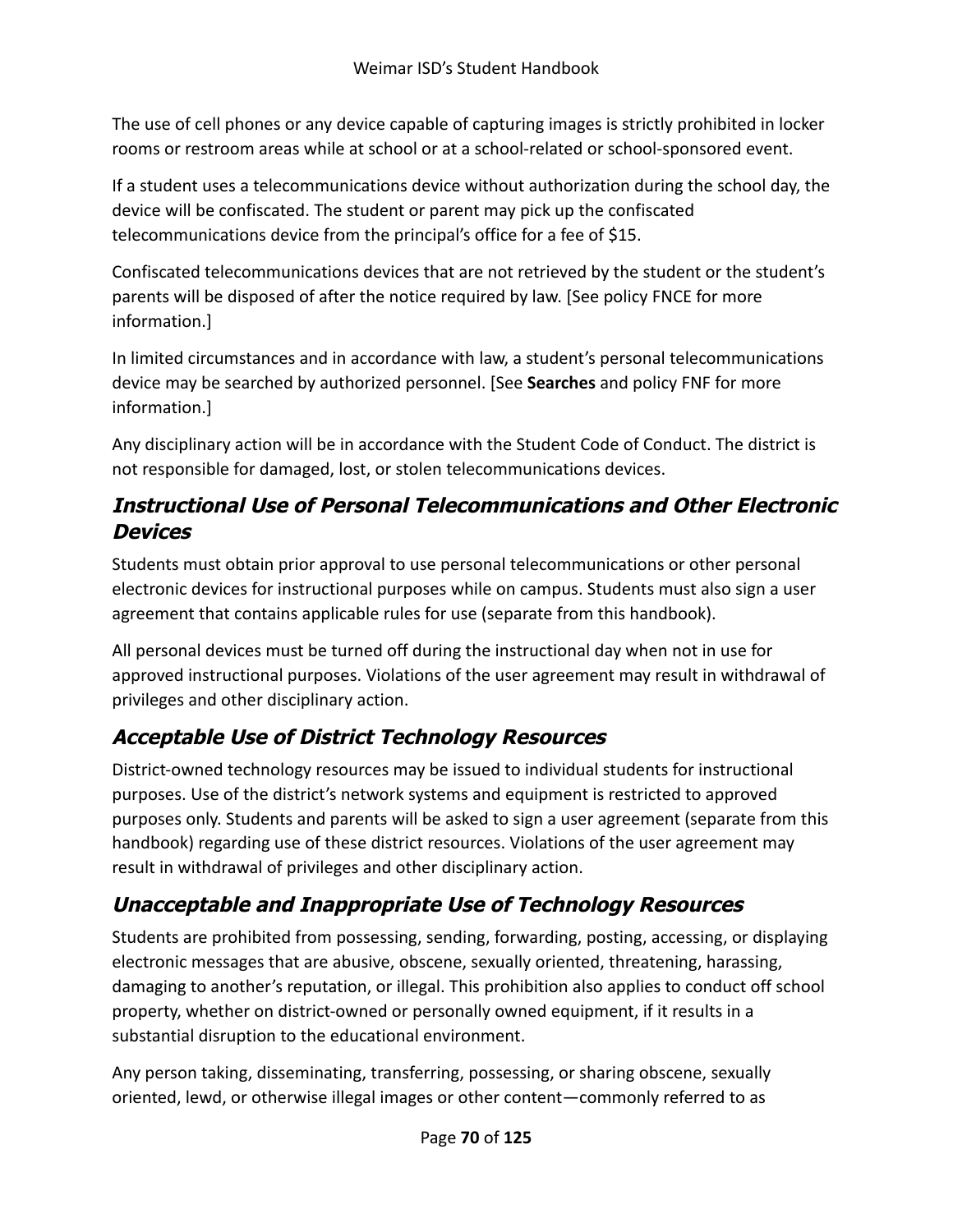"sexting"—will be disciplined in accordance with the Student Code of Conduct, may be required to complete an educational program related to the dangers of this type of behavior, and, in certain circumstances, may be reported to law enforcement.

This type of behavior may constitute bullying or harassment, as well as impede future endeavors of a student. We encourage parents to review with their child the *['Before You Text'](http://beforeyoutext.com/)* [Sexting Prevention Course](http://beforeyoutext.com/), a state-developed program that addresses the consequences of sexting.

Any student who engages in conduct that results in a breach of the district's computer security will be disciplined in accordance with the Student Code of Conduct. In some cases, the consequence may be expulsion.

# **End-of-Course (EOC) Assessments**

[See **Graduation** and **Standardized Testing**]

# **English Learners (All Grade Levels)**

A student who is an English learner is entitled to receive specialized services from the district. A Language Proficiency Assessment Committee (LPAC), consisting of both district personnel and at least one parent representative, will determine whether the student qualifies for services. The student's parent must consent to any services recommended by the LPAC. However, pending the receipt of parental consent or denial of services, an eligible student will receive the services to which the student is entitled and eligible.

To determine a student's level of proficiency in English, the LPAC will use information from a variety of assessments. If the student qualifies for services, and once a level of proficiency has been established, the LPAC will designate instructional accommodations or additional special programs that the student will require to eventually become proficient at grade level work in English. Ongoing assessments will be conducted to determine a student's continued eligibility for the program.

The LPAC will also determine whether certain accommodations are necessary for any state-mandated assessments. The STAAR Spanish, as mentioned at **Standardized Testing**, may be administered to an English learner up to grade 5. In limited circumstances, a student's LPAC may exempt the student from an otherwise required state-mandated assessment or may waive certain graduation requirements related to the English I end-of-course (EOC) assessment. The Texas English Language Proficiency Assessment System (TELPAS) will also be administered to English learners who qualify for services.

If a student is considered an English learner and receives special education services because of a qualifying disability, the student's ARD committee will make instructional and assessment decisions in conjunction with the LPAC.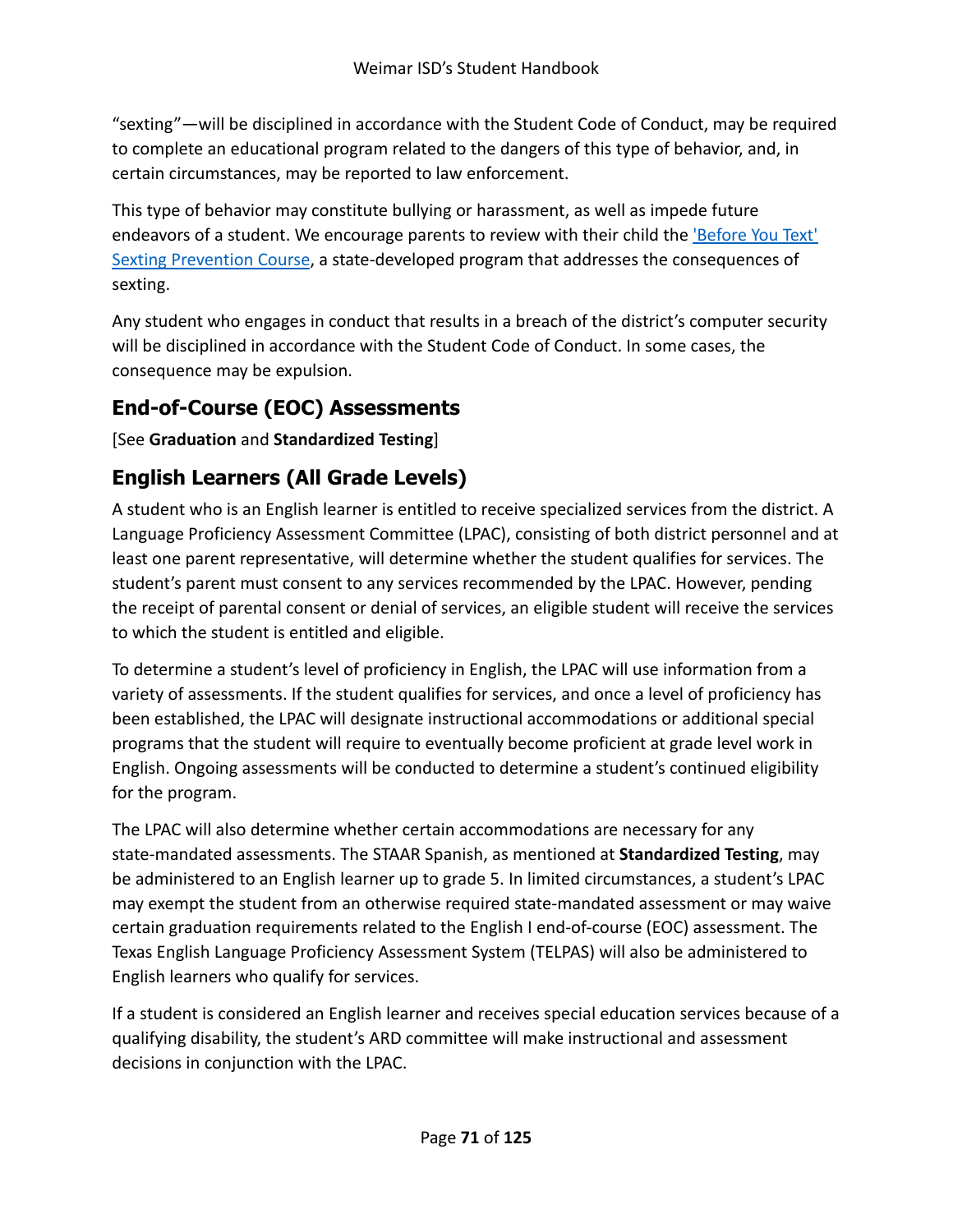## **Extracurricular Activities, Clubs, and Organizations (All Grade Levels)**

Participation in school-sponsored activities is an excellent way for a student to develop talents, receive individual recognition, and build strong friendships.

Some extracurricular activities may include off-campus events. Students are required to use transportation provided by the district to and from the events. Exceptions may only be made with the approval of the activity's coach or sponsor. [See **Transportation**]

Eligibility for many of these activities is governed by state law and the rules of the University Interscholastic League (UIL), a statewide association overseeing interdistrict competition. If a student is involved in an academic, athletic, or music activity governed by UIL, the student and parent are expected to know and follow all rules of the UIL organization. Students and parents can access the UIL Parent Information Manual at UIL [Parent Information Manual](https://www.uiltexas.org/athletics/manuals). A hard copy can be provided by the coach or sponsor of the activity on request.

To report alleged noncompliance with required safety training or an alleged violation of safety rules required by law and the UIL, please contact the curriculum division of TEA at (512) 463-9581 or [curriculum@tea.texas.gov](mailto:curriculum@tea.state.tx.us).

[See [UIL Texas](http://www.uiltexas.org/) for additional information on all UIL-governed activities.]

Student safety in extracurricular activities is a priority of the district. The equipment used in football is no exception. As a parent, you are entitled to review the district's records regarding the age of each football helmet used by the campus, including when a helmet has been reconditioned.

Generally, a student who receives a grade below 70 at the end of a grading period in any academic class may not participate in extracurricular activities for at least three school weeks.

However, if a student receives a grade below 70 at the end of a grading period in an Advanced Placement (AP) or International Baccalaureate (IB) course, or an honors or dual credit course in English language arts, mathematics, science, social studies, economics, or languages other than English, the student remains eligible for participation in all extracurricular activities.

In addition, the following provisions apply to all extracurricular activities:

- A student who receives special education services and who fails to meet the standards in the individualized education program (IEP) may not participate for at least three school weeks.
- An ineligible student may practice or rehearse but may not participate in any competitive activity.
- A student is allowed in a school year up to 10 absences not related to post-district competition, a maximum of 5 absences for post-district competition prior to state, and a maximum of 2 absences for state competition. All extracurricular activities and public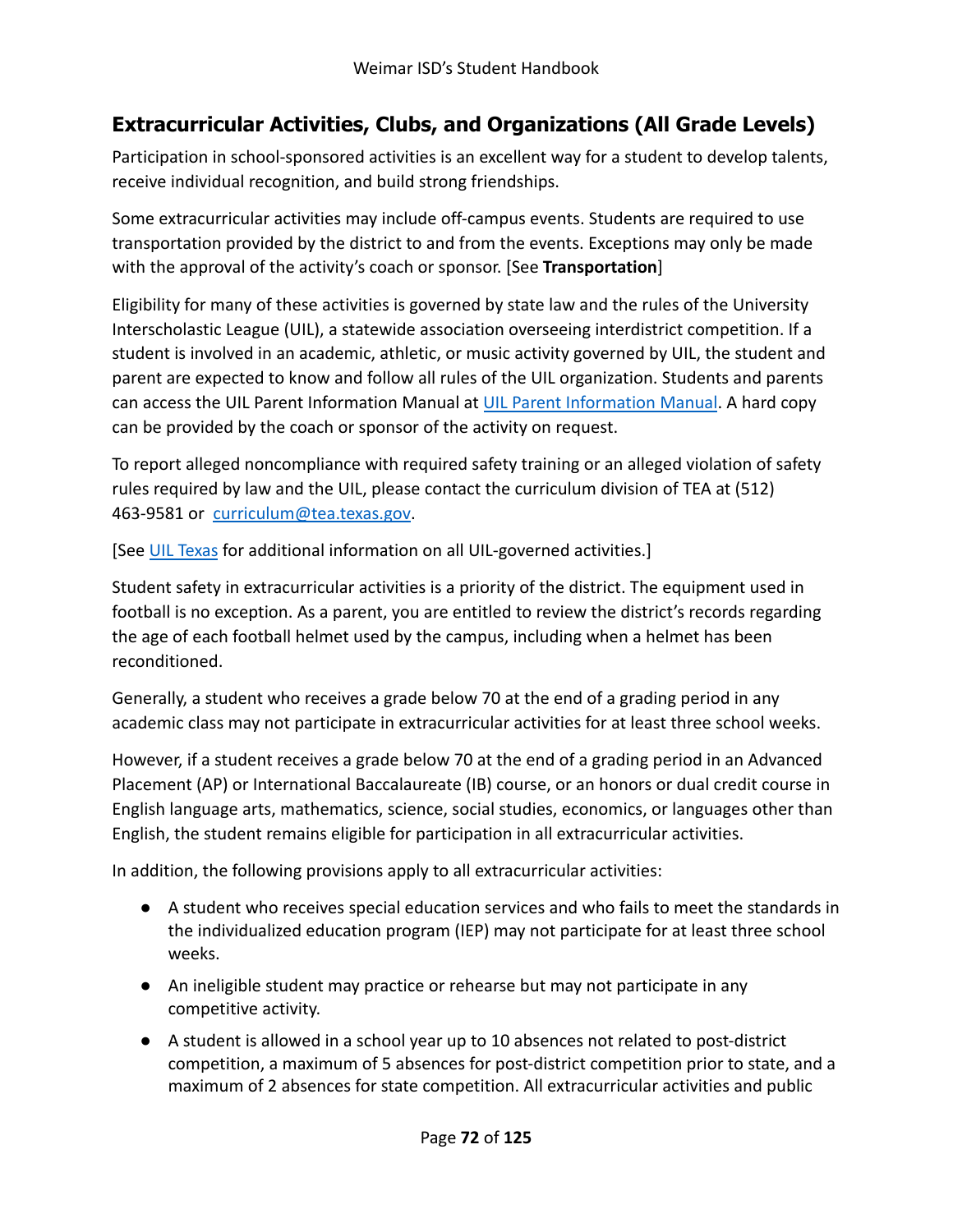performances, whether UIL activities or other activities approved by the board, are subject to these restrictions.

● An absence for participation in an activity that has not been approved will receive an unexcused absence.

#### **Standards of Behavior**

Sponsors of student clubs and performing groups such as the band, choir, and drill and athletic teams may establish standards of behavior—including consequences for misbehavior—that are stricter than those for students in general. If a violation is also a violation of school rules, the consequences specified by the Student Code of Conduct or by board policy will apply in addition to any consequences specified by the organization's standards of behavior.

#### **EXTRACURRICULAR ACTIVITIES DISCIPLINE MANAGEMENT PLAN**

The Weimar Independent School District recognizes that participation in extracurricular activities is a privilege, not a right. Students participating in extracurricular events represent the school district and the community at all times. The students are role models; therefore, they are held to a high standard of conduct. All students scheduled to be on a team or in an organization or any student currently a member of a school recognized extracurricular program (U.I.L., clubs, student organizations) shall be governed by the following discipline management plan. It is important to note that because the plan specifically includes conduct that occurs while at school or on school sponsored activities and while the student is completely away from school or school sponsored events, the plan literally applies 24 hours a day, 7 days a week, 365 days a year for all Weimar ISD students participating or scheduled to participate in these activities. The plan establishes an escalating series of consequences based on the accumulation of strikes for behaviors at school, at school-sponsored events and/or for behaviors completely away from school.

Students participating, enrolled, or registered in a Weimar ISD extracurricular activity/event will be required to follow all expectations outlined in the Weimar ISD Student Code of Conduct at school and at all school sponsored events/functions. Illegal use or possession of alcohol, drugs and tobacco are prohibited.

Students traveling on school trips are expected to remain in dress code, meet UIL eligibility, comply with club/organization guidelines and be responsible for all equipment issued to them for use. The authority to remove or deny a student's participation in an activity rests with the coach or sponsor and Weimar Administration. A student in attendance (attending an event/party which includes prohibited activities) may be found in violation of this policy if he/she knowingly remains at a location/event where prohibited activities are occurring.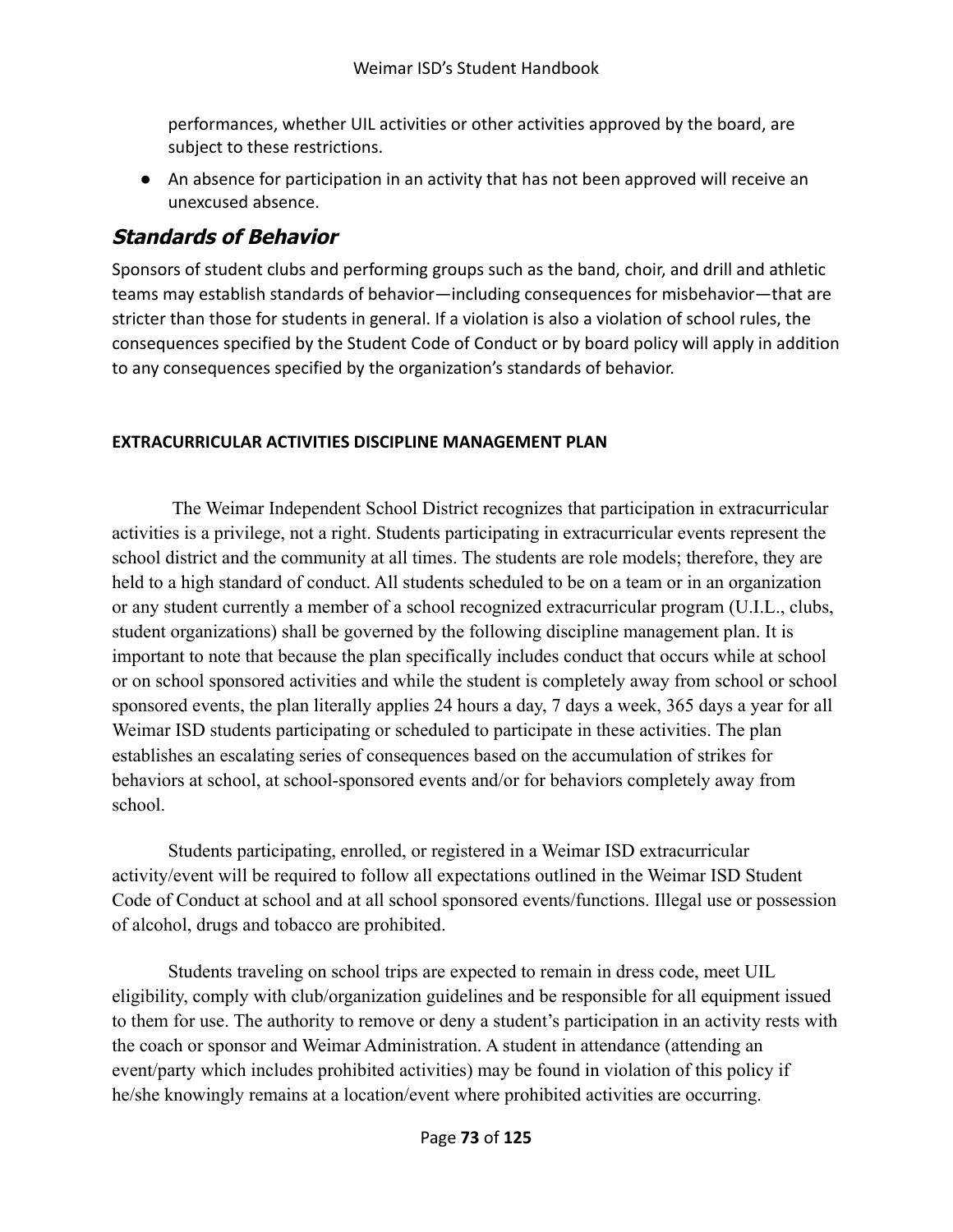Guidelines for Issuing Strikes Team/Organization consequences, listed below, are imposed in addition to school disciplinary (Student Code of Conduct) consequences. A student will receive one (1) strike for the following offenses at school or at any school sponsored activity/event:

- 1. Any incident or combination of incidents resulting in a suspension from school or a 10 or more days placement in a disciplinary setting.
- 2. Behavior that the Principal or designee considers to be a major infraction of the Student Code of Conduct.

Committing the following offenses at any time will result in the assessment of one (1) strike by the Coach/Sponsor/School Administrator:

- 1. Possession, consumption, distribution, or sale of alcoholic beverages, controlled substances, nicotine or tobacco verified by a school employee. (Video/pictures/audio/internet recordings depicting athletes with alcoholic beverages, controlled substances or tobacco posted on the athlete's Facebook, snapchat, or other social media by the athlete is considered a violation. Video/pictures/audio/internet recordings must be from that school year which will begin the day after graduation and end at the next year's graduation. Also if seen by a school employee even if parent consents is considered a violation)
- 2. Behavior that results in criminal charges by law enforcement agencies not related to alcohol, controlled substances or traffic violations.
- 3. Behavior disrespectful of the organization, club, sponsor, coach or school (inappropriate audio/video/internet use or recordings).
- 4. (Consumption of Alcohol by a Minor), DWI (Driving While Intoxicated), DUI (Driving Under the Influence of an Illegal Substance) or any other citation related to the illegal use, possession or consumption of alcoholic beverages or controlled substances. Consequences for violation will apply regardless of the disposition or outcome of an issued citation.

#### **Team/Organization/Club Consequences:**

Consequences are applied to all UIL and Board approved clubs/organizations. Consequences are applied to Multiple Event Programs MEP (5 or more events/activities such as Athletics, Band, and Cheerleading) and LEP Limited Event Programs (less than 5 events/activities such as FFA, UIL Academics, and Golf). MEP programs with less than 10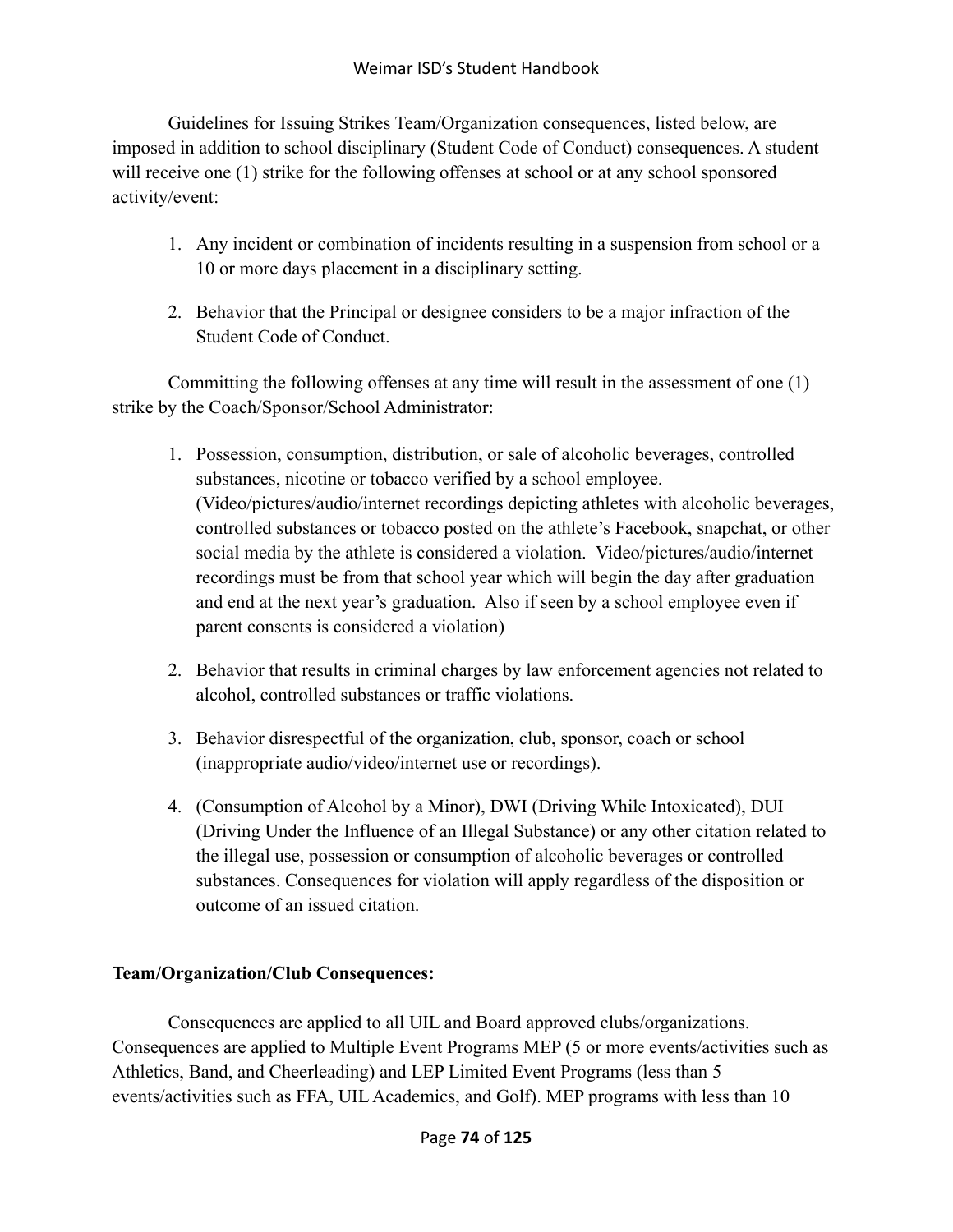events/activities apply the % consequences only. Students must serve consequences in a sport/activity where they have participated previously or committed to at the beginning of the current year. An ineligible student (for academic or disciplinary reasons) will serve the suspension when eligibility is regained. When a student is involved in more than one sport or extracurricular activity, athletics will take precedent if agreed upon by the coaches and/or sponsors involved.

*Mandatory Self-Reporting* – Students are required to self-report any major offense whether formal charges are filed or not within two (2) week days of the incident. Suspensions are reduced 50% when the student self-reports within two-week days. Students must report to either a school administrator or the coach/sponsor of the activity in which they are involved. Incidents, which occur at school or at school related activities, which are known immediately by school personnel and result in a strike, do not need to be self-reported. The suspension is reduced 50% for the incidents at school which are immediately known to school personnel.

*Probation -* Students suspended from events/games/activities may not travel nor participate in any form with the team/organization on the day of the event/game/activity. (This includes parent night, senior night or any special recognition) Consequences for a first strike must be completed before consequences may be served for a second strike. Consequences may carry over into the next school year and in a different sport/activity if not completed prior to the end of the school year. Accumulated strikes are removed upon successful completion of a probation or suspension term.

#### **First Strike:**

- 1. Mandatory conference with students, parent(s), and appropriate school official/coach.
- 2. Students in MEP will be placed on suspension for 20% of the scheduled events (minimum of two complete games/events/activities not to include scrimmages) to begin immediately or at the beginning of the next sport/activity season, contests or activities scheduled for one calendar year from the date of the imposition of the first strike. The student remains on probation with one strike for one calendar year from the date of the infraction. A student on probation remains eligible to participate in all practices. Students in LEP will be placed on probation for one calendar year from the date of the imposition of the first strike.

#### **Second Strike:**

- 1. The student is required to complete 24 hours of community service prior to student participation in any extracurricular event.
- 2. The student remains on probation for one calendar year from the date of the second strike.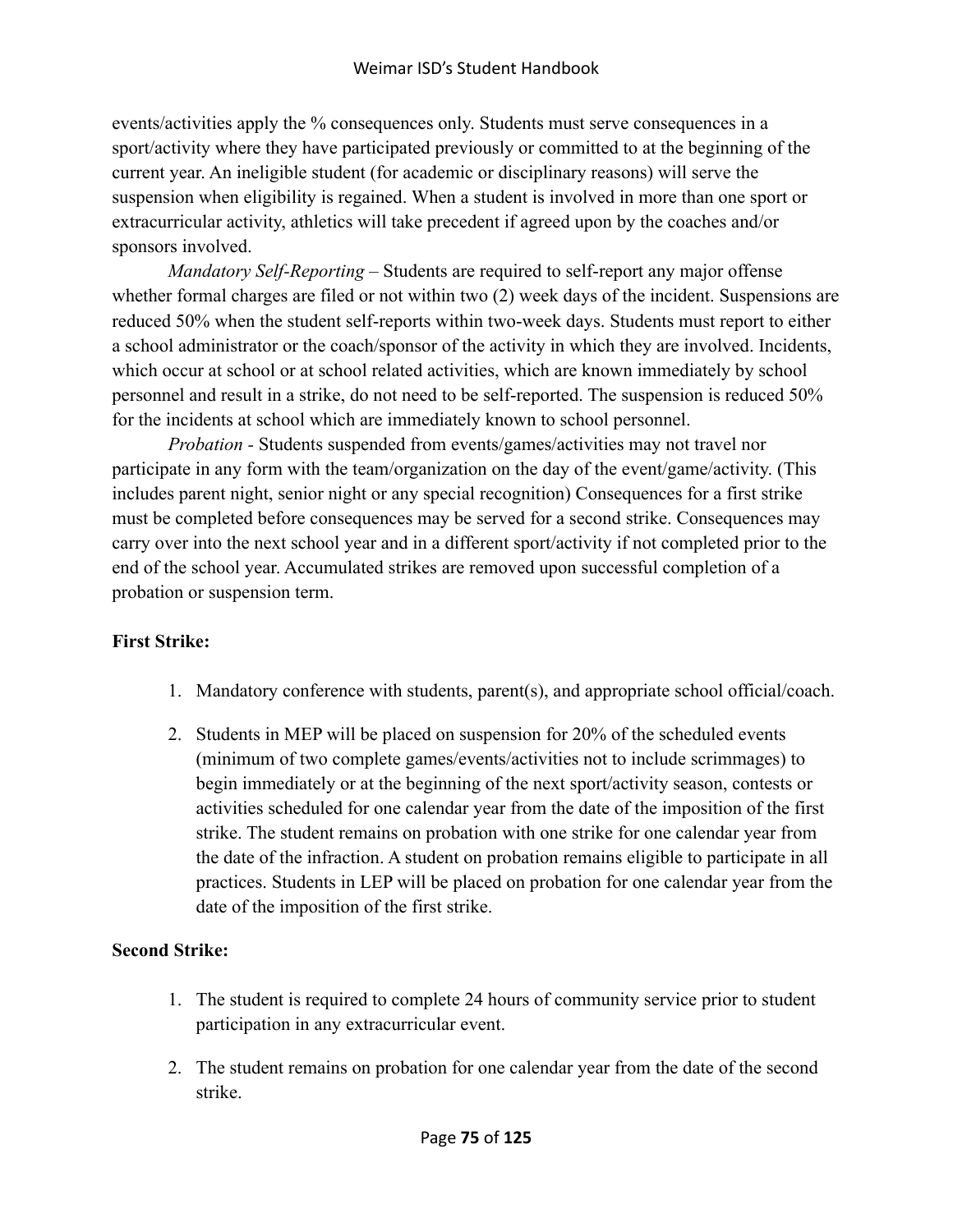- 3. Students in MEP will be placed on suspension for 40% of the scheduled events (minimum of four complete games/events/activities not to include
- 4. Students in LEP are suspended from the next scheduled event to begin immediately or at the beginning of the next event calendar.

#### **Third Strike:**

- 1. A student will be removed from all extracurricular programs for one calendar year from the date of the imposition of the third strike.
- 2. A student removed from participation in all extracurricular activities under this policy shall be provided the following written information:
	- a. The reason(s) for the removal;
	- b. the conditions of the removal;
	- c. and information on availability of counseling, if appropriate.

Sponsors of student clubs and performing groups such as the band, choir, and drill and athletic teams may establish standards of behavior—including consequences for misbehavior—that are stricter than those for students in general. If a violation is also a violation of school rules, the consequences specified by the Student Code of Conduct or by local policy will apply in addition to any consequences specified by the organization's standards of behavior.

The following are expectations of our student athletes. Our expectations are very high of our student athletes and with high expectations; we believe that our athletes will achieve more.

- 1. Be on Time.
- 2. Do it right (inside the classroom, on the athletic field, and in the public).
- 3. Follow expectations.
	- a. Hair Policy will be same as the guidelines in the student code of conduct.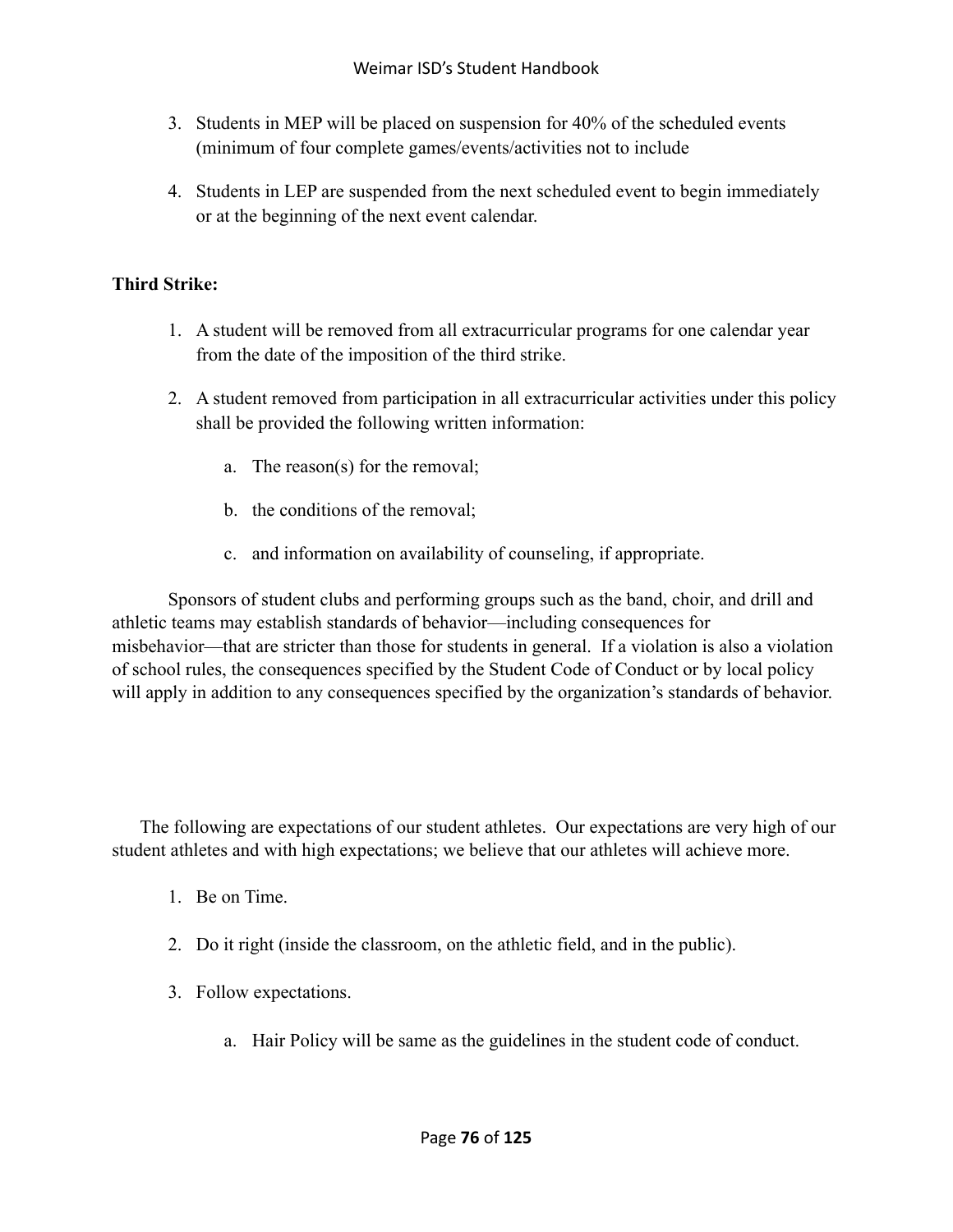All policies will be expected to be followed during the entire school year when the student athlete is representing our school respectfully. We feel that by following these expectations that all of our student athletes will learn many life lessons and be able to have a memorable athletic experience.

#### **Offices and Elections**

Certain clubs, organizations, and performing groups will hold elections for student officers. These groups include: Weimar FFA, National Honors Society, Student Council, and class officers.

### **Fees (All Grade Levels)**

Basic educational program materials are provided at no charge to a student. However, a student is expected to provide his or her own supplies, such as pencils, paper, erasers, and notebooks. A student may also be required to pay certain other costs, fees, or deposits, including:

- Materials for a class project that the student will keep.
- Membership dues in voluntary clubs or student organizations and admission fees to extracurricular activities.
- Security deposits.
- Personal physical education and athletic equipment and apparel.
- Voluntarily purchased pictures, publications, class rings, yearbooks, graduation announcements, etc.
- Voluntarily purchased student accident insurance.
- Musical instrument rental and uniform maintenance, when uniforms are provided by the district.
- Personal apparel used in extracurricular activities that becomes the property of the student.
- Parking fees and student identification cards.
- Fees for lost, damaged, or overdue library books.
- Fees for driver training courses, if offered.
- Fees for optional courses offered for credit that require use of facilities not available on district premises.
- Summer school for courses that are offered tuition-free during the regular school year.
	- A reasonable fee for providing transportation to a student who lives within two miles of the school. [See **Buses and Other School Vehicles**]
	- $\circ$  A fee not to exceed \$50 for costs of providing an educational program outside of regular school hours for a student who has lost credit or has not been awarded a final grade because of absences and whose parent chooses the program in order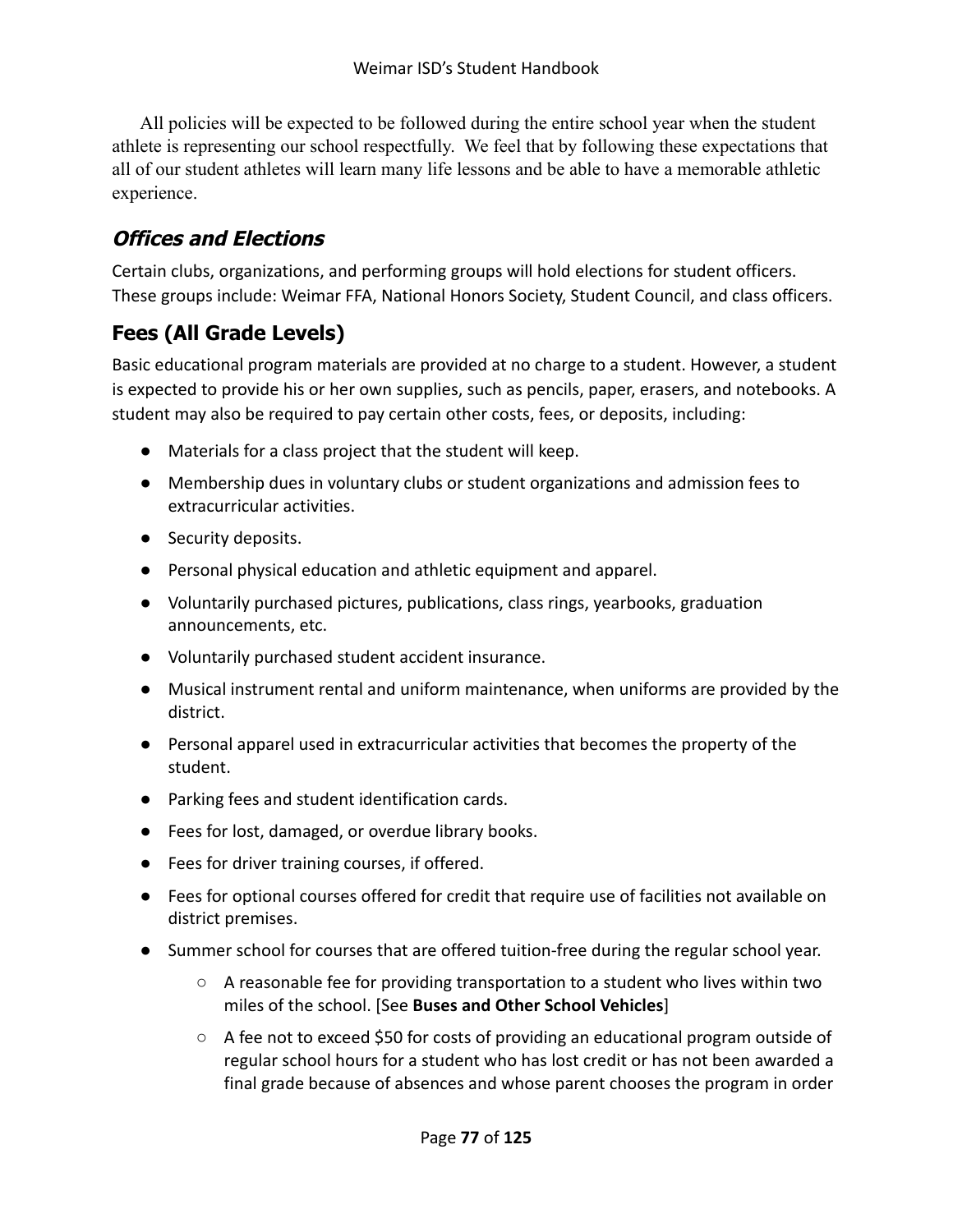for the student to meet the 90 percent attendance requirement. The fee will be charged only if the parent or guardian signs a district-provided request form.

○ In some cases, a fee for a course taken through the Texas Virtual School Network (TXVSN).

Any required fee or deposit may be waived if the student and parent are unable to pay. Application for such a waiver may be made to the campus principal. [For further information, see policy FP.]

# **Fundraising (All Grade Levels)**

Student groups or classes and/or parent groups may be permitted to conduct fundraising drives for approved school purposes in accordance with administrative regulations. [See policies FJ and GE for more information.]

# **Gang-Free Zones (All Grade Levels)**

Certain criminal offenses, including gang-related crimes, will be enhanced to the next-highest category of offense if they are committed in a gang-free zone. Gang-free zones include a school bus and any location in, on, or within 1,000 feet of any district-owned or leased property or campus playground.

### **Gender-Based Harassment**

[See **Dating Violence, Discrimination, Harassment, and Retaliation**]

# **Grade-Level Classification (Grades 9–12 Only)**

After the ninth grade, students are classified according to the number of credits earned toward graduation.

| <b>Credits Earned</b> | <b>Classification</b> |
|-----------------------|-----------------------|
| 5                     | Grade 10 (Sophomore)  |
| 10                    | Grade 11 (Junior)     |
| 15                    | Grade 12 (Senior)     |

### **Grading Guidelines (All Grade Levels)**

Beginning with the spring semester of the 2007-2008 school year, all students must have at least 6 daily grades each six weeks per content area. All students must have at least three major/test grades per six weeks. All major/test grades may not be weighted more than 45% of the final average. No single grade may count more than 15% of the total average.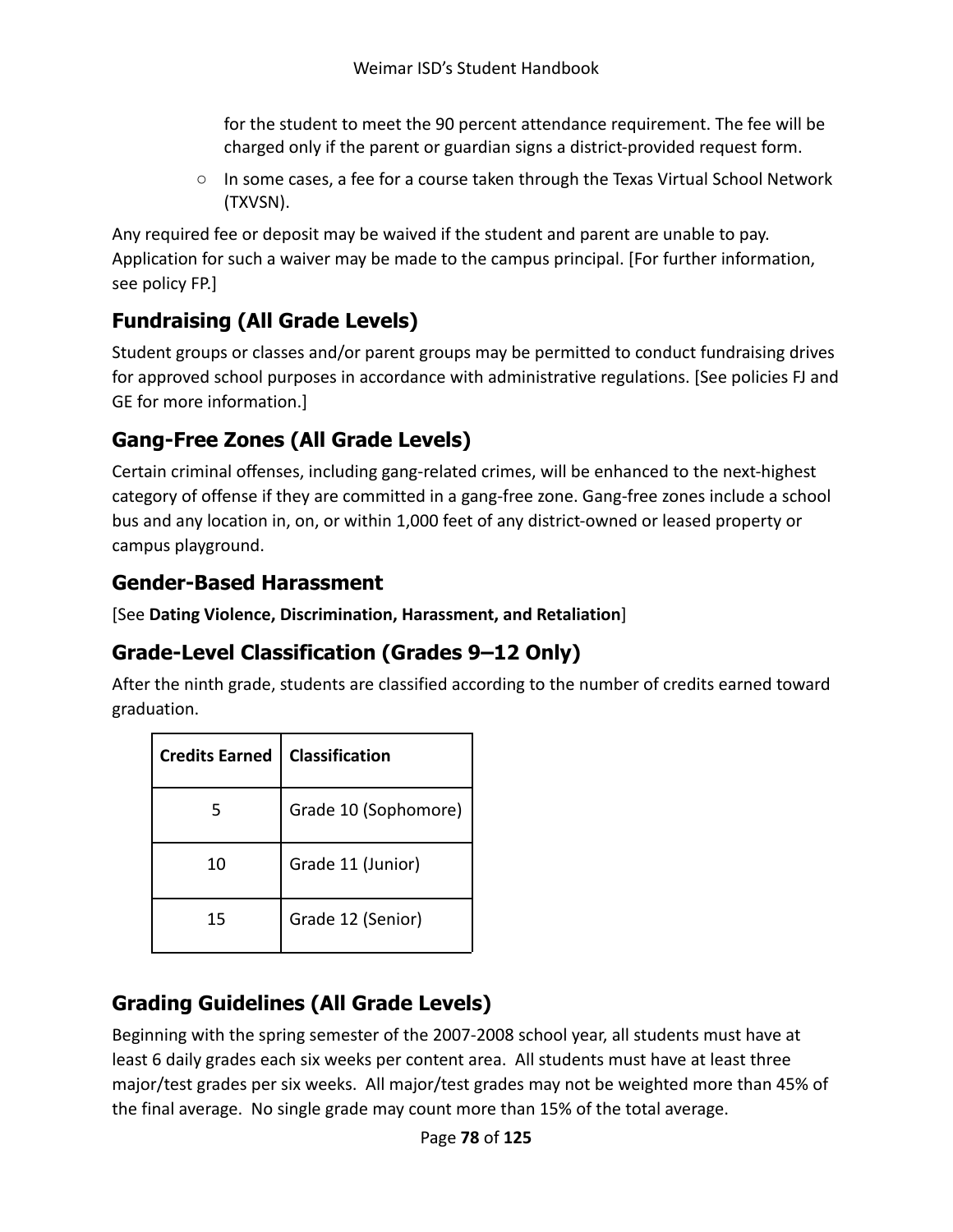If a student is in danger of failing at any time, the teacher is required to contact the parent/guardian of that student.

In order to give a true picture of a grade average, all assignments must be graded prior to sending home progress reports.

Students are accountable for every assignment. If the assignment is not turned in to the teacher the student will receive disciplinary action until all work is completed.

Zeros are not permitted.

The lowest recorded grade on a report card will be a 50.

GRADE 9 – 12

Semester test grades are to count 15% of the grade.

Semester grades will be averaged together, if a student had a passing average for the year, they will receive full credit for the year. If a student fails one semester, but the average for the year is not passing, that student must retake the failed semester.

Approved grading guidelines for each grade level or course will be communicated to students and their parents by the classroom teacher. These guidelines establish:

- The minimum number of assignments, projects, and examinations required for each grading period;
- How the student's mastery of concepts and achievement will be communicated (i.e., letter grades, numerical averages, checklist of required skills, etc.);
- Circumstances under which a student will be allowed to redo an assignment or retake an examination the student originally failed; and
- Procedures for a student to follow after an absence.

[See **Report Cards/Progress Reports and Conferences** for additional information on grading guidelines.]

# **Graduation (Secondary Grade Levels Only)**

#### **Requirements for <sup>a</sup> Diploma**

A student must meet the following requirements to receive a high school diploma from the district:

- Achieve passing scores on certain end-of-course (EOC) assessments or approved substitute assessments, unless specifically waived as permitted by state law;
- Complete the required number of credits established by the state and any additional credits required by the district;
- Complete any locally required courses in addition to the courses mandated by the state;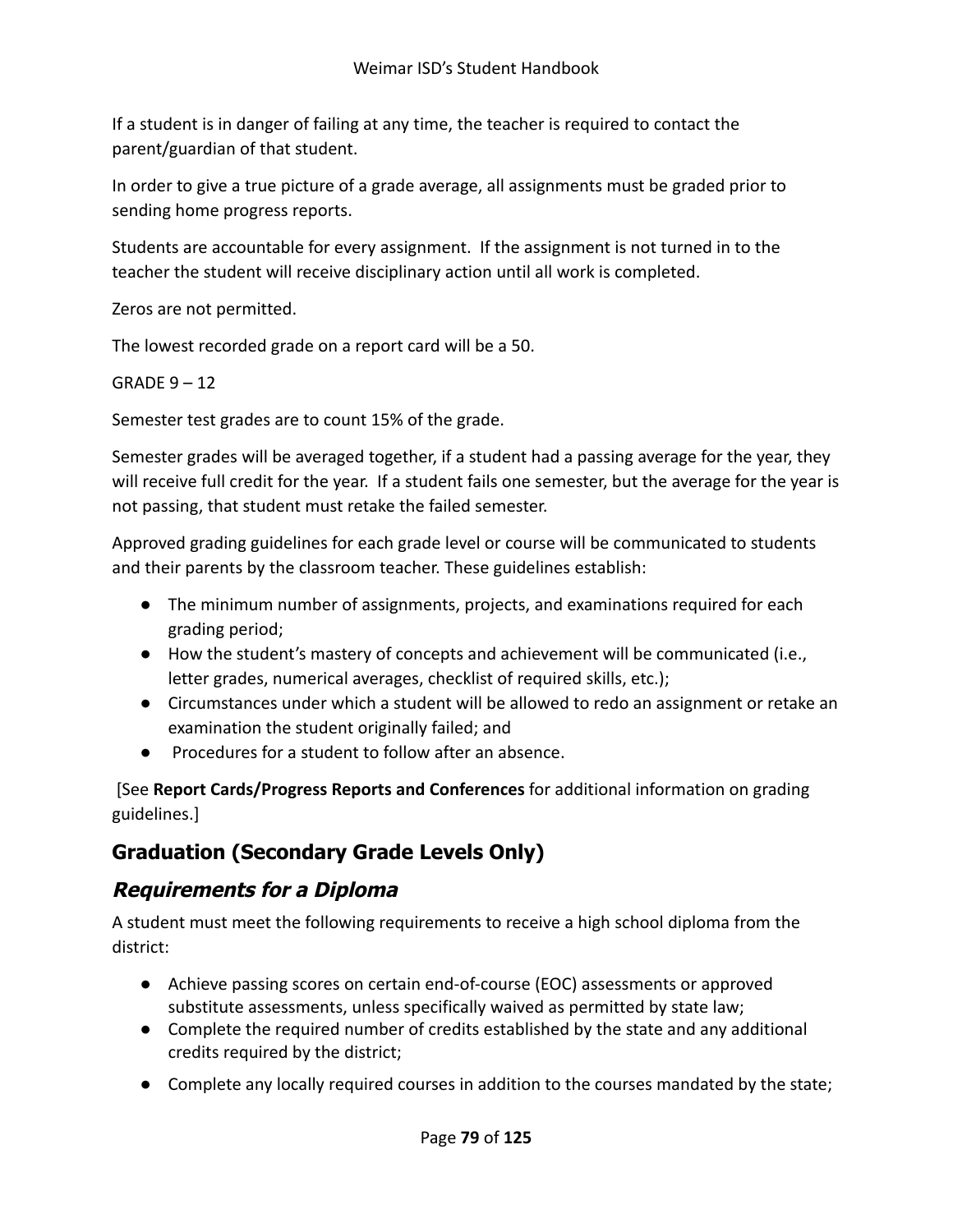- Demonstrate proficiency, as determined by the district, in the specific communication skills required by the State Board of Education (SBOE); and
- Complete and submit a free application for federal student aid (FAFSA) or a Texas application for state financial aid (TASFA)..

#### **Testing Requirements for Graduation**

Students are required, with limited exceptions and regardless of graduation program, to perform satisfactorily on EOC assessments in: English I, English II, Algebra I, Biology, and U.S. History.

A student who does not achieve a sufficient score will have opportunities to retake an assessment.

State law allows a student to meet EOC requirements by substituting satisfactory performance on approved national standardized assessments or on the state-developed assessment used for entrance into Texas public universities. [See the school counselor for more information on the state testing requirements for graduation.]

If a student fails to perform satisfactorily on an EOC assessment, the district will provide remediation in the applicable content area. This may require the student's participation outside normal school operating times.

In limited circumstances, a student who fails to demonstrate proficiency on two or fewer of the required assessments may still be eligible to graduate if an individual graduation committee, formed in accordance with state law, unanimously determines that the student is eligible to graduate. [See Standardized Testing]

#### **Foundation Graduation Program**

Every Texas public school student will graduate under the foundation graduation program. The foundation graduation program features endorsements, which are paths of interest that include:

- Science, Technology, Engineering, and Mathematics (STEM);
- Business and Industry;
- Public Service;
- Arts and Humanities; and
- Multidisciplinary Studies.

Endorsements earned by a student will be noted on the student's transcript.

A student can complete the foundation graduation program with a "distinguished level of achievement," which reflects the completion of at least one endorsement and Algebra II as one of the required advanced mathematics credits.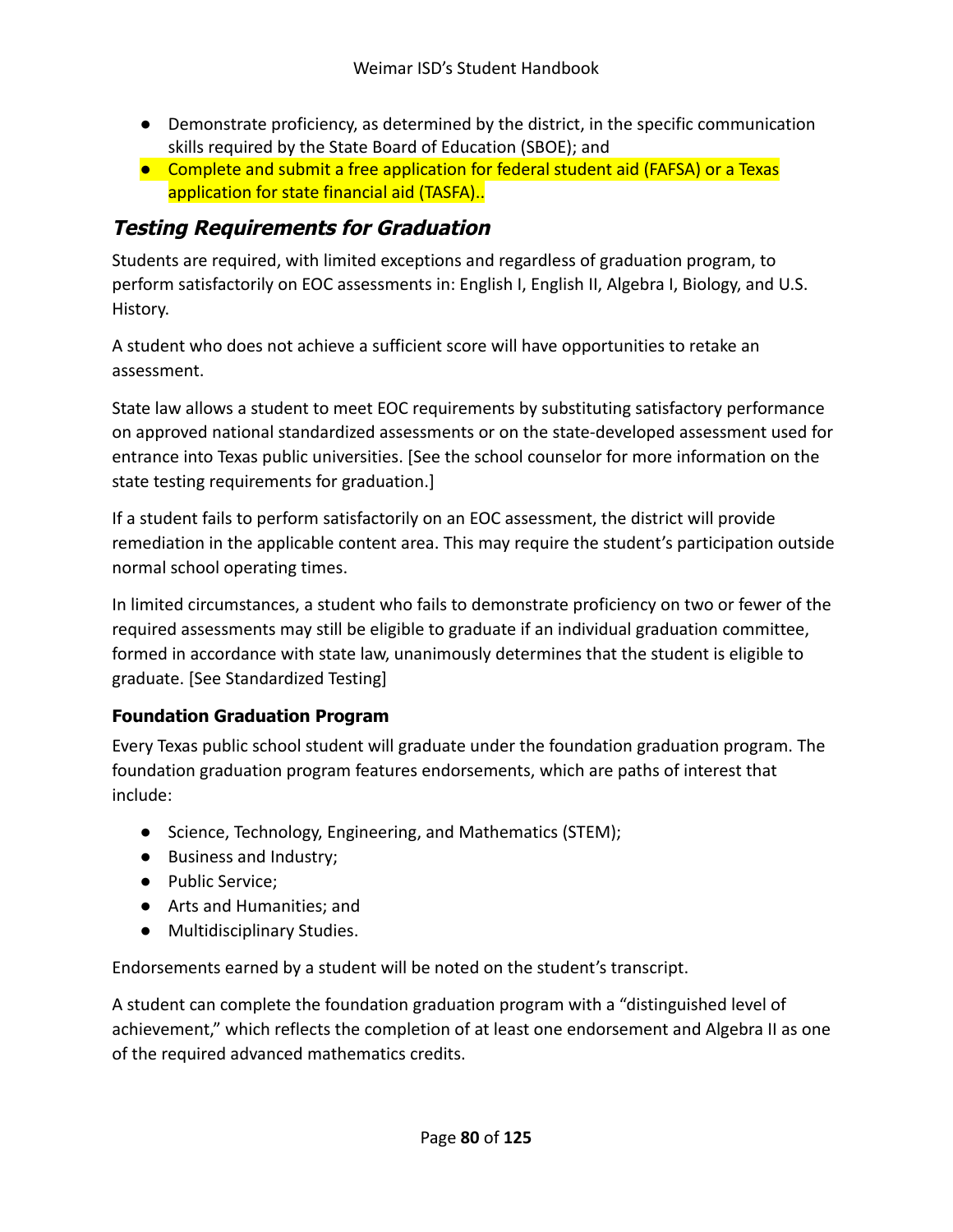A **Personal Graduation Plan** will be completed for each high school student, as described on page 79 .

State law prohibits a student from graduating solely under the foundation graduation program without an endorsement unless, after the student's sophomore year, the student and student's parent are advised of the specific benefits of graduating with an endorsement and submit written permission to the school counselor for the student to graduate without an endorsement. A student who wishes to attend a four-year university or college after graduation must carefully consider whether graduation under the foundation program without an endorsement will satisfy the admission requirements of the student's desired college or university.

A student graduating under the foundation graduation program can also earn performance acknowledgments on his or her transcript. Performance acknowledgments are available for outstanding performance in bilingualism and biliteracy, in a dual credit course, on an AP or IB examination, on certain national college preparatory and readiness or college entrance examinations, or for earning a license or certificate recognized at the state, national, or international level. The school counselor can provide more information about these acknowledgments.

A student is not required to complete an Algebra II course to graduate under the foundation graduation program, and the district will annually notify a student's parent of this fact. However, not taking Algebra II will make a student ineligible for automatic admission to four-year public universities and colleges in Texas and for certain financial aid and grants while attending those institutions.

A school district will permit a student to satisfy the curriculum requirements for graduation under the foundation program with the distinguished level of achievement, including an endorsement, by successfully completing courses in the core curriculum of a public Texas institution of higher education. Please see your counselor for more information.

#### **Credits Required**

The foundation graduation program requires completion of the following credits:

| <b>Course Area</b>    | <b>Number of Credits:</b><br><b>Foundation Graduation</b><br>Program | <b>Number of Credits: Foundation</b><br><b>Graduation Program With an</b><br><b>Endorsement</b> |
|-----------------------|----------------------------------------------------------------------|-------------------------------------------------------------------------------------------------|
| English/Language Arts |                                                                      |                                                                                                 |
| <b>Mathematics</b>    | ੨                                                                    |                                                                                                 |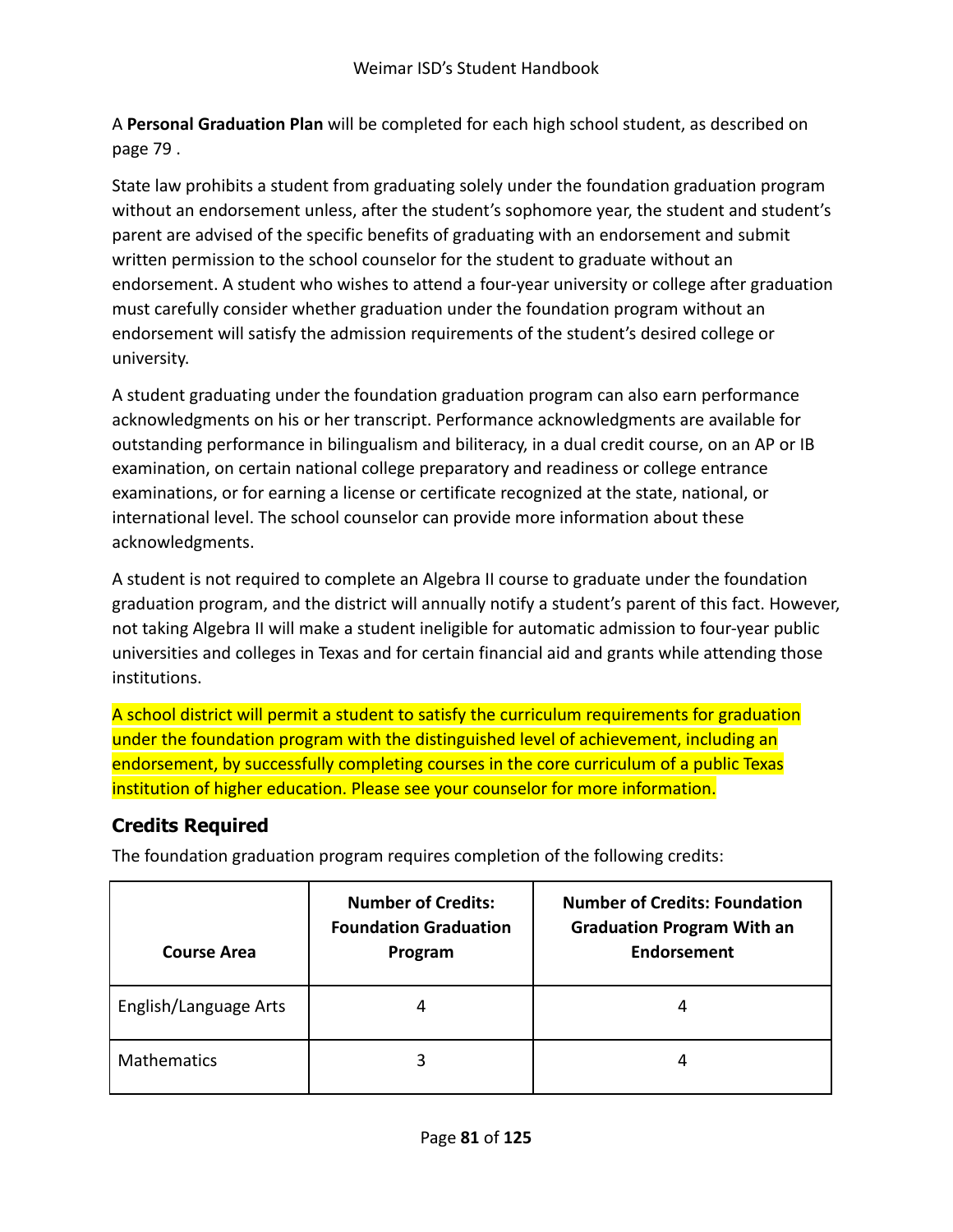| Science                         | 3          | 4              |
|---------------------------------|------------|----------------|
| <b>Social Studies</b>           | 3          | 3              |
| <b>Physical Education</b>       | 1          | 1              |
| Languages other than<br>English | 2          | $\overline{2}$ |
| Fine Arts                       | 1          | 1              |
| Electives                       | 5          | 7              |
| <b>TOTAL</b>                    | 22 credits | 26 credits     |

Additional considerations apply in some course areas, including:

- **Mathematics.** In order to obtain the distinguished level of achievement under the foundation graduation program, which will be included on a student's transcript and is a requirement to be considered for automatic admission purposes to a Texas four-year college or university, a student must complete an endorsement and take Algebra II as one of the 4 mathematics credits.
- **Physical education.** A student who is unable to participate in physical activity due to a disability or illness may be able to substitute a course in English language arts, mathematics, science, social studies, or another locally determined credit-bearing course for the required credit of physical education. This determination will be made by the student's ARD committee, Section 504 committee, or other campus committee, as applicable.
- **Language other than English.** Students are required to earn 2 credits in the same language other than English to graduate. Any student may substitute computer programming languages for these credits. A student may satisfy one of the two required credits by successfully completing in elementary school a dual language immersion program or a course in American Sign Language. In limited circumstances, a student may be able to substitute this requirement with other courses, as determined by a district committee authorized by law to make these decisions for the student.

#### **Available Endorsements**

A student must specify upon entering grade 9 the endorsement he or she wishes to pursue.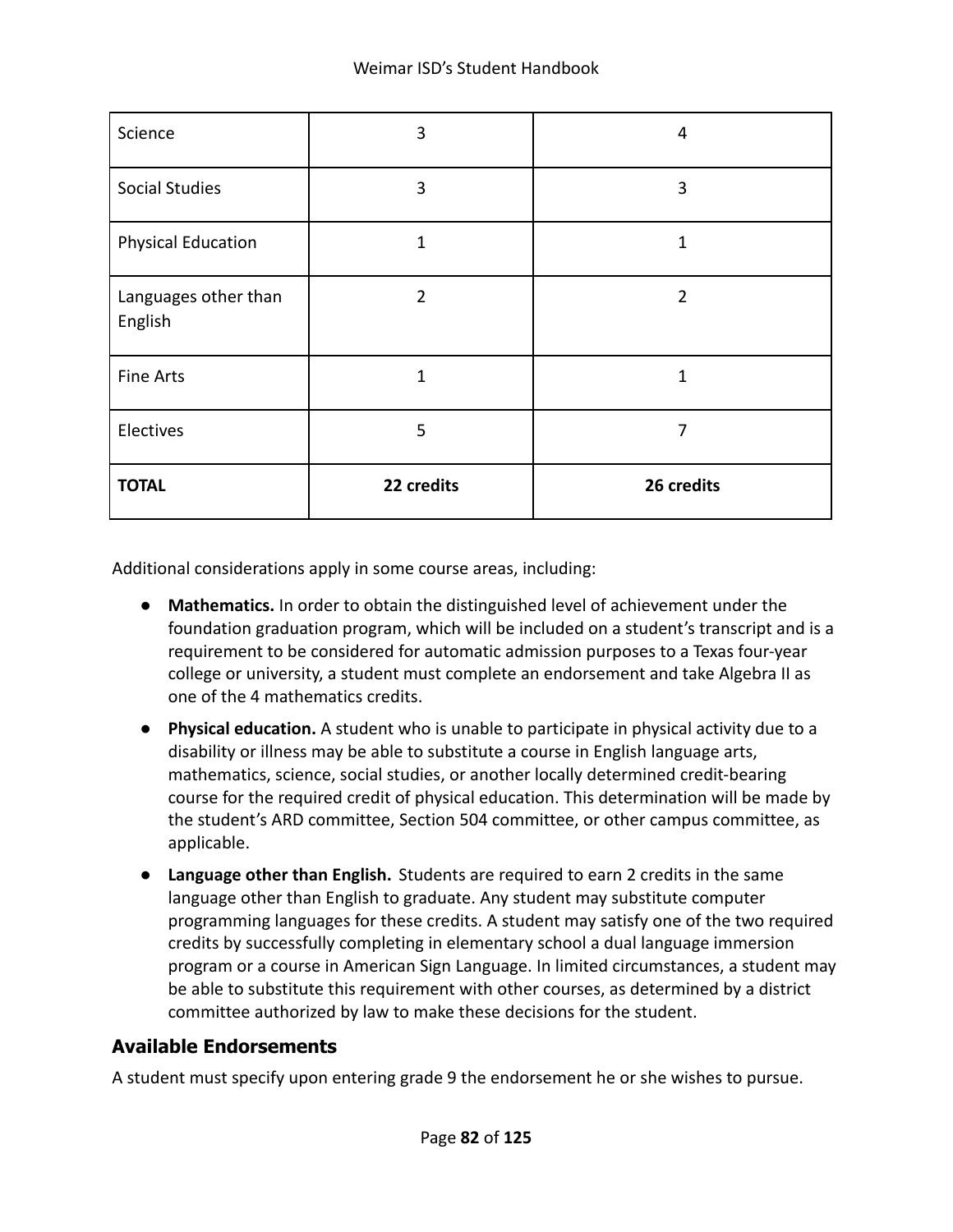#### **FAFSA or TASFA**

Before graduating from high school, each student must complete and submit a free application for federal student aid (FAFSA) or a Texas application for state financial aid (TASFA).

The high school counselor provides handouts, brochures, and monthly newsletters to assist students in completing the FAFSA or TASFA. A Blinn College representative/mobile unit visits the High School campus twice a year to provide assistance to the students and parents in filling out the FAFSA or TASFA.

A student is not required to complete and submit a FAFSA or TASFA if:

• The student's parent submits a form provided by the district indicating that the parent authorizes the student to opt out;

• A student who is 18 years of age or older or a legally independent minor submits a form provided by the district indicating that the student opts out; or

• A school counselor authorizes the student to opt out for good cause.

Please contact the school counselor for more information.

The district will confirm that a student has completed and submitted a FAFSA in accordance with TEA guidance. To confirm that a student has completed and submitted a TASFA, the student must submit their Student Aid Report to the high school counselor prior to graduation.

#### **Personal Graduation Plans**

A personal graduation plan will be developed for each high school student. The district encourages all students to pursue a personal graduation plan that includes the completion of at least one endorsement and to graduate with the distinguished level of achievement. Attainment of the distinguished level of achievement entitles a student to be considered for automatic admission to a public four year college or university in Texas, depending on his or her rank in class. The school will review personal graduation plan options with each student entering grade 9 and his or her parent. Before the end of grade 9, a student and his or her parent will be required to sign off on a personal graduation plan that includes a course of study that promotes college and workforce readiness and career placement and advancement, as well as facilitates the transition from secondary to postsecondary education. The student's personal graduation plan will denote an appropriate course sequence based on the student's choice of endorsement.

Please also review [TEA's Graduation Toolkit](http://tea.texas.gov/communications/brochures.aspx)

A student may, with parental permission, amend his or her personal graduation plan after the initial confirmation.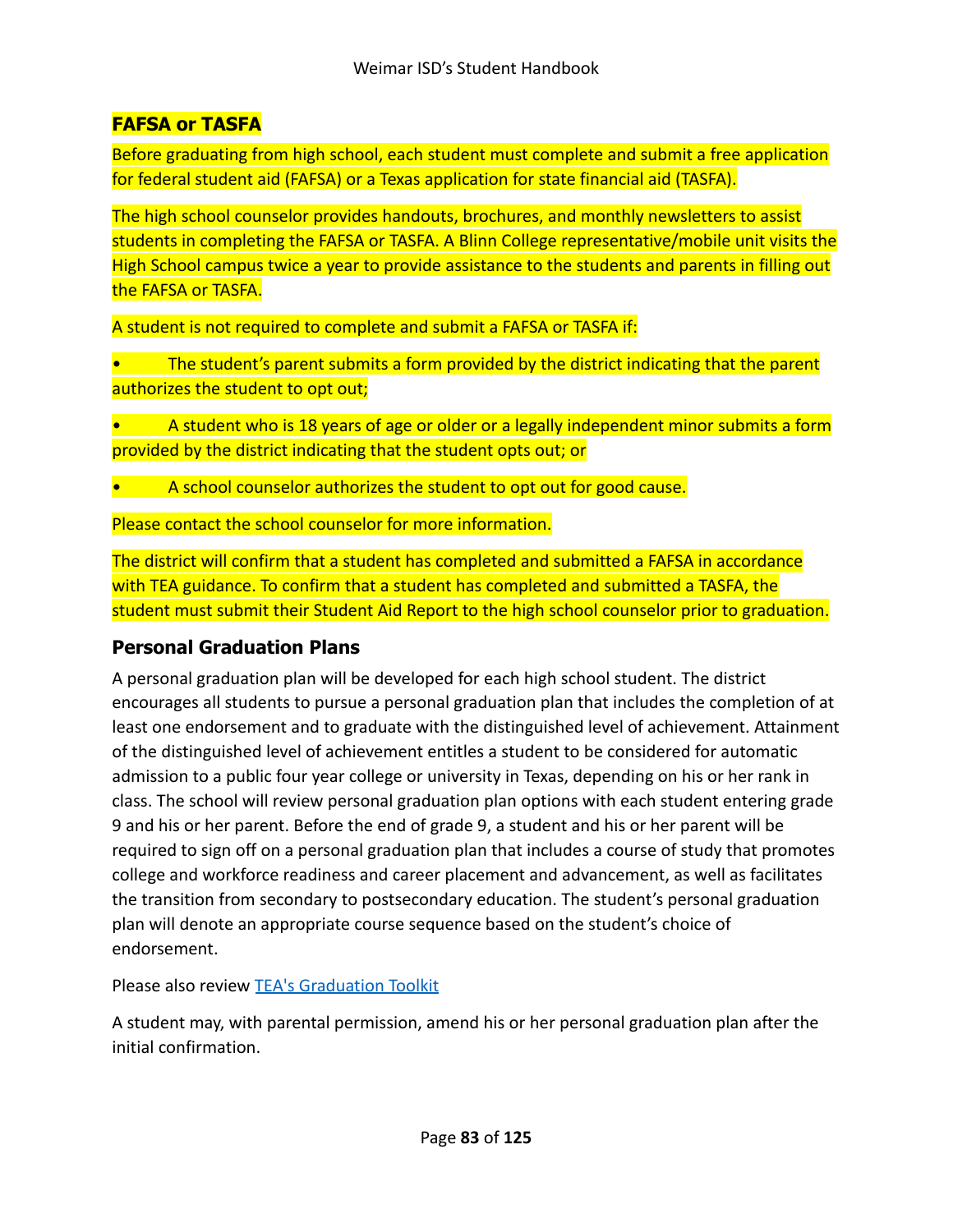### **Available Course Options for All Graduation Programs**

Each spring, the district will update students on the courses required or offered in each curriculum area so students can enroll for the upcoming school year.

**Note:** The district may require the completion of certain courses for graduation even if these courses are not required by the state for graduation.

Please be aware that not all courses are offered at every secondary campus in the district. A student who wants to take a course not offered at his or her regular campus should contact the school counselor about a transfer or other alternatives. If the parents of at least 22 students request a transfer for those students to take a course in the required curriculum other than fine arts or CTE, the district will offer the course for the following year either by teleconference or at the school from which the transfers were requested.

### **Certificates of Coursework Completion**

A certificate of coursework completion will be issued to a student who has successfully completed state and local credit requirements for graduation but has not yet demonstrated satisfactory performance on the state-mandated tests required for graduation.

#### **Students with Disabilities**

Admission, review, and dismissal (ARD) committees will make instructional and assessment decisions for students with disabilities who receive special education services in accordance with state law.

Upon the recommendation of the ARD committee, a student with a disability who receives special education services may be permitted to graduate under the provisions of his or her IEP and in accordance with state rules.

A student who receives special education services may earn an endorsement under the foundation program. If the student's curriculum requirements for the endorsement were modified, the student's ARD committee will determine whether the modified curriculum is sufficiently rigorous for purposes of earning the endorsement. The ARD committee must also determine whether the student must perform satisfactorily on any end-of-course assessment instrument required to earn an endorsement.

A student who receives special education services and has completed four years of high school but has not met the requirements of his or her IEP may participate in graduation ceremonies and receive a certificate of attendance. The student may then remain enrolled to complete the IEP and earn his or her high school diploma but will only be allowed to participate in one graduation ceremony.

[See policy FMH(LEGAL) for more information.]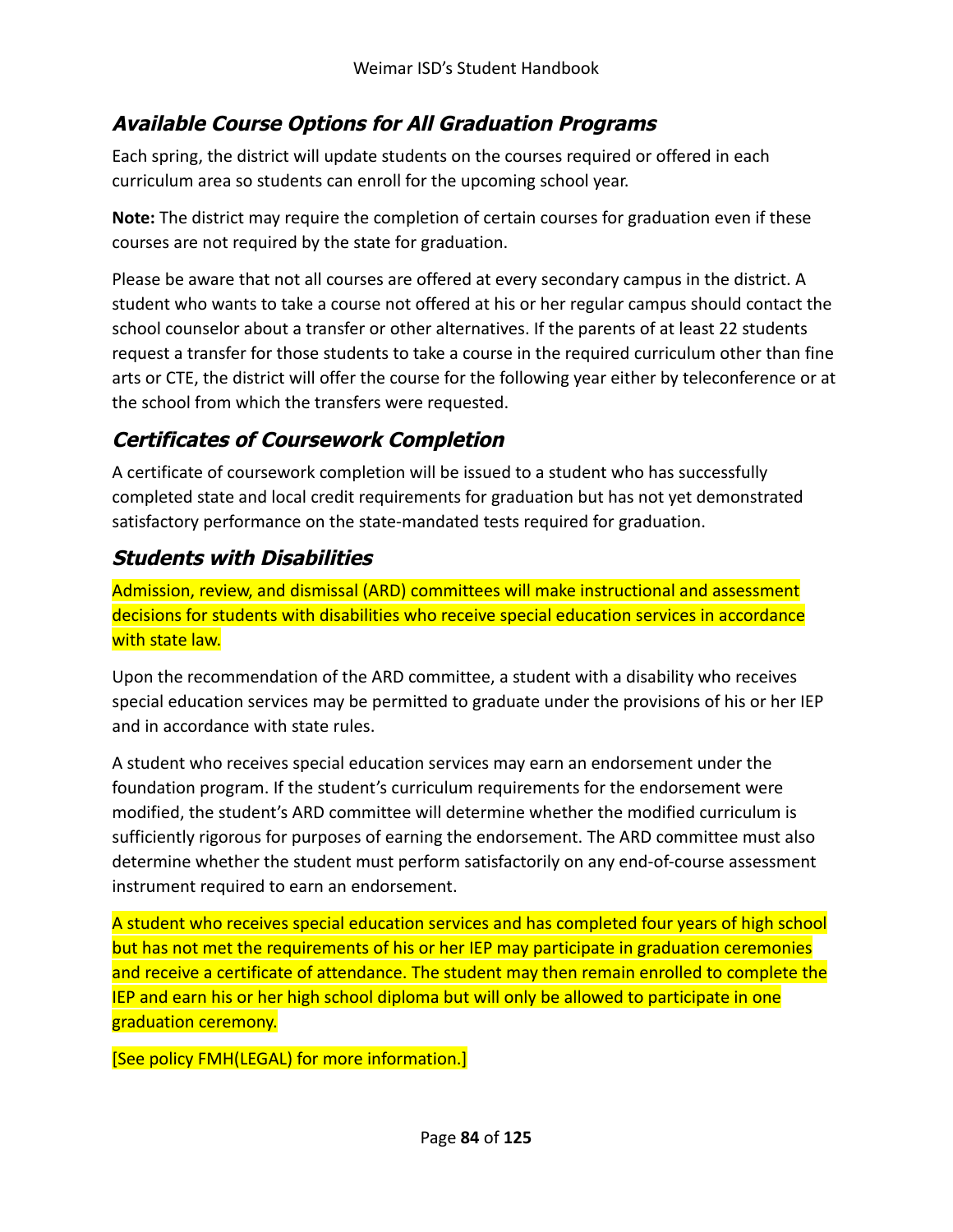#### **Graduation Activities**

Graduation activities will include:

- Baccalaureate
- Graduation Practice(s)
- Graduation

Students who have met coursework requirements for graduation but have not yet demonstrated satisfactory performance on end-of-course assessments and have not been declared eligible to graduate by an individual graduation committee, if applicable, will be allowed to participate in graduation activities. However, please keep in mind that participating in the activities and ceremonies is not synonymous with graduating. Ultimately, the final awarding of a diploma will be contingent upon the student's completion of all applicable requirements for graduation.

Students who are eligible to graduate but are assigned to a disciplinary alternative education program at the end of the school year will not be allowed to participate in the graduation ceremony and related graduation activities.

### **Graduation Speakers**

Certain graduating students will be given an opportunity to speak at graduation ceremonies.

A student must meet local eligibility criteria, which may include requirements related to student conduct, to have a speaking role. Students eligible for speaking roles will be notified by the principal and given an opportunity to volunteer.

[See the Student Code of Conduct and policy FNA(LOCAL) for more information.]

[See **Student Speakers** for student speakers at other school events.]

## **Graduation Expenses**

Because students and parents will incur expenses in order to participate in the traditions of graduation—such as the purchase of invitations, senior ring, cap and gown, and senior picture—both the student and parent should monitor progress toward completion of all requirements for graduation. The expenses often are incurred in the junior year or first semester of the senior year. [See **Fees**]

## **Scholarships and Grants**

Students who have a financial need according to federal criteria and who complete the foundation graduation program, may be eligible under the TEXAS Grant Program for tuition and fees to Texas public universities, community colleges, and technical schools, as well as to private institutions. Certain students who graduate early may also be eligible for the Texas First Scholarship Program.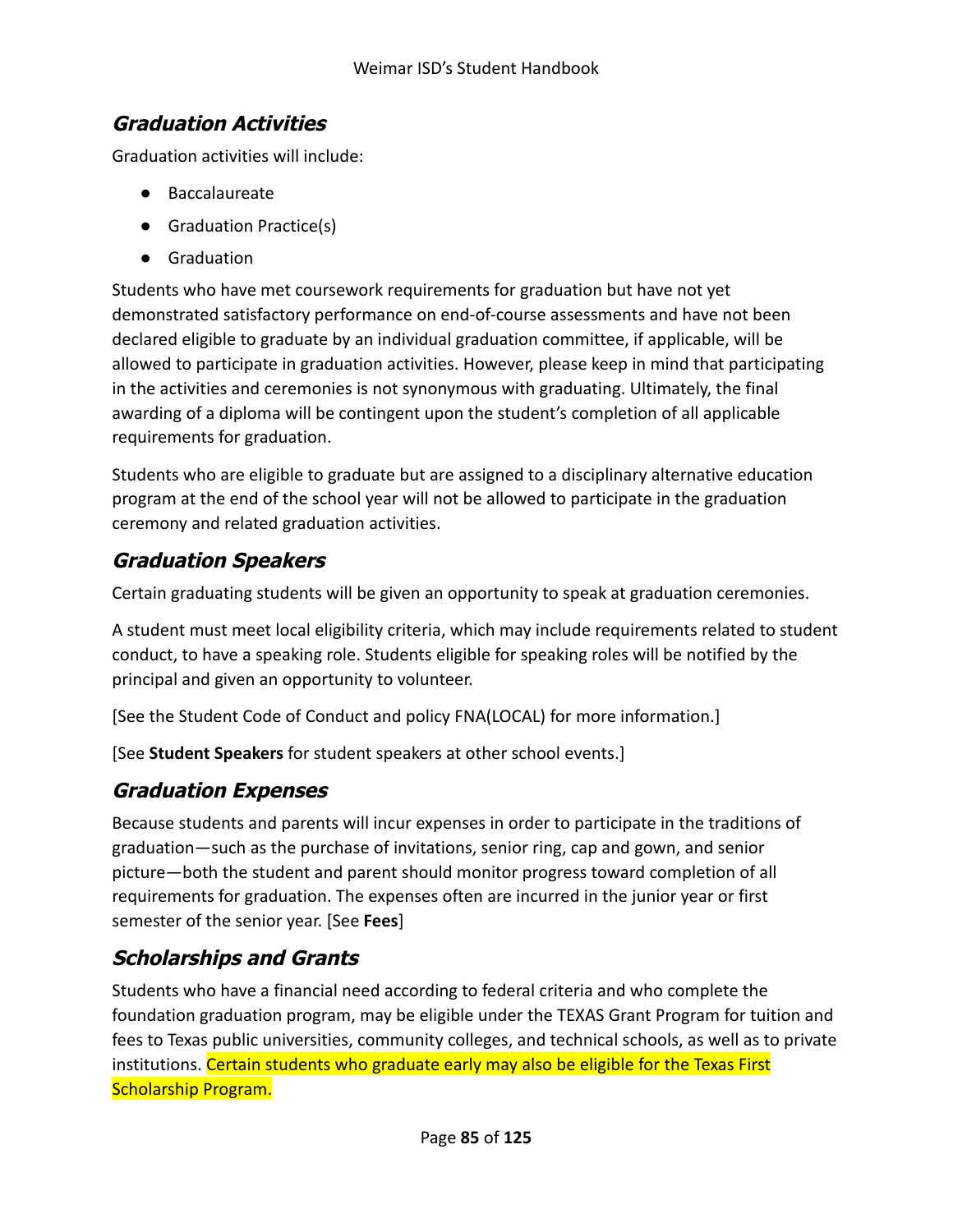Contact the school counselor for information about other scholarships and grants available to students.

#### **Harassment**

[See **Dating Violence, Discrimination, Harassment, and Retaliation**.]

# **Hazing (All Grade Levels)**

Hazing is defined by Section 37.151 of the Education Code as an intentional, knowing, or reckless act, on or off campus, by one person alone or acting with others, directed against a student for the purpose of pledging, initiation into, affiliation with, holding office in, or maintaining membership in a student organization if the act meets the elements in Education Code 37.151, including:

- Any type of physical brutality;
- An activity that subjects the student to an unreasonable risk of harm or that adversely affects the student's mental or physical health, such as sleep deprivation, exposure to the elements, confinement to small spaces, calisthenics, or consumption of food, liquids, drugs, or other substances;
- An activity that induces, causes, or requires the student to perform a duty or task that violates the Penal Code; and
- Coercing a student to consume a drug or alcoholic beverage in an amount that would lead a reasonable person to believe the student is intoxicated.

Hazing will not be tolerated by the district. If an incident of hazing occurs, disciplinary consequences will be handled in accordance with the Student Code of Conduct. It is a criminal offense if a person engages in hazing; solicits, encourages, directs, aids, or attempts to aid another in hazing; or has firsthand knowledge of an incident of hazing being planned or having occurred and fails to report this to the principal or superintendent.

[See **Bullying** and policies FFI and FNCC for more information.]

## **Health-Physical and Mental**

# **Illness (All Grade Levels)**

When your child is ill, please contact the school to let us know he or she won't be attending that day. It is important to remember that schools are required to exclude students with certain illnesses from school for periods of time as identified in state rules. For example, if your child has a fever over 100 degrees, he or she must stay out of school until fever-free for 24 hours without fever-reducing medications. In addition, students with diarrheal illnesses must stay home until they are diarrhea free without diarrhea-suppressing medications for at least 24 hours.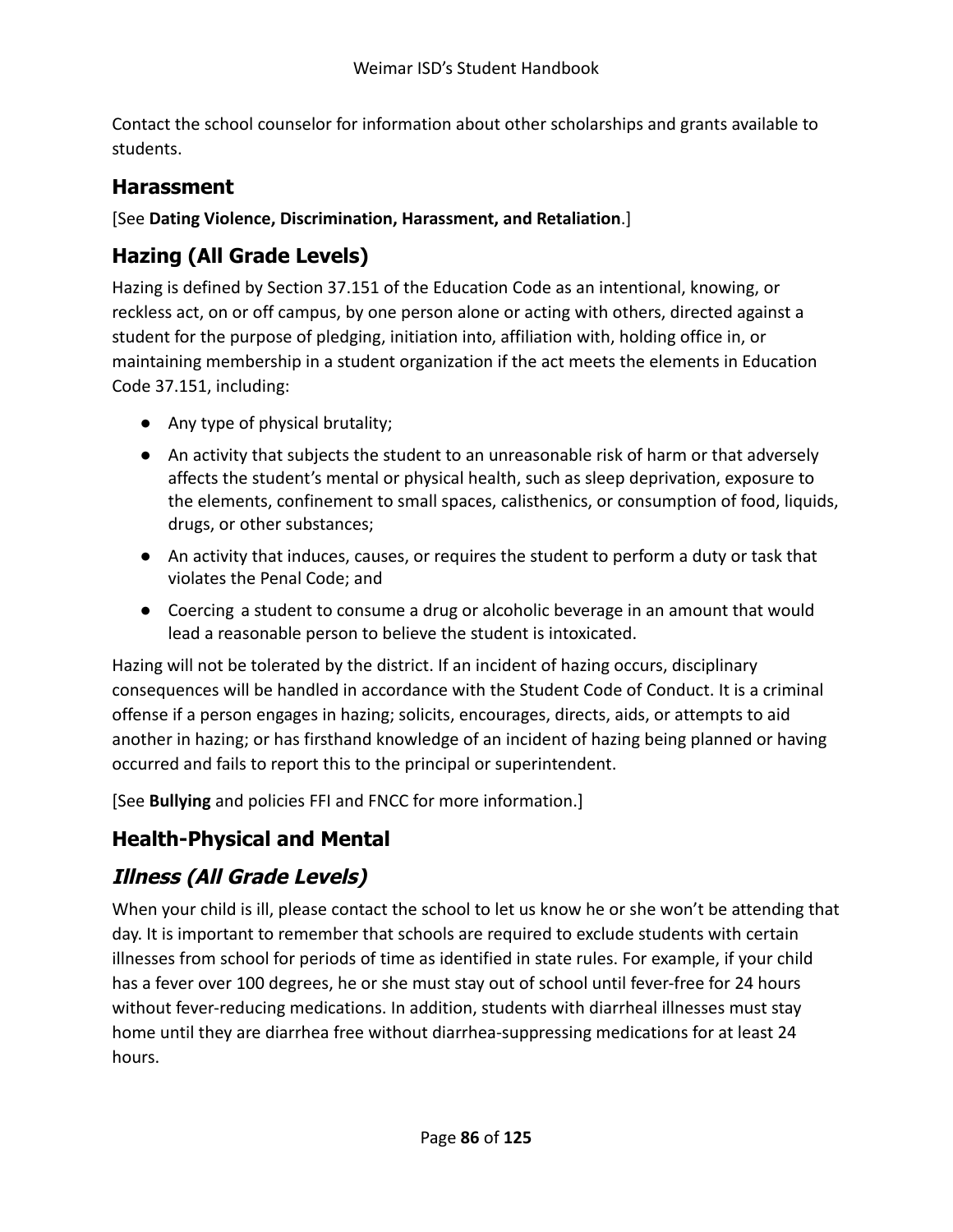A parent should contact the school nurse if a student has been diagnosed with COVID-19 or may have COVID-19.

A full list of conditions for which the school must exclude children can be obtained from the school nurse.

If a student becomes ill during the school day, he or she must receive permission from the teacher before reporting to the school nurse. If the nurse determines that the child should go home, the nurse will contact the parent.

The district is also required to report certain contagious (communicable) diseases or illnesses to the Texas Department of State Health Services (TDSHS) or our local/regional health authority. The school nurse can provide information from TDSHS on these notifiable conditions.

Contact the school nurse if you have questions or if you are concerned about whether or not your child should stay home.

## **Immunization (All Grade Levels)**

A student must be fully immunized against certain diseases or must present a certificate or statement that, for medical reasons or reasons of conscience, including a religious belief, the student will not be immunized.

For exemptions based on reasons of conscience, only official forms issued by the Texas Department of State Health Services (DSHS), Immunization Branch, can be honored by the district. This form may be obtained online at Affidavit Request for Exemption from immunization or by writing the DSHS Immunization Branch (MC 1946), P.O. Box 149347, Austin, Texas 78714-9347. The form must be notarized and submitted to the principal or school nurse within 90 days of notarization. If the parent is seeking an exemption for more than one student in the family, a separate form must be provided for each student.

The immunizations required are: diphtheria, tetanus, and pertussis; Polio; Measles, mumps, and rubella; Hepatitis B; Varicella (chicken pox); Meningococcal; Hepatitis A.

The school nurse can provide information on immunization requirements. Proof of immunization may be established by personal records from a licensed physician or public health clinic with a signature or rubber-stamp validation.

If a student should not be immunized for medical reasons, the student or parent must present a certificate signed by a U.S. registered and licensed physician stating that, in the doctor's opinion, the immunization required is medically contraindicated or poses a significant risk to the health and well-being of the student or a member of the student's family or household. This certificate must be renewed yearly unless the physician specifies a lifelong condition.

As noted at **Bacterial Meningitis**, entering college students must also, with limited exception, furnish evidence of having received a bacterial meningitis vaccination within the five years prior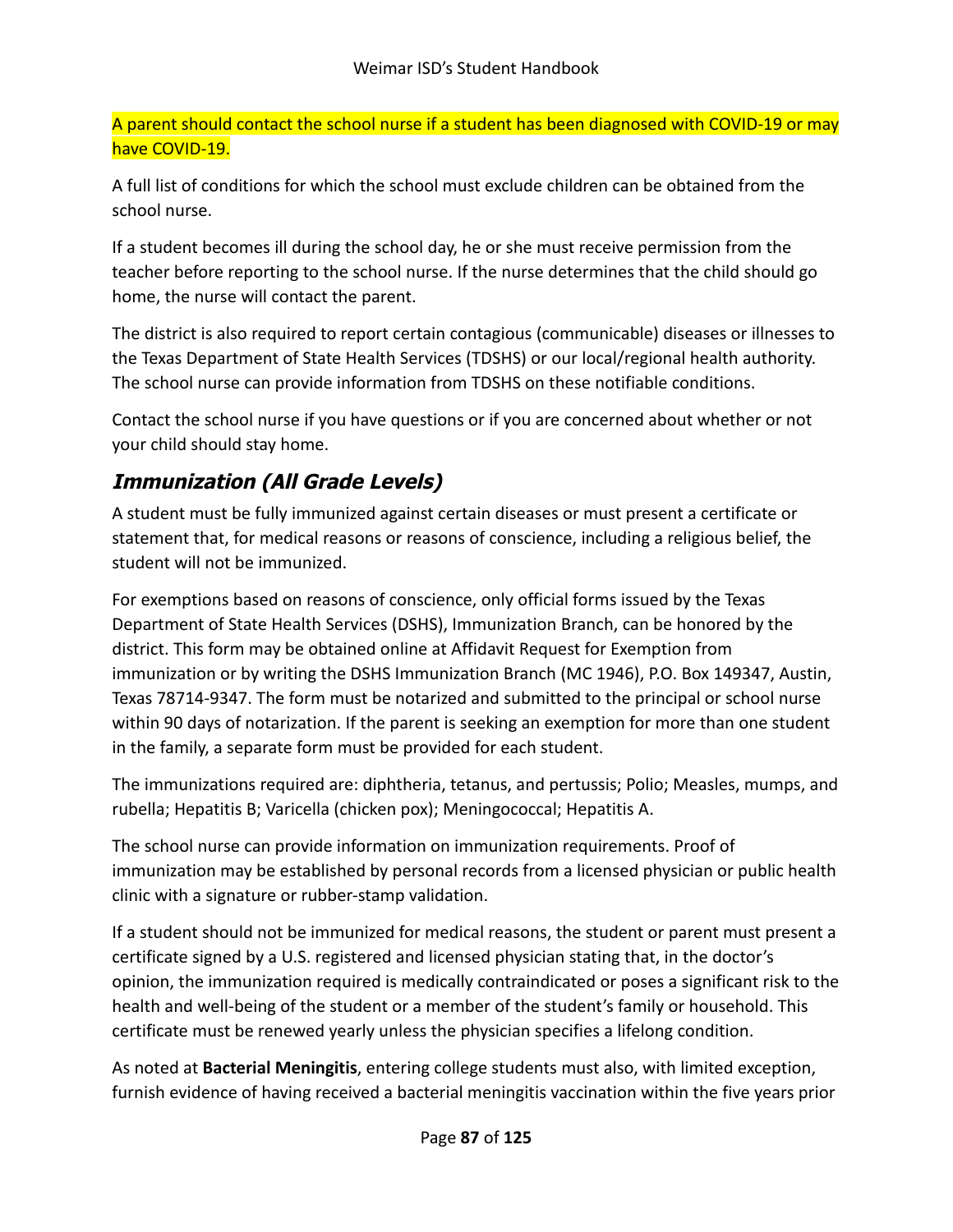to enrolling in and attending classes at an institution of higher education. A student wanting to enroll in a dual credit course taken off campus may be subject to this or other vaccination requirements.

[For further information, see policy FFAB(LEGAL) and the DSHS website: [Texas School & Child](http://www.dshs.state.tx.us/immunize/school/default.shtm) [Care Facility Immunization Requirements](http://www.dshs.state.tx.us/immunize/school/default.shtm).]

### **Lice (All Grade Levels)**

Head lice is very common among children. Although not an illness or a disease, it spreads easily through head-to-head contact during play, sports, nap time, and when children share things like brushes, combs, hats, and headphones.

The district does not require or recommend that students be removed from school because of lice or nits.

If careful observation indicates that a student has head lice, the school nurse will contact the student's parent to discuss a treatment plan using an FDA-approved medicated shampoo or cream rinse that may be purchased from any drug or grocery store. After the student undergoes one treatment, the parent should contact the school nurse to discuss the treatment used. The nurse can also offer additional recommendations, including subsequent treatments, how best to get rid of lice, and how to prevent lice from returning.

The district will provide notice to parents of elementary school students in the affected classroom without identifying the student with lice.

More information on head lice can be obtained from the DSHS website [Managing Head Lice.](http://www.dshs.state.tx.us/schoolhealth/lice.shtm)

[See policy FFAA for more information.]

### **Medicine at School (All Grade Levels)**

If a student must take medication during school hours, the student's parent must provide the medication. All medication, whether prescription or nonprescription, must be kept in the nurse's office and be administered by the nurse or another authorized district employee. A student may be authorized to possess his or her own medication because of asthma or a severe allergy as described below or as otherwise allowed by law.

The district will not purchase nonprescription medication to give to a student.

In accordance with policy FFAC, authorized employees may administer:

- Prescription medication in the original, properly labeled container, provided by the parent, along with a written request.
- Prescription medication from a properly labeled unit dosage container filled by a registered nurse or another qualified district employee from the original, properly labeled container.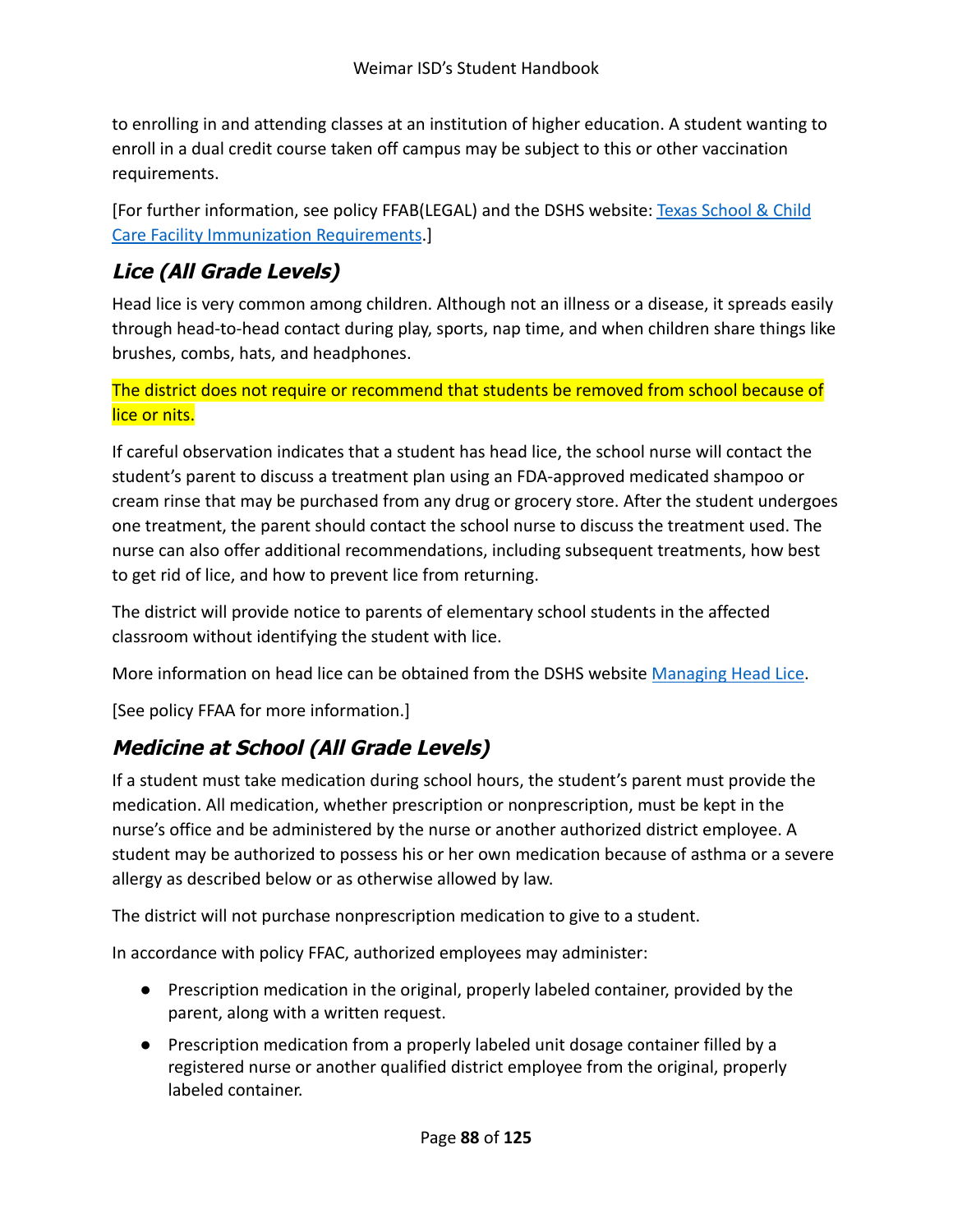- Nonprescription medication in the original, properly labeled container, provided by the parent along with a written request. **Note:** Insect repellant is considered a nonprescription medication.
- Herbal or dietary supplements provided by the parent only if required by the student's individualized education program (IEP) or Section 504 plan for a student with disabilities.

Students whose schedules provide for regular time spent outdoors, including for recess and physical education classes, should apply sunscreen before coming to school.

At the elementary level, a student's teacher or other district personnel will apply sunscreen to the student's exposed skin if the student brings the sunscreen to school and asks for help applying it. A student at this level may apply his or her own sunscreen if the student is able to do so.

At the secondary level, a student may possess and apply sunscreen when necessary. If the student needs assistance with sunscreen application, please address the need with the school nurse.

Whether a student is at the elementary or secondary level, if sunscreen needs to be administered to treat any type of medical condition, this should be handled through communication with the school nurse so that the district is made aware of any safety and medical issues.

## **Asthma and Severe Allergic Reactions**

A student with asthma or severe allergic reaction (anaphylaxis) may possess and use prescribed asthma or anaphylaxis medication at school or school-related events only if he or she has written authorization from his or her parent and a physician or other licensed health-care provider. The student must also demonstrate to his or her health-care provider and the school nurse the ability to use the prescribed medication, including any device required to administer the medication.

If the student has been prescribed asthma or anaphylaxis medication for use during the school day, the student and parents should discuss this with the school nurse or principal.

See also **Food Allergies**.

## **Steroids (Secondary Grade Levels Only)**

State law prohibits students from possessing, dispensing, delivering, or administering an anabolic steroid. Anabolic steroids are for physician-prescribed medical use only.

Body building, muscle enhancement, or the increase of muscle bulk or strength through the use of an anabolic steroid or human growth hormone by a healthy student is not a valid medical use and is a criminal offense.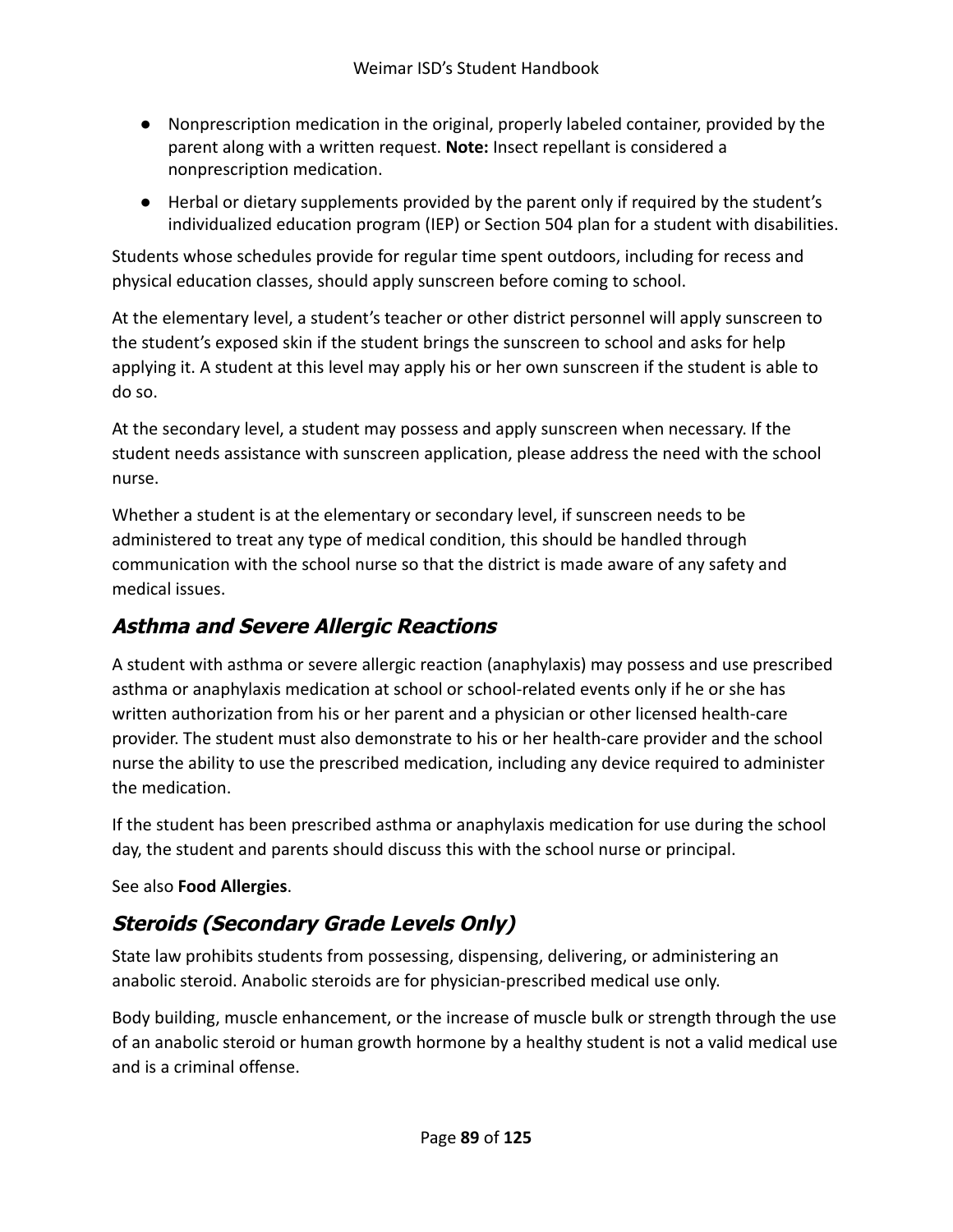### **Mental Health Support (All Grade Levels)**

The district has implemented programs to address the following mental health, behavioral health, and substance abuse concerns:

- Mental health promotion and early intervention;
- Building skills to manage emotions, establish and maintain positive relationships, and engage in responsible decision-making;
- Substance abuse prevention and intervention;
- Suicide prevention, intervention, and postvention (interventions after a suicide in a community);
- Grief, trauma, and trauma-informed care;
- Positive behavior interventions and supports;
- Positive youth development; and
- Safe, supportive, and positive school climates.

If a student has been hospitalized or placed in residential treatment for a mental health condition or substance abuse, the district has procedures to support the student's return to school. Please contact the district's mental health liaison for further information.

Teachers and other district employees may discuss a student's academic progress or behavior with the student's parents or another employee as appropriate; however, they are not permitted to recommend use of psychotropic drugs. A psychotropic drug is a substance used in the diagnosis, treatment, or prevention of a disease or as a component of a medication that is intended to alter perception, emotion, mood, or behavior.

A district employee who is a registered nurse, an advanced nurse practitioner, a physician, or a certified or credentialed mental health professional can recommend that a student be evaluated by an appropriate medical practitioner, if appropriate. [See policy FFEB for more information.]

For related information, see:

- **Consent to Conduct a Psychological Evaluation** and **Provide a Mental Health Care Service** for the district's procedures for recommending a mental health intervention and the mental health liaison's contact information;
- **Counseling** for the district's comprehensive school counseling program;
- **Physical and Mental Health Resources** for campus and community mental and physical health resources; and
- **Policies and Procedures that Promote Student Physical and Mental Health** for board-adopted policies and administrative procedures that promote student health.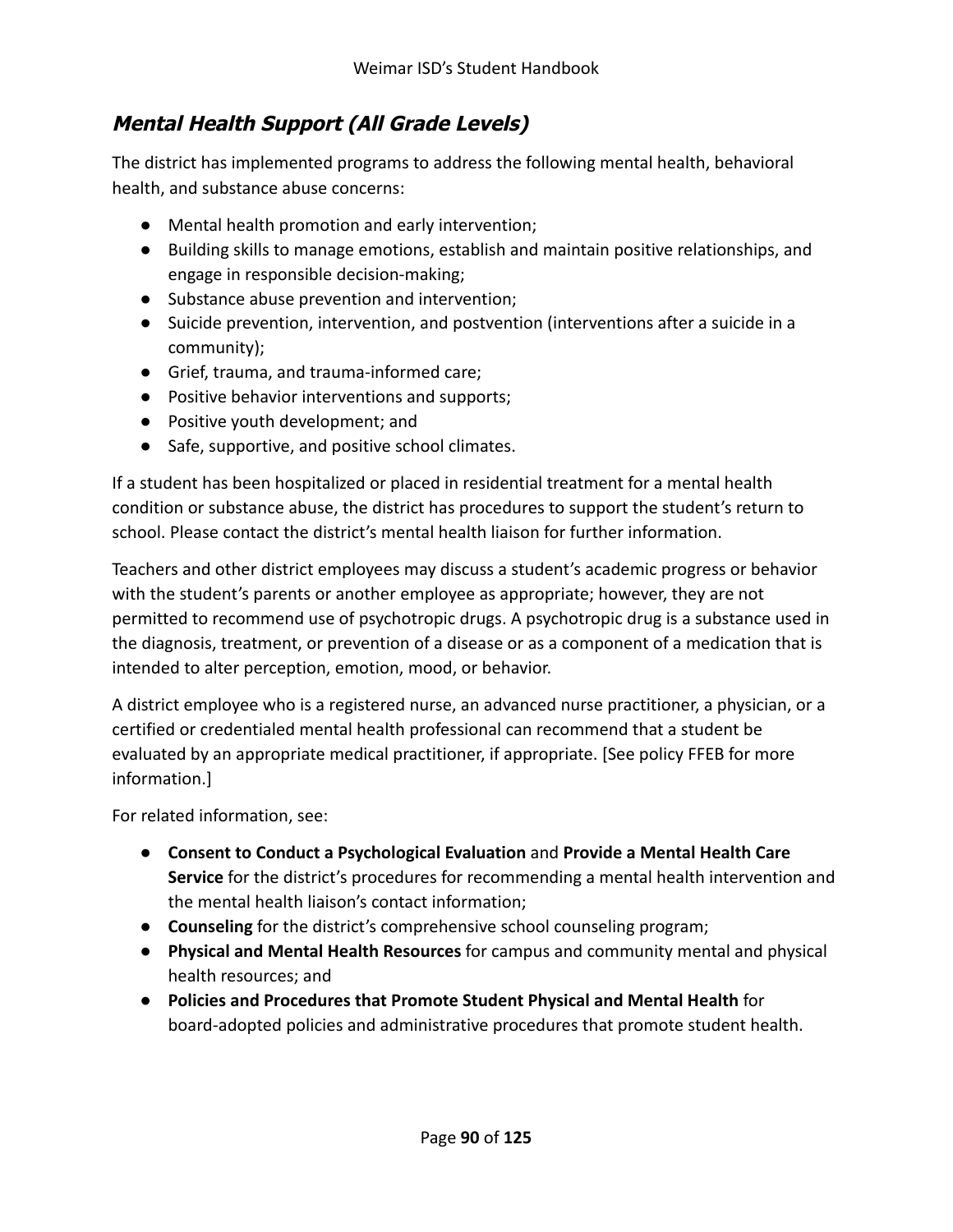#### **Physical Activity Requirements**

#### **Elementary School**

The district will ensure that students in full-day prekindergarten–grade 5 engage in moderate or vigorous physical activity for at least 30 minutes per day or 135 minutes per week, in accordance with policies at EHAB, EHAC, EHBG, and FFA.

For additional information on the district's elementary school student physical activity programs and requirements, please see the principal.

#### **Junior High/Middle School**

The district will ensure that students in middle or junior high school will engage in at least 225 minutes of moderate or vigorous physical activity within each two-week period for at least four semesters, in accordance with policies at EHAB, EHAC, EHBG, and FFA.

For additional information on the district's junior high and middle school student physical activity programs and requirements, please see the principal.

#### **Temporary Restriction from Participation in Physical Education**

Students who are temporarily restricted from participation in physical education will remain in the class and shall continue to learn the concepts of the lessons but not actively participate in the skill demonstration.

#### **Physical Fitness Assessment (Grades 3–12)**

Annually, the district will conduct a physical fitness assessment of students in grades 3–12 who are enrolled in a physical education course or a course for which physical education credit is awarded. At the end of the school year, a parent may submit a written request to obtain the results of his or her child's physical fitness assessment conducted during the school year by **contacting** 

*Ryan McIver Athletic Director 504 W Main St. Weimar [jmciver@weimarisd.org](mailto:jmciver@weimarisd.org) 979-725-9504*

### **Physical Health Screenings / Examinations**

#### **Athletics Participation (Secondary Grade Levels Only)**

For certain extracurricular activities, a student must submit certification from an authorized health-care provider. The certification must state that the student has been examined and is physically able to participate in the relevant program, including:

● A district athletics program.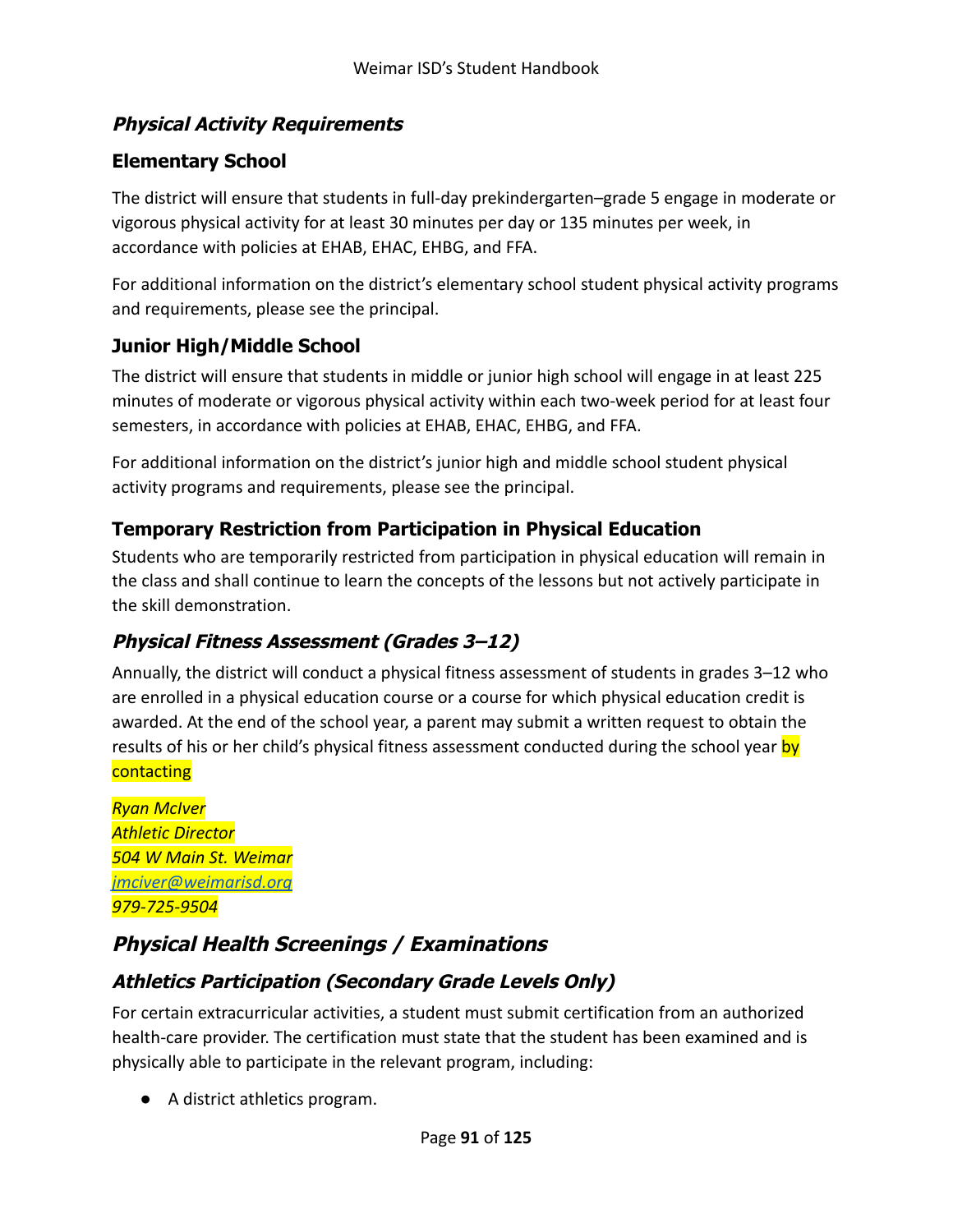- District marching band.
- Any district extracurricular program identified by the superintendent.

This examination is required to be submitted annually to the district.

Students should be aware of the rare possibility of sudden cardiac arrest, which in athletes is usually caused by a previously unsuspected heart disease or disorder. A student may request an electrocardiogram (ECG or EKG) to screen for such disorders, in addition to his or her required physical examination.

See the UIL's explanation of [sudden cardiac arrest](https://www.uiltexas.org/health/info/sudden-cardiac-death) for more information.

### **Spinal Screening Program**

School-based spinal screening helps identify adolescents with abnormal spinal curvature at an early stage, when the curve is mild and may go unnoticed. Early detection is key to controlling spinal deformities. Spinal screening is noninvasive and conducted in accordance with the most recent, nationally accepted and peer-reviewed standards.

All students who meet the Texas Department of State Health Services criteria will be screened for abnormal spinal curvature before the end of the school year. As appropriate, students will be referred for follow-up with their physician.

For information on spinal screening by an outside professional or exemption from spinal screening based on religious beliefs, contact the superintendent or see policy FFAA(LEGAL)

## **Other Examinations and Screenings (All Grade Levels)**

Students are required to undergo a risk assessment for Type 2 diabetes at the same time the district screens students for hearing and vision issues, or for abnormal spinal curvatures.

[See policy FFAA for more information.]

## **Special Health Concerns (All Grade Levels)**

### **Bacterial Meningitis (All Grade Levels)**

Please see the district's website at [www.weimarisd.org](http://www.weimarisd.org) for information regarding meningitis.

**Note**: Entering college students must show, with limited exception, evidence of receiving a bacterial meningitis vaccination within the five-year period prior to enrolling in and taking courses at an institution of higher education. Please see the school nurse for more information, as this may affect a student who wishes to enroll in a dual credit course taken off campus.

#### [See **Immunization**.]

#### **Diabetes**

In accordance with a student's individual health plan for management of diabetes, a student with diabetes will be permitted to possess and use monitoring and treatment supplies and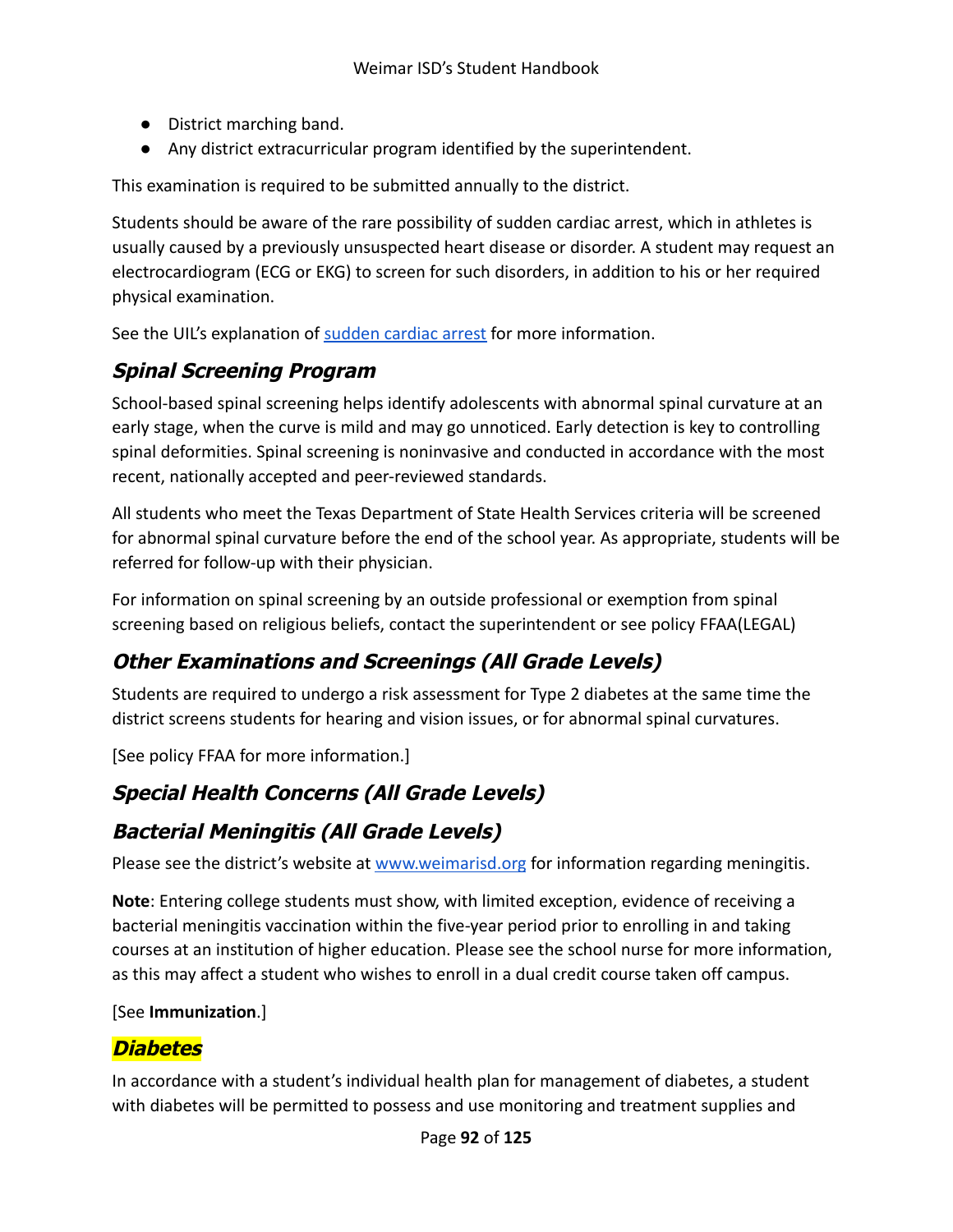equipment while at school or at a school-related activity. See the school nurse or principal for information. [See policy FFAF(LEGAL) for more information.]

# **Food Allergies (All Grade Levels)**

Parents should notify the district when a student has been diagnosed with a food allergy, especially an allergy that could result in dangerous or life-threatening reactions either by inhalation, ingestion, or skin contact with the particular food. It is important to disclose the food to which the student is allergic as well as the nature of the allergic reaction. Please contact the school nurse or campus principal if your child has a known food allergy or as soon as possible after any diagnosis of a food allergy.

The district has developed and annually reviews a food allergy management plan, based on the Texas Department of State Health Services' (DSHS) "Guidelines for the Care of Students with Food Allergies At-Risk for Anaphylaxis" found on the DSHS website at [Allergies and Anaphylaxis](https://www.dshs.texas.gov/schoolhealth/allergiesandanaphylaxis/).

When the district receives information that a student has a food allergy that puts the student at risk for anaphylaxis, an individual care plan will be developed to assist the student in safely accessing the school environment. The district's food allergy management plan can be accessed at [www.weimarisd.org](http://www.weimarisd.org) .

[See **Celebrations** and policy FFAF for more information.]

#### **Seizures (All Grade Levels)**

To address the care of a student with a seizure disorder while at school or participating in a school activity, a parent may submit a seizure management and treatment plan to the district before the beginning of the school year, upon enrollment of the student, or as soon as practicable following diagnosis of a seizure disorder.

[See **A Student with Physical or Mental Impairments Protected under Section 504** and contact the school nurse for more information.]

#### **Tobacco and E-Cigarettes Prohibited (All Grade Levels and All Others on School Property)**

Students are prohibited from possessing or using any type of tobacco product, electronic cigarette (e-cigarette), or any other electronic vaporizing device while on school property or while attending an off-campus school-related activity.

The district and its staff strictly enforce prohibitions against the use of all tobacco products, e-cigarettes, or any other electronic vaporizing device by students and all others on school property and at school-sponsored and school-related activities. [See the Student Code of Conduct and policies FNCD and GKA for more information.]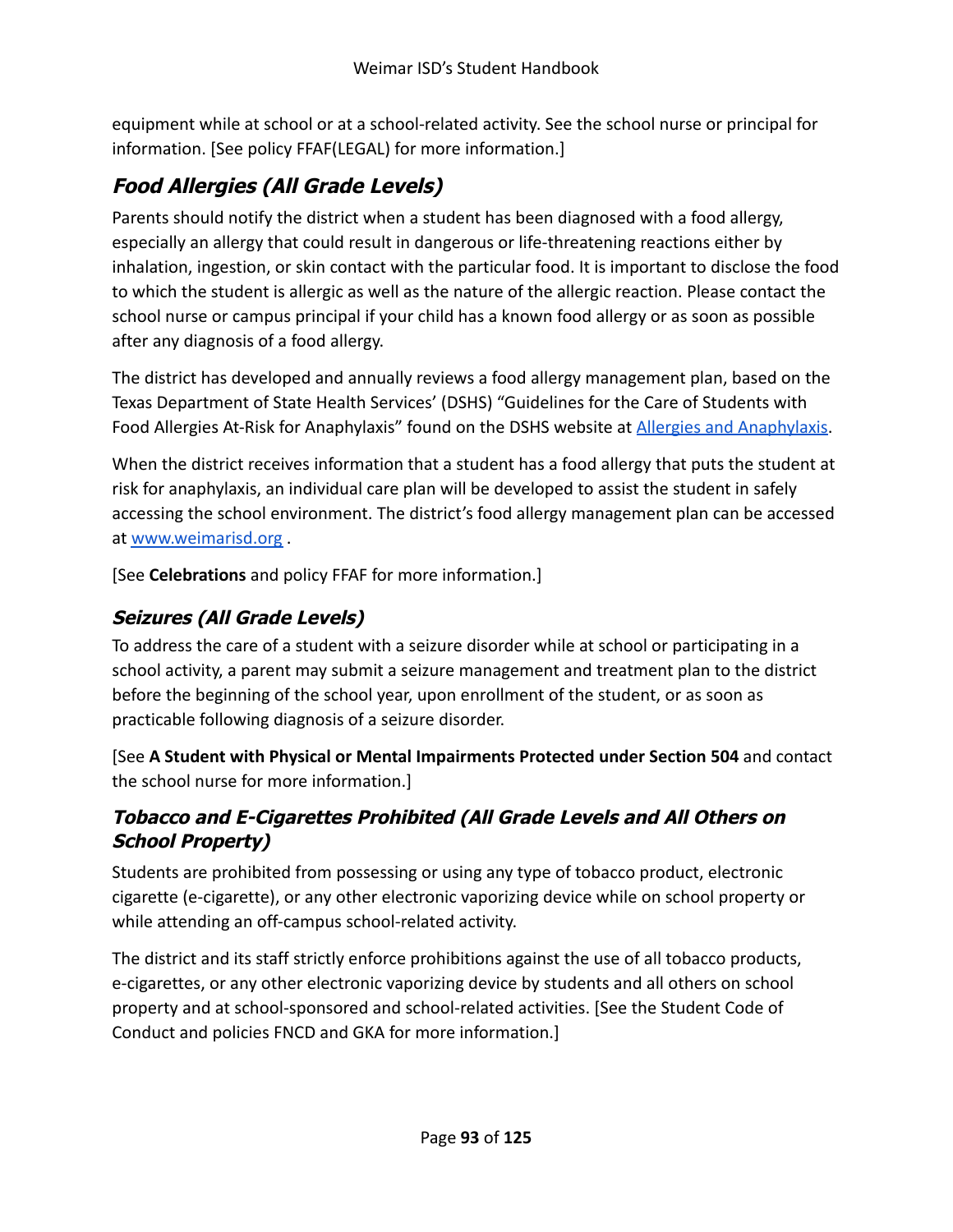### **Health-Related Resources, Policies, and Procedures**

#### **Physical and Mental Health Resources (All Grade Levels)**

Parents and students in need of assistance with physical and mental health concerns may contact the following campus and community resources:

- The district full-time nurse, Leslie Kloesel, at 979-725-6009 or Ikloesel@weimarisd.org
- The district full-time school counselor, Lindsay Fisbeck, at 979-725-9504 or lfisbeck@weimarisd.org
- The local public health authority, Victoria County Public Health Department, which may be contacted at 361-578-6281 or 2805 North Navarro, Victoria, TX 77901.
- The local mental health authority, Texana Center, which may be contacted at 281-239-1300, 4910 Airport Ave. Rosenberg, TX 77471, or [www.texanacenter.com/](http://www.texanacenter.com/)

#### **Policies and Procedures that Promote Student Physical and Mental Health (All Grade Levels)**

The district has adopted board policies that promote student physical and mental health. (LOCAL) policies on the topics below can be found in the district's policy manual, available at <https://pol.tasb.org/Home/Index/324>

- Food and nutrition management: CO, COA, COB
- Wellness and Health Services: FFA
- Physical Examinations: FFAA
- Immunizations: FFAB
- Medical Treatment: FFAC
- Communicable Diseases: FFAD
- School-Based Health Centers: FFAE
- Care Plans: FFAF
- Crisis Intervention: FFB
- Trauma-informed Care: FFBA
- Student Support Services: FFC
- Student Safety: FFF
- Child Abuse and Neglect: FFG
- Freedom from Discrimination, Harassment, and Retaliation: FFH
- Freedom from Bullying: FFI

In addition, the District Improvement Plan details the district's strategies to improve student performance through evidence-based practices that address physical and mental health.

The district has developed administrative procedures as necessary to implement the above policies and plans.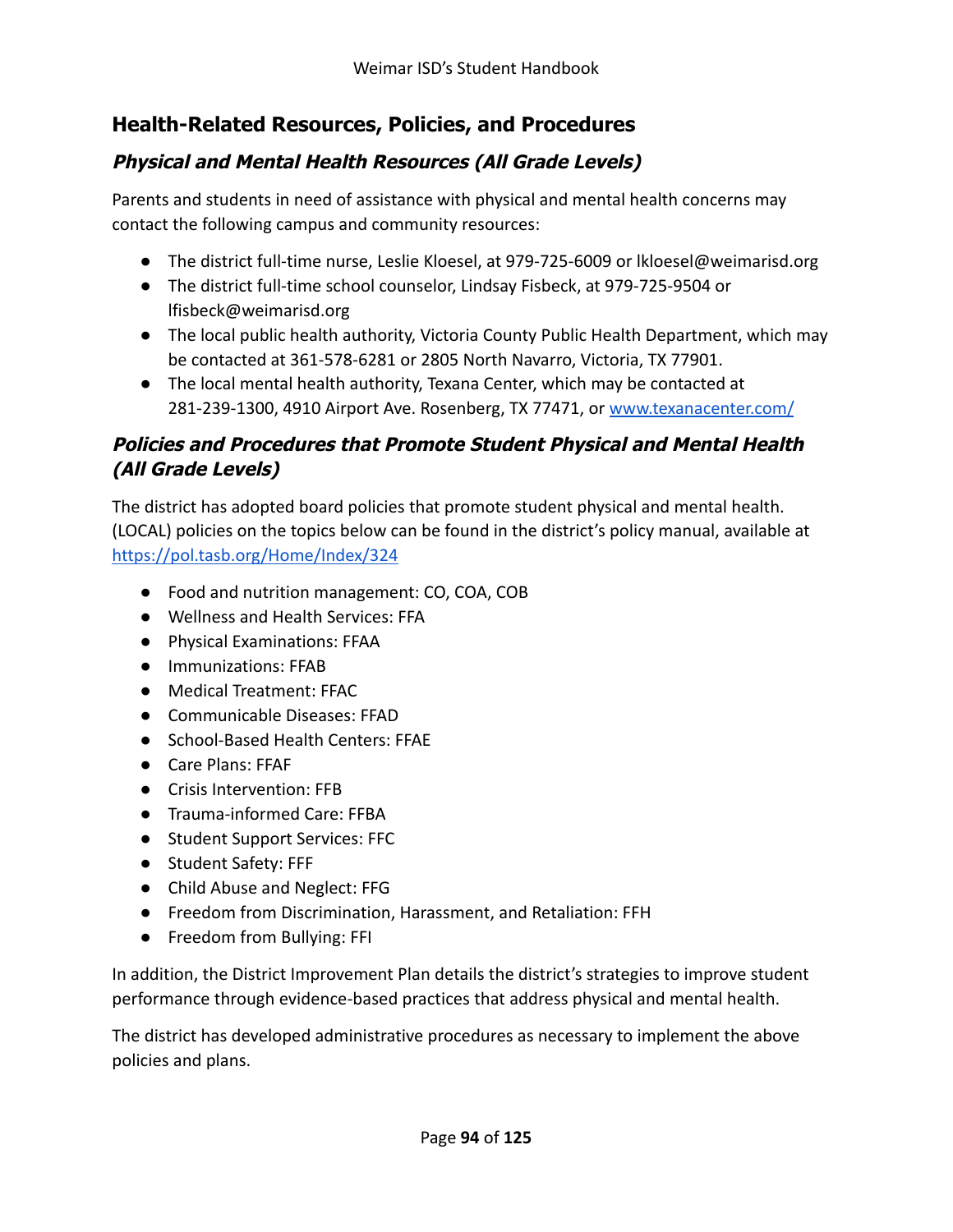For further information regarding these procedures and access to the District Improvement Plan, please contact

Jon Wunderlich WISD Superintendent 506 W Main St. Weimar [jwunderlich@weimarisd.org](mailto:jwunderlich@weimarisd.org) 979-725-6300

# **School Health Advisory Council (SHAC) (All Grade Levels)**

During the preceding school year, the district's School Health Advisory Council (SHAC) held 10 meetings. Additional information regarding the district's SHAC is available from the school nurse.

Notification of upcoming SHAC meetings will be posted at each campus' administrative office at least 72 hours before the meeting. Notification of upcoming SHAC meetings, meeting minutes, and a recording of each meeting will be posted on the district website at [www.weimarisd.org](http://www.weimarisd.org).

[See **Consent to Human Sexuality Instruction** and policies BDF and EHAA for more information.]

### **Student Wellness Policy/Wellness Plan (All Grade Levels)**

To encourage healthy habits in our students, the district has developed a board-adopted wellness policy at FFA(LOCAL) and corresponding plans and procedures to implement it. For questions about the content or implementation of the district's wellness policy and plan, please contact:

*Jon Wunderlich WISD Superintendent 506 W Main St. Weimar [jwunderlich@weimarisd.org](mailto:jwunderlich@weimarisd.org) 979-725-6300*

## **Homework (All Grade Levels)**

# **Law Enforcement Agencies (All Grade Levels) Questioning of Students**

When law enforcement officers or other lawful authorities wish to question or interview a student at school, the principal will cooperate fully regarding the conditions of the interview, including without parental consent, if necessary, if it is part of a child abuse investigation. In other circumstances, the principal will: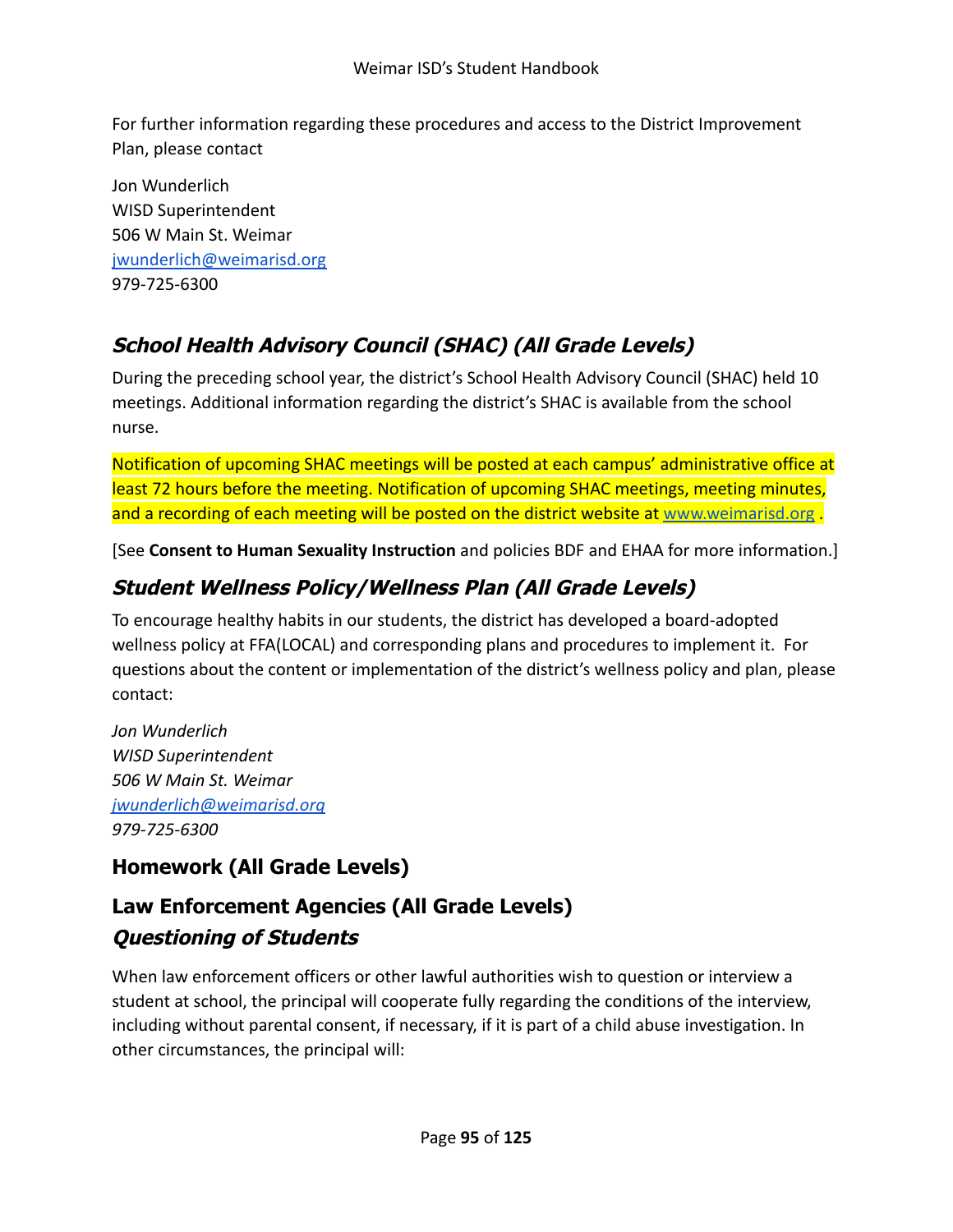- Verify and record the identity of the officer or other authority and ask for an explanation of the need to question the student at school.
- Ordinarily make reasonable efforts to notify the parents, unless the interviewer raises what the principal considers to be a valid objection.
- Ordinarily be present for the questioning or interview, unless the interviewer raises what the principal considers to be a valid objection.

#### **Students Taken Into Custody**

State law requires the district to permit a student to be taken into legal custody:

- To comply with an order of the juvenile court.
- To comply with the laws of arrest.
- By a law enforcement officer if there is probable cause to believe the student has engaged in delinquent conduct or conduct in need of supervision.
- By a law enforcement officer to obtain fingerprints or photographs for comparison in an investigation.
- By a law enforcement officer to obtain fingerprints or photographs to establish a student's identity, where the child may have engaged in conduct indicating a need for supervision, such as running away.
- By a probation officer if there is probable cause to believe the student has violated a condition of probation imposed by the juvenile court.
- By an authorized representative of Child Protective Services, Texas Department of Family and Protective Services, a law enforcement officer, or a juvenile probation officer, without a court order, under the conditions set out in the Family Code relating to the student's physical health or safety.
- To comply with a properly issued directive from a juvenile court to take a student into custody.

Before a student is released to a legally authorized person, the principal will verify the person's identity and, to the best of his or her ability, will verify the person's authority to take custody of the student.

The principal will immediately notify the superintendent and will attempt to notify the parent, unless the legally authorized person raises what the principal considers to be a valid objection to notifying the parents. Because the principal does not have the authority to prevent or delay a student's release to a legally authorized person, any notification will most likely be after the fact.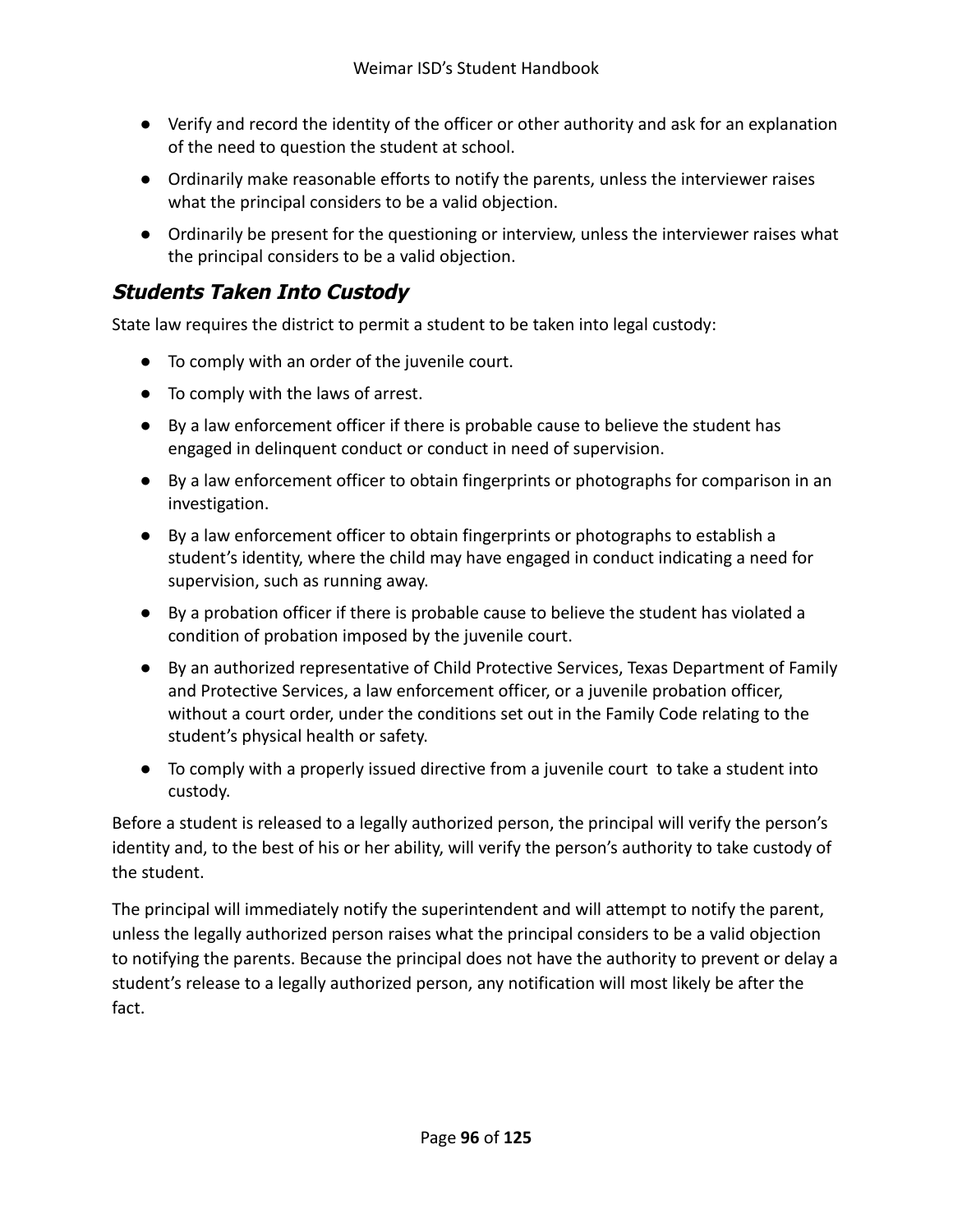### **Notification of Law Violations**

The district is required by state law to notify:

- All instructional and support personnel who have responsibility for supervising a student who has been taken into custody, arrested, or referred to the juvenile court for any felony offense or for certain misdemeanors.
- All instructional and support personnel who have regular contact with a student who has been convicted, received deferred prosecution, received deferred adjudication, or was adjudicated for delinquent conduct for any felony offense or certain misdemeanors that occur in school, on school property, or at a school-sponsored or school-related activity on or off school property. These personnel will also be notified if the principal has reasonable grounds to believe the student has engaged in certain conduct.
- All appropriate district personnel in regards to a student who is required to register as a sex offender.

[See policy GRAA(LEGAL) for more information.]

#### **Leaving Campus (All Grade Levels)**

Remember that student attendance is crucial. Appointments should be scheduled outside of school hours if possible. Absent extenuating circumstances, students will not regularly be released before the end of the school day.

State rules require parental consent before any student leaves campus for any part of the school day.

For students in elementary and middle school, a parent or authorized adult must come to the office and show identification to sign the student out. A campus representative will ask the student to report to the office. For safety purposes and stability of the learning environment, we cannot allow any unescorted adult to go to the classroom or other area to pick up the student. If the student returns to campus the same day, the parent or authorized adult must sign the student back in through the main office upon the student's return. Documentation regarding the reason for the absence will also be required.

The same process applies to students in high school if a parent picks the student up from campus. If the student's parent authorizes the student to leave campus unaccompanied, a note provided by the parent must be submitted to the main office no later than two hours prior to the student's need to leave campus. A phone call from the parent may be accepted, but the school may ultimately require a note for documentation purposes. The student must sign out through the main office and sign in upon his or her return, if the student returns the same day.

If a student becomes ill during the school day and the school nurse or other district personnel determines that the student should go home, the nurse will contact the student's parent and document the parent's wishes regarding release from school.

Unless the parent directs district personnel to release the student unaccompanied, the parent or other authorized adult must follow the sign-out procedures listed above. If a student is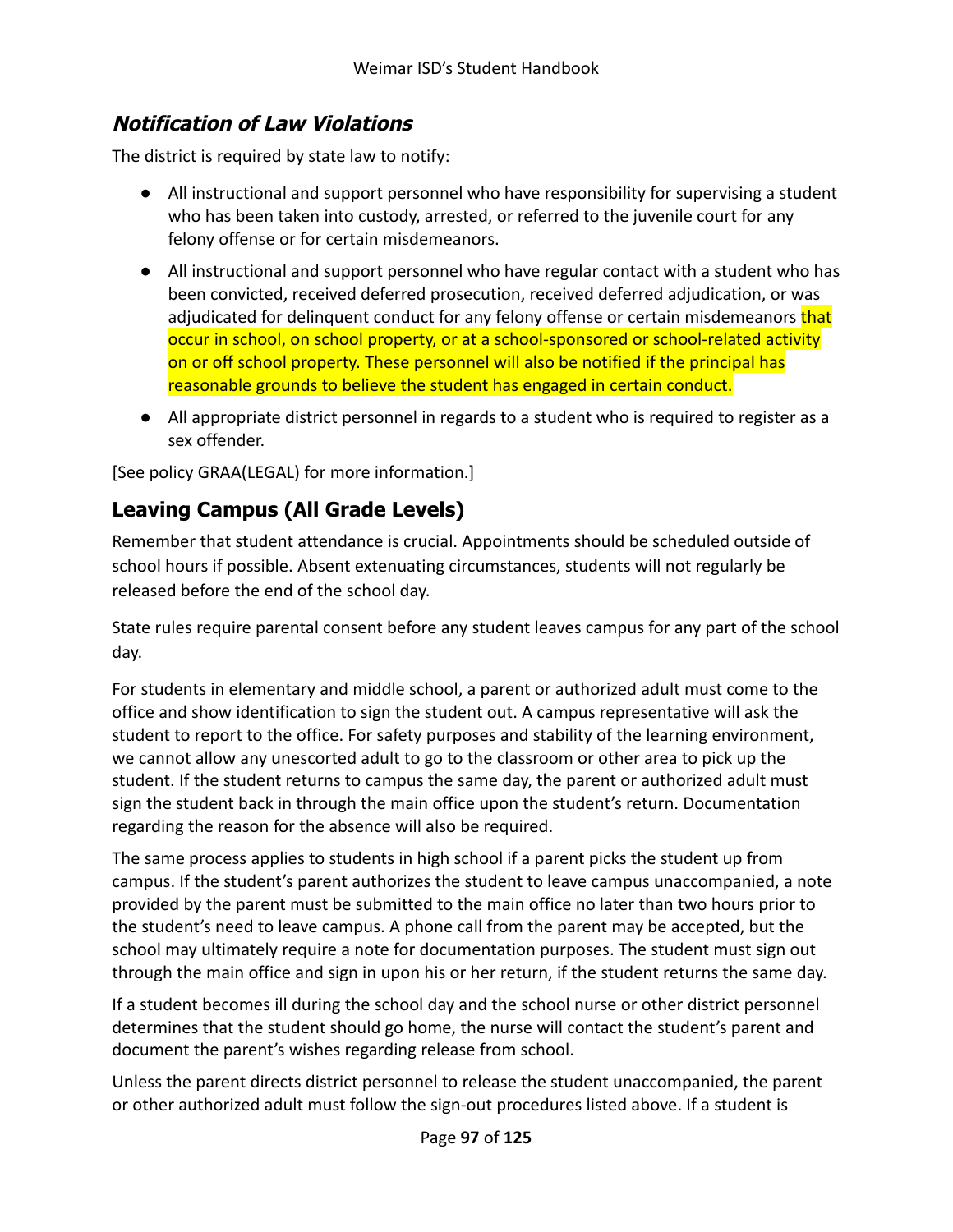permitted by his or her parent to leave campus unaccompanied, the nurse will document the time of day the student was released. Under no circumstances will a student in elementary or middle school be released unaccompanied.

If a student is 18 years of age or is an emancipated minor, the student may sign him- or herself out of school. Documentation regarding the reason for the absence will be required.

### **During Lunch**

Weimar High School is an open campus and students are allowed to leave for lunch. Weimar Elementary and Weimar Junior High are closed campuses and no students are allowed to leave for lunch without signed authorization from a parent &/or authorized adult.

## **At Any Other Time During the School Day**

Students are not authorized to leave campus during regular school hours for any other reason, except with the permission of the principal.

Students who leave campus in violation of these rules will be subject to disciplinary action in accordance with the Student Code of Conduct.

### **Lost and Found (All Grade Levels)**

A "lost and found" collection box is located in the campus office. If your child has lost an item, please encourage him or her to check the lost and found box. The district discourages students from bringing to school personal items of high monetary value, as the district is not responsible for lost or stolen items. The campus will dispose of lost and found items at the end of each semester.

### **Makeup Work**

## **Makeup Work Because of Absence (All Grade Levels)**

For any class missed, the teacher may assign the student makeup work based on the instructional objectives for the subject or course and the needs of the individual student in mastering the essential knowledge and skills or in meeting subject or course requirements.

A student will be responsible for obtaining and completing the makeup work in a satisfactory manner and within the time specified by the teacher. A student who does not make up assigned work within the time allotted by the teacher will receive a grade of zero for the assignment.

A student is encouraged to speak with his or her teacher if the student knows of an absence ahead of time, including absences for extracurricular activities, so that the teacher and student may plan any work that can be completed before or shortly after the absence. Please remember the importance of student attendance at school and that, even though absences may be excused or unexcused, all absences account for the 90 percent threshold in regards to the state laws surrounding "attendance for credit or final grade." [See **Attendance for Credit or Final Grade**]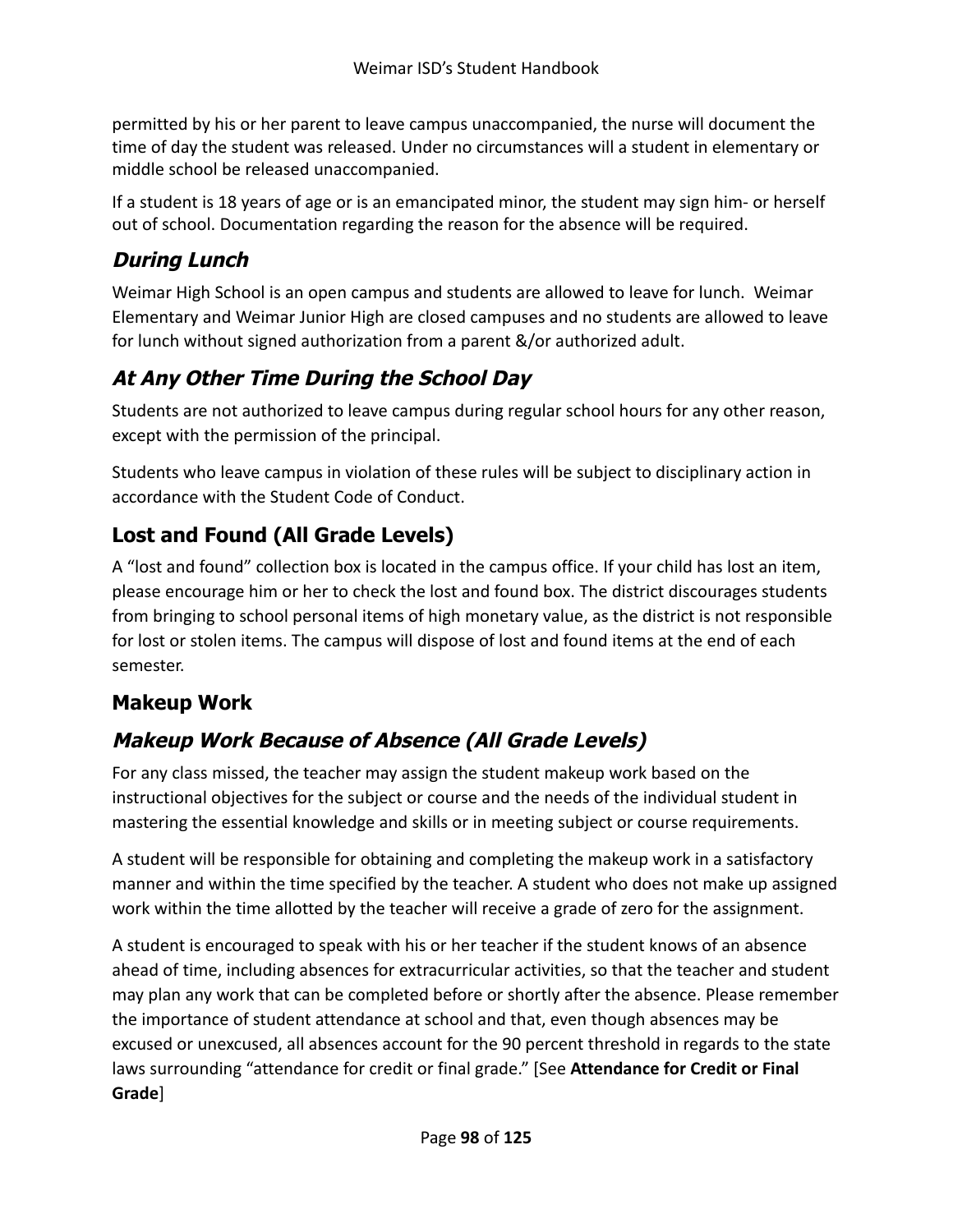A student involved in an extracurricular activity must notify his or her teachers ahead of time about any absences.

A student will be permitted to make up tests and to turn in projects due in any class missed because of absence. Teachers may assign a late penalty to any long-term project in accordance with time lines approved by the principal and previously communicated to students.

### **DAEP Makeup Work**

#### **Elementary and Middle/Junior High School Grade Levels**

#### **Grades 9–12**

If a high school student is enrolled in a foundation curriculum course at the time of removal to a disciplinary alternative education program (DAEP), he or she will have an opportunity to complete the course before the beginning of the next school year. The district may provide the opportunity to complete the course through an alternative method, including a correspondence course, another distance learning option, or summer school. The district will not charge the student for any method of completion provided by the district. [See policy FOCA(LEGAL) for more information.]

# **In-School Suspension (ISS) and Out-of-School-Suspension (OSS) Makeup Work (All Grade Levels)**

## **Alternative Means to Receive Coursework**

While a student is in ISS or OSS, the district will provide the student with all course work for the student's foundation curriculum classes that the student misses as a result of the suspension.

## **Opportunity to Complete Courses**

A student removed from the regular classroom to ISS or another setting, other than a DAEP, will have an opportunity to complete before the beginning of the next school year each course the student was enrolled in at the time of removal from the regular classroom. The district may provide the opportunity by any method available, including a correspondence course, another distance learning option, or summer school. The district will not charge the student for any method of completion provided by the district. [See policy FO(LEGAL) for more information.]

# **Nondiscrimination Statement (All Grade Levels)**

In its efforts to promote nondiscrimination and as required by law, the district does not discriminate on the basis of race, religion, color, national origin, gender, sex, disability, age, or any other basis prohibited by law in providing education services, activities, and programs, including Career and Technical Education (CTE) programs. The district provides equal access to the Boy Scouts and other designated youth groups.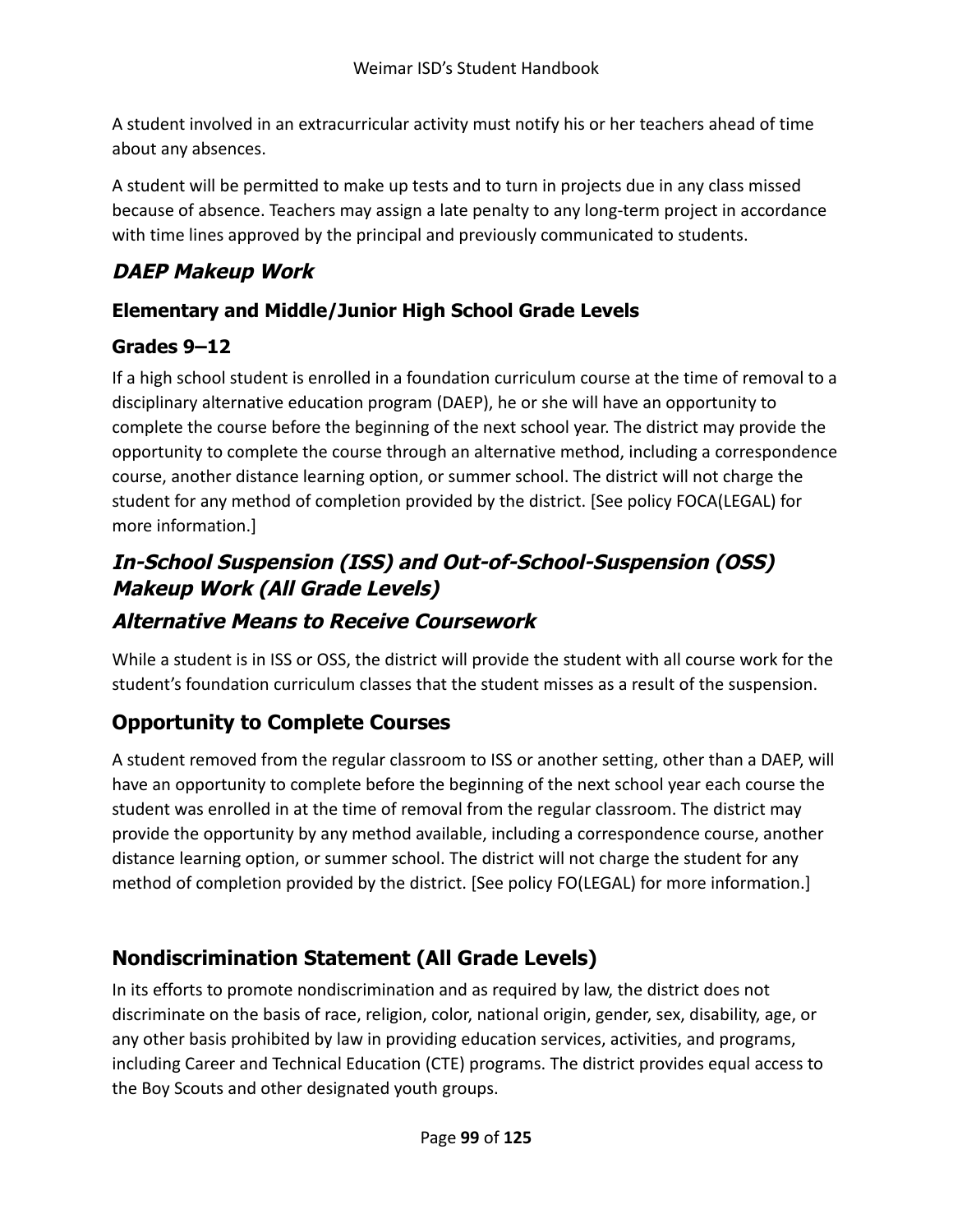In accordance with Title IX, the district does not and is required not to discriminate on the basis of sex in its educational programs or activities. The requirement not to discriminate extends employment. Inquiries about the application of Title IX may be referred to the district's Title IX Coordinator (see below), to the Assistant Secretary for Civil Rights of the Department of Education, or both.

Other federal laws that prohibit discrimination include Title VI, Section 504, the Age Discrimination Act, the Boy Scouts Act, and Title II.

The district has designated and authorized the following employee as the Title IX Coordinator to address concerns or inquiries regarding discrimination on the basis of sex, including sexual harassment, sexual assault, dating violence, domestic violence, stalking, or gender-based harassment:

*Jon Wunderlich WISD Superintendent 506 W Main St. Weimar [jwunderlich@weimarisd.org](mailto:jwunderlich@weimarisd.org) 979-725-6300*

Reports can be made at any time and by any person, including during non-business hours, by mail, phone, or email. During district business hours, reports may also be made in person. Upon the district receiving notice or an allegation of sex-based harassment, the Title IX Coordinator will promptly respond in accordance with the process described at FFH(LOCAL).

The following district representatives have been designated to address concerns or inquiries about other kinds of discrimination:

● For concerns regarding discrimination on the basis of disability, see the ADA/Section 504 Coordinator:

*Jon Wunderlich WISD Superintendent 506 W Main St. Weimar [jwunderlich@weimarisd.org](mailto:jwunderlich@weimarisd.org) 979-725-6300* ● For all other concerns regarding discrimination, see the superintendent:

*Jon Wunderlich WISD Superintendent 506 W Main St. Weimar [jwunderlich@weimarisd.org](mailto:jwunderlich@weimarisd.org) 979-725-6300*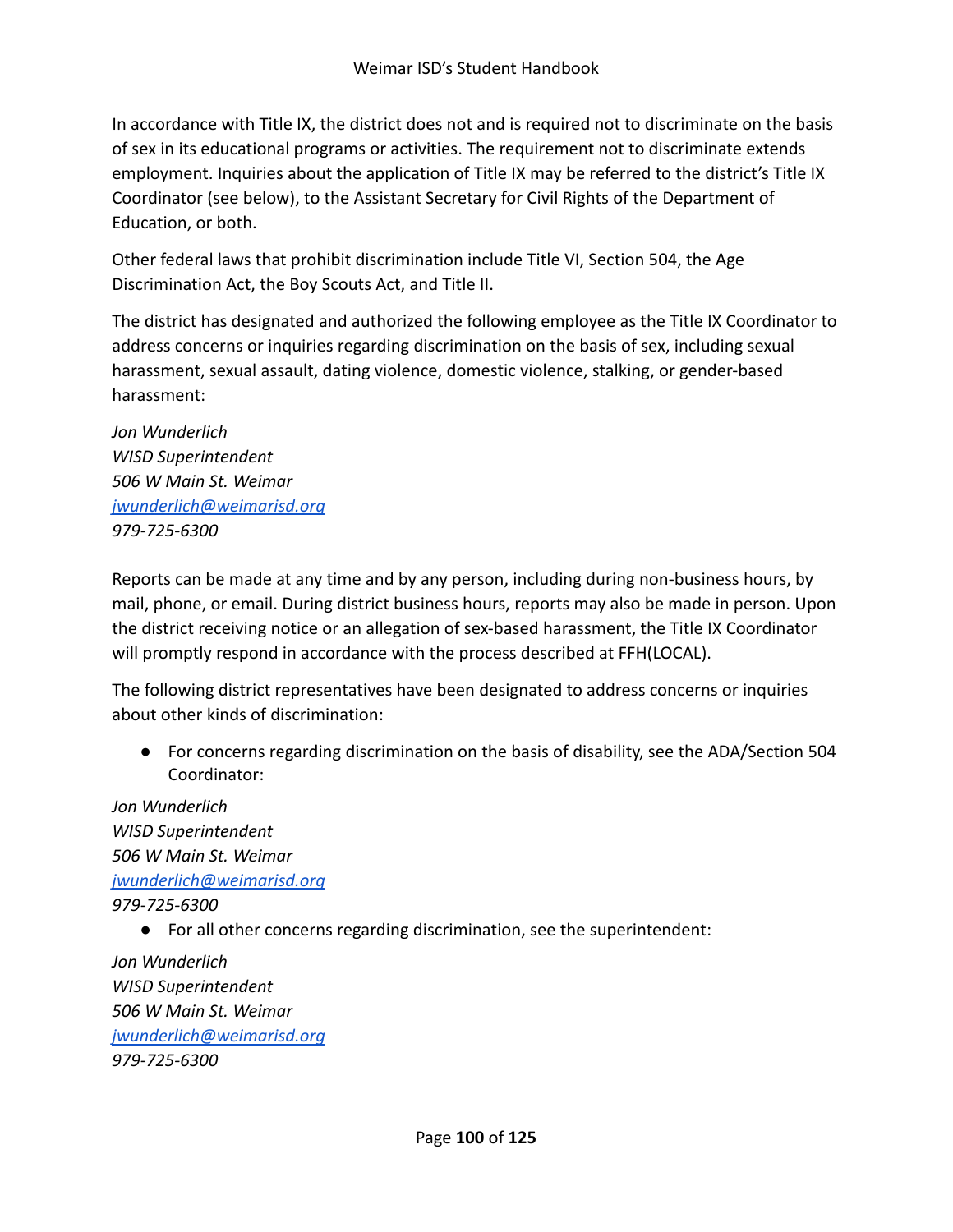[See policies FB, FFH, and GKD for more information.]

#### **Nontraditional Academic Programs (All Grade Levels)**

### **Parent and Family Engagement (All Grade Levels)**

#### **Working Together**

Experience and research tell us that a child succeeds in education with good communication and a strong partnership between home and school. A parent's involvement and engagement in this partnership may include:

- Encouraging your child to put a high priority on education and working with your child every day to make the most of the educational opportunities the school provides.
- Ensuring that your child completes all homework assignments and special projects and comes to school each day prepared, rested, and ready to learn.
- Becoming familiar with all your child's school activities and with the academic programs, including special programs, offered in the district.
- Discussing with the school counselor or principal any questions you may have about the options and opportunities available to your child.
- Reviewing the requirements and options for graduation with your child in middle school and again while your child is enrolled in high school.
- Monitoring your child's academic progress and contacting teachers as needed. [See **Academic Counseling**]
- Attending scheduled conferences and requesting additional conferences as needed. To schedule a telephone or in-person conference with a teacher, school counselor, or principal, please call the school office for an appointment. The teacher will usually return your call or meet with you during his or her conference period or before or after school. [See **Report Cards/Progress Reports and Conferences**]
- Becoming a school volunteer. [See **Volunteers** and policy GKG for more information.]
- Participating in campus parent organizations. Parent organizations include: Weimar Elementary PTO, Wildcat Athletic Booster Club and Wildcat Band Boosters.
- Serving as a parent representative on the district-level or campus-level planning committees, that develop educational goals and plans to improve student achievement. For more information, see policies BQA and BQB and contact the campus principal or the superintendent.
- Serving on the School Health Advisory Council (SHAC) and assisting the district in aligning local community values with health education instruction and other wellness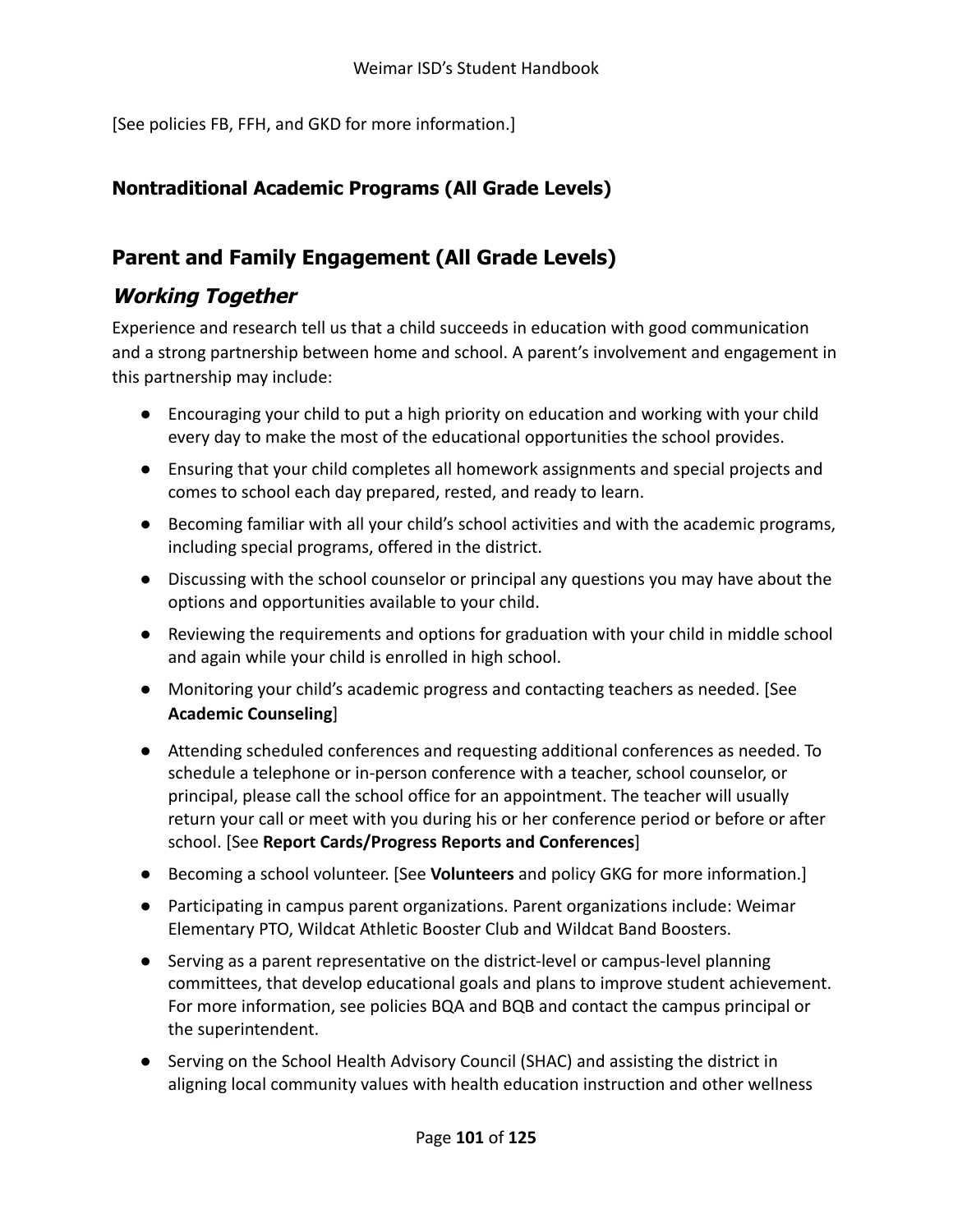issues. [See **School Health Advisory Council (SHAC)** and policies BDF, EHAA, FFA for more information.]

- Being aware of the school's ongoing bullying and harassment prevention efforts.
- Contacting school officials if you are concerned with your child's emotional or mental well-being.
- Attending board meetings to learn more about district operations. Regular board meetings are held on the second Monday of each month at 6:00 p.m. at the Central Administration Building at 506 West Main Street Weimar, TX 78962. An agenda for a regular or special meeting is posted no later than 72 hours before each meeting at 506 W. Main Street, and online at [www.weimarisd.org.](http://www.weimarisd.org) [See policies at BE and BED for more information.]

### **Parking and Parking Permits (Secondary Grade Levels Only)**

A student must present a valid driver's license and proof of insurance to be eligible for a parking permit.

Students must request a parking permit to park in a school parking lot. So long as space is available, parking permits may be issued throughout the year.

Students will not be permitted to:

- Speed.
- Double-park.
- Park across a white or yellow line.
- Park in a fire lane.
- Sit in parked cars during school hours.

Students may be subject to disciplinary action for violation of these rules. The district may tow cars that are parked in violation of these rules.

### **Pledges of Allegiance and a Minute of Silence (All Grade Levels)**

Each school day, students will recite the Pledge of Allegiance to the U.S. flag and the Pledge of Allegiance to the Texas flag. Parents may submit a written request to the principal to excuse their child from reciting a pledge. [See **Reciting the Pledges to the U.S. and Texas Flags**.]

State law requires that one minute of silence follow recitation of the pledges. Each student may choose to reflect, pray, meditate, or engage in any other silent activity during that minute so long as the silent activity does not interfere with or distract others.

In addition, state law requires that each campus provide for the observance of one minute of silence in remembrance of those who lost their lives on September 11, 2001, at the beginning of the first class period when September 11 falls on a regular school day.

[See policy EC for more information.]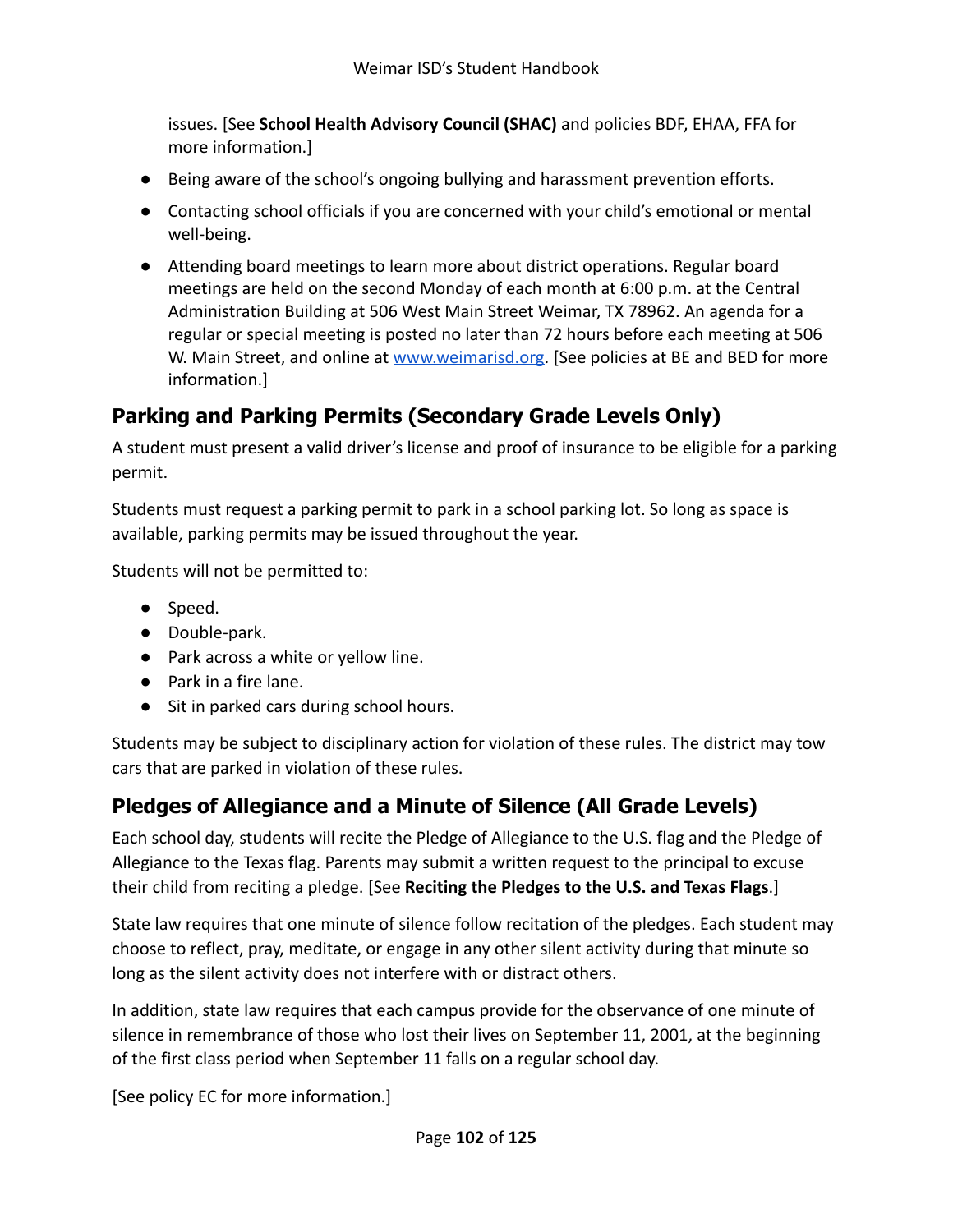### **Prayer (All Grade Levels)**

Each student has a right to pray individually, voluntarily, and silently or to meditate in school in a manner that does not disrupt school activities. The school will not encourage, require, or coerce a student to engage in or refrain from such prayer or meditation during any school activity.

#### **Promotion and Retention**

A student will be promoted only on the basis of academic achievement or proficiency. In making promotion decisions, the district will consider:

- Teacher recommendation,
- Grades,
- Scores on criterion-referenced or state-mandated
- Any other necessary academic information as determined by the district.

### **Prekindergarten - Grade 3**

A parent may request in writing that a student repeat prekindergarten, kindergarten, or grade 1, 2, or 3. Before granting the request, the district may convene a retention committee to meet and discuss the request, and will invite the parent to participate.

### **Elementary and Middle/Junior High Grade Levels**

In grades K-8, promotion is based on mastery of the state curriculum or Texas Essential Knowledge of Skills.

For the 2021–22 school year, a parent may request in writing that a student repeat grade 4, 5, 6, 7, or 8 that the student was enrolled in during the 2020- 21 school year. Before granting the request, the district may convene a retention committee to meet and discuss the request and will invite the parent to participate.

## **High School Grade Levels**

To earn credit in a course, a student must receive a grade of at least 70 based on course-level standards.

A student in grades 9–12 will be advanced a grade level based on the number of course credits earned. [See **Grade Level Classification**]

Students will also have multiple opportunities to retake EOC assessments. [See **Graduation** and **Standardized Testing**]

For the 2021–22 school year, a parent may request in writing that a student repeat a course taken for high school credit that the student took and received credit for during the 2020–21 school year. Before granting the request, the district may convene a retention committee to meet and discuss the request and will invite the parent to participate.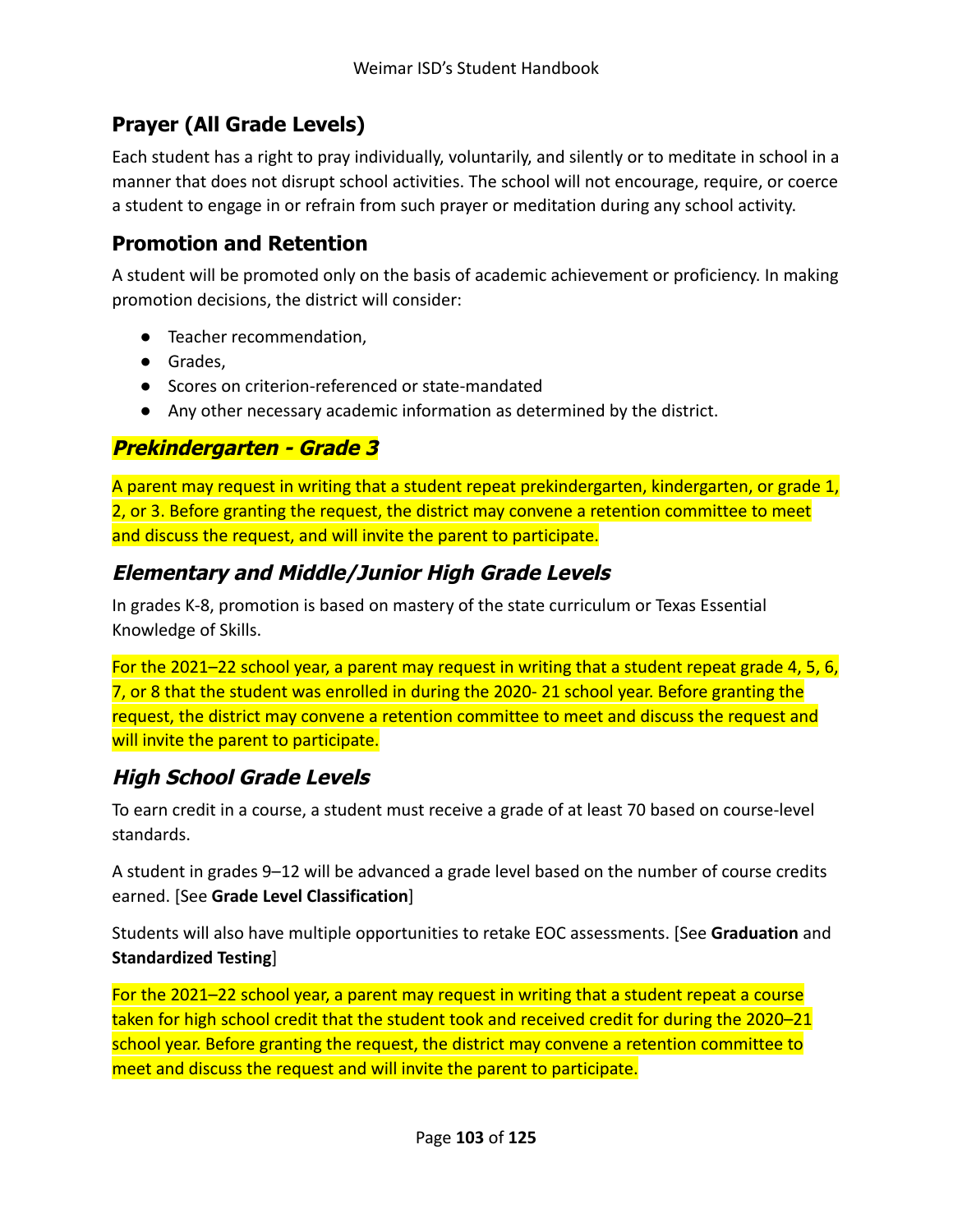#### **Release of Students from School**

[See **Leaving Campus**]

#### **Remote Instruction**

The district may offer remote instruction in accordance with TEA guidelines.

All district policies, procedures, guidelines, rules, and other expectations of student behavior will be enforced as applicable in a remote or virtual learning environment.

## **Report Cards/Progress Reports and Conferences (All Grade Levels)**

Report cards with each student's performance and absences in each class or subject are issued at least once every six weeks.

At the end of the first three weeks of a grading period parents will receive a progress report if their child's performance in any course/subject area is near or below 70 or is below the expected level of performance. If a student receives a grade lower than 70 in any class or subject at the end of a grading period, the parent will be asked to schedule a conference with the teacher. [See **Working Together** on page 96 for how to schedule a conference.]

Teachers follow grading guidelines that have been approved by the superintendent pursuant to the board-adopted policy. Grading guidelines are designed to reflect each student's relative mastery of each assignment. State law provides that a test or course grade issued by a teacher cannot be changed unless the board determines that the grade was arbitrary or contains an error, or that the teacher did not follow the district's grading policy. [See **Grading Guidelines** and policy EIA(LOCAL) for more information.]

Questions about grade calculation should first be discussed with the teacher. If the question is not resolved, the student or parent may request a conference with the principal in accordance with FNG(LOCAL).

The report card or unsatisfactory progress report will state whether tutorials are required for a student who receives a grade lower than 70.

Report cards and unsatisfactory progress reports must be signed by the parent and returned to the school within 2 days. The district may use an electronic program to communicate academic information about your child, including for report card and progress reporting purposes. An electronic signature of the parent will be accepted by the district, but you are entitled to request the option to provide a handwritten signature of acknowledgment instead.

### **Retaliation**

[See **Dating Violence, Discrimination, Harassment, and Retaliation**.]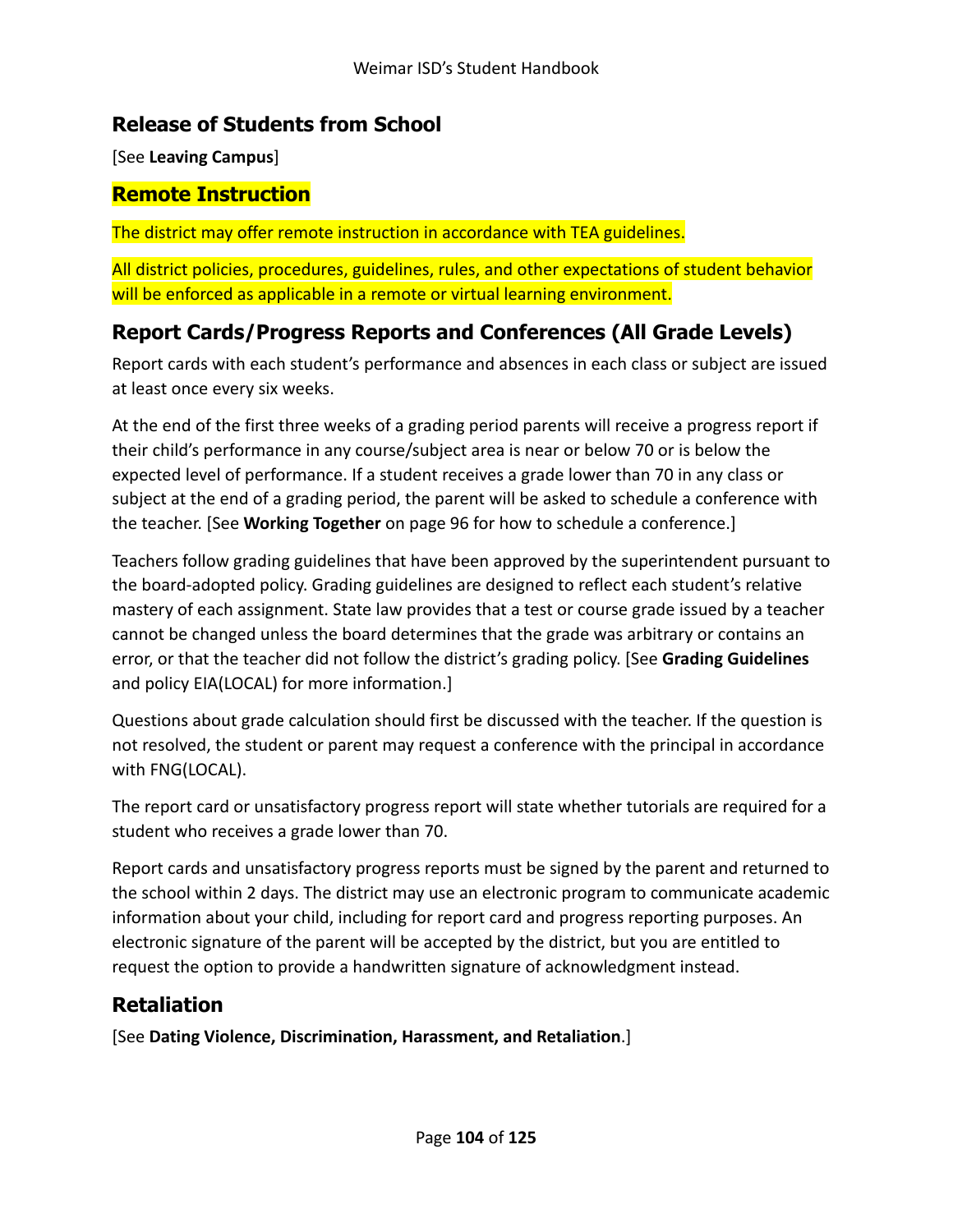# **Safety (All Grade Levels)**

Student safety on campus, at school-related events, and on district vehicles is a high priority of the district. Although the district has implemented safety procedures, the cooperation of students is essential to ensuring school safety. A student is expected to:

- Avoid conduct that is likely to put the student or others at risk.
- Follow the behavioral standards in this handbook and the Student Code of Conduct, as well as any additional rules for behavior and safety set by the principal, campus behavior coordinator, teachers, or bus drivers.
- Remain alert to and promptly report to a teacher or the principal any safety hazards, such as intruders on campus or threats made by any person toward a student or staff member. A student may make anonymous reports about safety concerns by submitting an online form.
- Know emergency evacuation routes and signals.
- Follow immediately the instructions of teachers, bus drivers, and other district employees who are overseeing the welfare of students.

### **Accident Insurance**

Soon after the school year begins, parents will have the opportunity to purchase low-cost accident insurance that would help meet medical expenses in the event of injury to their child.

## **Insurance for Career and Technical Education (CTE) Programs**

The district may purchase accident, liability, or automobile insurance coverage for students and businesses involved in the district's CTE programs.

### **Preparedness Drills: Evacuation, Severe Weather, and Other Emergencies**

Occasionally, students, teachers, and other district employees will participate in preparedness drills of emergency procedures. When the command is given or alarm is sounded, students need to follow the direction of teachers or others in charge quickly, quietly, and in an orderly manner.

Students in grades 7–12 will annually be offered instruction on the use of bleeding control stations to respond to traumatic injury. For more information, see Homeland Security's Stop the Bleed and Stop the Bleed Texas.

## **Preparedness Training: CPR and Stop the Bleed**

The district will annually offer instruction in CPR at least once to students enrolled in grades 7–12. The instruction can be provided as part of any course and is not required to result in CPR certification.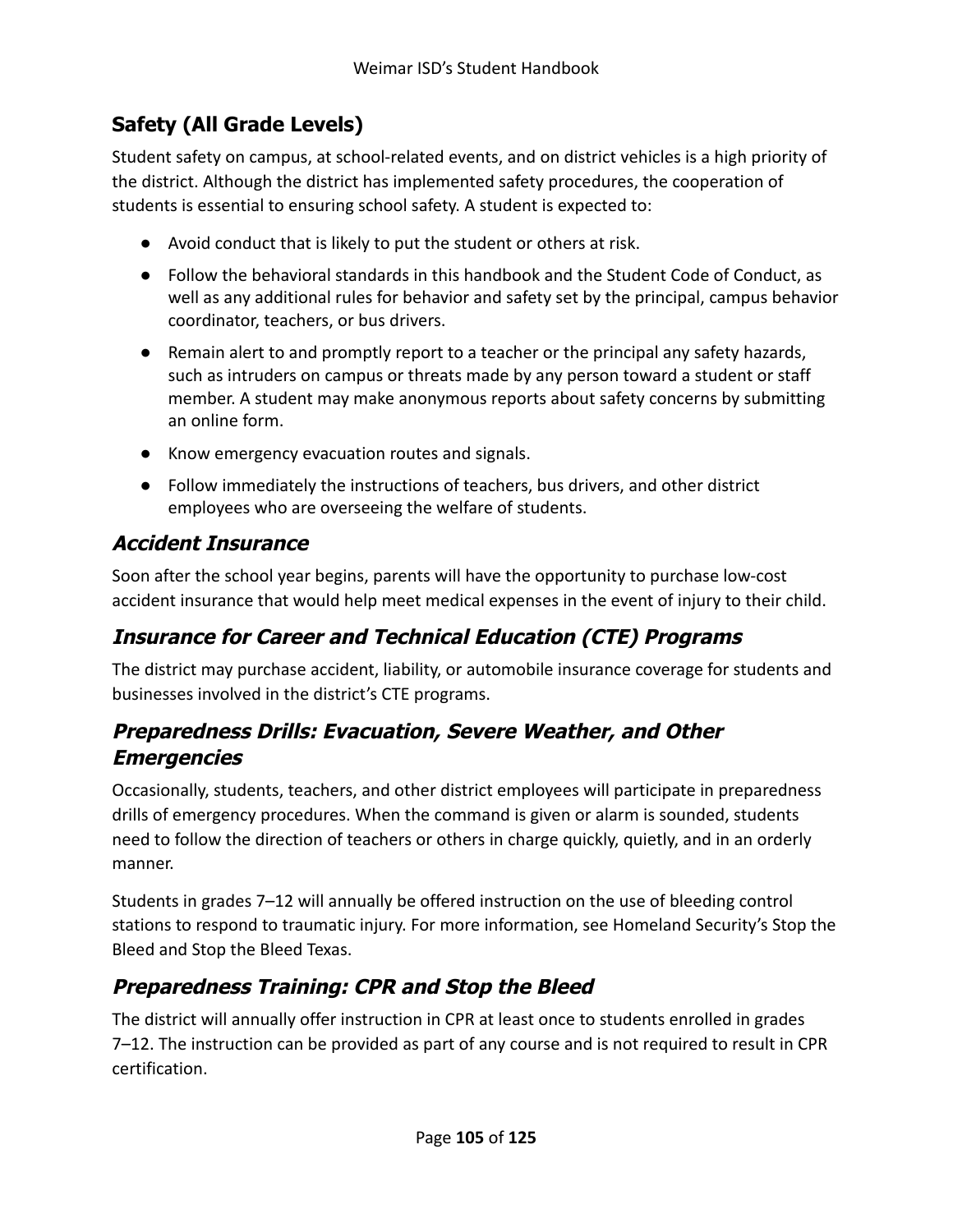The district will annually offer students in grades 7–12 instruction on the use of bleeding control stations to respond to traumatic injury. For more information, see **[Homeland Security's Stop the](https://www.dhs.gov/stopthebleed)** [Bleed](https://www.dhs.gov/stopthebleed) and [Stop the Bleed Texas](https://stopthebleedtx.org/).

#### **Emergency Medical Treatment and Information**

All parents are asked each year to complete a medical care authorization form, providing written parental consent to obtain emergency treatment and information about allergies to medications or drugs. Parents should contact the school nurse to update emergency care information (name of doctor, emergency phone numbers, allergies, etc.

The district may consent to medical treatment, which includes dental treatment, if necessary, for a student if:

- The district has received written authorization from a person having the right to consent;
- That person cannot be contacted; and
- That person has not given the district actual notice to the contrary.

The emergency care authorization form will be used by the district when a student's parent or authorized designee is unable to be contacted. A student may provide consent if authorized by law or court order. Regardless of parental authorization for the district to consent to medical treatment, district employees will contact emergency medical services to provide emergency care when required by law or when deemed necessary, such as to avoid a life-threatening situation.

### **Emergency School-Closing Information**

Each year, parents are asked to complete an emergency release form to provide contact information in the event that the district needs to notify parents of early dismissal, delayed opening, or restricted access to a campus because of severe weather, a security threat, or another emergency cause.

The district will rely on contact information on file with the district to communicate with parents in an emergency situation, which may include real-time or automated messages. It is crucial to notify your child's school when a phone number changes. State law requires parents to update contact information within two weeks after the date the information changes.

If the campus must close, delay opening, or restrict access to the building because of an emergency, the district will also alert the community in the following ways: The district will send a notice/alert to parents/guardians via the School Messenger System; Local radio stations, KBUK – La Grange and KULM – Columbus will be notified.

[See **Automated Emergency Communications** for more information.]

#### **Sat, Act, and Other Standardized Tests**

[See **Standardized Testing**]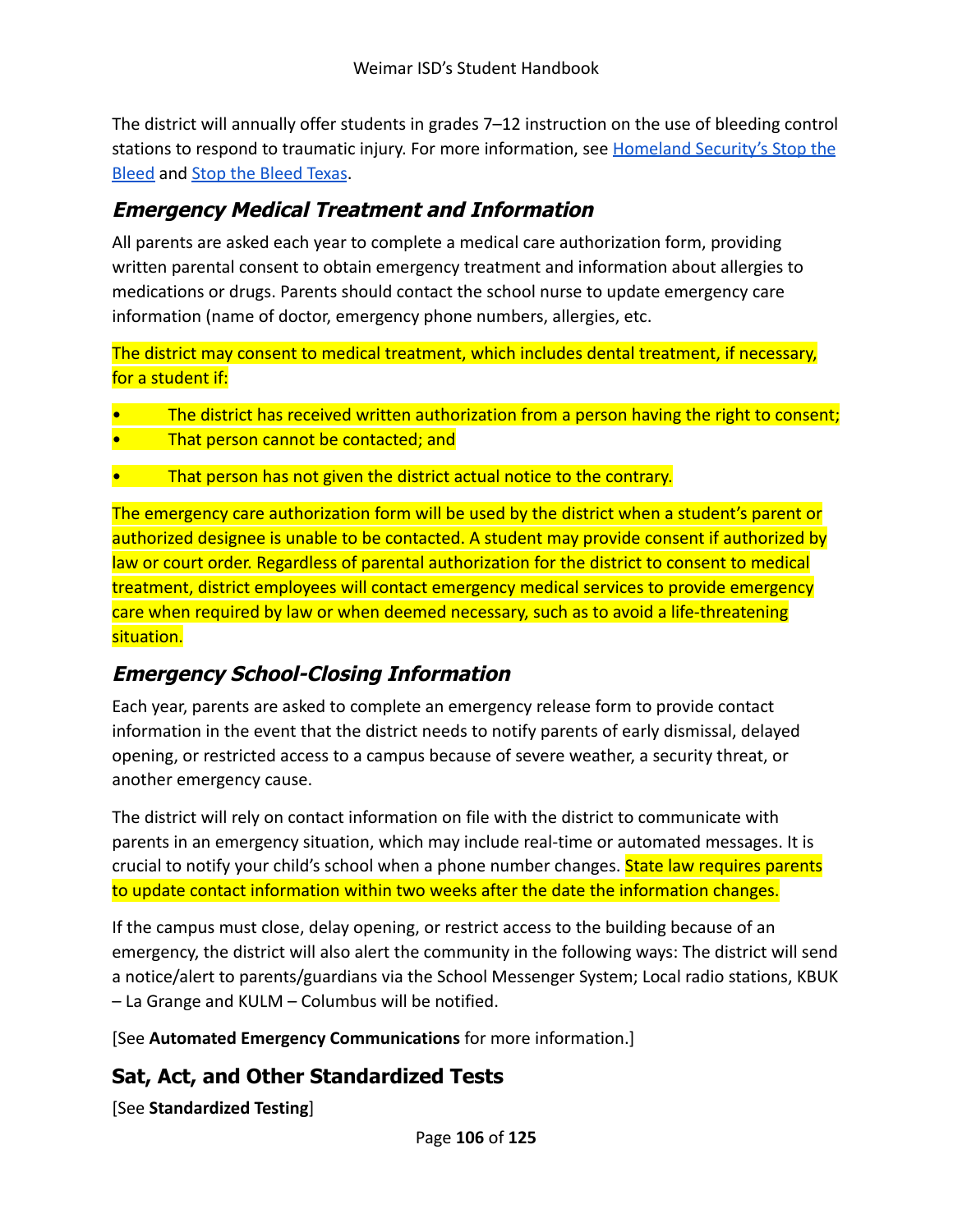### **Schedule Changes (Middle/Junior High and High School Grade Levels)**

### **School Facilities**

#### **Asbestos Management Plan (All Grade Levels)**

The district works diligently to maintain compliance with federal and state law governing asbestos in school buildings. A copy of the district's asbestos management plan is available in the central administrative office. If you have any questions or would like to examine the district's plan in more detail, please contact Jon Wunderlich, the district's designated asbestos coordinator, at 979-725-6300.

## **Food and Nutrition Services (All Grade Levels)**

The district participates in the School Breakfast Program and National School Lunch Program and offers students nutritionally balanced meals daily in accordance with standards set forth in state and federal law.

Free and reduced-price meals are available based on financial need or household situation. Information about a student's participation is confidential. The district may share information such as a student's name and eligibility status to help enroll eligible children in Medicaid or the state children's health insurance program (CHIP) unless the student's parent notifies the district that a student's information should not be disclosed.

Participating students will be offered the same meal options as their peers and will not be treated differently from their peers.

To apply for free or reduced-price meal services, contact:

*Tammy Johnson WISD Superintendent's Assistant 506 W Main St. Weimar tjohnson@weimarisd.org 979-725-6300*

[See policy CO for more information.]

Parents should continually monitor their child's meal account balance. When a student's meal account is depleted, the district will notify the parent. The student may continue to purchase meals according to the grace period set by the school board. The district will present the parent with a schedule of repayment for any outstanding account balance and an application for free or reduced meals.

If the district is unable to work out an agreement with the student's parent on replenishment of the meal account and payment of any outstanding balance, the student will receive a meal. The district will make every effort to avoid bringing attention to the student.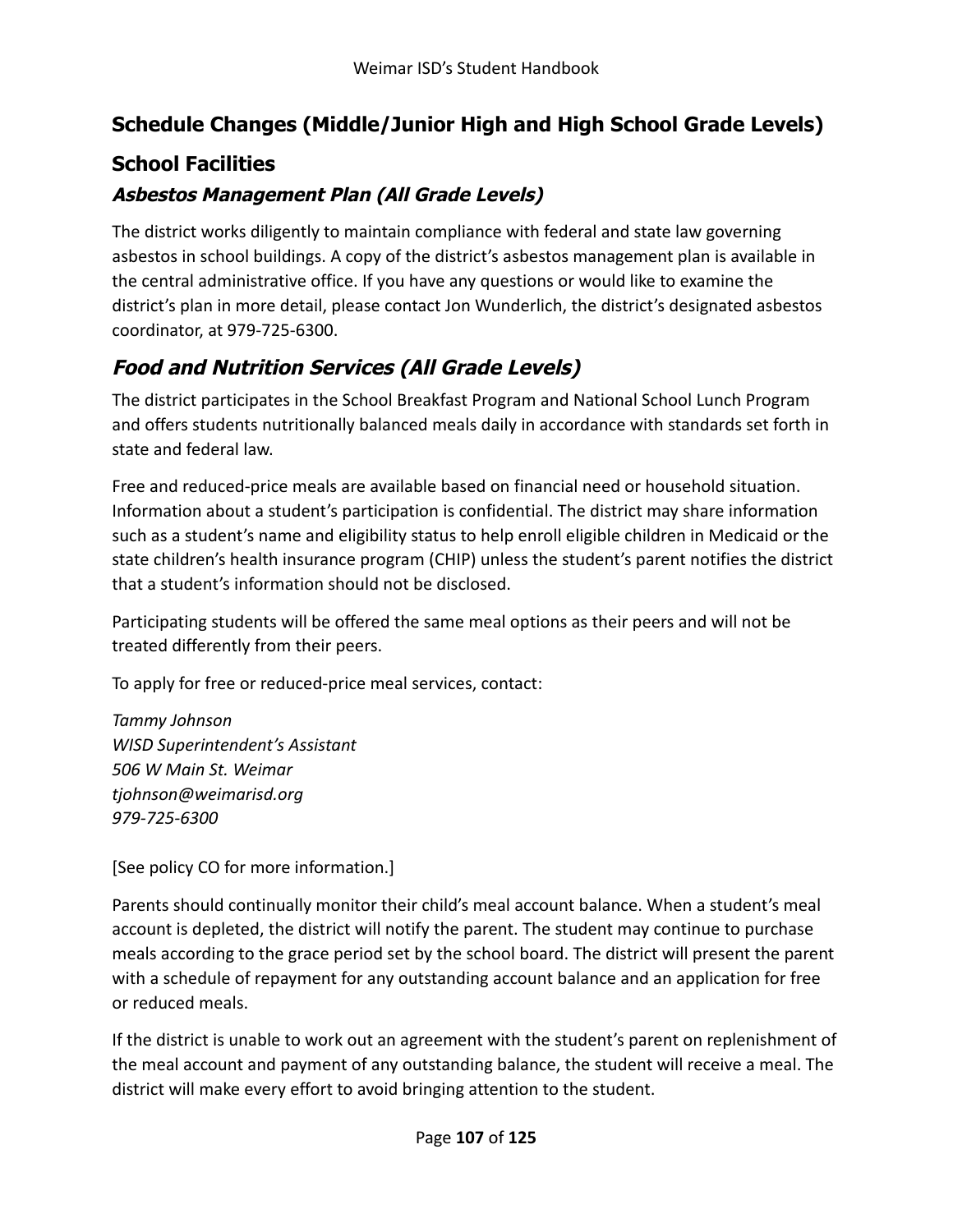#### **Vending Machines (All Grade Levels)**

The district has adopted and implemented the state and federal policies for food service, including guidelines to restrict student access to vending machines. For more information regarding these policies and guidelines, see the superintendent. [See policy FFA for more information.]

#### **Pest Management Plan (All Grade Levels)**

The district is required to follow integrated pest management (IPM) procedures to control pests on school grounds. Although the district strives to use the safest and most effective methods to manage pests, including a variety of non-chemical control measures, periodic indoor and outdoor pesticide use is sometimes necessary to ensure a safe, pest-free school environment.

All pesticides used are registered for their intended use by the U.S. Environmental Protection Agency and are applied only by certified pesticide applicators. Except in an emergency, signs will be posted 48 hours before indoor application. All outdoor applications will be posted at the time of treatment, and signs will remain until it is safe to enter the area.

Parents who have questions or who want to be notified of the times and types of applications prior to pesticide application inside their child's school assignment area may contact the district's IPM coordinator:

*Jon Wunderlich WISD Superintendent 506 W Main St. Weimar [jwunderlich@weimarisd.org](mailto:jwunderlich@weimarisd.org) 979-725-6300*

### **Conduct Before and After School (All Grade Levels)**

Teachers and administrators have full authority over student conduct at before-or after-school activities. Whether a school activity is on or off district premises, students are subject to the same rules of conduct that apply during the instructional day. Misbehavior will be subject to consequences established by the Student Code of Conduct or any stricter standards of behavior established by the sponsor for extracurricular participants.

# **Library (All Grade Levels)**

The library is open for independent student use during the following times with a teacher permit:

- High School Library, after school until 4 p.m.
- Junior High Library, 7:30 am until 4 p.m.
- Elementary Library, 7:30 am until 3:30 p.m.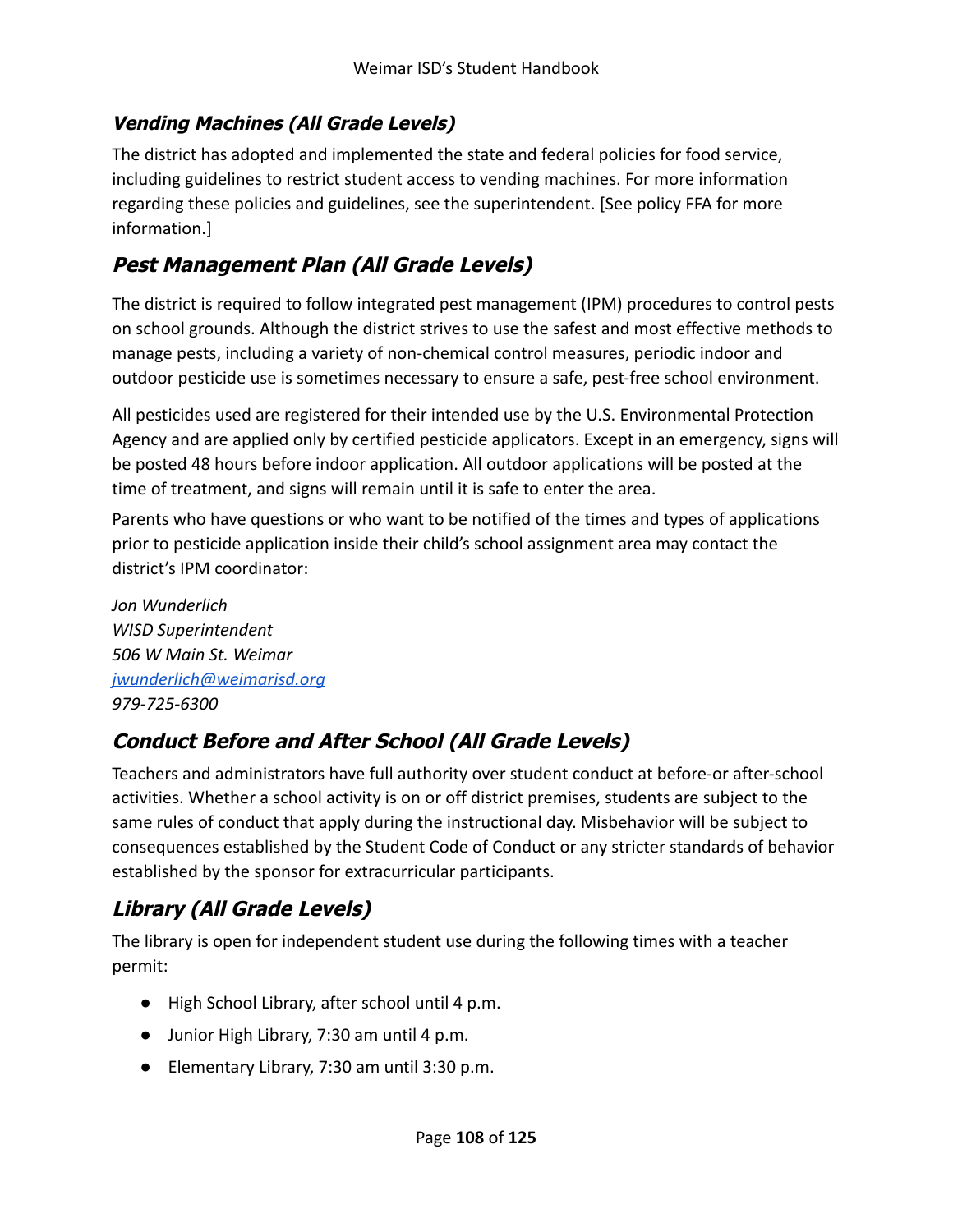# **Use of Hallways During Class Time (All Grade Levels)**

During class times, loitering or standing in the halls is not permitted, and a student must have a hall pass to be outside the classroom for any purpose. Failure to obtain a pass will result in disciplinary action in accordance with the Student Code of Conduct.

# **Use by Students Before and After School (All Grade Levels)**

Certain areas of the school will be accessible to students before and after school for specific purposes. Students are required to remain in the area where their activity is scheduled to take place.

The following areas are open to students before school, beginning at 7:30 a.m.

- Weimar Elementary Cafeteria
- WISD Cafetorium

Unless the teacher or sponsor overseeing an activity gives permission, a student will not be permitted to go to another area of the building or campus.

Students must leave campus immediately after dismissal of school in the afternoon, unless the student is involved in an activity under the supervision of a teacher or other authorized employee or adult.

## **Meetings of Noncurriculum-Related Groups (Secondary Grade Levels Only)**

Student-organized, student-led noncurriculum-related groups are permitted to meet during the hours designated by the principal before and after school. These groups must comply with the requirements of policy FNAB(LOCAL).

A list of these groups is available in the principal's office.

## **School-sponsored Field Trips (All Grade Levels)**

The district periodically takes students on field trips for educational purposes.

A parent must provide permission for a student to participate in a field trip.

The district may ask the parent to provide information about a student's medical provider and insurance coverage and may also ask the parent to sign a waiver allowing for emergency medical treatment in the case of a student accident or illness during the field trip.

The district may require a fee for student participation in a field trip that is not required as part of a basic educational program or course to cover expenses such as transportation, admission, and meals; however, a student will not be denied participation because of financial need. The district is not responsible for refunding fees paid directly to a third-party vendor.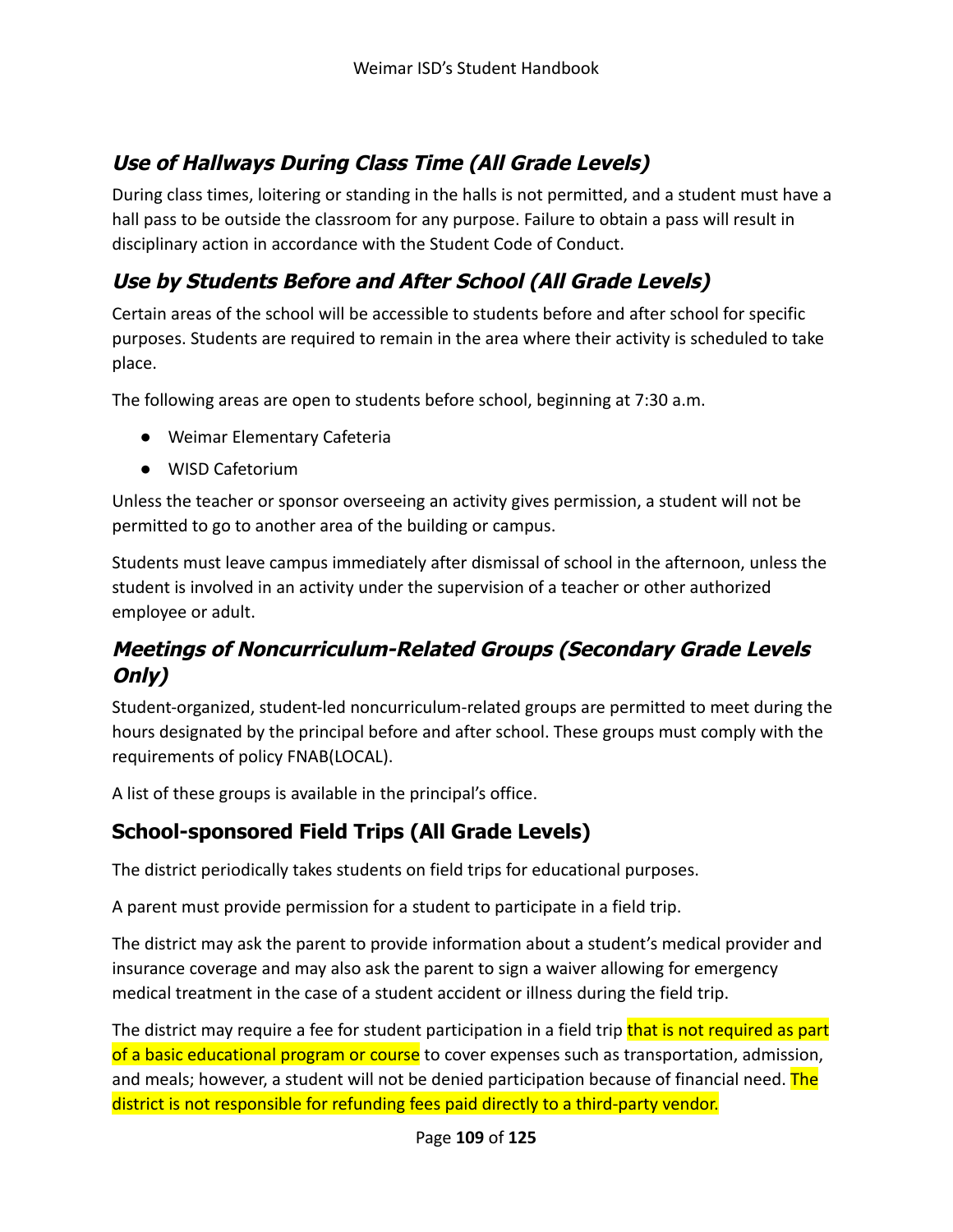### **Searches**

## **Searches in General (All Grade Levels)**

In the interest of promoting student safety and drug-free schools, district officials may occasionally conduct searches.

District officials may search students, their belongings, and their vehicles in accordance with law and district policy. Searches of students will be conducted without discrimination, based on, for example, reasonable suspicion or voluntary consent or pursuant to district policy providing for suspicionless security procedures, including the use of metal detectors.

In accordance with the Student Code of Conduct, students are responsible for prohibited items found in their possession, including items in their personal belongings or in vehicles parked on district property.

If there is reasonable suspicion to believe that searching a student's person, belongings, or vehicle will reveal evidence of a violation of the Student Code of Conduct, a district official may conduct a search in accordance with law and district regulations.

## **District Property (All Grade Levels)**

Desks, lockers, district-provided technology, and similar items are the property of the district and are provided for student use as a matter of convenience. District property is subject to search or inspection at any time without notice. Students have no expectation of privacy in district property.

Students are responsible for any item found in district property provided to the student that is prohibited by law, district policy, or the Student Code of Conduct.

# **Metal Detectors (All Grade Levels)**

To maintain a safe and disciplined learning environment, the district reserves the right to subject students to metal detector searches when entering a district campus and at off-campus, school-sponsored activities.

## **Telecommunications and Other Electronic Devices (All Grade Levels)**

Use of district-owned equipment and its network systems is not private and will be monitored by the district. [See policy CQ for more information.]

Any searches of personal telecommunications or other personal electronic devices will be conducted in accordance with law, and the device may be confiscated in order to perform a lawful search. A confiscated device may be turned over to law enforcement to determine whether a crime has been committed.

[See policy FNF(LEGAL) and **Electronic Devices and Technology Resources** for more information.]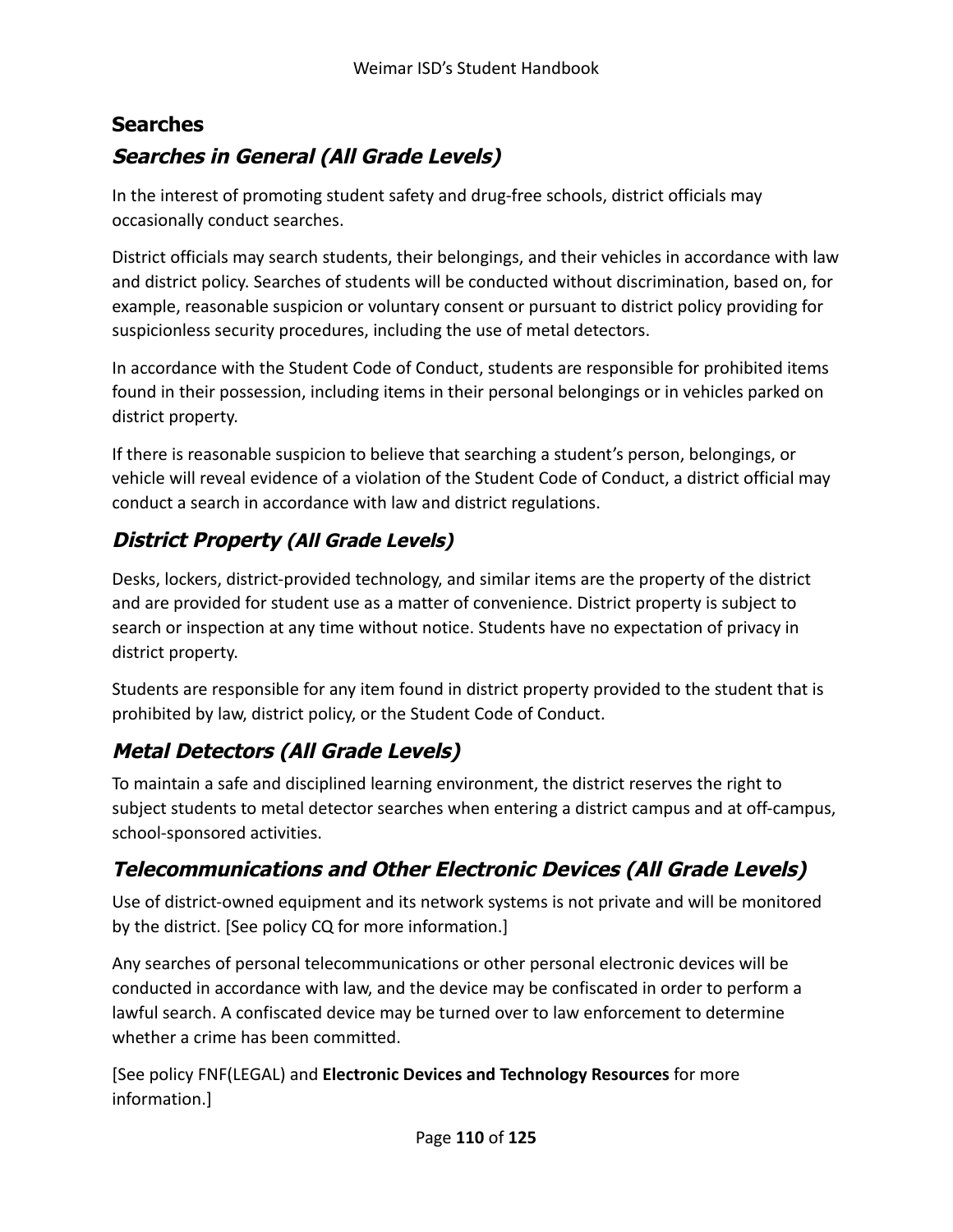# **Trained Dogs (All Grade Levels)**

The district may use trained dogs to screen for concealed, prohibited items, including drugs and alcohol. Screenings conducted by trained dogs will not be announced in advance. The dogs will not be used with students, but students may be asked to leave personal belongings in an area that is going to be screened, such as a classroom, a locker, or a vehicle. If a dog alerts to an item or an area, it may be searched by district officials.

# **Drug Testing (Secondary Grade Levels Only)**

#### [See **Steroids**]

# **Vehicles on Campus (Secondary Grade Levels Only)**

If a vehicle subject to search is locked, the student will be asked to unlock the vehicle. If the student refuses, the district will contact the student's parents. If the parents also refuse to permit the vehicle to be searched, the district may turn the matter over to law enforcement. The district may contact law enforcement even if permission to search is granted.

## **Sexual Harassment**

[See **Dating Violence, Discrimination, Harassment, and Retaliation**]

# **Special Programs (All Grade Levels)**

The district provides special programs for gifted and talented students, students who are homeless, students in foster care, bilingual students, migrant students, English learners, students diagnosed with dyslexia, and students with disabilities. The coordinator of each program can answer questions about eligibility requirements, as well as programs and services offered in the district or by other organizations. A student or parent with questions about these programs should contact the campus principal.

The Texas State Library and Archives Commission's [Talking Book Program](https://www.tsl.texas.gov/tbp/index.html) provides audiobooks free of charge to qualifying Texans, including students with visual, physical, or reading disabilities such as dyslexia.

# **Standardized Testing**

## **Secondary Grade Levels**

## **SAT/ACT (Scholastic Aptitude Test and American College Test)**

Many colleges require either the American College Test (ACT) or the Scholastic Aptitude Test (SAT) for admission. These assessments are usually taken at the end of the junior year. Students are encouraged to talk with the school counselor early during their junior year to learn about these assessments and determine the appropriate examination to take. The Preliminary SAT (PSAT) and ACT-Aspire are the corresponding preparatory and readiness assessments for the SAT and ACT.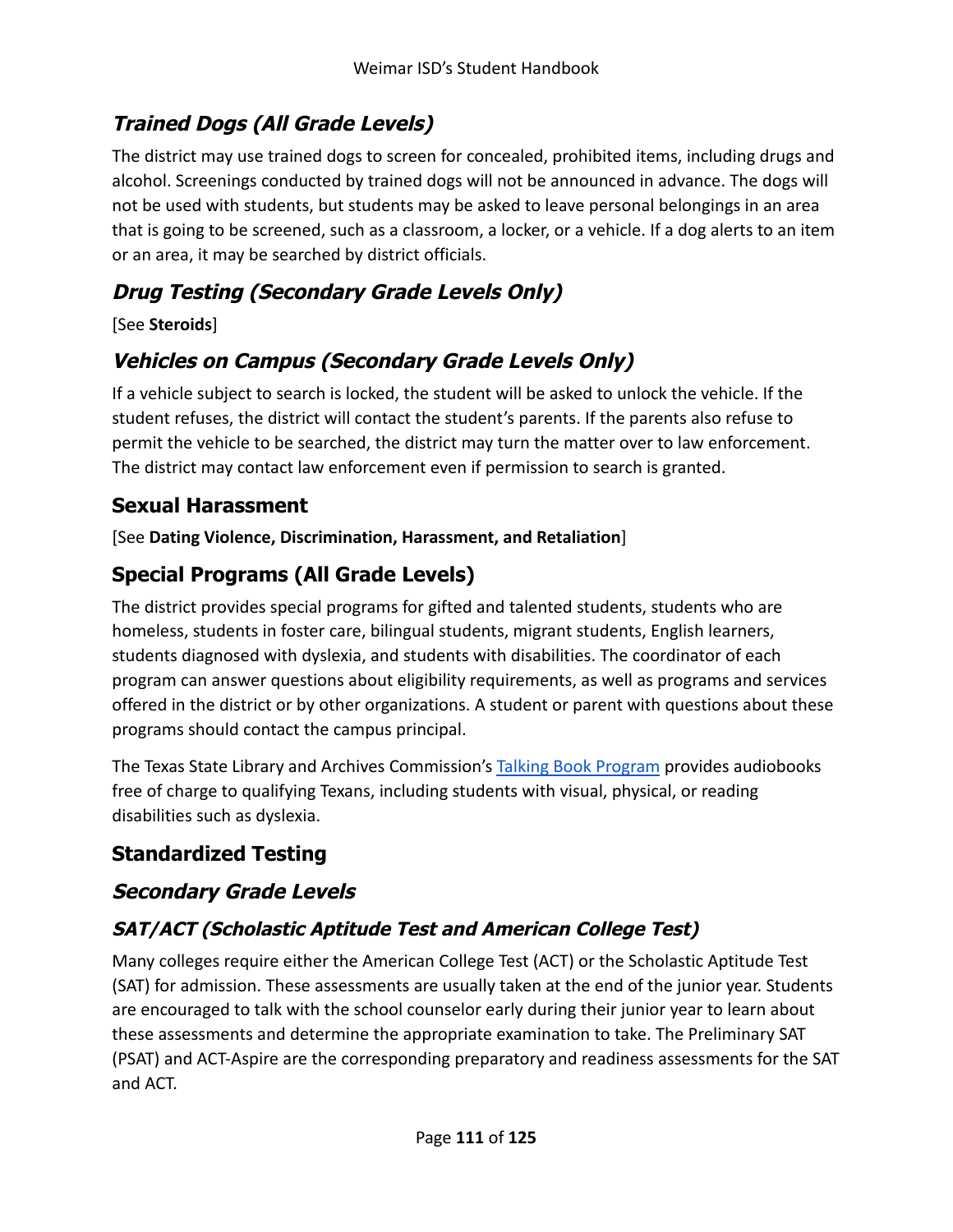**Note:** These assessments may qualify a student to receive a performance acknowledgment on the student's transcript under the foundation graduation program and may qualify as a substitute for an end-of-course testing requirement in certain circumstances. A student's performance at a certain level on the SAT or ACT also makes the student eligible for automatic admission to a Texas public institution of higher education.

## **TSI (Texas Success Initiative) Assessment**

Prior to enrollment in a Texas public college or university, most students must take a standardized test called the Texas Success Initiative (TSI) assessment. The TSI assesses the reading, mathematics, and writing skills that freshmenlevel students need to perform effectively as undergraduates in Texas public colleges and universities. This assessment may also be required before a student enrolls in a dual credit course offered through the district. Achieving certain benchmark scores on this assessment may also waive certain end-ofcourse assessment requirements in limited circumstances.

# **STAAR (State of Texas Assessments of Academic Readiness)**

## **Grades 3–8**

In addition to routine tests and other measures of achievement, students at certain grade levels are required to take the state assessment, called STAAR, in the following subjects:

- Mathematics, annually in grades 3–8
- Reading, annually in grades 3–8
- Science in grades 5 and 8
- Social Studies in grade 8

STAAR Alternate 2 is available for eligible students receiving special education services who meet certain state-established criteria as determined by the student's ARD committee.

STAAR Spanish is available for eligible students for whom a Spanish version of STAAR is the most appropriate measure of their academic progress.

# **Failure to Perform Satisfactorily on STAAR Reading or Math**

If a student in grades 3–8 does not perform satisfactorily on the state assessment, the district will provide accelerated instruction for the student. A student who does not attend accelerated instruction may violate school attendance requirements.

For a student who does not perform satisfactorily on the math or reading assessment in grades 3, 5, or 8, the district will establish an accelerated learning committee (ALC), which includes the student's parent, to develop an educational plan for accelerated instruction to enable the student to perform at the appropriate grade level by the conclusion of the next school year. The district will document the educational plan in writing and provide a copy to the student's parent.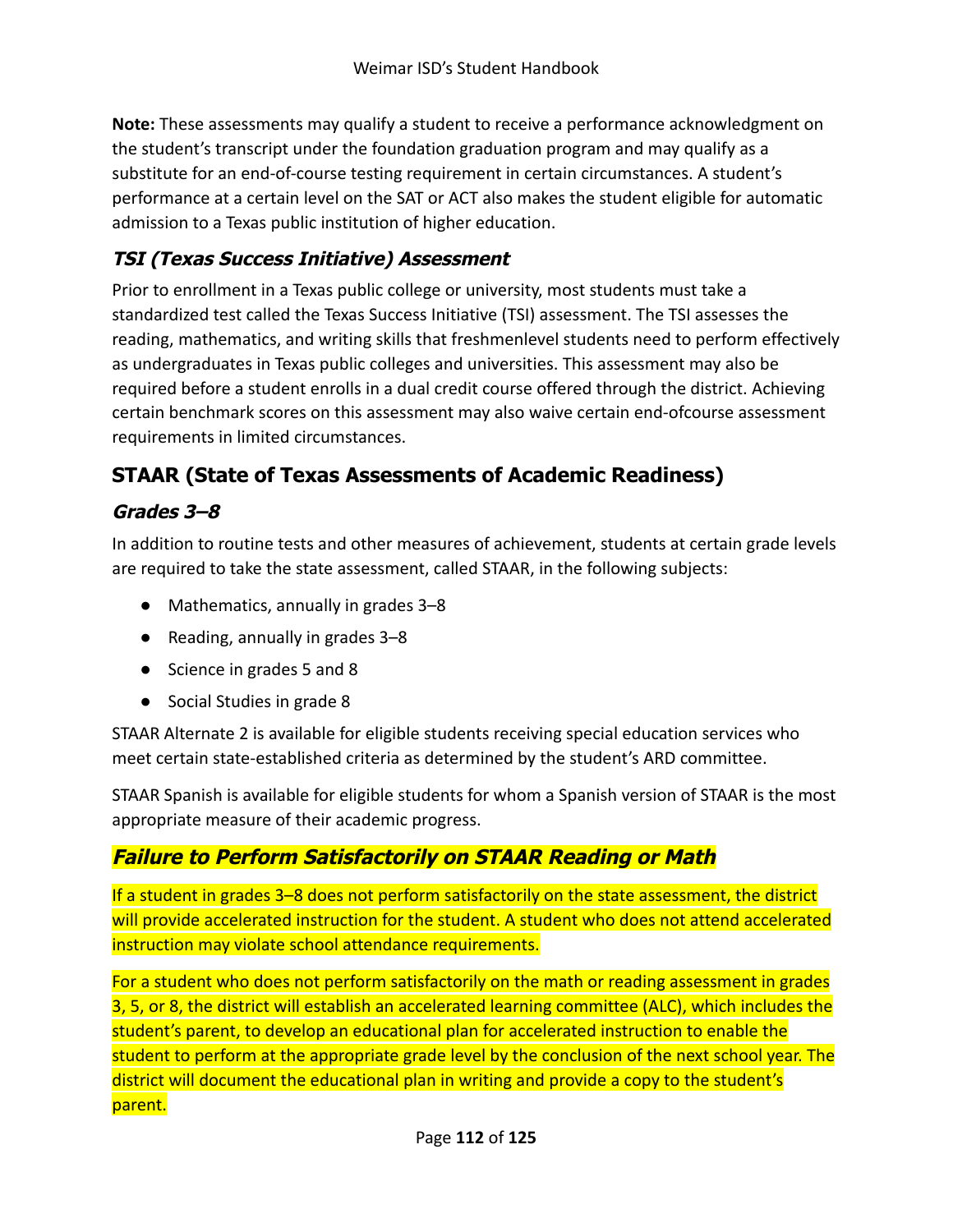The parent of a student in grades 3, 5, or 8 who fails to perform satisfactorily on the math or reading assessment may:

• Request that the district consider assigning the student to a particular classroom teacher in the applicable subject area, if more than one classroom teacher is available.

• File a grievance or complaint regarding the content or implementation of the ALC's educational plan. See Complaints and Concerns (All Grade Levels) and FNG(LOCAL).

### **Standardized Testing for <sup>a</sup> Student Enrolled Above Grade Level**

If a student in grades 3-8 is enrolled in a class or course intended for students above his or her current grade level in which the student will be administered a state-mandated assessment, the student will be required to take an applicable state-mandated assessment only for the course in which he or she is enrolled, unless otherwise required to do so by federal law.

A student in grades 3–8 shall be assessed at least once in high school with the ACT or the SAT if the student completes the high school end-of-course assessments in mathematics, reading/language arts, or science prior to high school.

### **Standardized Testing for <sup>a</sup> Student in Special Programs**

Certain students—some with disabilities and some classified as English learners—may be eligible for exemptions, accommodations, or deferred testing. For more information, see the principal, school counselor, or special education director.

### **Personal Graduation Plans - Middle or Junior High School Students**

For a junior high-school student who does not perform satisfactorily on a state-mandated examination, a school official will prepare a personal graduation plan (PGP).

School officials will also develop a PGP for a junior high-school student who is determined by the district to be unlikely to earn a high school diploma within five years of high school enrollment. The plan will, among other items;

- Identify the student's educational goals,
- Address the parent's educational expectations for the student, and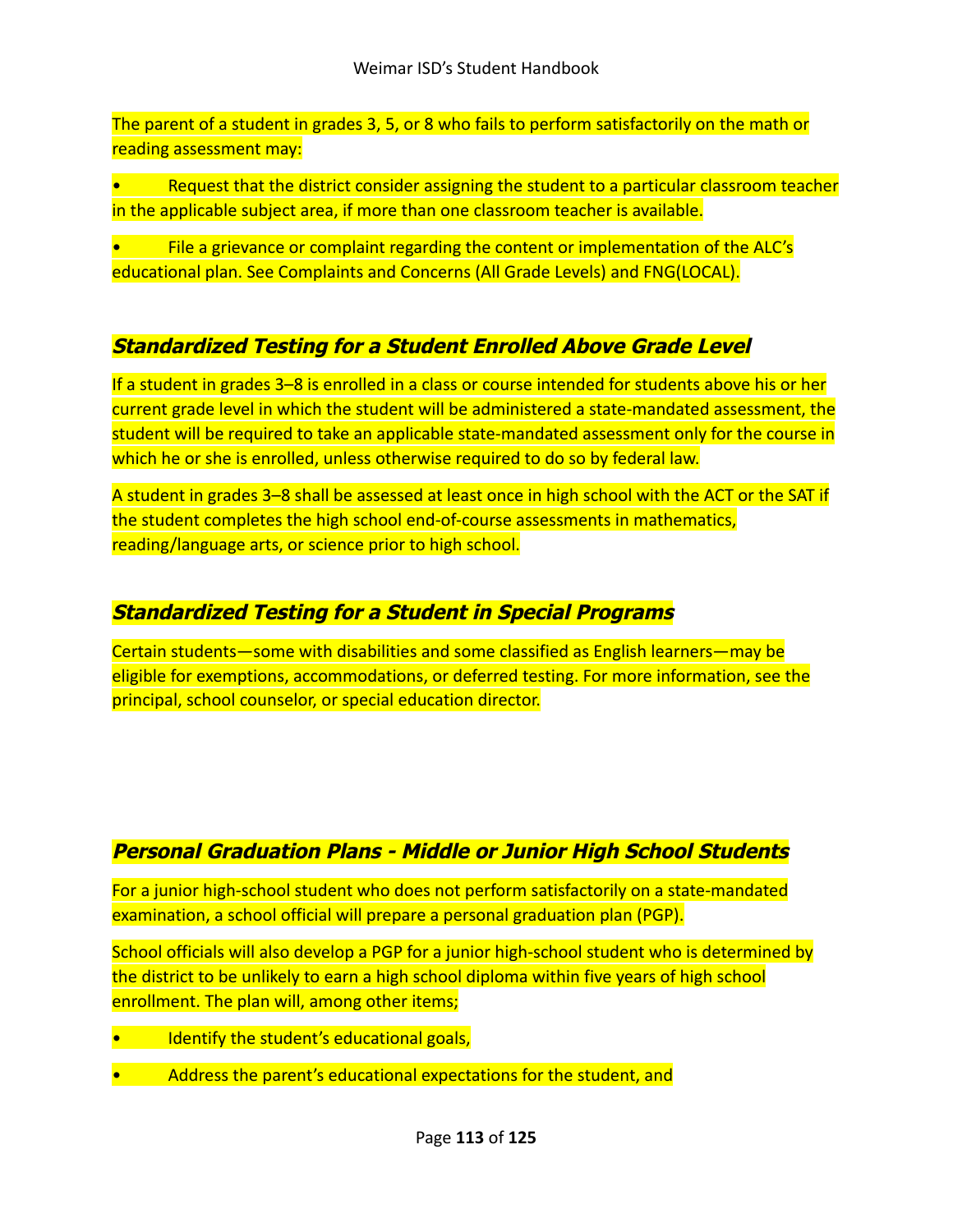• Outline an intensive instruction program for the student.

[See the principal and policy EIF(LEGAL) for more information.]

For a student receiving special education services, the student's IEP may serve as the student's PGP and would therefore be developed by the student's ARD committee.

[See **Personal Graduation Plans** for information related to the development of personal graduation plans for high school students.]

### **High School Courses End-of-Course (EOC) Assessments**

STAAR end-of-course (EOC) assessments are administered for the following courses:

- Algebra I
- English I and English II
- Biology
- U.S. History

Satisfactory performance on the applicable assessments will be required for graduation, unless otherwise waived or substituted as allowed by state law and rules.

There are three testing windows during the year in which a student may take an EOC assessment. The windows occur in the fall, spring, and summer months. If a student does not meet satisfactory performance, the student will have opportunities to retake the assessment.

STAAR Alternate 2 is available for eligible students receiving special education services who meet certain criteria established by the state as determined by the student's ARD committee

An admission, review, and dismissal (ARD) committee for a student receiving special education services will determine whether successful performance on the EOC assessments will be required for graduation within the parameters identified in state rules and the student's personal graduation plan (PGP).

#### [See **Graduation**]

## **Failure to Perform Satisfactorily on an EOC**

If a student does not perform satisfactorily on an EOC, the district will provide accelerated instruction. Failure of a student to attend accelerated instruction may result in violations of required school attendance.

## **Students in Foster Care (All Grade Levels)**

In an effort to provide educational stability, the district will provide enrollment and registration assistance, as well as other educational services throughout the student's enrollment, to any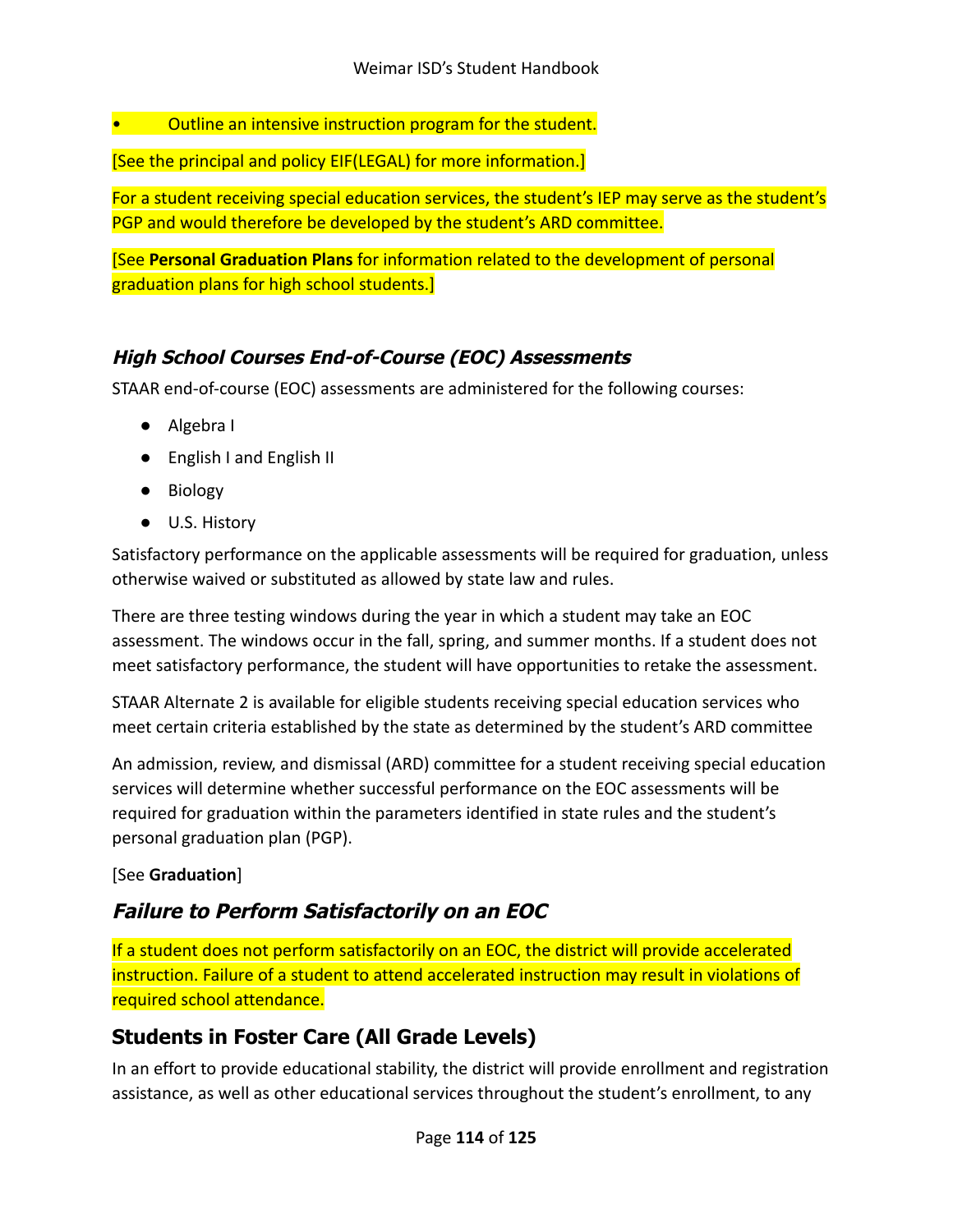student who is currently placed or newly placed in foster care (temporary or permanent custody of the state, sometimes referred to as substitute care).

If you have questions, please contact the district's foster care liaison:

Lindsay Fisbeck WHS Counselor 506 W Main St. Weimar [lfisbeck@weimarisd.org](mailto:lfisbeck@weimarisd.org) 979-725-9504

#### [See **Students in the Conservatorship of the State**]

## **Students Who are Homeless (All Grade Levels)**

A parent is encouraged to inform the district if his or her child is experiencing homelessness. District staff can share resources that may be able to assist families.

For more information on services for students who are homeless, contact the district's homeless education liaison:

Lindsay Fisbeck WHS Counselor 506 W Main St. Weimar [lfisbeck@weimarisd.org](mailto:lfisbeck@weimarisd.org) 979-725-9504

#### [See **Students Who Are Homeless**]

### **Student Speakers (All Grade Levels)**

The district provides students the opportunity to introduce certain school events. If a student meets the eligibility criteria and wishes to introduce one of the school events, the student should submit his or her name in accordance with policy FNA(LOCAL).

[See **Graduation** for information related to student speakers at graduation ceremonies and policy FNA(LOCAL) regarding other speaking opportunities.]

## **Summer School (All Grade Levels)**

## **Tardies (All Grade Levels)**

A student who is more than 3 minutes tardy to class may be assigned to detention hall or given another appropriate consequence.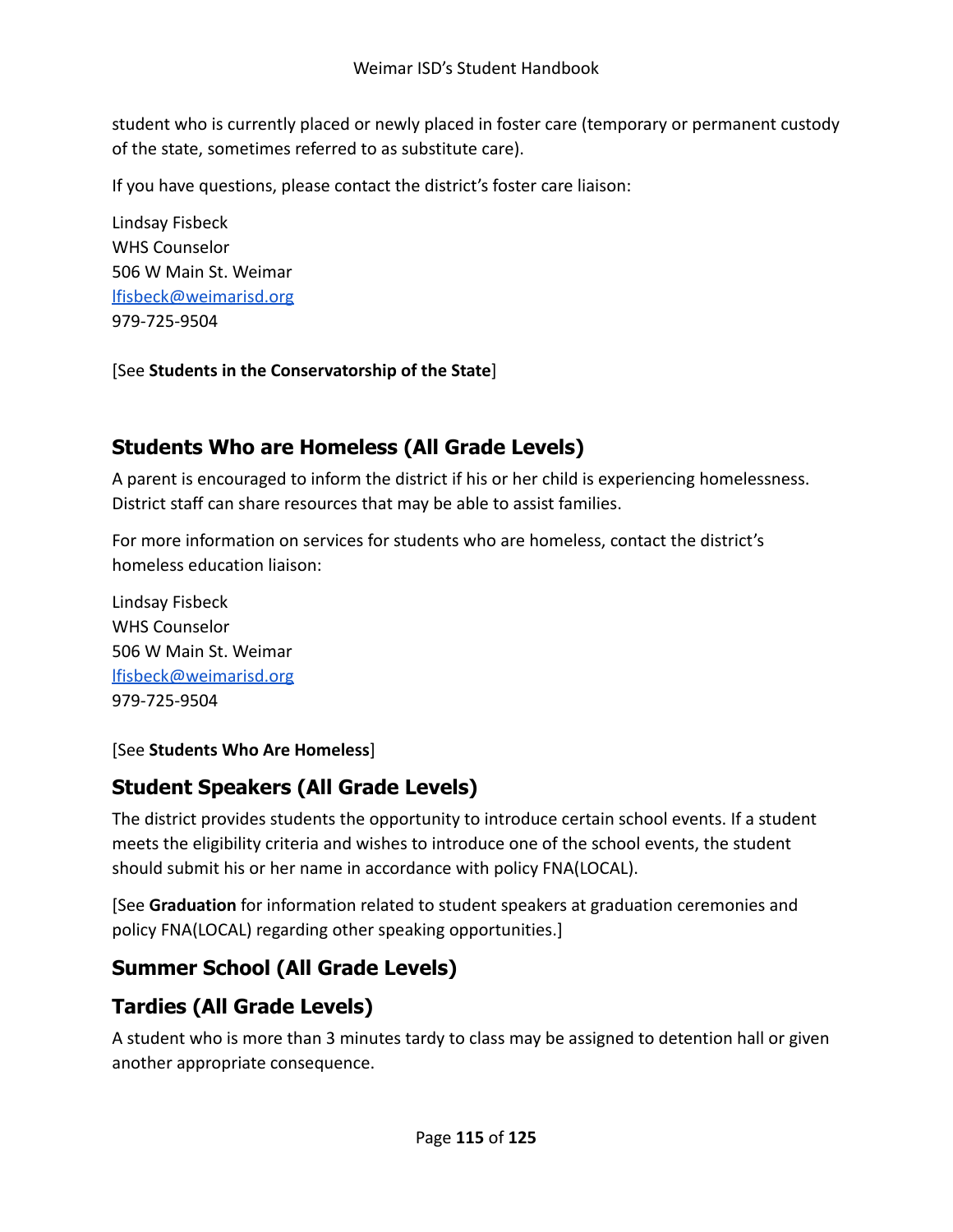## **Textbooks, Electronic Textbooks, Technological Equipment, and Other Instructional Materials (All Grade Levels)**

The district provides textbooks and other approved instructional materials to students free of charge for each subject or class. Students must treat any books with care and place covers on them, as directed by the teacher. The district may also provide electronic textbooks and technological equipment to students, depending on course objectives.

If a student needs a graphing calculator for a course and the district does not provide one, the student may use a calculator application with graphing capabilities on a phone, laptop, tablet, or other computing device.

A student who is issued a damaged item should report the damage to the teacher.

Any student who does not return an item or returns an item in an unacceptable condition loses the right to free textbooks and technological equipment until the item is returned or the damage is paid for by the parent. However, the student will be provided the necessary instructional resources and equipment for use at school during the school day.

## **Transfers (All Grade Levels)**

The principal is authorized to transfer a student from one classroom to another.

The superintendent is authorized to investigate and approve transfers between schools.

[See **Safety Transfers/Assignments**, **Bullying**, and **Students Who Have Learning Difficulties or Who Need Special Education or Section 504 Services**, for other transfer options.]

# **Transportation (All Grade Levels)**

### **School-Sponsored Trips**

Students who participate in school-sponsored trips are required to use school-provided transportation to and from the event. However, in accordance with campus procedures, a parent may provide written consent for his or her child to ride with or be released after the event to the parent or another adult designated by the parent. [See **School-sponsored Field Trips** for more information.]

### **Buses and Other School Vehicles**

The district makes school bus transportation available to all students living two or more miles from school and to any students who are experiencing homelessness. This service is provided at no cost to students.

Bus routes and stops will be designated annually. Any subsequent changes will be posted at the school and on the district's website. For the safety of the driver and all passengers, students must board district vehicles only at authorized stops and drivers must unload passengers only at authorized stops.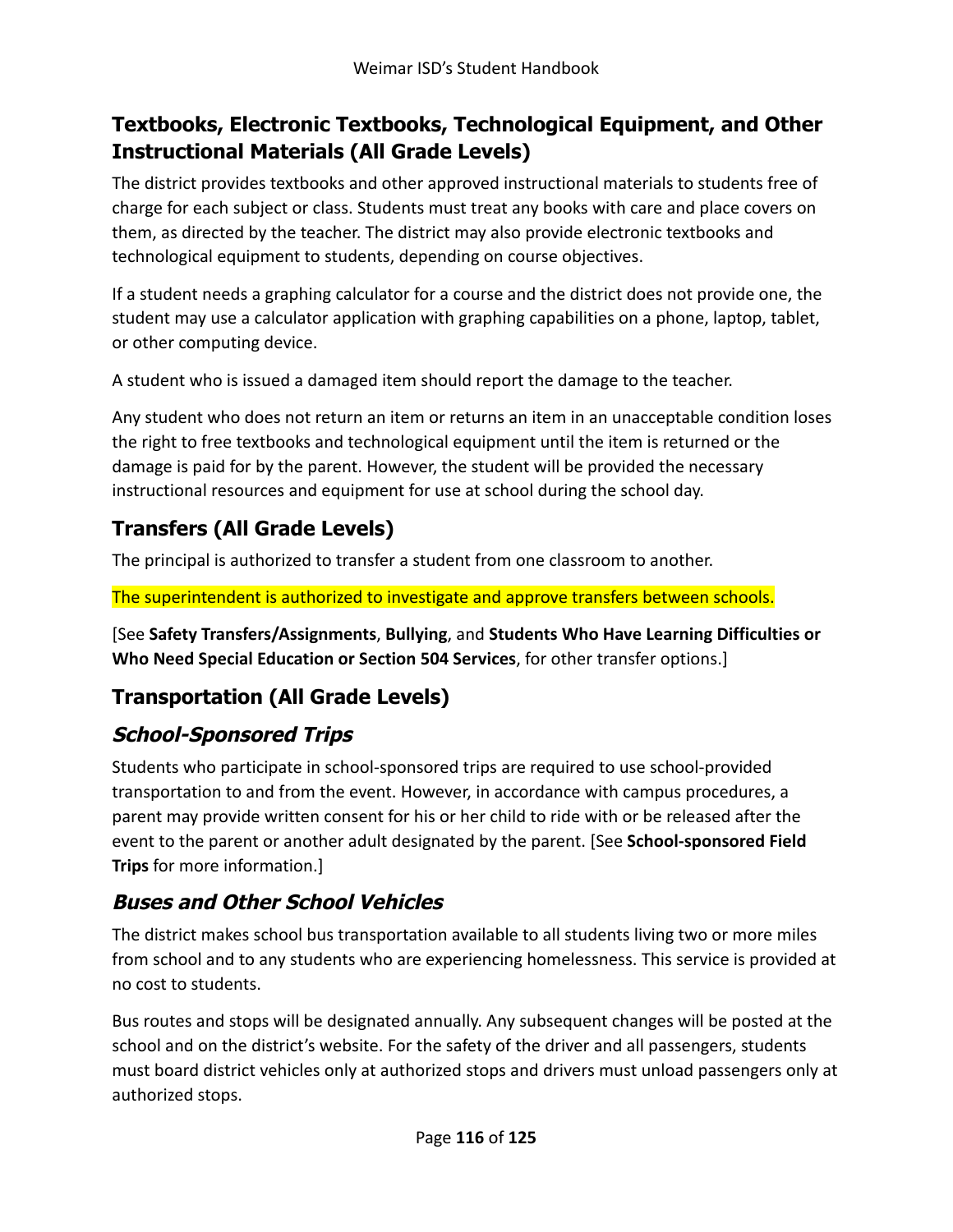A parent may designate a child-care facility or grandparent's residence as the regular pickup and drop-off location for his or her child. The designated location must be an approved stop on an approved route. For information on bus routes and stops or to designate an alternate pickup or drop-off location, contact Jon Wunderlich at 979-725-6300.

Students are expected to assist district staff in ensuring that buses and other district vehicles are clean and safe. When riding in district vehicles, students are held to behavioral standards established in this handbook and the Student Code of Conduct. Students must:

- Follow the driver's directions at all times.
- Enter and leave the vehicle in an orderly manner at the designated stop.
- Keep feet, books, instrument cases, and other objects out of the aisle.
- Not deface the vehicle or its equipment.
- Not put head, hands, arms, or legs out of the window, hold any object out of the window, or throw objects within or out of the vehicle.
- Not possess or use any form of tobacco or e-cigarettes in any district vehicle.
- Observe all usual classroom rules.
- Be seated while the vehicle is moving.
- Fasten their seat belts, if available.
- Wait for the driver's signal upon leaving the vehicle and before crossing in front of the vehicle.
- Follow any other rules established by the operator of the vehicle.

Misconduct will be punished in accordance with the Student Code of Conduct; the privilege to ride in a district vehicle, including a school bus, may be suspended or revoked.

[See the Student Code of Conduct for provisions regarding transportation to the DAEP.]

# **Vandalism (All Grade Levels)**

Littering, defacing, or damaging school property is not tolerated. Students will be required to pay for damages they cause and will be subject to criminal proceedings as well as disciplinary consequences in accordance with the Student Code of Conduct.

# **Video Cameras (All Grade Levels)**

For safety purposes, the district uses video and audio recording equipment to monitor student behavior, including on buses and in common areas on campus. Students will not be told when the equipment is being used

The principal will review the video and audio recordings as needed and document student misconduct. Discipline will be in accordance with the Student Code of Conduct.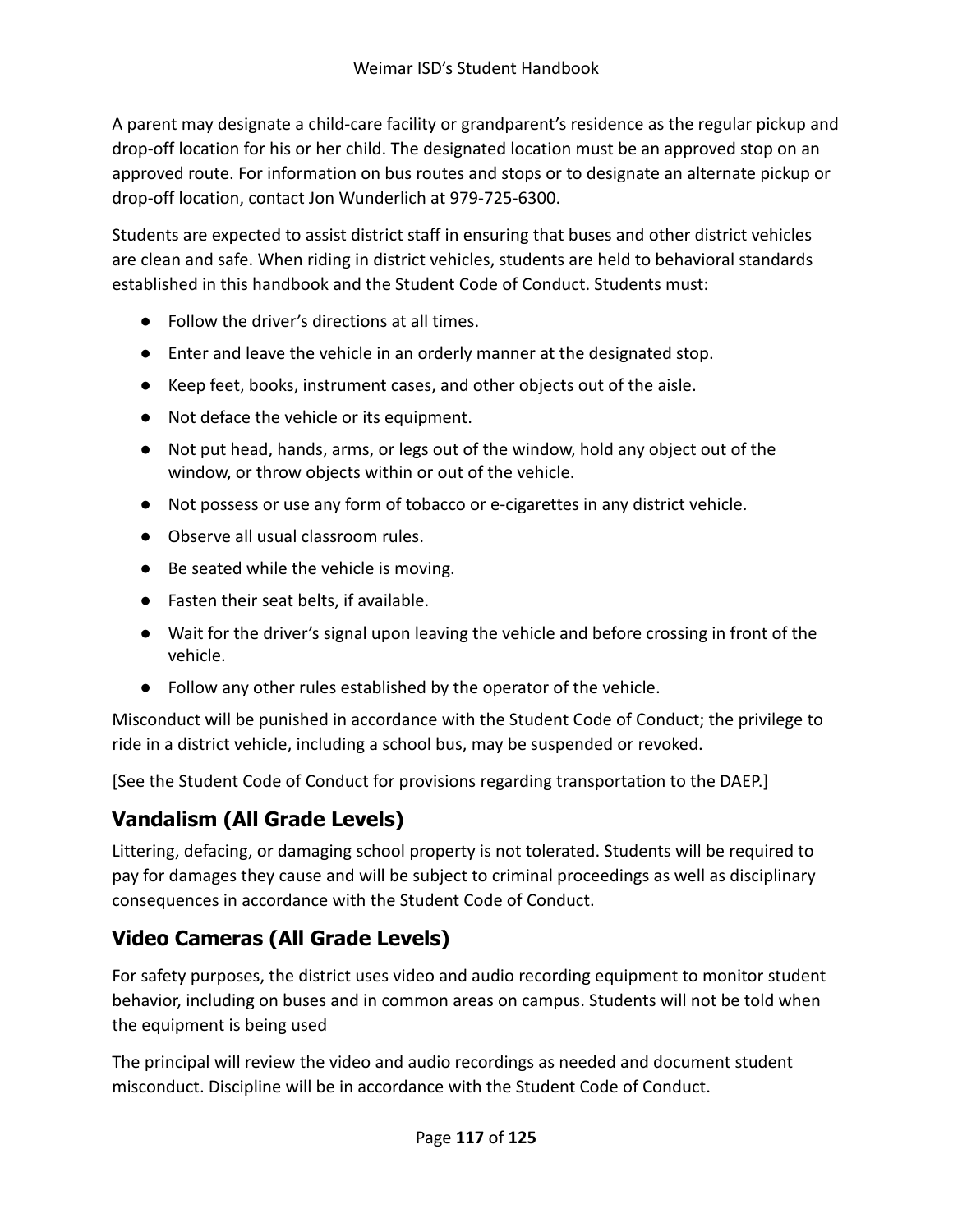In accordance with state law, a parent of a student who receives special education services, a staff member (as this term is defined by law), a principal or assistant principal, or the board may make a written request for the district to place video and audio recording equipment in certain self-contained special education classrooms. The district will provide notice to before placing a video camera in a classroom or other setting in which your child receives special education services. For more information or to request the installation and operation of this equipment, speak with the principal or Mr. Wunderlich, who the district has designated to coordinate the implementation of and compliance with this law.

[See policy EHBAF(LOCAL) for more information.]

[See **Consent to Video or Audio Record a Student when Not Already Permitted by Law** for video and other recording by parents or visitors to virtual or in-person classrooms.]

# **Visitors to the School (All Grade Levels)**

## **General Visitors**

Parents and others are welcome to visit district schools. For the safety of those within the school and to avoid disruption of instructional time, all visitors must first report to the main office and comply with all applicable district policies and procedures. All visitors should be prepared to show identification.

Individuals may visit classrooms or observe virtual instruction during instructional time only with approval of the principal and teacher. Visitors may not interfere with instruction or disrupt the normal school environment.

All visitors are expected to demonstrate the highest standards of courtesy and conduct. Disruptive behavior or violations of student privacy will not be permitted.

[See **Consent to Video or Audio Record a Student when Not Already Permitted by Law** for video and other recording by parents or visitors to virtual or in-person classrooms.]

# **Unauthorized Persons**

In accordance with Education Code 37.105, a school administrator, school resource officer (SRO), or district police officer has the authority to refuse entry or eject a person from district property if the person refuses to leave peaceably on request and:

- The person poses a substantial risk of harm to any person; or
- The person behaves in a manner that is inappropriate for a school setting and the person persists in the behavior after being given a verbal warning that the behavior is inappropriate and may result in refusal of entry or ejection.

Appeals regarding refusal of entry or ejection from district property may be filed in accordance with FNG(LOCAL) or GF(LOCAL).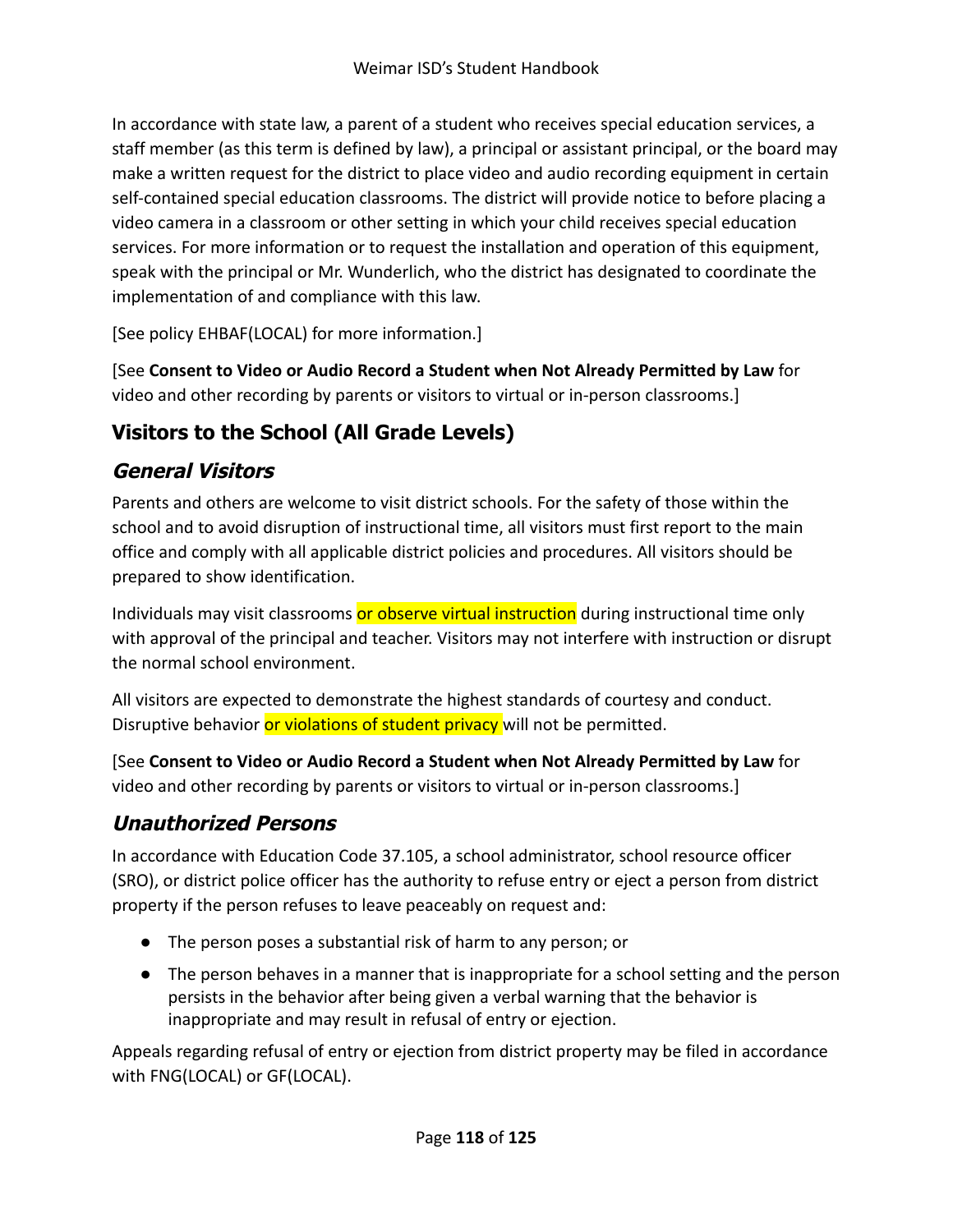[See the Student Code of Conduct.]

# **Visitors Participating in Special Programs for Students**

### **Business, Civic, and Youth Groups**

The district may invite representatives from patriotic societies listed in Title 36 of the United States Code to present information to interested students about membership in the society.

## **Career Day**

On High School Career Day, the district invites representatives from colleges and universities and other higher education institutions, prospective employers, and military recruiters to present information to interested students.

# **Volunteers (All Grade Levels)**

The district invites and appreciates the efforts of volunteers who are willing to serve our district and students.

If you are interested in volunteering, please contact the campus principal.

Subject to exceptions in accordance with state law and district procedures, the district requires a state criminal history background check for each volunteer, including parents, guardians, or grandparents of a child enrolled in the district. The volunteer must pay all costs for the background check.'

# **Voter Registration (Secondary Grade Levels Only)**

A student who is eligible to vote in any local, state, or federal election may obtain a voter registration application at the main campus office.

# **Withdrawing from School (All Grade Levels)**

When a student under age 18 withdraws from school, the parent or guardian must submit a written request to the principal, specifying the reasons for withdrawal and the final day the student will be in attendance. Withdrawal forms are available from the principal's office.

A student who is age 18 or older, who is married, or who has been declared by a court to be an emancipated minor may withdraw without parental signature.

Please provide the school at least three days' notice of withdrawal so that records and documents may be prepared.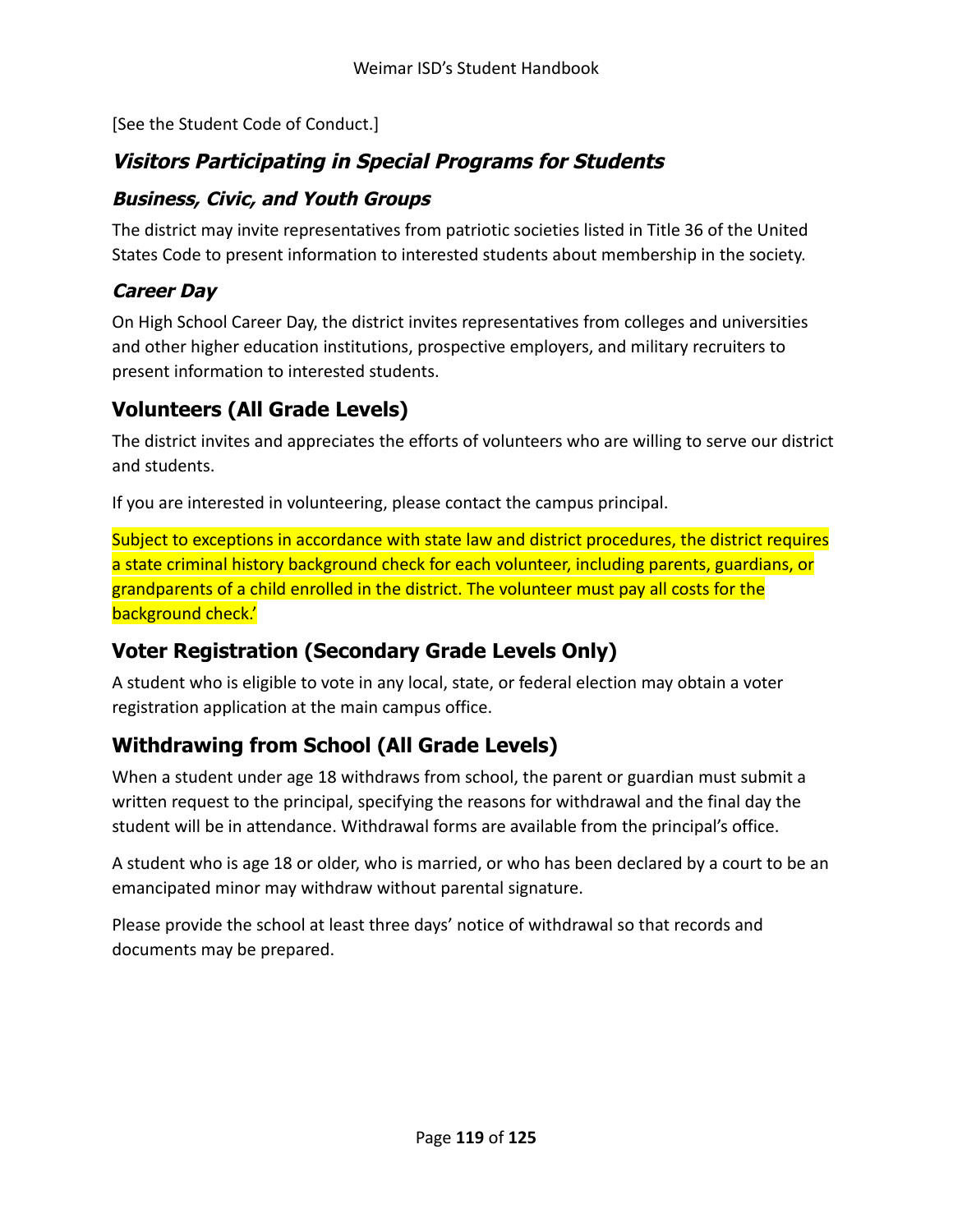# **Glossary**

**Accelerated instruction,** also referred to as **supplemental instruction** is an intensive supplemental program designed to address the needs of an individual student in acquiring the knowledge and skills required at his or her grade level and/or as a result of a student not meeting the passing standard on a state-mandated assessment.

**ACT**, or the American College Test, is one of the two most frequently used college or university admissions examinations. The test may be required for admission to certain colleges or universities.

**ACT-Aspire** refers to an assessment that took the place of ACT-Plan and is designed as a preparatory and readiness assessment for the ACT. This is usually taken by students in grade 10.

**ARD** stands for admission, review, and dismissal. The ARD committee convenes for each student who is identified as needing a full and individual evaluation for special education services. The eligible student and his or her parents are members of the committee.

**Attendance review committee** is responsible for reviewing a student's absences when the student's attendance drops below 90 percent, or in some cases 75 percent, of the days the class is offered. Under guidelines adopted by the board, the committee will determine whether there were extenuating circumstances for the absences and whether the student needs to complete certain conditions to master the course and regain credit or a final grade lost because of absences.

**CPS** stands for Child Protective Services.

**DAEP** stands for disciplinary alternative education program, a placement for students who have violated certain provisions of the Student Code of Conduct.

**DFPS** is the Texas Department of Family Protective Services.

**DPS** stands for the Texas Department of Public Safety.

**EOC (end-of-course) assessments** are state-mandated and are part of the STAAR program. Successful performance on EOC assessments are required for graduation. These examinations will be given in English I, English II, Algebra I, Biology, and U.S. History.

**ESSA** is the federal Every Student Succeeds Act passed in December 2015.

**FERPA** refers to the federal Family Educational Rights and Privacy Act, which grants specific privacy protections to student records. The law contains certain exceptions, such as for directory information, unless a student's parent or a student 18 or older directs the school not to release directory information.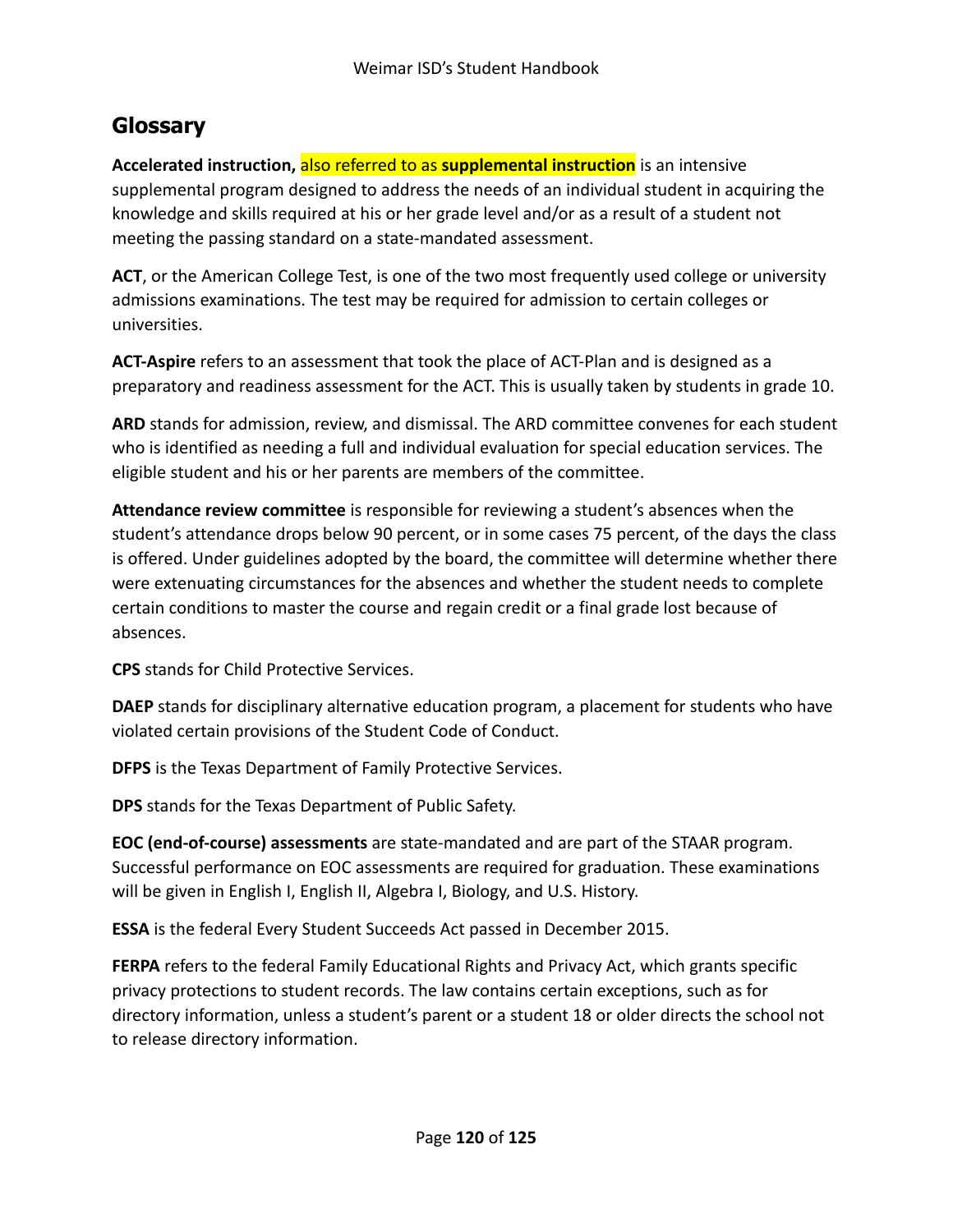**IEP** stands for individualized education program and is the written record prepared by the ARD committee for a student with disabilities who is eligible for special education services.

**IGC** is the individual graduation committee, formed in accordance with state law, to determine a student's eligibility to graduate when the student has failed to demonstrate satisfactory performance on no more than two of the required state assessments.

**ISS** refers to in-school suspension, a disciplinary technique for misconduct found in the Student Code of Conduct. Although different from out-of-school suspension and placement in a DAEP, ISS removes the student from the regular classroom.

**PGP** stands for personal graduation plan, which is required for high school students and for any student in middle school who fails a section on a state-mandated test or is identified by the district as not likely to earn a high school diploma before the fifth school year after he or she begins grade 9.

**PSAT** is the preparatory and readiness assessment for the SAT. It also serves as the basis for the awarding of National Merit Scholarships.

**SAT** refers to the Scholastic Aptitude Test, one of the two most frequently used college or university admissions examinations. The test may be required for admissions to certain colleges or universities.

**SHAC** stands for School Health Advisory Council, a group of at least five members, a majority of whom must be parents, appointed by the school board to assist the district in ensuring that local community values and health issues are reflected in the district's health education instruction, along with providing assistance with other student and employee wellness issues.

**Section 504** is the federal law that prohibits discrimination against a student with a disability, requiring schools to provide opportunities for equal services, programs, and participation in activities. Unless the student is determined to be eligible for special education services under the Individuals with Disabilities Education Act (IDEA), general education with appropriate instructional accommodations will be provided.

**STAAR** is the State of Texas Assessments of Academic Readiness, the state's system of standardized academic achievement assessments.

**STAAR Alternate 2** is an alternative state-mandated assessment designed for students with severe cognitive disabilities receiving special education services who meet the participation requirements, as determined by the student's ARD committee.

**STAAR Spanish** is an alternative state-mandated assessment administered to eligible students for whom a Spanish version of STAAR is the most appropriate measure of their academic progress.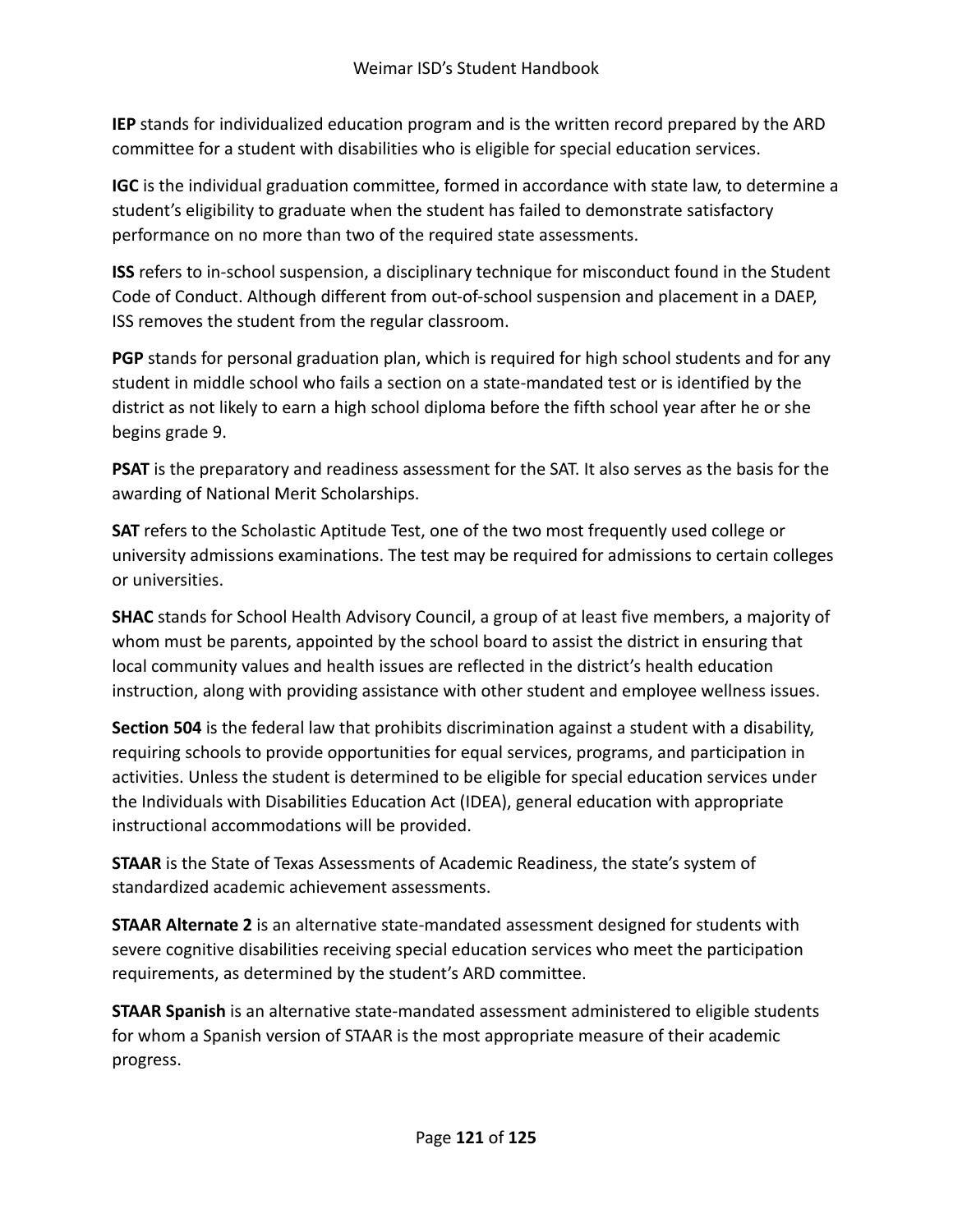**State-mandated assessments** are required of students at certain grade levels and in specified subjects. Except under limited circumstances, students must pass the STAAR EOC assessments to graduate. Students have multiple opportunities to take the tests, if necessary, for graduation.

**Student Code of Conduct** is developed with the advice of the district-level committee and adopted by the board and identifies the circumstances, consistent with law, when a student may be removed from a classroom, campus, or district vehicle. It also sets out the conditions that authorize or require the principal or another administrator to place the student in a DAEP. It outlines conditions for out-of-school suspension and for expulsion. The Student Code of Conduct also addresses notice to the parent regarding a student's violation of one of its provisions.

**TAC** stands for the Texas Administrative Code.

**TEA** stands for the Texas Education Agency, which oversees primary and secondary public education in Texas.

**TELPAS** stands for the Texas English Language Proficiency Assessment System, which assesses the progress that English language learners make in learning the English language and is administered for those who meet the participation requirements in kindergarten–grade 12.

**TSI** stands for the Texas Success Initiative, an assessment designed to measure the reading, mathematics, and writing skills that entering college-level freshmen students should have if they are to be successful in undergraduate programs in Texas public colleges and universities.

**TXVSN** stands for the Texas Virtual School Network, which provides online courses for Texas students to supplement the instructional programs of public school districts. Courses are taught by qualified instructors, and courses are equivalent in rigor and scope to a course taught in a traditional classroom setting.

**UIL** refers to the University Interscholastic League, the statewide, voluntary nonprofit organization that oversees educational extracurricular academic, athletic, and music contests.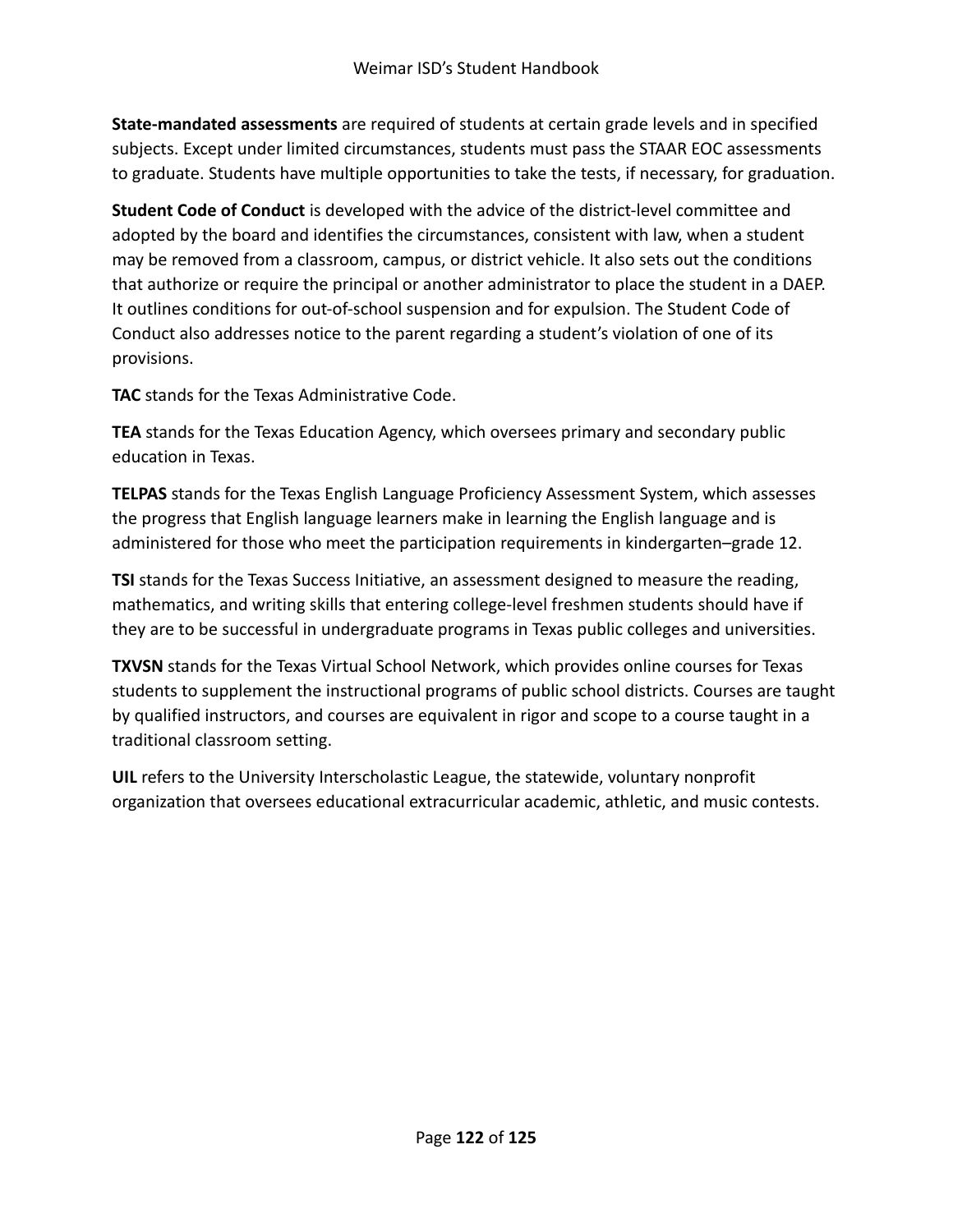# **Appendix: Freedom from Bullying Policy**

**Note:** School board policies may be revised at any time. For legal context and the most current copy of the local policy, visit <http://pol.tasb.org/Policy/Code/324?filter=FFI> .Below is the text of Weimar ISD's policy FFI(LOCAL) as of the date that this handbook was finalized for this school year.

### **Student Welfare: Freedom from Bullying**

Policy FFI(LOCAL) adopted on March 2, 2012.

The District prohibits bullying as defined by this policy. Retaliation against anyone involved in the complaint process is a violation of District policy and is prohibited.

Bullying occurs when a student or group of students engages in written or verbal expression, expression through electronic means, or physical conduct that occurs on school property, at a school-sponsored or school-related activity, or in a vehicle operated by the District and that:

- 1. Has the effect or will have the effect of physically harming a student, damaging a student's property, or placing a student in reasonable fear of harm to the student's person or of damage to the student's property; or
- 2. Is sufficiently severe, persistent, and pervasive enough that the action or threat creates an intimidating, threatening, or abusive educational environment for a student.

This conduct is considered bullying if it:

- 3. Exploits an imbalance of power between the student perpetrator and the student victim through written or verbal expression or physical conduct; and
- 4. Interferes with a student's education or substantially disrupts the operation of a school.

Bullying of a student may include hazing, threats, taunting, teasing, confinement, assault, demands for money, destruction of property, theft of valued possessions, name calling, rumor spreading, or ostracism.

The District prohibits retaliation by a student or District employee against any person who in good faith makes a report of bullying, serves as a witness, or participates in an investigation.

Examples of retaliation may include threats, rumor spreading, ostracism, assault, destruction of property, unjustified punishments, or unwarranted grade reductions. Unlawful retaliation does not include petty slights or annoyances.

A student who intentionally makes a false claim, offers false statements, or refuses to cooperate

To obtain assistance and intervention, any student who believes that he or she has experienced bullying or believes that another student has experienced bullying should immediately report the alleged acts to a teacher, counselor, principal, or other District employee.

Any District employee who suspects or receives notice that a student or group of students has or may have experienced bullying shall immediately notify the principal or designee.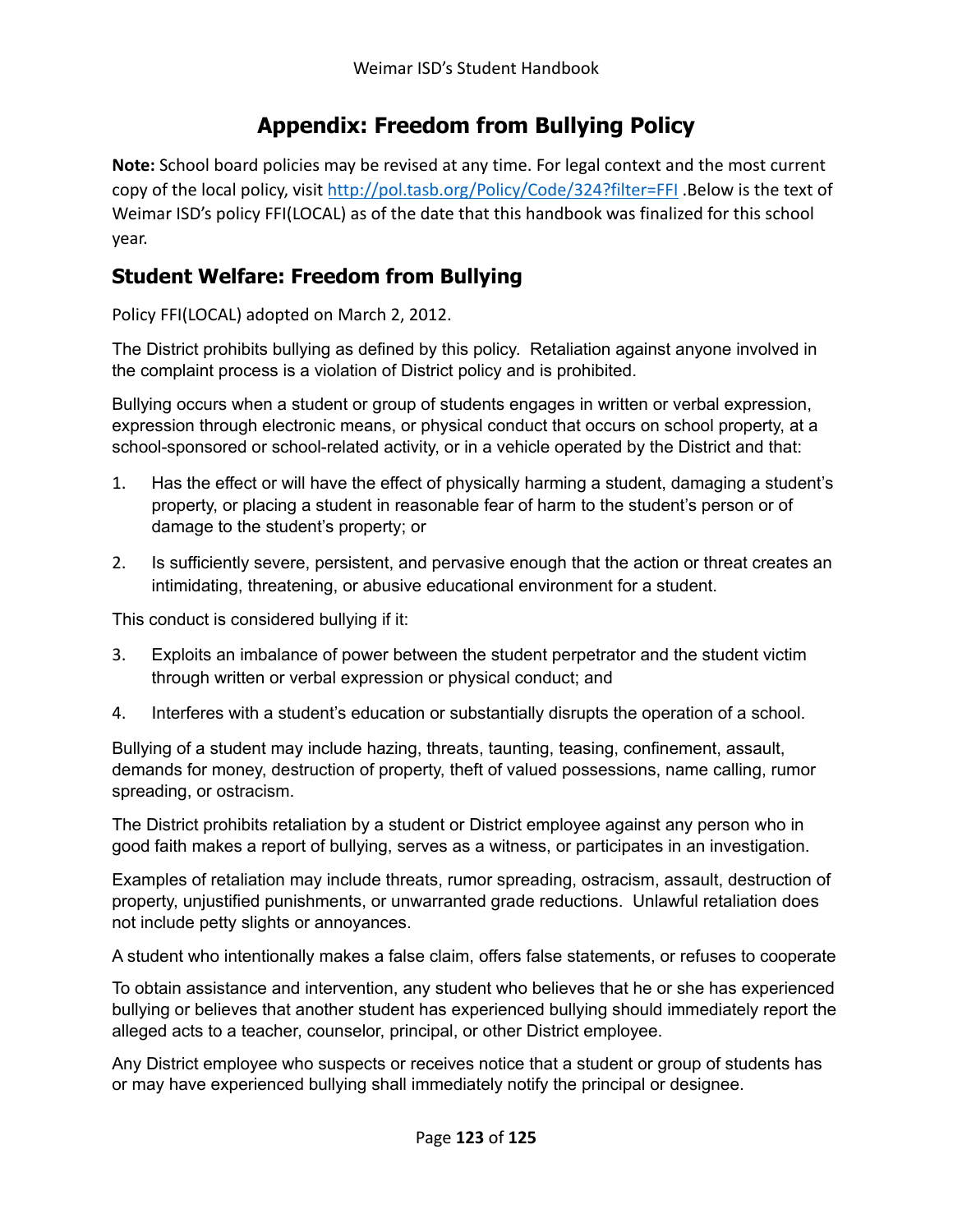A report may be made orally or in writing. The principal or designee shall reduce any oral reports to written form.

The principal or designee shall determine whether the allegations in the report, if proven, would constitute prohibited conduct as defined by policy FFH, including dating violence and harassment or discrimination on the basis of race, color, religion, gender, national origin, or disability. If so, the District shall proceed under policy FFH. If the allegations could constitute both prohibited conduct and bullying, the investigation under FFH shall include a determination on each type of conduct.

The principal or designee shall conduct an appropriate investigation based on the allegations in the report. The principal or designee shall promptly take interim action calculated to prevent bullying during the course of an investigation, if appropriate.

Absent extenuating circumstances, the investigation should be completed within ten District business days from the date of the initial report alleging bullying; however, the principal or designee shall take additional time if necessary to complete a thorough investigation.

The principal or designee shall prepare a final, written report of the investigation. The report shall include a determination of whether bullying occurred, and if so, whether the victim used reasonable self-defense. A copy of the report shall be sent to the Superintendent or designee.

If an incident of bullying is confirmed, the principal or designee shall promptly notify the parents of the victim and of the student who engaged in bullying.

If the results of an investigation indicate that bullying occurred, the District shall promptly respond by taking appropriate disciplinary action in accordance with the District's Student Code of Conduct and may take corrective action reasonably calculated to address the conduct.

A student who is a victim of bullying and who used reasonable self-defense in response to the bullying shall not be subject to disciplinary action.

The discipline of a student with a disability is subject to applicable state and federal law in addition to the Student Code of Conduct.

Examples of corrective action may include a training program for the individuals involved in the complaint, a comprehensive education program for the school community, follow-up inquiries to determine if any new incidents or any instances of retaliation have occurred, involving parents and students in efforts to identify problems and improve the school climate, increasing staff monitoring of areas where bullying has occurred, and reaffirming the District's policy against bullying.

The principal or designee shall refer to FDB for transfer provisions.

The principal or designee shall notify the victim, the student who engaged in bullying, and any students who witnessed the bullying of available counseling options.